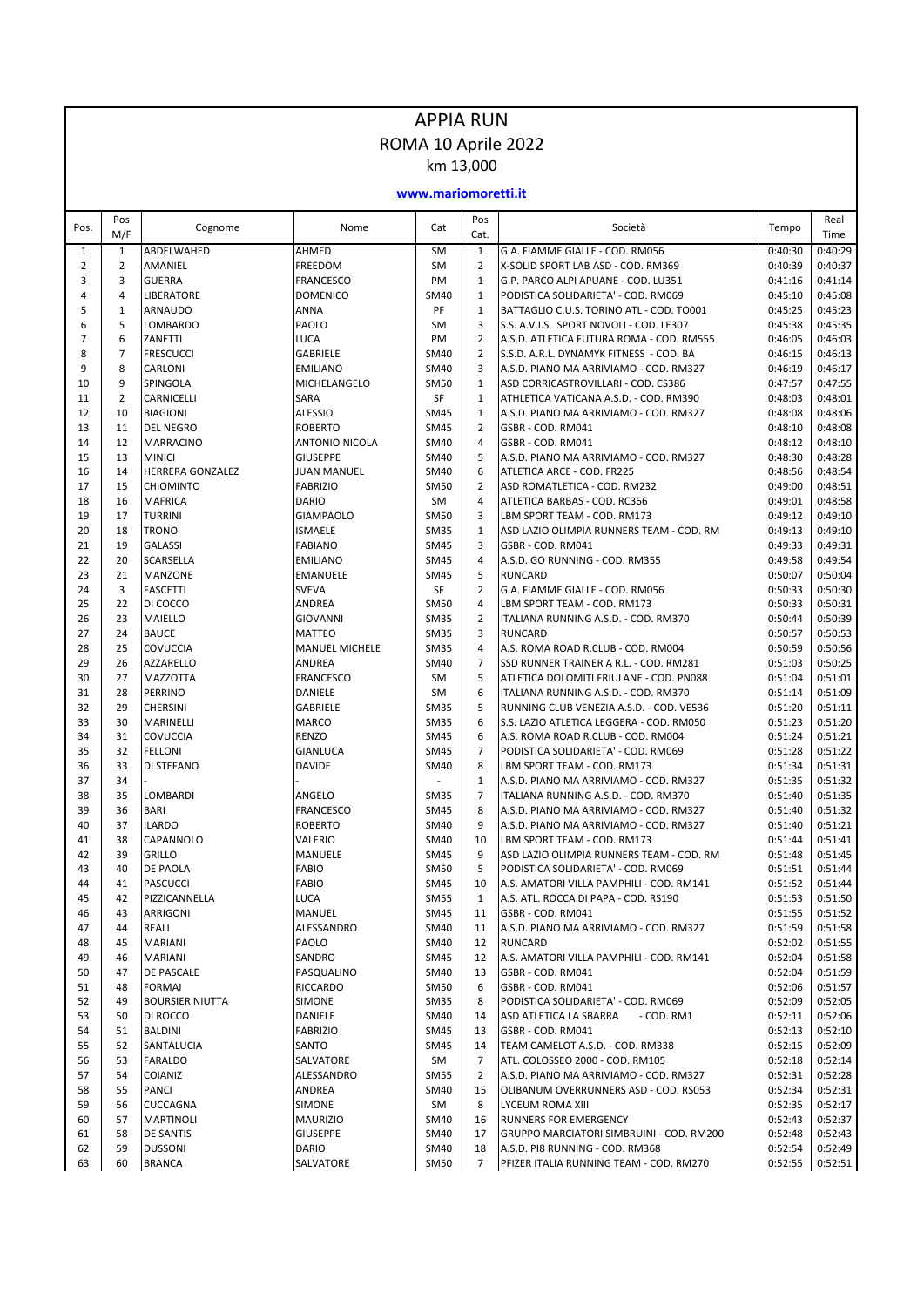| 64  | 61  | <b>COMITO</b>          | <b>FEDERICO</b>         | SM          | 9              | ASD ROMATLETICA - COD. RM232             | 0:52:55 | 0:52:41 |
|-----|-----|------------------------|-------------------------|-------------|----------------|------------------------------------------|---------|---------|
| 65  | 62  | <b>KETTUNEN</b>        | KIMMO PEKKA OLAVI       | <b>SM35</b> | 9              | <b>RUNCARD</b>                           | 0:52:55 | 0:52:52 |
| 66  | 63  | <b>DELFINO</b>         | <b>NICOLA</b>           | SM45        | 15             | TEAM CAMELOT A.S.D. - COD. RM338         | 0:52:56 | 0:52:50 |
| 67  | 4   | <b>CAVALERI</b>        | ANGELINA                | <b>SF45</b> | $\mathbf{1}$   | PODISTICA SOLIDARIETA' - COD. RM069      | 0:52:57 | 0:52:54 |
| 68  | 64  | <b>MICHESI</b>         |                         | SM40        | 19             |                                          | 0:52:58 | 0:52:51 |
|     |     |                        | DANIELE                 |             |                | TIRRENO ATLETICA CIVITAVECCHIA - COD. RM |         |         |
| 69  | 65  | <b>CORONA</b>          | <b>MARCO</b>            | SM          | 10             | LBM SPORT TEAM - COD. RM173              | 0:53:02 | 0:52:52 |
| 70  | 66  | <b>PICCA</b>           | <b>MAURIZIO</b>         | SM60        | $\mathbf{1}$   | GSBR - COD. RM041                        | 0:53:05 | 0:53:02 |
| 71  | 67  | PELLEGRINI             | CARLO                   | SM50        | 8              | ATHLETICA VATICANA A.S.D. - COD. RM390   | 0:53:05 | 0:52:58 |
| 72  | 68  | TALIANI                | <b>MIRKO</b>            | <b>SM45</b> | 16             | ATHLETICA VATICANA A.S.D. - COD. RM390   | 0:53:12 | 0:53:08 |
| 73  | 5   | <b>UNGANIA</b>         | <b>GIOVANNA</b>         | <b>SF50</b> | $\mathbf{1}$   | O.S.O. OLD STARS OSTIA - COD. RM185      | 0:53:14 | 0:53:11 |
| 74  | 69  | PORCHIANELLO           | <b>MARCO</b>            | <b>SM35</b> | 10             | TIRRENO ATLETICA CIVITAVECCHIA - COD. RM | 0:53:16 | 0:53:09 |
| 75  | 70  | <b>SCARANARI</b>       | <b>ANDREA</b>           | <b>SM45</b> | 17             | PODISTICA MARE DI ROMA - COD. RM295      | 0:53:16 | 0:53:00 |
| 76  | 71  |                        | ALESSANDRO              | <b>SM45</b> | 18             |                                          | 0:53:16 |         |
|     |     | <b>BUDA</b>            |                         |             |                | CORSA DEI SANTI - COD. RM241             |         | 0:52:40 |
| 77  | 72  | <b>GASPARI</b>         | <b>ROBERTO</b>          | SM          | 11             | S.S. LAZIO ATLETICA LEGGERA - COD. RM050 | 0:53:16 | 0:53:12 |
| 78  | 73  | CASTELLANI             | GIOVANNI                | SM          | 12             | ASD ATLETICO MONTEROTONDO - COD. RM082   | 0:53:20 | 0:53:18 |
| 79  | 74  | <b>CETORELLI</b>       | GIANLUCA                | <b>SM45</b> | 19             | PUROSANGUE ATHLETICS CLUB - COD. RM311   | 0:53:25 | 0:53:21 |
| 80  | 75  | <b>BOTTOMEI</b>        | MARCO                   | <b>SM50</b> | 9              | A.S.D. RUNNING EVOLUTION - COD. RS033    | 0:53:35 | 0:53:29 |
| 81  | 76  | <b>POMPEI</b>          | CRISTIAN                | <b>SM45</b> | 20             | <b>RUNCARD</b>                           | 0:53:36 | 0:53:03 |
| 82  | 77  | <b>CHERUBINI</b>       | <b>RICCARDO</b>         | <b>SM45</b> | 21             | G.S. CAT SPORT ROMA - COD. RM189         | 0:53:41 | 0:53:22 |
| 83  | 78  | <b>CANTERI</b>         | <b>SIRO</b>             | <b>SM35</b> | 11             | A.S.D. ATL. VILLA GUGLIELMI - COD. RM19  | 0:53:41 | 0:53:36 |
|     | 79  |                        |                         |             |                |                                          |         |         |
| 84  |     | <b>URSITTI</b>         | <b>ALESSIO</b>          | SM          | 13             | SSD RUNNER TRAINER A R.L. - COD. RM281   | 0:53:45 | 0:52:56 |
| 85  | 80  |                        |                         | $\sim$      | $\overline{2}$ |                                          | 0:53:46 | 0:53:19 |
| 86  | 81  | <b>BUCRA</b>           | ANDREA                  | SM45        | 22             | A.S.D. PIANO MA ARRIVIAMO - COD. RM327   | 0:53:53 | 0:53:49 |
| 87  | 82  | LUCCIARINI             | <b>NICOLA</b>           | SM40        | 20             | ASD ATHLETIC AMELIA - COD. TR052         | 0:54:00 | 0:53:50 |
| 88  | 83  | PARRINO                | <b>MATTIA</b>           | PM          | 3              | GSBR - COD. RM041                        | 0:54:01 | 0:53:57 |
| 89  | 84  | <b>ZUFFRANIERI</b>     | <b>FABIO</b>            | <b>SM50</b> | 10             | A.S. ROMA ROAD R.CLUB - COD. RM004       | 0:54:05 | 0:54:03 |
| 90  | 85  | DALESSANDRO            | <b>GUGLIELMO</b>        | SM45        | 23             | PODISTICA SOLIDARIETA' - COD. RM069      | 0:54:08 | 0:54:02 |
| 91  | 86  | SALVATI                | LANFRANCO               | SM60        | $\overline{2}$ | PUROSANGUE ATHLETICS CLUB - COD. RM311   | 0:54:10 | 0:54:07 |
|     |     |                        |                         |             |                |                                          |         |         |
| 92  | 87  | <b>LO VERDE</b>        | SANDRO                  | SM40        | 21             | SPORT TEAM TRIGORIA ASD - COD. RM399     | 0:54:12 | 0:54:01 |
| 93  | 88  | <b>MANCUSO</b>         | <b>FABIO</b>            | <b>SM45</b> | 24             | A.S.D. PIANO MA ARRIVIAMO - COD. RM327   | 0:54:13 | 0:54:10 |
| 94  | 89  | <b>SAMMARCO</b>        | COSTANTINO              | <b>SM55</b> | 3              | LBM SPORT TEAM - COD. RM173              | 0:54:13 | 0:54:10 |
| 95  | 90  | <b>LOMBARDO</b>        | <b>GERARDO</b>          | SM40        | 22             | A.S.D.MARATH.CLUB IS. D'ISCHIA - COD. NA | 0:54:24 | 0:54:04 |
| 96  | 91  | <b>VERDOLOTTI</b>      | ANDREA                  | <b>SM45</b> | 25             | LBM SPORT TEAM - COD. RM173              | 0:54:33 | 0:54:29 |
| 97  | 92  | CASTELLANI             | <b>FABRIZIO</b>         | <b>SM50</b> | 11             | <b>RUNCARD</b>                           | 0:54:38 | 0:54:34 |
| 98  | 93  | <b>CELLANTE</b>        | ALESSANDRO              | SM          | 14             | GSBR - COD. RM041                        | 0:54:40 | 0:54:33 |
| 99  | 94  | <b>CITTI</b>           | <b>UMBERTO</b>          | <b>SM55</b> | 4              | ALTO LAZIO A.S.D. - COD. VT501           | 0:54:42 | 0:54:38 |
|     |     |                        |                         |             |                |                                          |         |         |
| 100 | 95  | <b>CIGNITTI</b>        | MASSIMILIANO            | <b>SM45</b> | 26             | ITALIANA RUNNING A.S.D. - COD. RM370     | 0:54:51 | 0:54:39 |
| 101 | 96  | <b>PALMA</b>           | <b>MASSIMO</b>          | SM40        | 23             | GSBR - COD. RM041                        | 0:54:54 | 0:54:35 |
| 102 | 97  | <b>VICALVI</b>         | <b>GIANLUCA</b>         | SM40        | 24             | LBM SPORT TEAM - COD. RM173              | 0:54:57 | 0:54:47 |
| 103 | 98  | <b>FLORIO</b>          | MICHELANGELO            | SM40        | 25             | ASD LAZIO OLIMPIA RUNNERS TEAM - COD. RM | 0:54:58 | 0:54:51 |
| 104 | 99  | <b>GROPPA</b>          | <b>STEFANO</b>          | SM45        | 27             | DUE PONTI SRL - COD. RM129               | 0:54:59 | 0:54:39 |
| 105 | 100 | <b>BIONDOLILLO</b>     | MAXIMILIAN              | SM40        | 26             | PODISTICA POMEZIA A.S.D. - COD. RS095    | 0:55:00 | 0:54:51 |
| 106 | 101 | <b>GIANNOLA</b>        | ANDREA                  | <b>SM45</b> | 28             | A.S. ROMA ROAD R.CLUB - COD. RM004       | 0:55:00 | 0:54:52 |
| 107 | 102 | <b>RUSSO</b>           | DANIELE                 | <b>SM45</b> | 29             | GSBR - COD. RM041                        | 0:55:03 | 0:54:58 |
|     |     |                        |                         |             | 4              |                                          |         |         |
| 108 | 103 | <b>GAMBACORTA</b>      | <b>FRANCESCO</b>        | PM          |                | GSBR - COD. RM041                        | 0:55:05 | 0:54:57 |
| 109 | 104 | <b>SICARI</b>          | <b>FABIO</b>            | SM45        | 30             | GSBR - COD. RM041                        | 0:55:08 | 0:54:55 |
| 110 | 105 | <b>SCAMARCIO</b>       | <b>MARIANO</b>          | SM60        | 3              | PODISTICA SOLIDARIETA' - COD. RM069      | 0:55:10 | 0:55:05 |
| 111 | 106 | PAREGIANI              | <b>GIANLUCA</b>         | SM50        | 12             | A.S. ROMA ROAD R.CLUB - COD. RM004       | 0:55:13 | 0:55:11 |
| 112 | 107 | <b>GIOVANNUCCI</b>     | MARCO                   | <b>SM55</b> | 5              | S.S. LAZIO ATLETICA LEGGERA - COD. RM050 | 0:55:13 | 0:55:09 |
| 113 | 108 | <b>FOGGIA</b>          | MASSIMILIANO            | <b>SM50</b> | 13             | FORUM SPORT CENTER SSD SRL - COD. RM     | 0:55:14 | 0:55:01 |
| 114 | 109 | LIONETTI               | <b>STEFANO</b>          | SM50        | 14             | RUNNERS FOR EMERGENCY                    | 0:55:15 | 0:54:18 |
| 115 | 110 | <b>CIRILLO</b>         | <b>YURI</b>             | <b>SM45</b> | 31             | LBM SPORT TEAM - COD. RM173              | 0:55:23 | 0:55:19 |
| 116 | 111 | <b>RAFFAELE</b>        | ANDREA                  | SM50        | 15             | PODISTICA SOLIDARIETA' - COD. RM069      | 0:55:26 | 0:55:21 |
|     |     |                        |                         |             |                |                                          |         |         |
| 117 | 112 | <b>CIURLEO</b>         | <b>VINCENZO</b>         | <b>SM50</b> | 16             | GSBR - COD. RM041                        | 0:55:29 | 0:55:27 |
| 118 | 6   | PRANTEDA               | <b>GIULIA</b>           | SF35        | $\mathbf{1}$   | GSBR - COD. RM041                        | 0:55:30 | 0:55:27 |
| 119 | 113 | <b>CAPONERI</b>        | <b>MARCO</b>            | <b>SM50</b> | 17             | GSBR - COD. RM041                        | 0:55:30 | 0:55:24 |
| 120 | 114 | <b>DE CARVALHO</b>     | <b>ANTONIO CARLOS</b>   | SM60        | 4              | AS.TRA. ROMA - COD. RM159                | 0:55:32 | 0:55:29 |
| 121 | 115 | DI MANNO               | <b>ANTONIO RAFFAELE</b> | SM50        | 18             | POL. CIOCIARA ANTONIO FAVA - COD. FR210  | 0:55:32 | 0:55:29 |
| 122 | 116 | <b>GARRIGA VENTURA</b> | ORIOL                   | <b>SM35</b> | 12             | <b>RUNCARD</b>                           | 0:55:34 | 0:55:10 |
| 123 | 117 | ALBA                   | GIANLUCA                | <b>SM50</b> | 19             | PODISTICA SOLIDARIETA' - COD. RM069      | 0:55:37 | 0:55:33 |
| 124 | 118 | PANZAVOLTA             | CESARE                  | <b>SM55</b> | 6              | PODISTICA SOLIDARIETA' - COD. RM069      | 0:55:37 | 0:55:01 |
|     | 119 |                        |                         | SM40        | 27             |                                          | 0:55:38 | 0:55:32 |
| 125 |     | D'EUSTACCHIO           | <b>STEFANO</b>          |             |                | LBM SPORT TEAM - COD. RM173              |         |         |
| 126 | 120 | <b>GAFFI</b>           | <b>MIRCO</b>            | SM40        | 28             | SSD RUNNER TRAINER A R.L. - COD. RM281   | 0:55:44 | 0:55:16 |
| 127 | 121 | <b>BELLOCCO</b>        | <b>DANILO</b>           | SM40        | 29             | ASD PODISTICA 2007 TORTRETESTE - COD. RM | 0:55:50 | 0:55:45 |
| 128 | 122 | D'IPPOLITO             | <b>FRANCESCO</b>        | <b>SM35</b> | 13             | A.S.D. PIANO MA ARRIVIAMO - COD. RM327   | 0:55:52 | 0:55:00 |
| 129 | 123 | <b>SVALUTO MOREOLO</b> | <b>MATTEO</b>           | SM          | 15             | LBM SPORT TEAM - COD. RM173              | 0:55:54 | 0:55:00 |
| 130 | 124 | <b>PROFITA</b>         | <b>ANTONIO</b>          | SM45        | 32             | G.S. ORECCHIELLA GARFAGNANA - COD. LU103 | 0:56:00 | 0:55:17 |
| 131 | 125 | <b>ALBERTO</b>         | LORENZO                 | SM40        | 30             | MARATHON ROMA CASTELFUSANO               | 0:56:01 | 0:55:09 |
| 132 | 126 | <b>MERCURI</b>         | MARCO                   | <b>SM55</b> | 7              | A.S.D. PIANO MA ARRIVIAMO - COD. RM327   | 0:56:02 | 0:55:59 |
| 133 | 127 | <b>SCIUTO</b>          | ALESSANDRO              | SM50        | 20             | A.S. AMATORI VILLA PAMPHILI - COD. RM141 | 0:56:03 | 0:55:56 |
|     |     |                        |                         |             |                |                                          |         |         |
| 134 | 128 | <b>CALAMITA</b>        | PAOLO                   | <b>SM50</b> | 21             | A.S.D. AVIS NARNI - COD. TR023           | 0:56:03 | 0:55:59 |
| 135 | 129 | <b>SOSCIA</b>          | <b>GIUSEPPE</b>         | SM          | 16             | ASD MONTEMILETTO TEAM RUNNERS - COD. AVO | 0:56:05 | 0:55:34 |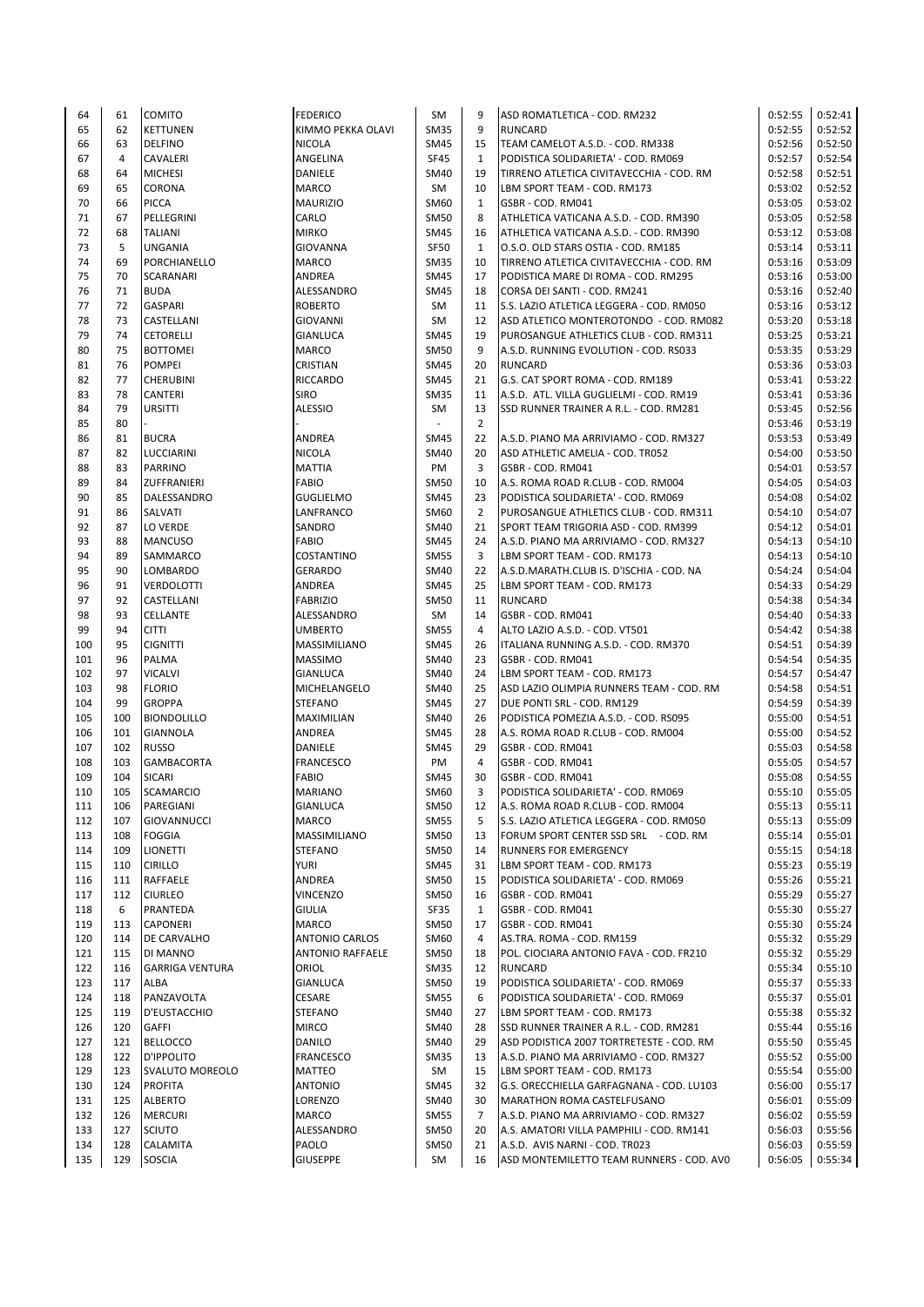| 136 | 130 | <b>BRADASCIO</b>      | <b>DOMENICO</b>        | <b>SM50</b> | 22           | GIOIA RUNNING A.S.D. - COD. BA713        | 0:56:06 | 0:55:52 |
|-----|-----|-----------------------|------------------------|-------------|--------------|------------------------------------------|---------|---------|
| 137 | 131 | <b>SEGRETI</b>        | DANIELE                | SM40        | 31           | <b>RUNCARD</b>                           | 0:56:06 | 0:56:02 |
|     |     |                       |                        |             |              |                                          |         |         |
| 138 | 132 | <b>NAZZARRO</b>       | <b>FRANCESCO</b>       | <b>SM50</b> | 23           | ASD ATLETICA CARSOLI                     | 0:56:10 | 0:56:03 |
| 139 | 133 | <b>FEDERICI</b>       | ALESSANDRO             | <b>SM45</b> | 33           | A.S.D. PIANO MA ARRIVIAMO - COD. RM327   | 0:56:11 | 0:55:41 |
| 140 | 134 | LAURI                 | <b>ALBERTO</b>         | <b>SM55</b> | 8            | PODISTICA SOLIDARIETA' - COD. RM069      | 0:56:14 | 0:56:11 |
| 141 | 135 | <b>GRECO</b>          | <b>ETTORE</b>          | SM60        | 5            | AS.TRA. ROMA - COD. RM159                | 0:56:17 | 0:56:12 |
| 142 | 136 | <b>MESTRE</b>         | <b>ANDREA</b>          | <b>SM55</b> | 9            | ACSI CAMPIDOGLIO PALATINO - COD. RM046   | 0:56:23 | 0:56:21 |
| 143 | 137 | <b>ARIGONI</b>        | ALESSANDRO             | <b>SM50</b> | 24           | GSBR - COD. RM041                        | 0:56:24 | 0:56:00 |
|     |     |                       |                        |             |              |                                          |         |         |
| 144 | 138 | <b>GHINASSI</b>       | <b>GRAZIANO</b>        | SM60        | 6            |                                          | 0:56:30 | 0:56:20 |
| 145 | 139 | <b>SAMMARCO</b>       | AMEDEO                 | <b>SM35</b> | 14           | LBM SPORT TEAM - COD. RM173              | 0:56:32 | 0:56:10 |
| 146 | 140 | <b>FARINA</b>         | <b>IGNAZIO STEFANO</b> | <b>SM55</b> | 10           | GSBR - COD. RM041                        | 0:56:32 | 0:56:22 |
| 147 | 141 | <b>CAPUANO</b>        | PAOLO                  | <b>SM50</b> | 25           | S.S. LAZIO ATLETICA LEGGERA - COD. RM050 | 0:56:35 | 0:56:27 |
| 148 | 142 | <b>CAPOBIANCO</b>     | MASSIMILIANO           | <b>SM35</b> | 15           | A.S.D. PIANO MA ARRIVIAMO - COD. RM327   | 0:56:36 | 0:56:30 |
| 149 | 143 | <b>PALMA</b>          | ANDREA                 | SM40        | 32           | PODISTICA SOLIDARIETA' - COD. RM069      | 0:56:38 | 0:56:27 |
|     |     |                       |                        |             |              |                                          |         |         |
| 150 | 144 | <b>TESSICINI</b>      | <b>FEDERICO</b>        | <b>SM35</b> | 16           | ASD ATLETICO MONTEROTONDO - COD. RM082   | 0:56:39 | 0:56:30 |
| 151 | 145 | <b>CARUSO</b>         | <b>GIULIANO</b>        | <b>SM50</b> | 26           | <b>RUNCARD</b>                           | 0:56:39 | 0:56:35 |
| 152 | 146 | <b>MOSTORINO</b>      | WILLIAM                | <b>SM45</b> | 34           | G.S. CAT SPORT ROMA - COD. RM189         | 0:56:39 | 0:56:04 |
| 153 | 147 |                       |                        | ÷.          | 3            |                                          | 0:56:40 | 0:56:04 |
| 154 | 148 | <b>GRAMEGNA</b>       | MARCO                  | <b>SM35</b> | 17           | ATL. TUSCULUM - COD. RS001               | 0:56:41 | 0:56:14 |
|     |     |                       |                        |             |              |                                          |         |         |
| 155 | 149 | <b>MANCINI</b>        | <b>MIRCO</b>           | SM40        | 33           | FORHANS TEAM - COD. RM294                | 0:56:43 | 0:56:20 |
| 156 | 150 | <b>OTTAVIANI</b>      | VALERIO                | <b>SM45</b> | 35           | PUROSANGUE ATHLETICS CLUB - COD. RM311   | 0:56:44 | 0:56:33 |
| 157 | 151 | <b>MONTECOLLE</b>     | <b>DARIO</b>           | <b>SM50</b> | 27           | <b>RUNCARD</b>                           | 0:56:45 | 0:56:41 |
| 158 | 152 | <b>BITTARELLI</b>     | <b>GUGLIELMO</b>       | <b>SM50</b> | 28           | LBM SPORT TEAM - COD. RM173              | 0:56:46 | 0:56:40 |
| 159 | 153 | <b>JORIO</b>          | VALERIO                | <b>SM55</b> | 11           | GSBR - COD. RM041                        | 0:56:47 | 0:56:29 |
| 160 | 154 | <b>OCCHINEGRO</b>     | <b>ANTONIO</b>         | <b>SM45</b> | 36           | LBM SPORT TEAM - COD. RM173              | 0:56:47 | 0:56:29 |
|     |     |                       |                        |             |              |                                          |         |         |
| 161 | 155 | <b>SOLDATI</b>        | MARCO                  | <b>SM50</b> | 29           | PODISTICA SOLIDARIETA' - COD. RM069      | 0:56:49 | 0:55:58 |
| 162 | 156 | <b>FUSARI</b>         | PAOLO                  | SM40        | 34           | LBM SPORT TEAM - COD. RM173              | 0:56:51 | 0:56:20 |
| 163 | 157 | <b>CALISI</b>         | LUCA                   | <b>SM55</b> | 12           | LBM SPORT TEAM - COD. RM173              | 0:56:56 | 0:56:24 |
| 164 | 158 | <b>BERNARDINI</b>     | <b>STEFANO</b>         | <b>SM55</b> | 13           | S.S. LAZIO ATLETICA LEGGERA - COD. RM050 | 0:56:57 | 0:56:50 |
| 165 | 159 | LOMBARDI              | <b>DOMENICO</b>        | SM40        | 35           | ASD 'NOCERA RUNNERS FOLGORE' - COD. SA60 | 0:56:59 | 0:56:57 |
|     |     |                       |                        |             |              |                                          |         |         |
| 166 | 160 | <b>DE IULIS</b>       | <b>STEFANO</b>         | <b>SM55</b> | 14           | GSBR - COD. RM041                        | 0:56:59 | 0:56:55 |
| 167 | 161 | <b>FROIO</b>          | <b>ROBERTO</b>         | <b>SM45</b> | 37           |                                          | 0:57:02 | 0:56:58 |
| 168 | 162 | <b>FUSCO</b>          | <b>ELIO</b>            | <b>SM45</b> | 38           | GSBR - COD. RM041                        | 0:57:03 | 0:56:35 |
| 169 | 163 | <b>FANELLA</b>        | MARCO                  | SM40        | 36           | LBM SPORT TEAM - COD. RM173              | 0:57:06 | 0:56:34 |
| 170 | 164 | <b>STERBINI</b>       | ANDREA                 | <b>SM50</b> | 30           | LBM SPORT TEAM - COD. RM173              | 0:57:06 | 0:57:03 |
| 171 | 165 | <b>CARATOZZOLO</b>    | <b>MARIO</b>           | <b>SM40</b> | 37           | SSD RUNNER TRAINER A R.L. - COD. RM281   | 0:57:07 | 0:56:40 |
|     |     |                       |                        |             |              |                                          |         |         |
| 172 | 166 | <b>TROPEA</b>         | ALESSANDRO             | SM          | 17           | <b>RUNCARD</b>                           | 0:57:10 | 0:56:59 |
| 173 | 167 | <b>DANESE</b>         | <b>ERNESTO</b>         | <b>SM45</b> | 39           | G.S. CAT SPORT ROMA - COD. RM189         | 0:57:11 | 0:56:55 |
| 174 | 168 | <b>DEL PARCO</b>      | CLAUDIO                | <b>SM45</b> | 40           | <b>RUNCARD</b>                           | 0:57:12 | 0:56:57 |
| 175 | 169 | PENNUCCI              | <b>EMILIANO</b>        | SM40        | 38           | A.S.D. RINCORRO - COD. RM332             | 0:57:17 | 0:56:23 |
| 176 | 170 | <b>VENTOLA</b>        | <b>FRANCESCO</b>       | SM          | 18           | GSBR - COD. RM041                        | 0:57:18 | 0:56:56 |
|     |     |                       |                        |             |              |                                          |         |         |
| 177 | 171 | <b>GERMANO</b>        | <b>GIAMMARCO</b>       | SM          | 19           | <b>RUNCARD</b>                           | 0:57:21 | 0:56:51 |
| 178 | 172 | <b>TRINGALI</b>       | <b>DOMENICO</b>        | <b>SM50</b> | 31           | LBM SPORT TEAM - COD. RM173              | 0:57:21 | 0:57:14 |
| 179 | 173 | ZACCAGNINO            | PAOLO                  | <b>SM55</b> | 15           | LBM SPORT TEAM - COD. RM173              | 0:57:23 | 0:57:03 |
| 180 | 174 | <b>NOVIELLO</b>       | FRANCESCO              | <b>SM35</b> | 18           | RUNNING CLUB LATINA - COD. LT312         | 0:57:27 | 0:57:16 |
| 181 | 175 | <b>CASINI</b>         | <b>GIOVANNI</b>        | <b>SM55</b> | 16           | <b>ATL.MONTE MARIO</b>                   | 0:57:28 | 0:57:24 |
| 182 | 176 | <b>TALAMONTI</b>      | ALESSANDRO             | <b>SM35</b> | 19           | <b>RUNCARD</b>                           | 0:57:35 | 0:57:27 |
|     |     |                       |                        |             |              |                                          |         |         |
| 183 | 177 | CARILLO               | PASQUALE               | SM35        | 20           | A.S.D. PIANO MA ARRIVIAMO - COD. RM327   | 0:57:37 | 0:56:18 |
| 184 | 178 | <b>ARMETI</b>         | PIERLUIGI              | SM45        | 41           | A.S.D. PIANO MA ARRIVIAMO - COD. RM327   | 0:57:40 | 0:57:23 |
| 185 | 179 | <b>TAROZZI</b>        | PAOLO                  | <b>SM45</b> | 42           | PODISTICA SOLIDARIETA' - COD. RM069      | 0:57:42 | 0:57:27 |
| 186 | 180 | MENGARELLI            | MASSIMILIANO           | <b>SM50</b> | 32           | A.S.D. RUN FOR FUN - COD. RM279          | 0:57:42 | 0:57:31 |
| 187 | 181 | D'AMARIO              | LORENZO                | <b>SM35</b> | 21           | S.S. LAZIO ATLETICA LEGGERA - COD. RM050 | 0:57:44 | 0:57:29 |
|     |     |                       |                        |             |              |                                          |         |         |
| 188 | 182 | <b>BLANCO ABUAZI</b>  | <b>RUBEN DAVID</b>     | <b>SM35</b> | 22           | <b>RUNCARD</b>                           | 0:57:46 | 0:57:10 |
| 189 | 183 | <b>RUIZ CALERO</b>    | DAVID                  | SM45        | 43           | PODISTICA SOLIDARIETA' - COD. RM069      | 0:57:47 | 0:57:41 |
| 190 | 184 | <b>VIRGA</b>          | SANDRO                 | <b>SM35</b> | 23           | PODISTICA POMEZIA A.S.D. - COD. RS095    | 0:57:47 | 0:57:35 |
| 191 | 185 | <b>MICHESI</b>        | VALTER                 | SM65        | $\mathbf{1}$ | TIRRENO ATLETICA CIVITAVECCHIA - COD. RM | 0:57:49 | 0:57:40 |
| 192 | 186 | <b>BRACHETTA</b>      | LEONARDO MARIA         | SM50        | 33           | PODISTICA SOLIDARIETA' - COD. RM069      | 0:57:53 | 0:57:45 |
| 193 | 187 | D'AGOSTINO            | <b>MAURO</b>           | SM45        | 44           | A.S.D. PIANO MA ARRIVIAMO - COD. RM327   | 0:57:55 | 0:57:26 |
|     |     |                       |                        |             |              |                                          |         |         |
| 194 | 188 | <b>MONACO</b>         | ANDREA                 | <b>SM50</b> | 34           | AD MAIORA FRASCATI - COD. RS100          | 0:57:57 | 0:57:25 |
| 195 | 189 | DI CRISTINA           | <b>FABIO</b>           | SM35        | 24           | A.S. AMATORI VILLA PAMPHILI - COD. RM141 | 0:58:01 | 0:57:54 |
| 196 | 190 | <b>FURCI</b>          | <b>DOMENICO</b>        | SM65        | 2            | ITALIANA RUNNING A.S.D. - COD. RM370     | 0:58:03 | 0:58:00 |
| 197 | 191 | <b>LUPI</b>           | <b>JORGE ANTONIO</b>   | SM35        | 25           | ATL. COLLEFERRO SEGNI - COD. RS013       | 0:58:04 | 0:57:23 |
| 198 | 192 | <b>ALFONZI</b>        | <b>FABRIZIO</b>        | SM45        | 45           | <b>ATL.MONTE MARIO</b>                   | 0:58:07 | 0:56:29 |
|     |     |                       |                        |             |              |                                          |         |         |
| 199 | 193 | <b>CASTELLI</b>       | CRISTIANO              | <b>SM50</b> | 35           | RUNNERS FOR EMERGENCY                    | 0:58:10 | 0:58:03 |
| 200 | 194 | <b>NERI</b>           | <b>ALESSIO</b>         | SM          | 20           | LBM SPORT TEAM - COD. RM173              | 0:58:11 | 0:57:50 |
| 201 | 195 | <b>ARELLANO BARCO</b> | CARLOS IVAN            | <b>SM50</b> | 36           | G.S. CAT SPORT ROMA - COD. RM189         | 0:58:12 | 0:58:06 |
| 202 | 196 | <b>TROISI</b>         | PAOLO                  | <b>SM35</b> | 26           | PODISTICA OSTIA - COD. RM179             | 0:58:12 | 0:57:56 |
| 203 | 197 | <b>MUCCICHINI</b>     | FRANCESCO              | <b>SM35</b> | 27           | GSBR - COD. RM041                        | 0:58:13 | 0:57:45 |
| 204 | 198 | <b>NATALE</b>         | MICHELE                | <b>SM55</b> | 17           | LBM SPORT TEAM - COD. RM173              | 0:58:17 | 0:57:32 |
|     |     |                       |                        |             |              |                                          |         |         |
| 205 | 199 | <b>BOLDRIN</b>        | SAMUELE                | <b>SM50</b> | 37           | ASD LAVORATORI INTESA SANPAOLO - COD. PD | 0:58:19 | 0:58:15 |
| 206 | 200 | DI VASTA              | <b>GIORGIO</b>         | SM40        | 39           | ATLETICA ENI - COD. RM029                | 0:58:21 | 0:58:15 |
| 207 | 201 | <b>CIARLI</b>         | DAVIDE                 | SM60        | 7            | A.S. AMATORI VILLA PAMPHILI - COD. RM141 | 0:58:25 | 0:58:21 |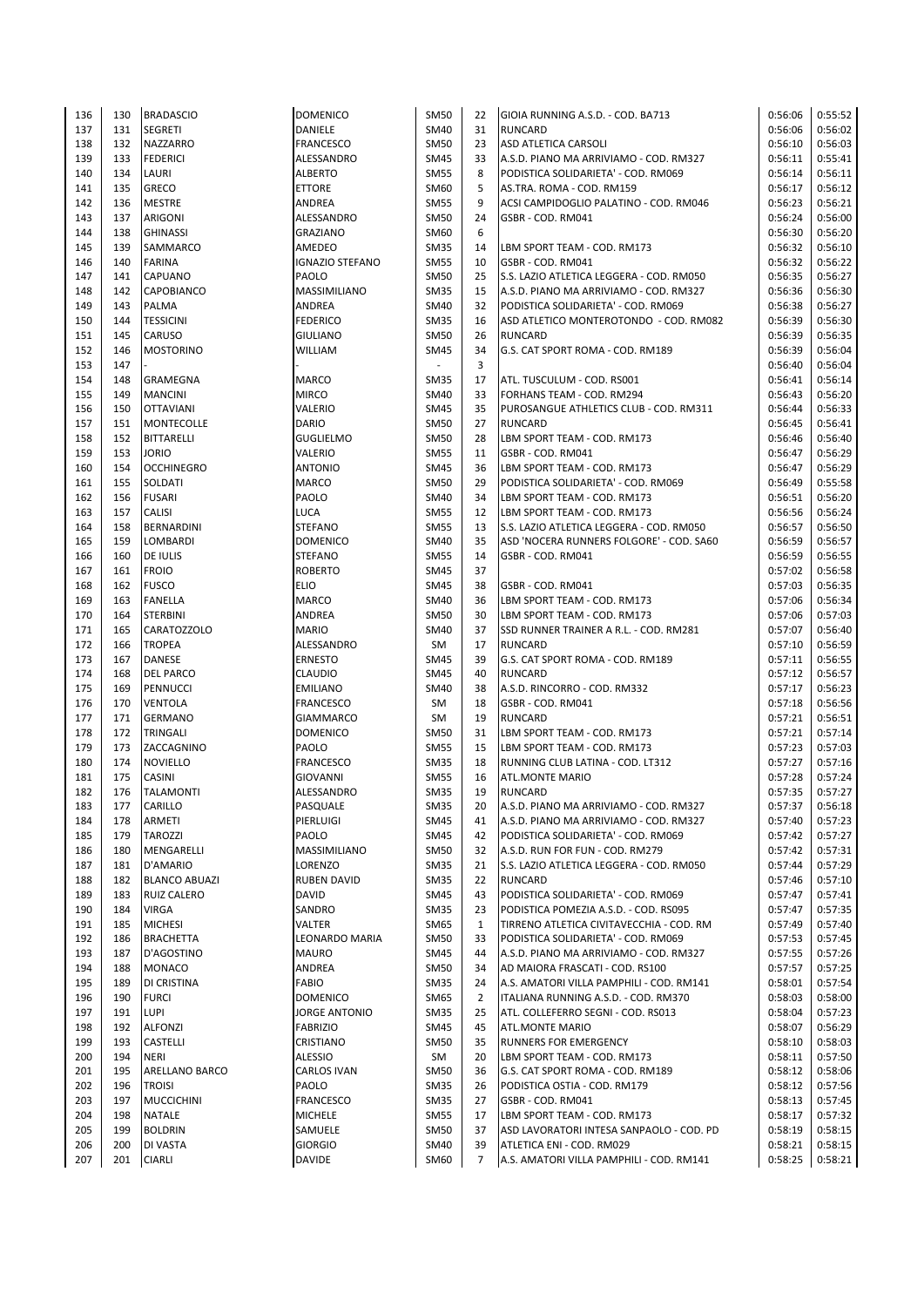| 208 | 202            | <b>GUGLIELMI</b>   | <b>MICHELE</b>           | <b>SM50</b> | 38             | A.S. AMATORI VILLA PAMPHILI - COD. RM141 | 0:58:25 | 0:58:16 |
|-----|----------------|--------------------|--------------------------|-------------|----------------|------------------------------------------|---------|---------|
| 209 | 203            | <b>ATZENI</b>      | PIETRO                   | <b>SM55</b> | 18             | A.S. AMATORI VILLA PAMPHILI - COD. RM141 | 0:58:25 | 0:58:17 |
| 210 | 204            | <b>FANTEGROSSI</b> | LUCA                     | <b>SM50</b> | 39             | A.S.D. RUN - COD. RM283                  | 0:58:25 | 0:58:12 |
| 211 | 205            | <b>CARNINI</b>     | DANIELE                  | SM45        | 46             | <b>RUNCARD</b>                           | 0:58:27 | 0:57:56 |
| 212 | 206            | <b>FRUSTAGLI</b>   | PASQUALE                 | <b>SM55</b> | 19             | A.S.D. GO RUNNING - COD. RM355           | 0:58:30 | 0:57:52 |
| 213 | 207            | <b>HUZA</b>        | <b>MARIUS RAZVAN</b>     | SM40        | 40             | GSBR - COD. RM041                        | 0:58:31 | 0:58:11 |
| 214 | 208            | <b>GREGORI</b>     | LORENZO                  | <b>SM35</b> | 28             | A.S.D. PIANO MA ARRIVIAMO - COD. RM327   | 0:58:31 | 0:57:39 |
| 215 | 209            | <b>GIOVAGNOLI</b>  | VALERIO                  | <b>SM50</b> | 40             | S.S. LAZIO ATLETICA LEGGERA - COD. RM050 | 0:58:32 | 0:58:25 |
| 216 | 210            | LONZI              | <b>FLAVIO</b>            | SM          | 21             | A.S.D. GO RUNNING - COD. RM355           | 0:58:35 | 0:57:31 |
| 217 | 211            | LAURI              | <b>BENEDETTO</b>         | <b>SM50</b> | 41             | PODISTICA SOLIDARIETA' - COD. RM069      | 0:58:36 | 0:58:20 |
| 218 | 212            | PICCARDI           | ARMANDO                  | <b>SM45</b> | 47             | GSBR - COD. RM041                        | 0:58:38 | 0:58:31 |
| 219 | $\overline{7}$ | <b>MARIANO</b>     | <b>BARBARA</b>           | SF40        | $\mathbf{1}$   | G.P.PRETUZI RUNNERS TERAMO ASD - COD. TE | 0:58:41 | 0:58:32 |
| 220 | 213            | SOSPIZIO           |                          | <b>SM50</b> | 42             | ASD RUNNERS FOR EMERGENCY - COD. RM315   | 0:58:41 | 0:58:34 |
|     |                |                    | ALESSANDRO               |             |                |                                          |         |         |
| 221 | 214            | <b>FRANCHI</b>     | CARLO                    | <b>SM50</b> | 43             | G.P.PRETUZI RUNNERS TERAMO ASD - COD. TE | 0:58:41 | 0:58:32 |
| 222 | 215            | PELUCCHI           | <b>GIAMPAOLO</b>         | <b>SM55</b> | 20             | PODISTICA SOLIDARIETA' - COD. RM069      | 0:58:45 | 0:58:15 |
| 223 | 8              | <b>COLONNELLI</b>  | ILARIA                   | <b>SF40</b> | $\overline{2}$ | PODISTICA CIAMPINO - COD. RS085          | 0:58:46 | 0:58:37 |
| 224 | 216            | <b>VISCONTI</b>    | SIMONE                   | SM          | 22             | A.S. ROMA ROAD R.CLUB - COD. RM004       | 0:58:54 | 0:58:48 |
| 225 | 217            | <b>FILIPPI</b>     | <b>FEDERICO</b>          | <b>SM35</b> | 29             | <b>SORUNNERS ASD</b>                     | 0:58:55 | 0:58:33 |
| 226 | 218            | MANGIO'            | GIOVANNI                 | <b>SM55</b> | 21             | A.S.D. STILELIBERO - COD. ME391          | 0:58:58 | 0:58:40 |
| 227 | 219            | <b>NERI</b>        | ANDREA                   | SM40        | 41             | GSBR - COD. RM041                        | 0:59:00 | 0:58:54 |
| 228 | 220            | DI MARZIO          | <b>CRISTIAN FERNANDO</b> | <b>SM35</b> | 30             | LBM SPORT TEAM - COD. RM173              | 0:59:01 | 0:58:14 |
| 229 | 221            | <b>PAOLONE</b>     | <b>ALFREDO</b>           | SM40        | 42             | RUNCARD                                  | 0:59:02 | 0:58:59 |
| 230 | 222            | <b>SALVATICO</b>   | <b>GIUSEPPE</b>          | <b>SM35</b> | 31             | AS.TRA. ROMA - COD. RM159                | 0:59:03 | 0:58:40 |
| 231 | 223            | <b>GUERRIERI</b>   | <b>LUCA</b>              | SM40        | 43             | LBM SPORT TEAM - COD. RM173              | 0:59:03 | 0:58:12 |
| 232 | 224            | <b>MIRINORI</b>    | VALERIO                  | SM45        | 48             | A.S. ROMA ROAD R.CLUB - COD. RM004       | 0:59:06 | 0:58:56 |
| 233 | 225            | <b>FASTELLI</b>    | <b>MARCO</b>             | <b>SM35</b> | 32             | PODISTICA SOLIDARIETA' - COD. RM069      | 0:59:07 | 0:58:24 |
| 234 | 226            | <b>DANUBIO</b>     | SAVERIO                  | <b>SM35</b> | 33             | IPPOLIFE S.S.D. A R.L. - COD. RM320      | 0:59:08 | 0:58:59 |
| 235 | 227            | <b>RUSSILLO</b>    | <b>MAURIZIO</b>          | SM40        | 44             | SSD RUNNER TRAINER A R.L. - COD. RM281   | 0:59:08 | 0:58:30 |
| 236 | 228            | PIERONI            | <b>RENZO</b>             | SM65        | 3              | AS.TRA. ROMA - COD. RM159                | 0:59:09 | 0:58:58 |
| 237 | 229            | <b>ANNIGLIATO</b>  | <b>ANTONIO</b>           | <b>SM50</b> | 44             | PUROSANGUE ATHLETICS CLUB - COD. RM311   | 0:59:10 | 0:59:00 |
| 238 | 230            | <b>CAPOZUCCHI</b>  | CARLO                    | <b>SM45</b> | 49             | ALTO LAZIO A.S.D. - COD. VT501           | 0:59:11 | 0:58:43 |
| 239 | 231            | D'ATTORRE          | <b>ALFREDO</b>           | SM45        | 50             | GSBR - COD. RM041                        | 0:59:11 | 0:58:19 |
| 240 | 232            | <b>ASHKRE</b>      | <b>AMDEHUN AYEL</b>      | <b>SM50</b> | 45             | G.S. CAT SPORT ROMA - COD. RM189         | 0:59:12 | 0:58:36 |
| 241 | 233            | <b>MONTEMURRO</b>  | LUIGI                    | SM40        | 45             | A.S. AMATORI VILLA PAMPHILI - COD. RM141 | 0:59:17 | 0:59:14 |
| 242 | 9              | <b>TODI</b>        | VALERIA                  | <b>SF35</b> | $\overline{2}$ | A.S.D. RUNNERS CIAMPINO - COD. RS024     | 0:59:18 | 0:59:09 |
| 243 | 234            |                    |                          |             | 51             |                                          |         |         |
|     |                | <b>BARZI</b>       | <b>FEDERICO</b>          | SM45        |                | PUROSANGUE ATHLETICS CLUB - COD. RM311   | 0:59:19 | 0:59:02 |
| 244 | 235            | <b>FIORETTI</b>    | FABIO                    | SM45        | 52             | A.S.D. PIANO MA ARRIVIAMO - COD. RM327   | 0:59:22 | 0:58:40 |
| 245 | 236            | <b>BONADEO</b>     | <b>DAVIDE</b>            | <b>SM50</b> | 46             | IPPOLIFE S.S.D. A R.L. - COD. RM320      | 0:59:23 | 0:59:17 |
| 246 | 237            | <b>FRANCO</b>      | RODRIGO ALEJANDRO        | <b>SM40</b> | 46             | PUROSANGUE ATHLETICS CLUB - COD. RM311   | 0:59:24 | 0:59:15 |
| 247 | 238            | <b>LORETI</b>      | PASQUALE                 | <b>SM55</b> | 22             | TIVOLI MARATHON - COD. RM255             | 0:59:24 | 0:59:13 |
| 248 | 239            | <b>HUSSAIN</b>     | KHALIL                   | SM40        | 47             | <b>ITALIA MARATHON CLUB</b>              | 0:59:25 | 0:59:19 |
| 249 | 240            | <b>ELIA</b>        | DANIELE                  | <b>SM45</b> | 53             | A.S. ROMA ROAD R.CLUB - COD. RM004       | 0:59:26 | 0:59:10 |
| 250 | 241            | PATTACINI          | <b>ROBERTO</b>           | SM45        | 54             | <b>RUNCARD</b>                           | 0:59:26 | 0:58:50 |
| 251 | 242            | <b>MARANO</b>      | <b>NADIO</b>             | <b>SM55</b> | 23             | A.S.D. PIANO MA ARRIVIAMO - COD. RM327   | 0:59:28 | 0:58:35 |
| 252 | 243            | SPALVIERI          | <b>PAOLO</b>             | <b>SM40</b> | 48             | S.S. LAZIO ATLETICA LEGGERA - COD. RM050 | 0:59:29 | 0:59:07 |
| 253 | 244            | <b>PICCIONI</b>    | ALESSANDRO               | <b>SM55</b> | 24             | <b>TUSCOLANA SSD</b>                     | 0:59:30 | 0:59:23 |
| 254 | 245            | <b>BRUGNONI</b>    | <b>ANDREA</b>            | SM          | 23             | A.S.D. RUNNING EVOLUTION - COD. RS033    | 0:59:30 | 0:58:37 |
| 255 | 246            | <b>SALVUCCI</b>    | ROBERTO                  | SM50        | 47             | GSBR - COD. RM041                        | 0:59:35 | 0:59:29 |
| 256 | 247            | <b>CASTELLANO</b>  | <b>MASSIMO</b>           | <b>SM50</b> | 48             | A.S.D. RUNNING EVOLUTION - COD. RS033    | 0:59:38 | 0:59:35 |
| 257 | 248            | D'ARPINO           | MASSIMILIANO             | <b>SM40</b> | 49             | A.S.D. TRA LE RIGHE - COD. RM103         | 0:59:39 | 0:59:06 |
| 258 | 10             | RINALDI            | <b>MARTA</b>             | SF          | 3              | GSBR - COD. RM041                        | 0:59:39 | 0:59:20 |
| 259 | 249            | <b>GUERRERA</b>    | WALTER                   | <b>SM55</b> | 25             | A.S.D. PIANO MA ARRIVIAMO - COD. RM327   | 0:59:41 | 0:59:32 |
| 260 | 250            | <b>DEL PAPA</b>    | <b>FABRIZIO</b>          | <b>SM50</b> | 49             | A.S.D. PIANO MA ARRIVIAMO - COD. RM327   | 0:59:41 | 0:59:16 |
| 261 | 251            | <b>CHIUCCHIOLO</b> | VINCENZO                 | <b>SM45</b> | 55             | S.S. LAZIO ATLETICA LEGGERA - COD. RM050 | 0:59:43 | 0:58:39 |
| 262 | 252            | LOMBARDO           | ANDREA                   | <b>SM35</b> | 34             | RUNCARD                                  | 0:59:43 | 0:59:30 |
| 263 | 11             | <b>POMPONI</b>     | <b>STEFANIA</b>          | <b>SF45</b> | $\overline{2}$ | PODISTICA SOLIDARIETA' - COD. RM069      | 0:59:46 | 0:59:42 |
| 264 | 253            | PETRUCCI           | <b>ALDO</b>              | SM45        | 56             | LBM SPORT TEAM - COD. RM173              | 0:59:47 | 0:59:24 |
| 265 | 254            | <b>PROIETTI</b>    | ANDREA                   | PM          | 5              | LBM SPORT TEAM - COD. RM173              | 0:59:48 | 0:59:20 |
| 266 | 255            | PANARIELLO         | PIERLUIGI                | <b>SM55</b> | 26             | PODISTICA SOLIDARIETA' - COD. RM069      | 0:59:50 | 0:59:45 |
| 267 | 256            | <b>FRANCISCI</b>   | FABIO                    | SM60        | 8              | GSBR - COD. RM041                        | 0:59:51 | 0:59:09 |
| 268 | 257            | <b>DE LUCA</b>     | <b>ADRIANO</b>           | <b>SM35</b> | 35             | A.S.D. ATLETICA NEPI - COD. VT505        | 0:59:53 | 0:59:16 |
| 269 | 258            | <b>VICINI</b>      | ANDREA                   | <b>SM35</b> | 36             | PODISTICA SOLIDARIETA' - COD. RM069      | 0:59:54 | 0:59:48 |
| 270 | 259            | <b>VOLPICELLI</b>  | <b>ALFREDO</b>           | SM45        | 57             | RUNCARD                                  | 0:59:55 | 0:59:37 |
|     |                |                    |                          |             |                |                                          |         |         |
| 271 | 260            | <b>CUGOLA</b>      | <b>MAURO</b>             | SM45        | 58             | PODISTICA SOLIDARIETA' - COD. RM069      | 0:59:58 | 0:59:54 |
| 272 | 261            | <b>CAFORA</b>      | DANIELE                  | SM40        | 50             | GSBR - COD. RM041                        | 0:59:59 | 0:59:42 |
| 273 | 262            | <b>POLVERINI</b>   | ANDREA                   | <b>SM50</b> | 50             | GSBR - COD. RM041                        | 0:59:59 | 0:59:39 |
| 274 | 263            | <b>GRASSI</b>      | <b>MAURO FERNANDO</b>    | SM          | 24             | SPORT TEAM TRIGORIA ASD - COD. RM399     | 1:00:02 | 0:59:31 |
| 275 | 264            | SANTORO            | <b>NICOLA</b>            | <b>SM45</b> | 59             | LBM SPORT TEAM - COD. RM173              | 1:00:02 | 0:57:16 |
| 276 | 265            | ARENA              | PIERGIORGIO              | <b>SM50</b> | 51             | PODISTICA SOLIDARIETA' - COD. RM069      | 1:00:02 | 0:59:54 |
| 277 | 266            | <b>ZOFFOLI</b>     | <b>GIOVANNI</b>          | PM          | 6              | A.O.C. TEAM - ASD - COD. RM404           | 1:00:03 | 0:59:58 |
| 278 | 267            | <b>VITA</b>        | <b>ALBERTO</b>           | SM          | 25             | RUNCARD                                  | 1:00:03 | 0:59:47 |
| 279 | 268            | <b>URSO</b>        | <b>DOMENICO</b>          | <b>SM50</b> | 52             | RUNNERS FOR EMERGENCY                    | 1:00:04 | 0:59:41 |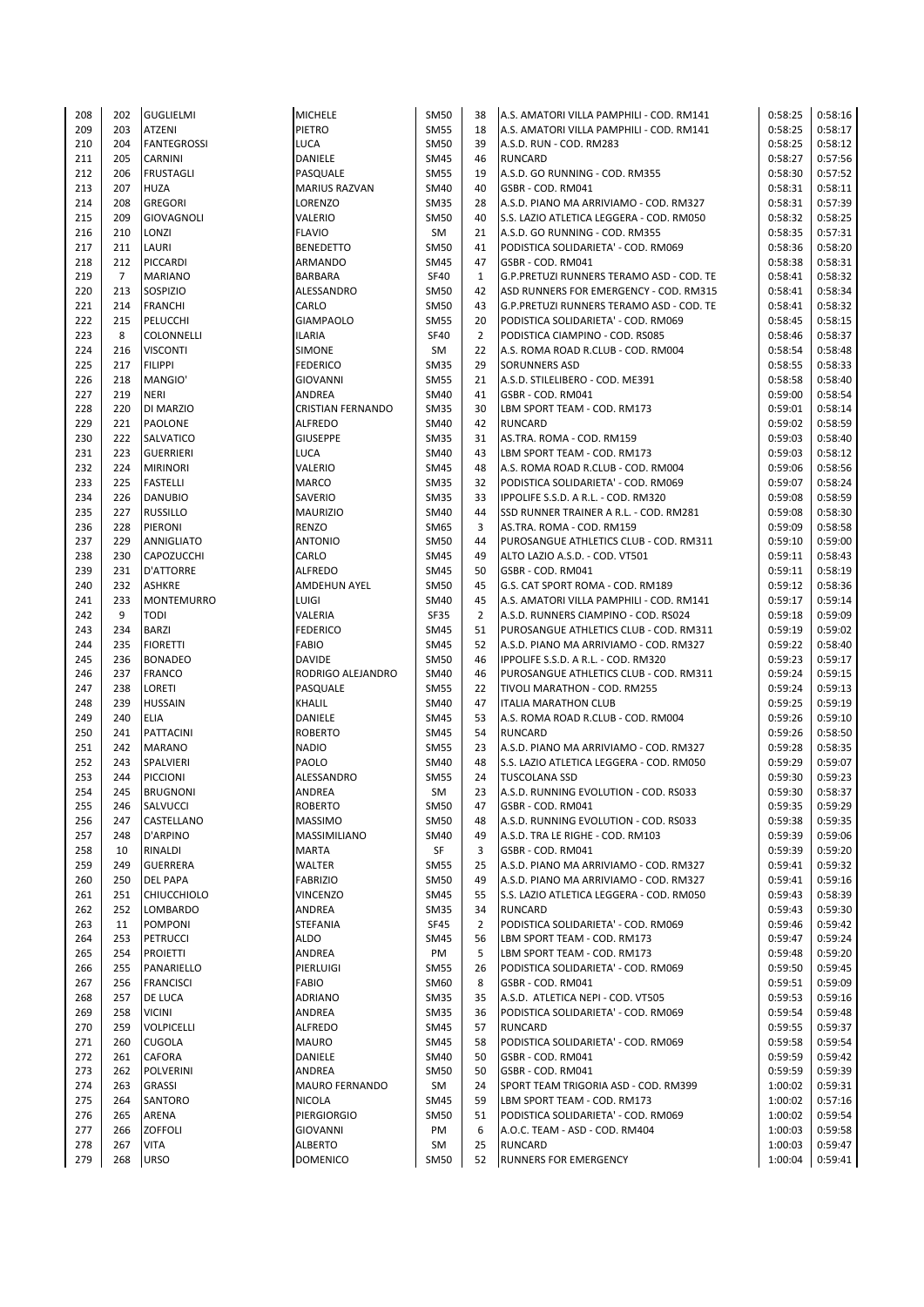| 280 | 269 | SADDI                    | <b>MORENO</b>         | <b>SM55</b> | 27             | A.S.D. ESERCITO CECCHIGNOLA - COD. RM245      | 1:00:08 | 0:59:29 |
|-----|-----|--------------------------|-----------------------|-------------|----------------|-----------------------------------------------|---------|---------|
| 281 | 12  | <b>GIULIANI</b>          | SARA                  | <b>SF40</b> | 3              | A.S.D. PIANO MA ARRIVIAMO - COD. RM327        | 1:00:09 | 1:00:04 |
| 282 | 270 | <b>DE NICOLA</b>         | GIANLUCA              | <b>SM50</b> | 53             | PODISTICA SOLIDARIETA' - COD. RM069           | 1:00:09 | 0:59:46 |
| 283 | 271 | <b>CONTE</b>             | <b>DAVIDE</b>         | SM40        | 51             | <b>RUNCARD</b>                                | 1:00:10 | 0:59:31 |
| 284 | 272 | CAREDDA                  | LUCIANO               | <b>SM45</b> | 60             | GSBR - COD. RM041                             | 1:00:11 | 0:59:17 |
| 285 | 273 | DANIELE                  | <b>MASSIMO</b>        | <b>SM50</b> | 54             | OUTDOOR TRAINING SPORT E BENES - COD. RM      | 1:00:14 | 1:00:10 |
| 286 | 274 | <b>MORACE</b>            | MATTEO                | <b>SM35</b> | 37             | <b>SSD RUNNER TRAINER A R.L. - COD. RM281</b> | 1:00:14 | 0:59:46 |
| 287 | 275 | <b>LA FARINA</b>         | RICCARDO              | SM40        | 52             | PODISTICA SOLIDARIETA' - COD. RM069           | 1:00:15 | 0:59:46 |
| 288 | 276 | <b>DENTICO</b>           | <b>EMILIANO</b>       | <b>SM50</b> | 55             | GSBR - COD. RM041                             | 1:00:16 | 1:00:07 |
| 289 | 13  | <b>BRUNO</b>             | <b>MARIA</b>          | SF          | 4              | IDEATLETICA AURORA - COD. SA127               | 1:00:16 | 1:00:08 |
| 290 | 277 | SISINNI                  |                       |             |                |                                               | 1:00:17 |         |
|     |     |                          | <b>MARIO</b>          | SM          | 26             | ATLETICA TOP RUNNERS LECCE - COD. LE397       |         | 0:59:01 |
| 291 | 278 | PAZZETTA                 | <b>GIULIANO</b>       | <b>SM45</b> | 61             | A.S.D. ATLETICA NEPI - COD. VT505             | 1:00:19 | 0:59:42 |
| 292 | 279 | LENTINI                  | <b>MASSIMO</b>        | <b>SM55</b> | 28             | <b>ITALIA MARATHON CLUB</b>                   | 1:00:19 | 0:59:55 |
| 293 | 280 | <b>CARBONE</b>           | ADAMO                 | <b>SM45</b> | 62             | GSBR - COD. RM041                             | 1:00:19 | 1:00:13 |
| 294 | 281 | ANZALONE                 | FRANCESCO             | <b>SM55</b> | 29             | ITALIA MARATHON CLUB SSDRL - COD. RM094       | 1:00:20 | 0:59:56 |
| 295 | 282 | <b>MOCCIA</b>            | <b>GIUSEPPE</b>       | SM40        | 53             | PODISTICA SOLIDARIETA' - COD. RM069           | 1:00:21 | 0:59:30 |
| 296 | 283 | <b>DIMOTTA</b>           | <b>PINO</b>           | <b>SM35</b> | 38             | <b>RUNCARD</b>                                | 1:00:22 | 1:00:07 |
| 297 | 284 | ZANCHE'                  | LUCA                  | <b>SM45</b> | 63             | ASD ATLETICO MONTEROTONDO - COD. RM082        | 1:00:22 | 1:00:02 |
| 298 | 285 | <b>DE LUCIA</b>          | <b>GIORGIO</b>        | SM40        | 54             | <b>RUNCARD</b>                                | 1:00:22 | 1:00:04 |
| 299 | 286 | <b>RISTALLO</b>          | LUCA                  | SM40        | 55             | A.S.D. PIANO MA ARRIVIAMO - COD. RM327        | 1:00:24 | 0:59:39 |
| 300 | 14  | BERARDINELLI             | LOREDANA              | SF50        | $\overline{2}$ | GSBR - COD. RM041                             | 1:00:25 | 1:00:14 |
| 301 | 287 | <b>IACOBELLI</b>         | <b>GIORGIO</b>        | <b>SM45</b> | 64             | PODISTICA SOLIDARIETA' - COD. RM069           | 1:00:26 | 1:00:12 |
| 302 | 288 | <b>RUSSO</b>             | <b>ROBERTO</b>        | <b>SM45</b> | 65             | <b>RUNNERS FOR EMERGENCY</b>                  | 1:00:27 | 0:59:28 |
| 303 | 289 | <b>MAMERTI</b>           | DARIO                 | <b>SM55</b> | 30             | PUROSANGUE ATHLETICS CLUB - COD. RM311        | 1:00:27 | 1:00:19 |
| 304 | 290 | <b>ROMANO</b>            | ROSARIO DARIO         | SM          | 27             | A.S.D. ACSI ITALIA ATLETICA - COD. RM131      | 1:00:27 | 1:00:14 |
| 305 | 291 | <b>VIGO</b>              | <b>FRANCESCO</b>      | <b>SM35</b> | 39             | <b>RUNCARD</b>                                | 1:00:28 | 1:00:07 |
| 306 | 292 | CAPUANO                  | <b>ANTONIO</b>        | <b>SM55</b> | 31             | PODISTICA SOLIDARIETA' - COD. RM069           | 1:00:29 | 0:59:15 |
| 307 | 293 | <b>CONVERTINI</b>        | <b>AGOSTINO</b>       | SM          | 28             | GSBR - COD. RM041                             | 1:00:32 | 1:00:16 |
| 308 | 294 | <b>BIONDO</b>            | PIERLUIGI             | SM          | 29             | <b>RUNCARD</b>                                | 1:00:32 | 1:00:01 |
| 309 | 295 | CAMPANELLA               | <b>STEFANO</b>        | <b>SM45</b> | 66             | PODISTICA SOLIDARIETA' - COD. RM069           | 1:00:33 | 1:00:08 |
| 310 | 296 | <b>LANCELLOTTI</b>       | CARLO                 | <b>SM50</b> | 56             | ATLETICA CECCANO - COD. FR222                 | 1:00:36 | 1:00:06 |
| 311 | 297 | <b>NAPOLEONI</b>         | <b>OTTAVIO</b>        | <b>SM50</b> | 57             | GIOVANNI SCAVO VELLETRI - COD. RS152          | 1:00:36 | 1:00:26 |
| 312 | 298 | <b>GIUSSANI SAAVEDRA</b> | LUIS MARIA            | <b>SM35</b> | 40             | SSD RUNNER TRAINER A R.L. - COD. RM281        | 1:00:36 | 0:59:45 |
| 313 | 299 | <b>GIAMMARINO</b>        | FRANCESCO             | <b>SM50</b> | 58             | PODISTICA SOLIDARIETA' - COD. RM069           | 1:00:39 | 1:00:18 |
| 314 | 300 | ZINGONE                  | <b>ANTONIO</b>        | <b>SM45</b> | 67             | TIVOLI MARATHON - COD. RM255                  | 1:00:40 | 1:00:24 |
| 315 | 301 | <b>GIORGI</b>            | STEFANO               | <b>SM55</b> | 32             | S.S. LAZIO ATLETICA LEGGERA - COD. RM050      | 1:00:42 | 1:00:35 |
| 316 | 302 | <b>RUGGIERO</b>          | <b>CIRO FRANCESCO</b> | SM          | 30             | WORKOUTGYM A.S.D. - COD. RM381                | 1:00:42 | 1:00:24 |
| 317 | 303 | <b>MARINO</b>            | <b>FRANCESCOPAOLO</b> | SM60        | 9              | <b>ASD ALBATROS ROMA</b>                      | 1:00:43 | 1:00:39 |
| 318 | 15  | <b>BABALIC</b>           | ANISOARA              | <b>SF50</b> | 3              | ITALIANA RUNNING A.S.D. - COD. RM370          | 1:00:44 | 1:00:39 |
|     | 304 |                          |                       |             | 59             |                                               | 1:00:44 | 1:00:38 |
| 319 |     | <b>CUGOLA</b>            | MARCO                 | <b>SM50</b> |                | PODISTICA SOLIDARIETA' - COD. RM069           |         |         |
| 320 | 305 | PAOLUCCI                 | ANDREA                | <b>SM35</b> | 41             | LBM SPORT TEAM - COD. RM173                   | 1:00:48 | 0:59:16 |
| 321 | 306 | <b>DE ANGELIS</b>        | <b>MARIO</b>          | <b>SM45</b> | 68             | <b>RUNNERS FOR EMERGENCY</b>                  | 1:00:49 | 1:00:38 |
| 322 | 307 | <b>FORTE</b>             | ALESSANDRO            | <b>SM45</b> | 69             | A.S.D. MEDITERRANEA - COD. RM125              | 1:00:50 | 1:00:32 |
| 323 | 308 | DELL'ARSO                | FRANCESCO             | <b>SM45</b> | 70             | LIB. ROMA XV CIRC.NE - COD. RM027             | 1:00:51 | 1:00:41 |
| 324 | 309 | FABI                     | <b>ANTONIO</b>        | <b>SM55</b> | 33             | ASD ATLETICA TAINO - COD. PG086               | 1:00:52 | 1:00:10 |
| 325 | 310 | <b>POLINARI</b>          | <b>GIULIANO</b>       | SM65        | 4              | TIVOLI MARATHON - COD. RM255                  | 1:00:53 | 1:00:41 |
| 326 | 311 | <b>BUONGIORNO</b>        | <b>JACOPO</b>         | SM          | 31             | <b>SSD RUNNER TRAINER A R.L. - COD. RM281</b> | 1:00:53 | 0:59:46 |
| 327 | 312 | <b>CICIA</b>             | CARLO                 | SM50        | 60             | PODISTI VALMONTONE - COD. RS019               | 1:00:53 | 1:00:12 |
| 328 | 313 | DI GRAZIA                | <b>IVAN DANIEL</b>    | SM40        | 56             | PODISTICA SOLIDARIETA' - COD. RM069           | 1:00:53 | 0:59:32 |
| 329 | 314 | <b>BLANDINO</b>          | ANDREA                | <b>SM45</b> | 71             | ITALIANA RUNNING A.S.D. - COD. RM370          | 1:00:54 | 1:00:41 |
| 330 | 315 | PRETE                    | DAVIDE                | SM          | 32             | <b>RUNCARD</b>                                | 1:00:56 | 1:00:25 |
| 331 | 316 | <b>ADORNETTO</b>         | VINCENZO              | <b>SM50</b> | 61             | GSBR - COD. RM041                             | 1:00:57 | 1:00:44 |
| 332 | 16  | ALIQUO'                  | DANIELA               | <b>SF55</b> | $\mathbf{1}$   | A.S.D. LIBERATLETICA - COD. RM014             | 1:00:58 | 1:00:45 |
| 333 | 317 | SANTONI                  | SESTO                 | <b>SM55</b> | 34             | PODISTICA SOLIDARIETA' - COD. RM069           | 1:01:00 | 1:00:38 |
| 334 | 318 | TERRANOVA                | <b>AGOSTINO</b>       | <b>SM50</b> | 62             | A.S.D. PI8 RUNNING - COD. RM368               | 1:01:04 | 0:58:09 |
| 335 | 319 | PALAZZI                  | ALESSANDRO            | SM60        | 10             | A.S.D. GO RUNNING - COD. RM355                | 1:01:06 | 1:00:29 |
| 336 | 320 | <b>TAMAGNINI</b>         | <b>MICHELE</b>        | <b>SM50</b> | 63             | ASD AMATORI ATLETICA POMEZIA                  | 1:01:06 | 1:00:56 |
| 337 | 17  | <b>BALAUCA</b>           | ALINA ELENA           | SF40        | 4              | GIOVANNI SCAVO 2000 ATL. - COD. RM106         | 1:01:08 | 1:01:01 |
| 338 | 321 | MARINELLI                | <b>DOMENICO</b>       | <b>SM50</b> | 64             | PUROSANGUE ATHLETICS CLUB - COD. RM311        | 1:01:09 | 1:00:53 |
| 339 | 322 | LEONARDI                 | GIANPAOLO             | SM60        | 11             | <b>RUNCARD</b>                                | 1:01:10 | 1:01:05 |
| 340 | 323 | <b>MARIANI</b>           | SIMONE                | <b>SM45</b> | 72             | GIOVANNI SCAVO VELLETRI - COD. RS152          | 1:01:10 | 1:00:30 |
| 341 | 324 | <b>GIONFRIDDO</b>        | MATTEO                | SM          | 33             | PODISTICA SOLIDARIETA' - COD. RM069           | 1:01:10 | 1:00:23 |
| 342 | 325 | <b>VIGIANI</b>           | ANDREA                | <b>SM50</b> | 65             | <b>AT RUNNING</b>                             | 1:01:12 | 1:01:02 |
| 343 | 326 | PEROTTI                  | <b>DOMENICO</b>       | SM40        | 57             | <b>TUSCOLANA SSD</b>                          | 1:01:14 | 1:00:53 |
| 344 | 327 | LAZZARI                  | ANDREA                | SM40        | 58             | <b>RUNCARD</b>                                | 1:01:15 | 1:00:41 |
| 345 | 328 | COSTANTINO               | <b>MARCO</b>          | SM          | 34             | <b>RUNCARD</b>                                | 1:01:15 | 1:00:28 |
| 346 | 329 | <b>ADDELIO</b>           | VINCENZO PIETRO       | SM60        | 12             | A.S.D. PIANO MA ARRIVIAMO - COD. RM327        | 1:01:16 | 1:00:54 |
| 347 | 330 | <b>MATTEI</b>            | ALESSANDRO            | SM40        | 59             | A.S.D. JUST RUN - COD. RM325                  | 1:01:16 | 1:01:04 |
| 348 | 331 | <b>TARANTINO</b>         | ALESSANDRO            | SM50        | 66             | GSBR - COD. RM041                             | 1:01:18 | 1:01:12 |
| 349 | 332 | <b>BUGLI</b>             | YURI                  | <b>SM35</b> | 42             | PODISTICA SOLIDARIETA' - COD. RM069           | 1:01:18 | 1:00:25 |
| 350 | 333 | DE ROSA                  | DANIELE               | <b>SM50</b> | 67             | G.S. CAT SPORT ROMA - COD. RM189              | 1:01:18 | 1:00:26 |
| 351 | 334 | DE BENEDICTIS            | NICOLA                | SM40        | 60             | A.S.D. PIANO MA ARRIVIAMO - COD. RM327        | 1:01:19 | 1:00:59 |
|     |     |                          |                       |             |                |                                               |         |         |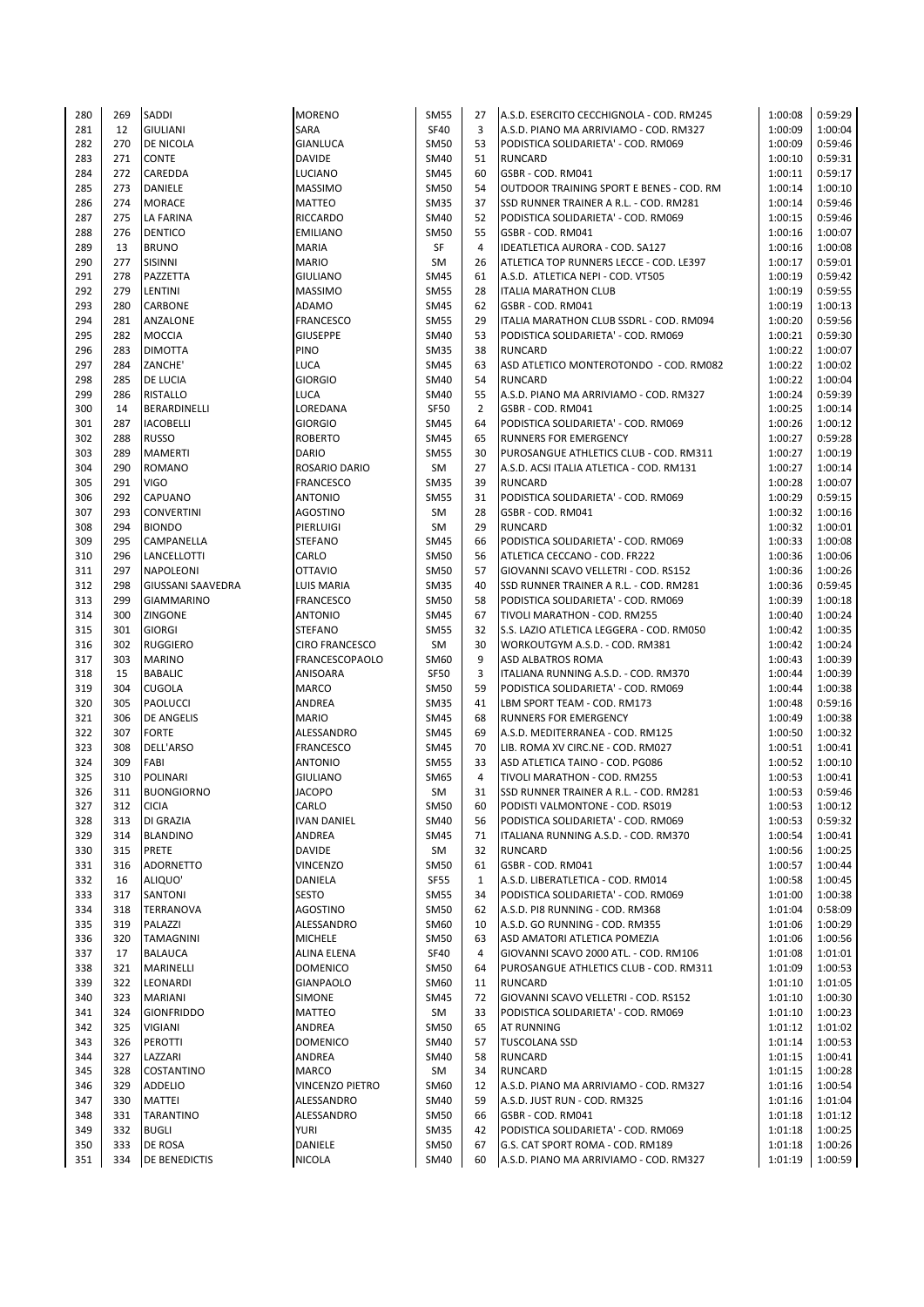| 352 | 335 | <b>MERCURI</b>     | <b>TIZIANO</b>            | SM60        | 13             | A.S.D. PIANO MA ARRIVIAMO - COD. RM327   | 1:01:19 | 1:01:07 |
|-----|-----|--------------------|---------------------------|-------------|----------------|------------------------------------------|---------|---------|
| 353 | 336 | <b>TERZULLI</b>    | <b>MARCELLO</b>           | SM40        | 61             | <b>RUNCARD</b>                           | 1:01:20 | 1:01:11 |
| 354 | 337 | <b>GRANELLI</b>    | <b>MARCO</b>              | <b>SM45</b> | 73             | A.S.D. GO RUNNING - COD. RM355           | 1:01:20 | 1:00:22 |
| 355 | 338 | <b>MORLUPI</b>     | ALESSANDRO                | <b>SM50</b> | 68             | G.S. CAT SPORT ROMA - COD. RM189         | 1:01:23 | 1:00:26 |
| 356 | 339 | NARDUCCI           | <b>MASSIMO</b>            | <b>SM45</b> | 74             | <b>RUNCARD</b>                           | 1:01:24 | 1:01:12 |
| 357 | 340 | <b>TOSELLI</b>     | <b>ENZO</b>               | <b>SM70</b> | $\mathbf{1}$   | ATL. ANZIO - COD. RS035                  | 1:01:24 | 1:01:03 |
| 358 | 341 | SALI               | <b>DIEGO</b>              | SM40        | 62             | ASD ATLETICO MONTEROTONDO - COD. RM082   | 1:01:25 | 1:01:10 |
| 359 | 342 | <b>BELLOMI</b>     | <b>STEFANO</b>            | SM40        | 63             | <b>RUNCARD</b>                           | 1:01:28 | 1:01:19 |
| 360 | 343 | <b>FIDANZA</b>     | <b>OSVALDO</b>            | <b>SM55</b> | 35             | LBM SPORT TEAM - COD. RM173              | 1:01:29 | 1:01:07 |
| 361 | 344 | D'AMORE            | <b>FLAVIO</b>             | <b>SM50</b> | 69             | <b>ITALIA MARATHON CLUB</b>              | 1:01:30 | 1:01:24 |
| 362 | 345 |                    | <b>DANIELE COSIMO</b>     | <b>SM55</b> | 36             | PODISTICA SOLIDARIETA' - COD. RM069      | 1:01:31 | 1:01:24 |
| 363 | 346 | <b>MARSANO</b>     | <b>VINCENZO</b>           | <b>SM55</b> | 37             | CALCATERRA SPORT ASD - COD. RM267        | 1:01:33 | 1:01:23 |
|     |     | DI PASQUALE        |                           |             |                |                                          |         |         |
| 364 | 347 | <b>MUCCI</b>       | <b>GIUSEPPE</b>           | SM          | 35             | <b>RUNCARD</b>                           | 1:01:33 | 1:00:29 |
| 365 | 18  | <b>DE SIMONE</b>   | <b>MARIA</b>              | <b>SF50</b> | $\overline{4}$ | LEPROTTI DI VILLA ADA - COD. RM026       | 1:01:33 | 1:00:00 |
| 366 | 348 | CARNEVALE          | DANIELE                   | SM40        | 64             | GSBR - COD. RM041                        | 1:01:34 | 1:00:30 |
| 367 | 349 | <b>STOLZI</b>      | ANDREA                    | <b>SM45</b> | 75             | A.S. AMATORI VILLA PAMPHILI - COD. RM141 | 1:01:37 | 1:01:09 |
| 368 | 350 | <b>MELONI</b>      | <b>LUCIANO</b>            | <b>SM55</b> | 38             | ITALIANA RUNNING A.S.D. - COD. RM370     | 1:01:37 | 1:01:11 |
| 369 | 351 | <b>PARISI</b>      | <b>IVAN</b>               | SM50        | 70             | A.S.D. JUST RUN - COD. RM325             | 1:01:37 | 1:01:25 |
| 370 | 352 | <b>AUGUSTO</b>     | <b>MASSIMO</b>            | <b>SM50</b> | 71             | ITALIANA RUNNING A.S.D. - COD. RM370     | 1:01:38 | 1:01:26 |
| 371 | 353 | <b>FRANCAVILLA</b> | <b>SERGIO</b>             | <b>SM45</b> | 76             | RUN & SMILE ASD - COD. RM385             | 1:01:38 | 1:01:12 |
| 372 | 354 | <b>ORTOLANI</b>    | <b>FRANCESCO</b>          | <b>SM50</b> | 72             | G.S. CAT SPORT ROMA - COD. RM189         | 1:01:38 | 1:00:47 |
| 373 | 355 | <b>PAOLETTI</b>    | PAOLO                     | <b>SM45</b> | 77             | LBM SPORT TEAM - COD. RM173              | 1:01:38 | 1:00:49 |
| 374 | 356 | CERIA              | <b>ROBERTO</b>            | SM40        | 65             | A.S.D. RUNNING EVOLUTION - COD. RS033    | 1:01:39 | 1:00:49 |
| 375 | 357 | <b>GENTILE</b>     | <b>SIMONE</b>             | <b>SM35</b> | 43             | <b>RUNCARD</b>                           | 1:01:40 | 1:01:14 |
| 376 | 358 | <b>VENUTI</b>      | MANUEL                    | <b>SM35</b> | 44             | AS.TRA. ROMA - COD. RM159                | 1:01:44 | 1:01:22 |
| 377 | 359 | <b>MADONNA</b>     | <b>MAURO</b>              | SM40        | 66             | PUROSANGUE ATHLETICS CLUB - COD. RM311   | 1:01:47 | 1:00:32 |
| 378 | 360 | <b>FIORASO</b>     | <b>ENRICO</b>             | <b>SM35</b> | 45             | GSBR - COD. RM041                        | 1:01:47 | 1:01:39 |
| 379 | 361 | <b>ROSSI</b>       | <b>MARCO LUIGI</b>        | <b>SM55</b> | 39             | GSBR - COD. RM041                        | 1:01:48 | 1:01:34 |
| 380 | 362 | SCOVAVENTI         | MATTEO                    | SM40        | 67             | <b>RUNCARD</b>                           | 1:01:48 | 1:01:38 |
| 381 | 363 | <b>NAVARRA</b>     | <b>VITO</b>               | <b>SM50</b> | 73             | SSD RUNNER TRAINER A R.L. - COD. RM281   | 1:01:50 | 1:01:17 |
| 382 | 364 | <b>BONOMO</b>      | <b>VINCENZO</b>           | <b>SM50</b> | 74             | <b>ASD LUNGOILTEVERE</b>                 | 1:01:51 | 1:01:35 |
| 383 | 365 | <b>BOZZANO</b>     | <b>DAVIDE</b>             | <b>SM55</b> | 40             | <b>RUNCARD</b>                           | 1:01:52 | 1:01:36 |
| 384 | 366 | <b>RUGGERI</b>     | <b>ROBERTO</b>            | <b>SM70</b> | $\overline{2}$ | G.S. CAT SPORT ROMA - COD. RM189         | 1:01:52 | 1:01:00 |
| 385 | 367 | <b>GALLETTI</b>    | <b>MASSIMO</b>            | SM          | 36             | A.S.D. ATLETICA NEPI - COD. VT505        | 1:01:54 | 1:01:17 |
|     |     |                    |                           |             | 37             | <b>RUNCARD</b>                           |         |         |
| 386 | 368 | <b>MORETTI</b>     | MATTEO                    | SM          |                |                                          | 1:01:58 | 0:59:13 |
| 387 | 19  | RAMBOTTI           | SABINA                    | <b>SF45</b> | 3              | DUE PONTI SRL - COD. RM129               | 1:01:59 | 1:01:38 |
| 388 | 369 | SAITTA             | <b>MAURIZIO</b>           | <b>SM50</b> | 75             | DUE PONTI SRL - COD. RM129               | 1:01:59 | 1:01:41 |
| 389 | 370 | <b>ROSSINI</b>     | MASSIMILIANO              | <b>SM50</b> | 76             | PODISTICA SOLIDARIETA' - COD. RM069      | 1:02:00 | 1:01:40 |
| 390 | 371 | <b>BEFERA</b>      | <b>MARCO</b>              | <b>SM50</b> | 77             | SSD RUNNER TRAINER A R.L. - COD. RM281   | 1:02:00 | 1:01:10 |
| 391 | 372 | <b>ZUCCHERI</b>    | <b>EMANUEL</b>            | <b>SM45</b> | 78             | IPPOLIFE S.S.D. A R.L. - COD. RM320      | 1:02:01 | 1:01:52 |
| 392 | 373 | <b>DI GIORGI</b>   | <b>FABIO MASSIMO</b>      | SM40        | 68             | PODISTICA SOLIDARIETA' - COD. RM069      | 1:02:01 | 1:01:40 |
| 393 | 374 | LOY                | ANDREA                    | SM50        | 78             | A.S.D. RINCORRO - COD. RM332             | 1:02:01 | 1:01:19 |
| 394 | 375 | PESCETELLI         | <b>FABIO</b>              | SM60        | 14             | GIOVANNI SCAVO VELLETRI - COD. RS152     | 1:02:01 | 1:01:49 |
| 395 | 376 | <b>TORLIZZI</b>    | <b>MATTEO</b>             | <b>SM35</b> | 46             | SSD RUNNER TRAINER A R.L. - COD. RM281   | 1:02:01 | 1:01:11 |
| 396 | 377 | <b>MACI</b>        | <b>LUCA</b>               | SM40        | 69             | PODISTICA SOLIDARIETA' - COD. RM069      | 1:02:02 | 1:01:29 |
| 397 | 378 | MICOZZI            | ALESSANDRO                | <b>SM50</b> | 79             | GRUPPO MARCIATORI SIMBRUINI - COD. RM200 | 1:02:03 | 1:01:53 |
| 398 | 379 | <b>SERGIO</b>      | <b>GIANLUCA</b>           | <b>SM45</b> | 79             | ACSD FELIX RUNNING - COD. CE720          | 1:02:03 | 1:01:50 |
| 399 | 380 | LOLLOBRIGIDA       | PIO                       | SM65        | 5              | GRUPPO MARCIATORI SIMBRUINI - COD. RM200 | 1:02:03 | 1:01:53 |
| 400 | 381 | DI NUCCI           | <b>ANTONINO</b>           | <b>SM45</b> | 80             | PODISTICA SOLIDARIETA' - COD. RM069      | 1:02:04 | 1:01:46 |
| 401 | 20  | CATERINI           | <b>FULVIA</b>             | SF          | 5              | GSBR - COD. RM041                        | 1:02:04 | 1:01:31 |
| 402 | 382 | CAGLIOTI           | <b>STEFANO</b>            | <b>SM35</b> | 47             | <b>RUNCARD</b>                           | 1:02:06 | 1:01:51 |
| 403 | 21  | <b>BARTOLI</b>     | <b>ANTONIETTA</b>         | <b>SF40</b> | 5              | PODISTICA SOLIDARIETA' - COD. RM069      | 1:02:07 | 1:01:51 |
| 404 | 383 | <b>BRASILI</b>     | <b>LUIGINO</b>            | <b>SM55</b> | 41             | DUE PONTI SRL - COD. RM129               | 1:02:07 | 1:01:49 |
| 405 | 384 | <b>CUNEO</b>       | ANDREA                    | <b>SM50</b> | 80             | DUE PONTI SRL - COD. RM129               | 1:02:07 | 1:01:49 |
| 406 | 385 | CHIACCHIERINI      | <b>MARCO</b>              | SM          | 38             | GSBR - COD. RM041                        | 1:02:07 | 1:02:02 |
| 407 | 386 | <b>BARALE</b>      | PIERLUIGI                 | <b>SM45</b> | 81             | <b>RUNCARD</b>                           | 1:02:07 | 1:01:41 |
| 408 | 387 | SERAFINI           | <b>JACOPO</b>             | <b>SM40</b> | 70             | ROMA TRE SPORT A.S.D.C. - COD. RM402     | 1:02:08 | 1:01:42 |
| 409 | 388 | PERILLI            | <b>BIAGIO</b>             | <b>SM45</b> | 82             | MARATHON ROMA CASTELFUSANO               | 1:02:08 | 1:00:53 |
| 410 | 389 | <b>MIDOLO</b>      | LUIGI                     | <b>SM50</b> | 81             | PODISTICA SOLIDARIETA' - COD. RM069      | 1:02:08 | 1:01:53 |
| 411 | 390 | <b>BOSCHETTI</b>   | <b>MAURO</b>              | <b>SM55</b> | 42             | A.S.D. PIANO MA ARRIVIAMO - COD. RM327   | 1:02:10 | 1:01:28 |
| 412 | 22  | <b>ALBERTINI</b>   | GIOVANNA                  | <b>SF45</b> | 4              | ATLETICA PEGASO - COD. RM244             | 1:02:11 | 1:00:55 |
| 413 | 391 | <b>JACCHIA</b>     | <b>MATTEO MARIO LUIGI</b> | SM          | 39             | <b>RUNCARD</b>                           | 1:02:12 | 1:02:01 |
| 414 | 392 | <b>FRANCESCHI</b>  | <b>FEDERICO</b>           | <b>SM50</b> | 82             | A.S.D. PIANO MA ARRIVIAMO - COD. RM327   | 1:02:12 | 1:01:46 |
| 415 | 393 | CASSIANI           | ANDREA                    | <b>SM50</b> | 83             | A.S.D. PIANO MA ARRIVIAMO - COD. RM327   | 1:02:13 | 1:01:46 |
| 416 | 394 | CROSTELLA          | <b>FILIPPO</b>            | SM45        | 83             | PUROSANGUE ATHLETICS CLUB - COD. RM311   | 1:02:13 | 1:01:48 |
| 417 |     |                    |                           |             |                |                                          |         |         |
|     | 395 | ROSSI              | PIERLUIGI                 | SM60        | 15             | PODISTICA SOLIDARIETA' - COD. RM069      | 1:02:14 | 1:01:38 |
| 418 | 23  | <b>MAIOLI</b>      | ARIANNA                   | SF          | 6              | SPORT TEAM TRIGORIA ASD - COD. RM399     | 1:02:15 | 1:01:47 |
| 419 | 396 | <b>RICCIO</b>      | <b>VINCENZO</b>           | <b>SM45</b> | 84             | <b>RUNCARD</b>                           | 1:02:15 | 1:02:09 |
| 420 | 397 | COLOMBU            | <b>EMANUELE</b>           | <b>SM45</b> | 85             | TIBURTINA RUNNING ROMA A.S.D. - COD. RM3 | 1:02:15 | 1:01:58 |
| 421 | 398 | <b>URBANI</b>      | DANIELE                   | <b>SM50</b> | 84             | FORUM SPORT CENTER SSD SRL - COD. RM     | 1:02:17 | 1:02:04 |
| 422 | 399 | <b>NOBILI</b>      | LUCIANO                   | SM60        | 16             | ASD ATLETICO MONTEROTONDO - COD. RM082   | 1:02:21 | 1:01:55 |
| 423 | 400 | <b>MARINO</b>      | <b>MAURIZIO</b>           | SM50        | 85             | ASD SEMPRE DI CORSA TEAM - COD. RM341    | 1:02:21 | 1:02:01 |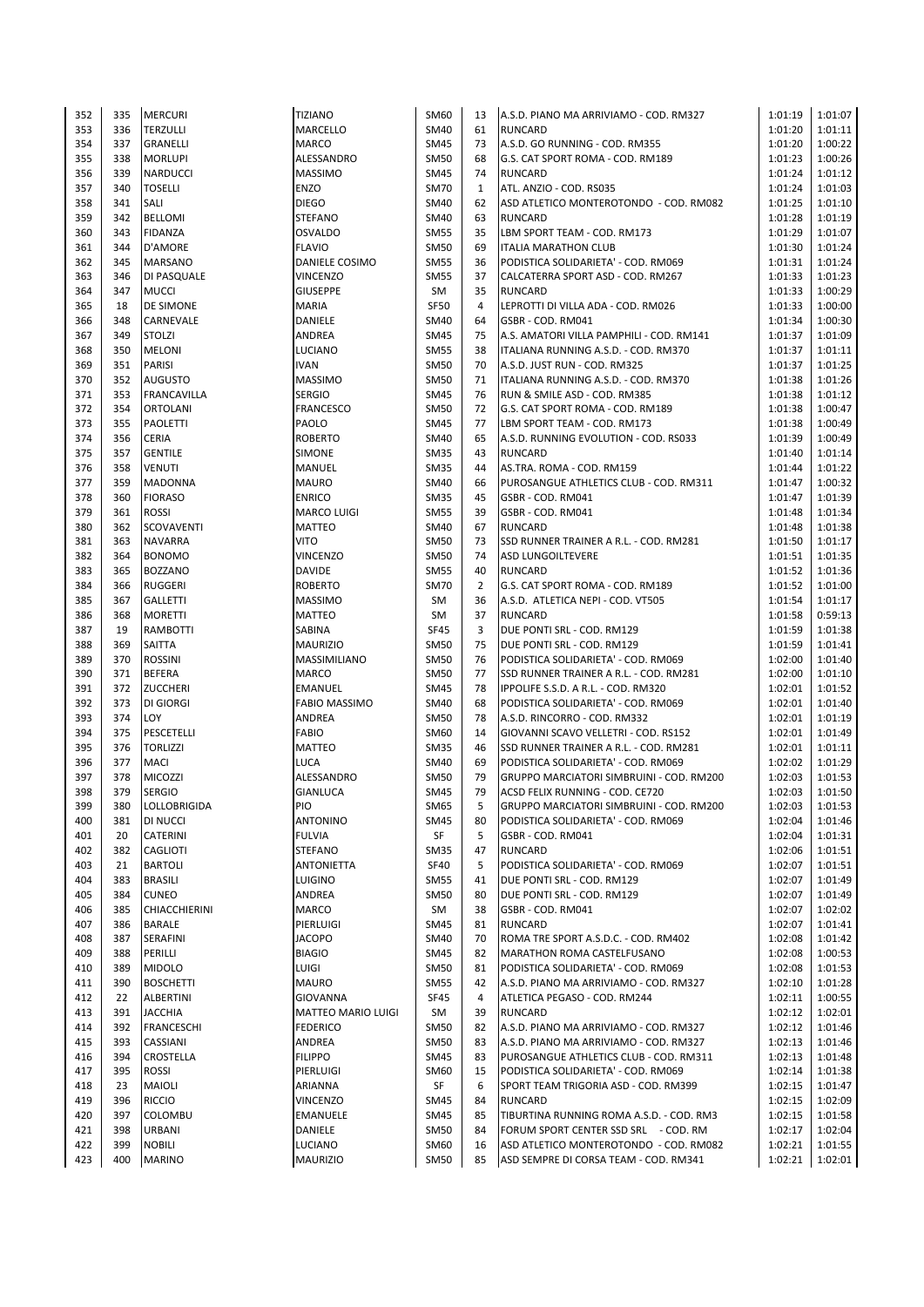| 424 | 401 | <b>DI SILVESTRE</b>     | <b>MASSIMILIANO</b> | SM50        | 86             | PODISTICA SOLIDARIETA' - COD. RM069      | 1:02:24 | 1:02:08 |
|-----|-----|-------------------------|---------------------|-------------|----------------|------------------------------------------|---------|---------|
| 425 | 402 | <b>GIORGI</b>           | <b>DAVID</b>        | SM40        | 71             | PODISTICA SOLIDARIETA' - COD. RM069      | 1:02:25 | 1:02:00 |
|     | 403 |                         |                     |             | 6              |                                          |         |         |
| 426 |     | MARINELLI               | <b>CLAUDIO</b>      | <b>SM65</b> |                | S.S. LAZIO ATLETICA LEGGERA - COD. RM050 | 1:02:26 | 1:01:50 |
| 427 | 404 | SECONDIN                | <b>GIOVANNI</b>     | <b>SM35</b> | 48             | <b>RUNCARD</b>                           | 1:02:26 | 1:02:08 |
| 428 | 405 | <b>BOSCHETTO</b>        | <b>FEDERICO</b>     | SM45        | 86             | <b>RUNCARD</b>                           | 1:02:27 | 1:02:07 |
| 429 | 406 | PARTESANO               | <b>FLAVIO</b>       | <b>SM55</b> | 43             | PODISTICA SOLIDARIETA' - COD. RM069      | 1:02:31 | 1:02:26 |
| 430 | 407 | <b>CICCHINELLI</b>      | <b>MARCELLO</b>     | SM60        | 17             | ITALIANA RUNNING A.S.D. - COD. RM370     | 1:02:31 | 1:02:20 |
| 431 | 408 | BAJAJ                   | <b>HASSAN</b>       | <b>SM55</b> | 44             | AS.TRA. ROMA - COD. RM159                | 1:02:32 | 1:02:22 |
|     | 409 |                         |                     |             |                |                                          |         |         |
| 432 |     | CALLEGARO               | <b>GIOVANNI</b>     | <b>SM</b>   | 40             | A.S.D. GO RUNNING - COD. RM355           | 1:02:33 | 1:01:50 |
| 433 | 410 | <b>GIAMMATTEO</b>       | <b>GIAN PAOLO</b>   | SM          | 41             | <b>RUNCARD</b>                           | 1:02:35 | 1:02:25 |
| 434 | 411 | <b>FRANCHI</b>          | VALERIO             | <b>SM35</b> | 49             | A.S. AMATORI VILLA PAMPHILI - COD. RM141 | 1:02:36 | 1:01:41 |
| 435 | 412 | AURELI                  | <b>MASSIMO</b>      | <b>SM55</b> | 45             | A.S.D. RUNNING EVOLUTION - COD. RS033    | 1:02:37 | 1:02:28 |
| 436 | 413 | <b>PERCOSSI</b>         | <b>ROBERTO</b>      | SM60        | 18             | ALTO LAZIO A.S.D. - COD. VT501           | 1:02:38 | 1:02:34 |
| 437 | 414 | CARINELLA               | <b>LUCA</b>         | <b>SM35</b> | 50             | <b>SORUNNERS ASD</b>                     | 1:02:39 | 1:02:17 |
|     |     |                         |                     |             |                |                                          |         |         |
| 438 | 415 | <b>MARANO</b>           | ANGELO              | <b>SM50</b> | 87             | <b>RUNCARD</b>                           | 1:02:39 | 1:02:16 |
| 439 | 416 | GABRIELLI               | <b>ADRIANO</b>      | <b>SM55</b> | 46             | <b>RUNCARD</b>                           | 1:02:41 | 1:02:27 |
| 440 | 417 | COCCO                   | ANDREA              | SM45        | 87             | <b>RUNCARD</b>                           | 1:02:41 | 1:02:14 |
| 441 | 418 | <b>MONTOTTI</b>         | <b>PIETRO</b>       | <b>SM50</b> | 88             | S.S. LAZIO ATLETICA LEGGERA - COD. RM050 | 1:02:42 | 1:02:24 |
| 442 | 419 | <b>MORRONE</b>          | <b>VINCENZO</b>     | SM50        | 89             | <b>RUNCARD</b>                           | 1:02:42 | 1:02:35 |
|     |     |                         |                     |             |                |                                          |         |         |
| 443 | 420 | <b>MATTOGNO</b>         | VALENTINO           | SM45        | 88             | ASD RUNNERS TEAM COLLEFERRO - COD. RS036 | 1:02:42 | 1:01:57 |
| 444 | 421 | SANTOPAOLO              | LORENZO             | <b>SM35</b> | 51             | <b>RUNCARD</b>                           | 1:02:43 | 1:01:59 |
| 445 | 422 | <b>GROSSI</b>           | <b>MARIO</b>        | SM50        | 90             | ALTO LAZIO A.S.D. - COD. VT501           | 1:02:48 | 1:02:29 |
| 446 | 423 | ADDARI                  | PIERLUCA            | SM45        | 89             | GSBR - COD. RM041                        | 1:02:48 | 1:02:24 |
| 447 | 424 | D'ALESSANDRA            | ANDREA ANGELO       | SM50        | 91             | A.S.D. PIANO MA ARRIVIAMO - COD. RM327   | 1:02:49 | 1:02:26 |
| 448 | 425 | <b>TOSTI</b>            | <b>FEDERICO</b>     | SM60        | 19             | PODISTICA SOLIDARIETA' - COD. RM069      | 1:02:49 | 1:02:30 |
|     |     |                         |                     |             |                |                                          |         |         |
| 449 | 426 | <b>MONACO</b>           | <b>NICOLA</b>       | <b>SM55</b> | 47             | TEAM CAMELOT A.S.D. - COD. RM338         | 1:02:50 | 1:02:39 |
| 450 | 427 | LOCALZO                 | <b>MARCO</b>        | <b>SM55</b> | 48             | GSBR - COD. RM041                        | 1:02:51 | 1:02:09 |
| 451 | 428 | SAIA                    | <b>VALERIO</b>      | SM40        | 72             | ASD RUNNERS FOR EMERGENCY - COD. RM315   | 1:02:54 | 1:00:48 |
| 452 | 24  | <b>CECCHINI SAULINI</b> | <b>BENEDETTA</b>    | SF          | $\overline{7}$ | PODISTICA SOLIDARIETA' - COD. RM069      | 1:02:54 | 1:02:24 |
| 453 | 25  | <b>CRISCUOLO</b>        | TERESA              | <b>SF50</b> | 5              | <b>RUNCARD</b>                           | 1:02:55 | 1:02:42 |
|     |     |                         |                     |             |                |                                          |         |         |
| 454 | 429 | <b>MASCARO</b>          | <b>ANTONIO</b>      | <b>SM55</b> | 49             | GSBR - COD. RM041                        | 1:02:58 | 1:01:53 |
| 455 | 430 | <b>TENTONI</b>          | <b>RICCARDO</b>     | SM50        | 92             | <b>RUNCARD</b>                           | 1:03:03 | 1:02:43 |
| 456 | 431 | DI DIEGO                | <b>CLAUDIO</b>      | <b>SM35</b> | 52             | <b>RUNCARD</b>                           | 1:03:03 | 0:59:20 |
| 457 | 432 | <b>BRANCHESI</b>        | VALERIO             | <b>SM45</b> | 90             | PODISTICA SOLIDARIETA' - COD. RM069      | 1:03:09 | 1:02:52 |
| 458 | 433 | <b>SALENTO</b>          | <b>VINCENZO</b>     | <b>SM55</b> | 50             | DUE PONTI SRL - COD. RM129               | 1:03:10 | 1:02:51 |
| 459 | 434 | AMBROSINO               | VINCENZO            | SM50        | 93             | A.S.D. CAFFARELLA RUNNERS - COD. RM352   | 1:03:10 | 1:02:46 |
|     |     |                         |                     |             |                |                                          |         |         |
| 460 | 435 | <b>TOCCI</b>            | <b>BIAGIO</b>       | SM60        | 20             | S.S. LAZIO ATLETICA LEGGERA - COD. RM050 | 1:03:10 | 1:02:49 |
| 461 | 436 | DE LUCIA                | <b>GIANCARLO</b>    | <b>SM55</b> | 51             | S.S. LAZIO ATLETICA LEGGERA - COD. RM050 | 1:03:10 | 1:02:49 |
| 462 | 437 | PRIMAVERA               | SALVATORE           | <b>SM35</b> | 53             | <b>RUNCARD</b>                           | 1:03:11 | 1:03:05 |
| 463 | 26  | <b>FILANTI</b>          | <b>KATIA</b>        | <b>SF55</b> | $\overline{2}$ | PODISTICA SOLIDARIETA' - COD. RM069      | 1:03:12 | 1:03:01 |
| 464 | 438 | ALESSANDRELLI           | <b>STEFANO</b>      | SM50        | 94             | ASD RUNNERS FOR EMERGENCY - COD. RM315   | 1:03:12 | 1:02:51 |
|     |     |                         |                     |             |                |                                          |         |         |
| 465 | 439 | FRANGELLA               | ALESSANDRO          | SM35        | 54             | GSBR - COD. RM041                        | 1:03:13 | 1:02:18 |
| 466 | 440 | MIGLIORATI              | <b>CLAUDIO</b>      | SM40        | 73             | A.S.D. PIANO MA ARRIVIAMO - COD. RM327   | 1:03:13 | 1:02:31 |
| 467 | 441 | <b>CORTESE</b>          | PAOLO               | SM50        | 95             | GSBR - COD. RM041                        | 1:03:14 | 1:02:34 |
| 468 | 442 | <b>OTTAVIANI</b>        | <b>GIOVANNI</b>     | SM40        | 74             | <b>RUNCARD</b>                           | 1:03:16 | 1:02:50 |
| 469 | 443 | MONTAGNINO              | <b>DARIO</b>        | SM60        | 21             | A.S. AMATORI VILLA PAMPHILI - COD. RM141 | 1:03:17 | 1:02:47 |
| 470 | 444 | GIOVANNELLI             | <b>MORENO</b>       | SM65        | $\overline{7}$ | <b>RUNCARD</b>                           | 1:03:22 | 1:02:40 |
|     |     |                         |                     |             |                |                                          |         |         |
| 471 | 445 | <b>CERISOLA</b>         | <b>MATTEO</b>       | SM          | 42             | PODISTICA SOLIDARIETA' - COD. RM069      | 1:03:23 | 1:02:36 |
| 472 | 446 | DI CARLO                | <b>SIMONE</b>       | SM35        | 55             | G.S. CAT SPORT ROMA - COD. RM189         | 1:03:25 | 1:02:37 |
| 473 | 27  | <b>CISTRIANI</b>        | ANGELA              | SF40        | 6              | A.S.D. MEDITERRANEA - COD. RM125         | 1:03:25 | 1:03:06 |
| 474 | 447 | REALMUTO                | <b>FRANCESCO</b>    | SM50        | 96             | DUE PONTI SRL - COD. RM129               | 1:03:25 | 1:03:06 |
| 475 | 448 | PEDUTO                  | <b>FAUSTO</b>       | <b>SM35</b> | 56             | <b>RUNCARD</b>                           | 1:03:27 | 1:03:09 |
|     |     |                         |                     |             |                |                                          |         |         |
| 476 | 449 | DI PIETRO               | <b>ROBERTO</b>      | SM60        | 22             | S.S. LAZIO ATLETICA LEGGERA - COD. RM050 | 1:03:27 | 1:03:14 |
| 477 | 28  | D' ORIA                 | <b>MARTINA</b>      | SF35        | 3              | RUN & SMILE ASD - COD. RM385             | 1:03:29 | 1:03:14 |
| 478 | 29  | ANCONA                  | CARLA               | SF55        | 3              | PODISTICA SOLIDARIETA' - COD. RM069      | 1:03:31 | 1:03:26 |
| 479 | 450 | <b>DESTRO</b>           | <b>GIUSEPPE</b>     | SM45        | 91             | ASD RUNNERS FOR EMERGENCY - COD. RM315   | 1:03:33 | 1:03:03 |
| 480 | 451 | <b>BIANCHI</b>          | AMEDEO              | <b>SM55</b> | 52             | A.S.D. ATLETICA SABAUDIA - COD. LT310    | 1:03:33 | 1:03:17 |
| 481 | 452 | NARDI                   | ANDREA              | SM50        | 97             | PODISTICA SOLIDARIETA' - COD. RM069      | 1:03:35 | 1:03:11 |
|     |     |                         |                     |             |                |                                          |         |         |
| 482 | 453 | FERRI                   | <b>ALBERTO</b>      | <b>SM55</b> | 53             | A.O.C. TEAM - ASD - COD. RM404           | 1:03:36 | 1:02:56 |
| 483 | 454 | DI MARCELLO             | <b>BERARDO</b>      | SM70        | 3              | ATLETICA FIANO ROMANO - COD. RM186       | 1:03:37 | 1:03:33 |
| 484 | 455 | <b>GRANATA</b>          | ANGELO              | SM35        | 57             | POLIGOLFO - COD. LT270                   | 1:03:37 | 1:03:18 |
| 485 | 456 | <b>NUCCITELLI</b>       | <b>DANILO</b>       | SM45        | 92             | <b>ATLETA SINGOLO</b>                    | 1:03:37 | 1:02:59 |
| 486 | 457 | VOLTERRA                | <b>PIERGIORGIO</b>  | SM45        | 93             | A.S.D. PIANO MA ARRIVIAMO - COD. RM327   | 1:03:38 | 1:03:09 |
|     |     |                         |                     |             |                |                                          |         |         |
| 487 | 458 | <b>FISICHELLA</b>       | DANIELE             | SM45        | 94             | A.S.D. PIANO MA ARRIVIAMO - COD. RM327   | 1:03:38 | 1:03:13 |
| 488 | 459 | CARDELLINI              | <b>CLAUDIO</b>      | SM70        | 4              | GSBR - COD. RM041                        | 1:03:40 | 1:02:32 |
| 489 | 460 | BELLI                   | <b>ROBERTO</b>      | SM65        | 8              | <b>RUNCARD</b>                           | 1:03:43 | 1:03:34 |
| 490 | 461 | <b>TRASTULLI</b>        | MASSIMILIANO        | SM45        | 95             | ITALIANA RUNNING A.S.D. - COD. RM370     | 1:03:48 | 1:03:30 |
| 491 | 462 | <b>FUSELLI</b>          | MANUEL              | SM45        | 96             | ATLETICO CASAL MONASTERO - COD. RM316    | 1:03:49 | 1:03:14 |
| 492 | 463 | CASABURI                | <b>IVAN</b>         | SM40        | 75             | GSBR - COD. RM041                        | 1:03:49 | 1:02:39 |
|     |     |                         |                     |             |                |                                          |         |         |
| 493 | 464 | <b>BASTA</b>            | ALESSANDRO          | SM45        | 97             | A.S.D. PIANO MA ARRIVIAMO - COD. RM327   | 1:03:51 | 1:03:20 |
| 494 | 465 | <b>BALZAMONTI</b>       | DANIELE             | SM40        | 76             | A.S.D. GO RUNNING - COD. RM355           | 1:03:51 | 1:03:16 |
| 495 | 466 | D'AGOSTINO              | <b>LUCA</b>         | SM55        | 54             | PODISTICA SOLIDARIETA' - COD. RM069      | 1:03:52 | 1:02:24 |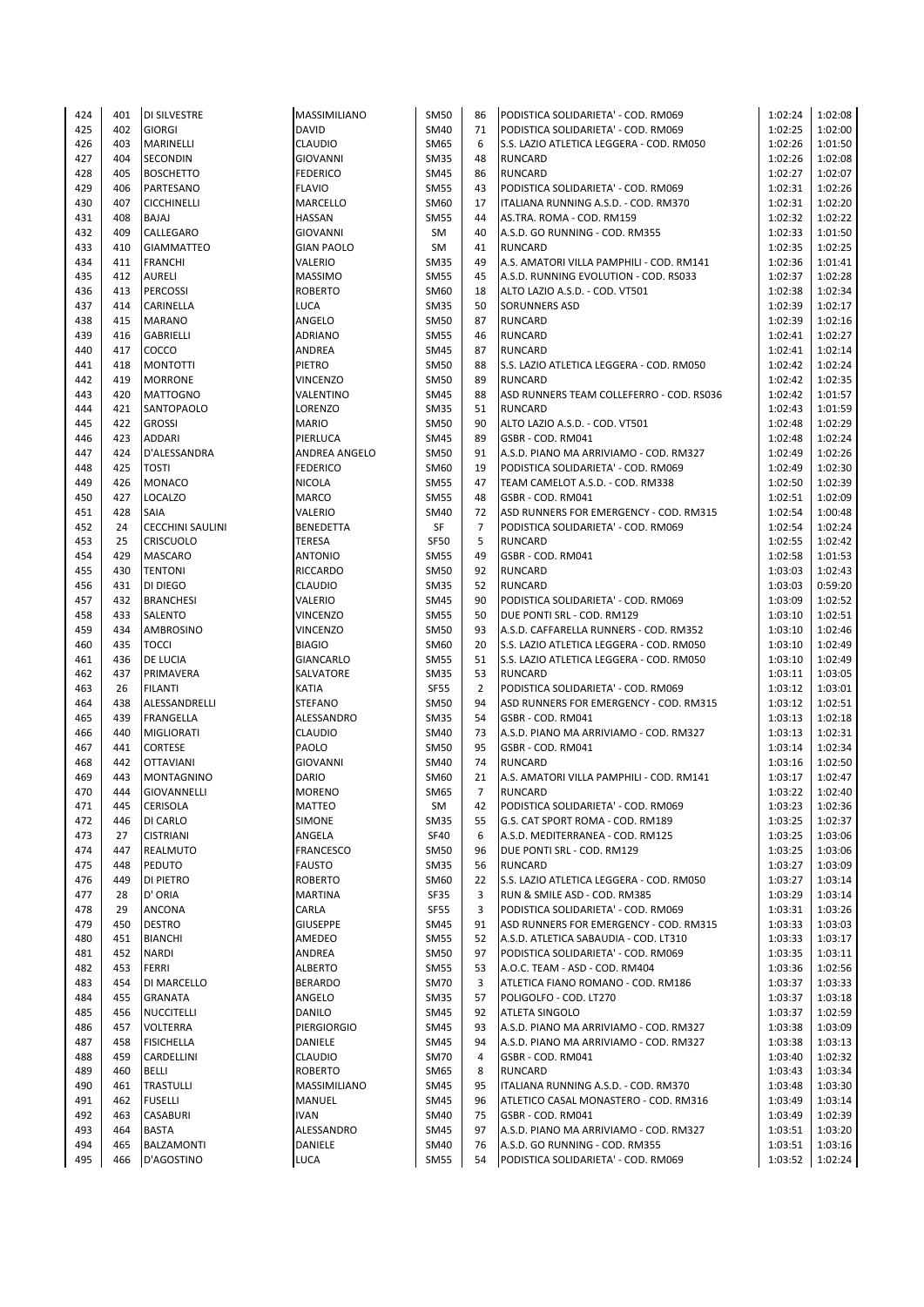| 496 | 467 | <b>PAVAN</b>            | DANIELE               | SM40        | 77             | EASY FIT PALESTRE SSD A R.L. - COD. RM28      | 1:03:52 | 1:02:11 |
|-----|-----|-------------------------|-----------------------|-------------|----------------|-----------------------------------------------|---------|---------|
| 497 | 468 | MENGARELLI              | DANIELE               | SM40        | 78             | A.S.D. RUN FOR FUN - COD. RM279               | 1:03:53 | 1:03:40 |
| 498 | 469 | SILENZI                 | CRISTIANO             | SM40        | 79             | A.S.D. GO RUNNING - COD. RM355                | 1:03:54 | 1:03:17 |
| 499 | 470 | <b>TARTAGLIA</b>        | LUIGI                 | <b>SM50</b> | 98             | A.S.D. RUNNERS SAN GEMINI - COD. TR047        | 1:03:55 | 1:03:31 |
| 500 | 471 | <b>CAVARRA</b>          | <b>MARCO</b>          | <b>SM50</b> | 99             | GSBR - COD. RM041                             | 1:03:56 | 1:03:14 |
| 501 | 472 | <b>PRIGGIONE MATTE'</b> | <b>LUCA</b>           | <b>SM45</b> | 98             | GSBR - COD. RM041                             | 1:03:56 | 1:03:12 |
| 502 | 473 | <b>AMADEI</b>           | ANDREA                | SM50        | 100            | X-SOLID SPORT LAB ASD - COD. RM369            | 1:03:57 | 1:03:41 |
| 503 | 474 | <b>MELONI</b>           | <b>SIMONE</b>         | <b>SM45</b> | 99             | PODISTICA SOLIDARIETA' - COD. RM069           | 1:04:01 | 1:02:46 |
| 504 | 475 | <b>SCIPINOTTI</b>       | PAOLO                 | <b>SM50</b> | 101            | LBM SPORT TEAM - COD. RM173                   | 1:04:01 | 1:03:14 |
| 505 | 476 | <b>BONAVOLONTÀ</b>      | <b>GIANFRANCO</b>     | <b>SM50</b> | 102            | <b>RUNCARD</b>                                | 1:04:03 | 1:02:46 |
|     |     |                         |                       |             |                |                                               |         | 1:03:36 |
| 506 | 477 | <b>REGOLI</b>           | <b>MASSIMO</b>        | <b>SM55</b> | 55             | ATL. TUSCULUM - COD. RS001                    | 1:04:03 |         |
| 507 | 478 | <b>VENTURI</b>          | ALESSANDRO            | SM45        | 100            | PODISTICA SOLIDARIETA' - COD. RM069           | 1:04:04 | 1:03:42 |
| 508 | 479 | <b>TONI</b>             | <b>SIMONE</b>         | <b>SM45</b> | 101            | PODISTICA SOLIDARIETA' - COD. RM069           | 1:04:05 | 1:03:47 |
| 509 | 480 | <b>RAFFONE</b>          | <b>ROBERTO</b>        | SM45        | 102            | GSBR - COD. RM041                             | 1:04:05 | 1:03:44 |
| 510 | 481 | <b>CIRILLO</b>          | <b>GIOVANNI</b>       | <b>SM50</b> | 103            | CALCATERRA SPORT ASD - COD. RM267             | 1:04:06 | 1:03:47 |
| 511 | 482 | PALATIELLO              | <b>ALFREDO</b>        | <b>SM50</b> | 104            | <b>RUNCARD</b>                                | 1:04:06 | 1:03:13 |
| 512 | 483 | LATELLA                 | <b>EMANUELE</b>       | <b>SM55</b> | 56             | LBM SPORT TEAM - COD. RM173                   | 1:04:07 | 1:03:10 |
| 513 | 484 | <b>OLANDESI</b>         | <b>UMBERTO</b>        | <b>SM35</b> | 58             | CALCATERRA SPORT ASD - COD. RM267             | 1:04:07 | 1:03:55 |
| 514 | 485 | <b>TRAPLETTI</b>        | <b>ROBIN</b>          | SM40        | 80             | LBM SPORT TEAM - COD. RM173                   | 1:04:09 | 1:03:59 |
| 515 | 486 | <b>PARISI</b>           | NICOLA MARCELLO       | SM50        | 105            | A.S.D. RINCORRO - COD. RM332                  | 1:04:10 | 1:03:24 |
| 516 | 487 | <b>RIOSA</b>            | <b>GIUSEPPE</b>       | <b>SM50</b> | 106            | <b>RUNCARD</b>                                | 1:04:10 | 1:03:29 |
| 517 | 488 | <b>MASTROLUCA</b>       | <b>MATTEO</b>         | <b>SM45</b> | 103            | A.S.D. GO RUNNING - COD. RM355                | 1:04:11 | 1:03:37 |
| 518 | 489 | <b>COLLARO</b>          | LUIGI                 | <b>SM55</b> | 57             | ATLETICA CECCHINA AL.PA. ASD - COD. RS02      | 1:04:13 | 1:03:47 |
| 519 | 490 | SIMONELLI               | MASSIMILIANO          | SM50        | 107            | ATLETICA WINNER FOLIGNO - COD. PG070          | 1:04:14 | 1:03:50 |
| 520 | 491 | LUCCISANO               | <b>GIUSEPPE</b>       | SM40        | 81             | ITALIANA RUNNING A.S.D. - COD. RM370          | 1:04:15 | 1:03:47 |
| 521 | 30  | <b>TSYUPKA</b>          | <b>NATALIYA</b>       | <b>SF35</b> | $\overline{4}$ | ITALIANA RUNNING A.S.D. - COD. RM370          | 1:04:15 | 1:03:24 |
| 522 | 492 | <b>SABATO</b>           | <b>ADRIANO</b>        | <b>SM35</b> | 59             | <b>RUNCARD</b>                                | 1:04:15 | 1:03:36 |
| 523 | 493 | <b>PEDICO</b>           | <b>MARCO</b>          | SM40        | 82             | PUROSANGUE ATHLETICS CLUB - COD. RM311        | 1:04:16 | 1:03:44 |
| 524 | 494 | <b>CIMINARI</b>         | <b>GIOVANNI</b>       | SM50        | 108            | A.S.D. RINCORRO - COD. RM332                  | 1:04:16 | 1:04:00 |
| 525 | 495 | <b>FEDELI</b>           | <b>IRENEO</b>         | <b>SM65</b> | 9              | <b>RUNNERS FOR EMERGENCY</b>                  | 1:04:16 | 1:03:10 |
|     |     |                         |                       |             |                |                                               |         |         |
| 526 | 496 | <b>ВОСНІССНІО</b>       | <b>GIACOMO FLAVIO</b> | <b>SM50</b> | 109            |                                               | 1:04:17 | 1:03:08 |
| 527 | 497 | <b>DI BLASIO</b>        | <b>GIOVANNI</b>       | <b>SM55</b> | 58             | PODISTICA SOLIDARIETA' - COD. RM069           | 1:04:18 | 1:03:54 |
| 528 | 498 | ZAINO                   | <b>FABRIZIO</b>       | <b>SM55</b> | 59             | A.S.D. VILLA DE SANCTIS - COD. RM032          | 1:04:19 | 1:03:52 |
| 529 | 499 | <b>MINGOZZI</b>         | <b>SIMONE</b>         | SM          | 43             | GSBR - COD. RM041                             | 1:04:21 | 1:03:47 |
| 530 | 500 | <b>RAFFAELLI</b>        | <b>MARCO</b>          | <b>SM50</b> | 110            | PUROSANGUE ATHLETICS CLUB - COD. RM311        | 1:04:24 | 1:04:16 |
| 531 | 501 | <b>BORCAN</b>           | <b>ADRIAN</b>         | <b>SM55</b> | 60             | G.S. CAT SPORT ROMA - COD. RM189              | 1:04:26 | 1:03:09 |
| 532 | 502 | LONZI                   | <b>CLAUDIO</b>        | SM50        | 111            | S.S. LAZIO ATLETICA LEGGERA - COD. RM050      | 1:04:26 | 1:04:19 |
| 533 | 503 | CARROZZA                | <b>FRANCESCO</b>      | SM50        |                | 112 PODISTICA SOLIDARIETA' - COD. RM069       | 1:04:28 | 1:03:18 |
| 534 | 504 | <b>CARDILLI</b>         | <b>MAURO</b>          | <b>SM45</b> |                | 104   MARATHON ROMA CASTELFUSANO - COD. RM188 | 1:04:30 | 1:04:08 |
| 535 | 505 | DI VINCENZO             | <b>GIULIANO</b>       | SM50        | 113            | LBM SPORT TEAM - COD. RM173                   | 1:04:30 | 1:04:12 |
| 536 | 506 | <b>ORLANDO</b>          | LUCIANO               | <b>SM45</b> | 105            | GSBR - COD. RM041                             | 1:04:33 | 1:04:12 |
| 537 | 507 | <b>FORNI</b>            | LORENZO               | <b>SM50</b> | 114            | <b>RUNCARD</b>                                | 1:04:34 | 1:04:04 |
| 538 | 508 | <b>SCHIVARDI</b>        | <b>FABIANO</b>        | <b>SM55</b> | 61             | PODISTICA SOLIDARIETA' - COD. RM069           | 1:04:34 | 1:04:05 |
| 539 | 509 | <b>SCORRETTI</b>        | ANDREA                | <b>SM50</b> |                | 115 A.S.D. ATHLION ROMA - COD. RM291          | 1:04:35 | 1:04:09 |
| 540 | 510 | <b>NARSETE</b>          | <b>STEFANO</b>        | <b>SM55</b> | 62             | PODISTICA SOLIDARIETA' - COD. RM069           | 1:04:35 | 1:04:30 |
| 541 | 511 | <b>NARDI</b>            | <b>ALBERTO</b>        | <b>SM45</b> | 106            | CALCATERRA SPORT ASD - COD. RM267             | 1:04:36 | 1:04:00 |
| 542 | 512 | <b>ALIBRANTI</b>        | <b>MAURO</b>          | <b>SM50</b> | 116            | <b>RUNCARD</b>                                | 1:04:36 | 1:04:26 |
| 543 | 513 | SPERDUTI                | TIERI                 | <b>SM55</b> | 63             | ORO FANTASY POLISPORTIVA ASD                  | 1:04:36 | 1:04:20 |
| 544 | 514 | <b>PAGLIARA</b>         | PIETRO                | SM45        | 107            | <b>RUNCARD</b>                                | 1:04:37 | 1:04:31 |
| 545 | 31  | <b>DE BENEDETTI</b>     | ZOE                   | AF          | $\mathbf{1}$   | ATL. ROMA ACQUACETOSA - COD. RM161            | 1:04:37 | 1:03:55 |
| 546 | 515 | SALULINI                | <b>GIAMPAOLO</b>      | SM50        | 117            | A.S. AMATORI VILLA PAMPHILI - COD. RM141      | 1:04:37 | 1:04:20 |
| 547 | 516 | LOMBARDI                | <b>MANUEL</b>         | SM45        | 108            | A.S.D. ATL. ENERGIA ROMA - COD. RM600         | 1:04:39 | 1:04:23 |
| 548 | 32  | <b>GALEOTTI</b>         | <b>FRANCESCA</b>      | <b>SF40</b> | 7              | <b>ATL.MONTE MARIO</b>                        | 1:04:40 | 1:03:45 |
| 549 | 517 | CARDONE                 | LORENZO               | SM          | 44             | ASD RUNNERS PESCARA - COD. PE173              | 1:04:41 | 1:04:37 |
|     |     |                         |                       |             |                |                                               |         |         |
| 550 | 33  | <b>GUGLIELMINETTI</b>   | ELISA                 | <b>SF35</b> | 5              | PODISTICA SOLIDARIETA' - COD. RM069           | 1:04:42 | 1:04:36 |
| 551 | 518 | DI NICOLA               | <b>MAURO</b>          | SM65        | 10             | <b>ATL.MONTE MARIO</b>                        | 1:04:43 | 1:03:49 |
| 552 | 519 | <b>MARIN</b>            | SEBASTIAN MIHAI       | SM40        | 83             | A.S.D. PODISTICA VEIO - COD. RM334            | 1:04:44 | 1:03:34 |
| 553 | 520 | LANZILAO                | <b>DAVIDE</b>         | SM45        | 109            | SPORT TEAM TRIGORIA ASD - COD. RM399          | 1:04:44 | 1:04:11 |
| 554 | 521 | <b>MAZZOLA</b>          | ANTONELLO             | SM40        | 84             | ATLETICO CASAL MONASTERO - COD. RM316         | 1:04:45 | 1:03:58 |
| 555 | 34  | NANNUZZI                | MARIALUISA            | <b>SF55</b> | 4              | PODISTICA SOLIDARIETA' - COD. RM069           | 1:04:46 | 1:03:09 |
| 556 | 522 | <b>BORTOLETTI</b>       | ALESSANDRO            | SM45        | 110            | A.S.D. GO RUNNING - COD. RM355                | 1:04:47 | 1:03:38 |
| 557 | 523 | LAUREANO LEON           | <b>EDER FREED</b>     | <b>SM55</b> | 64             | RUN & SMILE ASD - COD. RM385                  | 1:04:47 | 1:04:20 |
| 558 | 524 | <b>PATRIZI</b>          | SIMONE                | SM35        | 60             | <b>RUNCARD</b>                                | 1:04:48 | 1:04:21 |
| 559 | 525 | <b>DEL PIDIO</b>        | EMANUELE              | SM40        | 85             | <b>RUNCARD</b>                                | 1:04:48 | 1:03:23 |
| 560 | 526 | <b>FALBO</b>            | PIETRO                | SM50        | 118            | G.S. CAT SPORT ROMA - COD. RM189              | 1:04:49 | 1:03:57 |
| 561 | 527 | <b>SESSA</b>            | <b>MICHELE</b>        | SM45        | 111            | SSD RUNNER TRAINER A R.L. - COD. RM281        | 1:04:49 | 1:03:32 |
| 562 | 528 | <b>DI GIANNANTONIO</b>  | <b>IVAN</b>           | <b>SM55</b> | 65             | A.S.D. PIANO MA ARRIVIAMO - COD. RM327        | 1:04:50 | 1:04:25 |
| 563 | 529 | LORETI                  | <b>BRUNO</b>          | <b>SM70</b> | 5              | <b>RUNCARD</b>                                | 1:04:53 | 1:04:32 |
| 564 | 530 | <b>PICCINNO</b>         | <b>FILIPPO</b>        | SM45        | 112            | <b>RUNCARD</b>                                | 1:04:57 | 1:04:21 |
| 565 | 531 | CAVOLA                  | <b>GIUSEPPE</b>       | <b>SM35</b> | 61             | <b>RUNCARD</b>                                | 1:04:57 | 1:04:40 |
| 566 | 532 | <b>MESSINA</b>          | PAOLO                 | SM60        | 23             | AS.TRA. ROMA - COD. RM159                     | 1:04:58 | 1:04:41 |
| 567 | 533 | COLASANTI               | <b>ROBERTO</b>        | <b>SM50</b> | 119            | <b>RUNCARD</b>                                | 1:04:59 | 1:04:13 |
|     |     |                         |                       |             |                |                                               |         |         |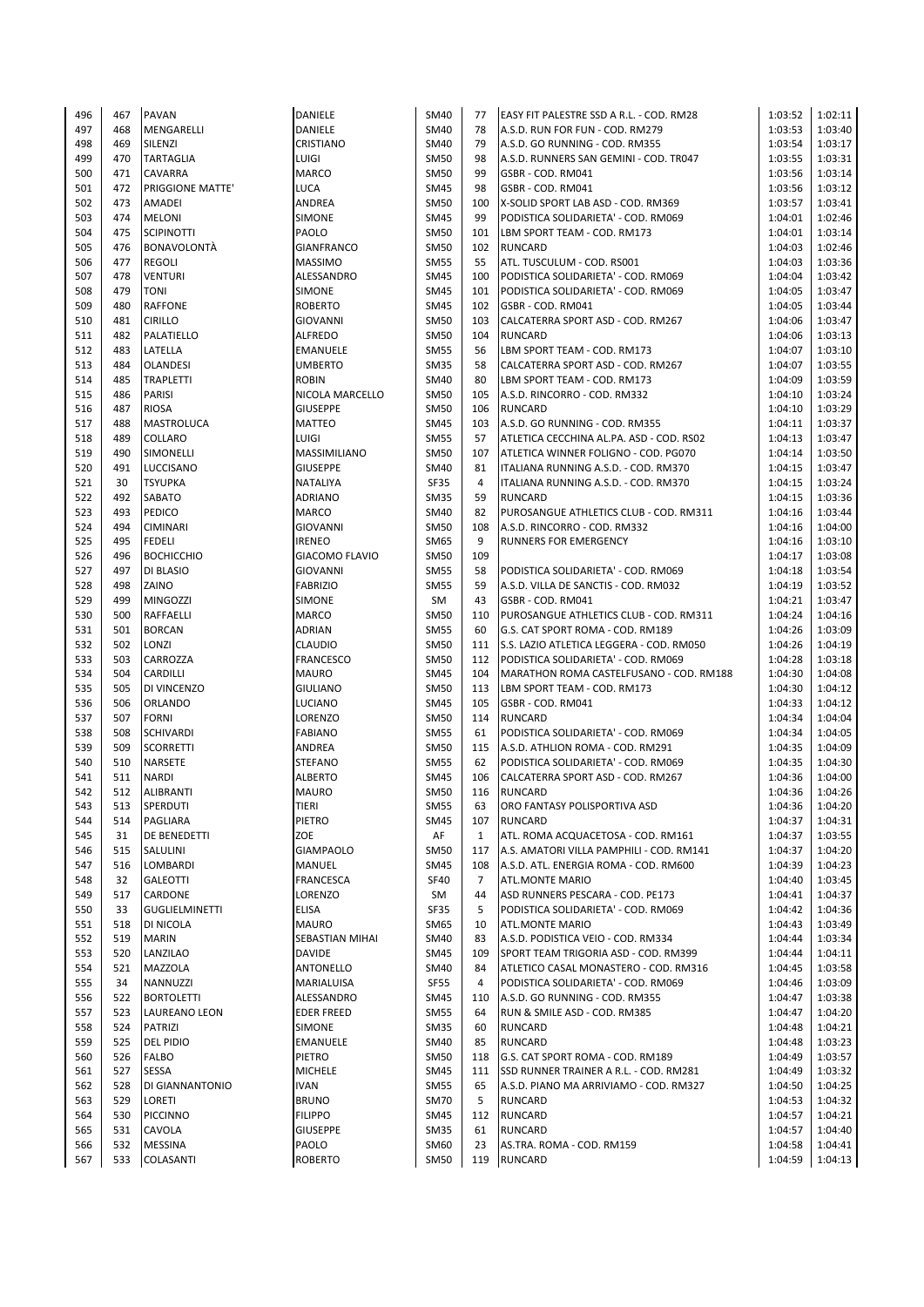| 568 | 534 | <b>PREZIOSI</b>                    | <b>SIMONE</b>             | <b>SM35</b> | 62  | ITALIANA RUNNING A.S.D. - COD. RM370     | 1:05:00 | 1:04:01 |
|-----|-----|------------------------------------|---------------------------|-------------|-----|------------------------------------------|---------|---------|
| 569 | 535 | <b>ADDATI</b>                      | MASSIMILIANO              | SM60        | 24  | SPORT TEAM TRIGORIA ASD - COD, RM399     | 1:05:00 | 1:04:47 |
| 570 | 536 | <b>MANCUSO</b>                     | <b>DOMENICO</b>           | SM40        | 86  | SSD RUNNER TRAINER A R.L. - COD. RM281   | 1:05:00 | 1:04:30 |
| 571 | 35  | <b>DEL REGNO</b>                   | SERENA                    | <b>SF35</b> | 6   | <b>RUNCARD</b>                           | 1:05:01 | 1:04:48 |
| 572 | 537 | <b>TIMPERI</b>                     | <b>MAURO</b>              | <b>SM50</b> | 120 | PODISTICA SOLIDARIETA' - COD. RM069      | 1:05:02 | 1:04:57 |
| 573 | 538 | <b>TERLIZZI</b>                    | <b>GIANCARLO</b>          | <b>SM50</b> | 121 | LBM SPORT TEAM - COD. RM173              | 1:05:07 | 1:04:57 |
| 574 | 539 | SECONDINI                          | LUCA                      | <b>SM50</b> | 122 | MARATHON ROMA CASTELFUSANO - COD. RM188  | 1:05:08 | 1:04:53 |
| 575 | 540 | <b>BELTRAME</b>                    | <b>FRANCESCO</b>          | <b>SM35</b> | 63  | <b>RUNCARD</b>                           | 1:05:09 | 1:05:03 |
| 576 | 541 | DI FAZIO                           | <b>MAURO</b>              | <b>SM50</b> | 123 | LBM SPORT TEAM - COD. RM173              | 1:05:10 | 1:04:12 |
|     | 542 |                                    |                           |             |     |                                          |         |         |
| 577 |     | <b>COLUCCI</b>                     | <b>FABIO</b>              | <b>SM55</b> | 66  | DUE PONTI SRL - COD. RM129               | 1:05:10 | 1:04:44 |
| 578 | 36  | LANZIDEI                           | <b>CLAUDIA MARINA</b>     | SF          | 8   | GSBR - COD. RM041                        | 1:05:12 | 1:04:39 |
| 579 | 543 | <b>POMPA</b>                       | <b>NICOLA</b>             | <b>SM40</b> | 87  | ATLETICA PRO CANOSA - COD. BA041         | 1:05:13 | 1:04:30 |
| 580 | 544 | <b>MATTINA</b>                     | <b>MASSIMILIANO</b>       | <b>SM55</b> | 67  | PODISTICA SOLIDARIETA' - COD. RM069      | 1:05:14 | 1:05:07 |
| 581 | 545 | <b>MANETTA</b>                     | ANDREA                    | SM          | 45  | PODISTICA SOLIDARIETA' - COD. RM069      | 1:05:15 | 1:04:40 |
| 582 | 37  | <b>TIBERI</b>                      | <b>ROBERTA</b>            | SF          | 9   | A.S.D. PIANO MA ARRIVIAMO - COD. RM327   | 1:05:16 | 1:04:51 |
| 583 | 546 | BARILE                             | <b>VINCENZO</b>           | SM40        | 88  | SSD RUNNER TRAINER A R.L. - COD. RM281   | 1:05:17 | 1:03:41 |
| 584 | 547 | CAMPAGNA                           | <b>MARCO</b>              | <b>SM35</b> | 64  | LBM SPORT TEAM - COD. RM173              | 1:05:17 | 1:04:58 |
| 585 | 38  | <b>SCIALANCA</b>                   | SONIA                     | <b>SF40</b> | 8   | SSD RUNNER TRAINER A R.L. - COD. RM281   | 1:05:17 | 1:03:41 |
| 586 | 548 | <b>FABROCINI</b>                   | <b>ENRICO</b>             | SM65        | 11  | A.S. AMATORI VILLA PAMPHILI - COD. RM141 | 1:05:19 | 1:04:59 |
| 587 | 549 | CRESCENZI                          | ANDREA                    | SM40        | 89  | ATLETICA CECCANO - COD. FR222            | 1:05:20 | 1:04:49 |
| 588 | 550 | COZZI                              | <b>EMILIANO</b>           | <b>SM45</b> | 113 | PODISTICA SOLIDARIETA' - COD. RM069      | 1:05:20 | 1:05:16 |
| 589 | 551 | GELLI                              | ALESSANDRO                | <b>SM55</b> | 68  | <b>ATL.MONTE MARIO</b>                   | 1:05:21 | 1:04:26 |
| 590 | 552 | ANGELOZZI                          | ALESSANDRO                | <b>SM50</b> | 124 | PODISTICA SOLIDARIETA' - COD. RM069      | 1:05:22 | 1:04:44 |
| 591 | 553 | SIMEONI                            | PASQUALINO                | SM60        | 25  | G.S. POD. PRENESTE - COD. RM178          | 1:05:22 | 1:04:32 |
| 592 | 554 | PELLICCIONI                        | <b>GRAZIANO</b>           | <b>SM55</b> | 69  | G.S.FILIPPIDE - COD. PG022               | 1:05:23 | 1:04:54 |
| 593 | 555 | <b>GERVASI</b>                     | <b>EMILIANO</b>           | <b>SM45</b> | 114 |                                          | 1:05:24 | 1:04:15 |
|     |     |                                    |                           |             |     | LBM SPORT TEAM - COD. RM173              |         |         |
| 594 | 556 | SAVASTANO                          | <b>LUCA</b>               | <b>SM45</b> | 115 | PODISTICA MARE DI ROMA                   | 1:05:24 | 1:04:16 |
| 595 | 557 | <b>PRISCHICH</b>                   | CARLO                     | SM40        | 90  | <b>RUNCARD</b>                           | 1:05:26 | 1:05:09 |
| 596 | 558 | <b>BRUNO</b>                       | DANILO                    | <b>SM50</b> | 125 | GSBR - COD. RM041                        | 1:05:26 | 1:04:32 |
| 597 | 559 | <b>EMPLER</b>                      | TOMMASO                   | <b>SM55</b> | 70  | PUROSANGUE ATHLETICS CLUB - COD. RM311   | 1:05:26 | 1:05:17 |
| 598 | 39  | ZAPATA                             | AMPARO                    | <b>SF55</b> | 5   | G.S. POD. PRENESTE - COD. RM178          | 1:05:27 | 1:04:37 |
| 599 | 40  | <b>PREZIOSI</b>                    | AMBRA                     | <b>SF</b>   | 10  | GSBR - COD. RM041                        | 1:05:27 | 1:04:40 |
| 600 | 560 | <b>FONTI</b>                       | <b>ROBERTO</b>            | <b>SM55</b> | 71  | A.S. AMATORI VILLA PAMPHILI - COD. RM141 | 1:05:27 | 1:05:24 |
| 601 | 561 | <b>COSTABILE</b>                   | <b>FRANCESCO</b>          | SM40        | 91  | PODISTICA SOLIDARIETA' - COD. RM069      | 1:05:27 | 1:05:17 |
| 602 | 562 | PETRELLI                           | <b>ALESSIO</b>            | <b>SM55</b> | 72  | PODISTICA SOLIDARIETA' - COD. RM069      | 1:05:30 | 1:05:24 |
| 603 | 41  | <b>COMPETIELLO</b>                 | LAURA                     | <b>SF50</b> | 6   | PODISTICA SOLIDARIETA' - COD. RM069      | 1:05:30 | 1:04:36 |
| 604 | 42  | <b>MAGNAGO</b>                     | <b>LISA</b>               | <b>SF45</b> | 5   | A.S.D. PIANO MA ARRIVIAMO - COD. RM327   | 1:05:30 | 1:04:53 |
| 605 | 563 | <b>STELLA</b>                      | <b>GIULIANO</b>           | SM45        | 116 | S.S. LAZIO ATLETICA LEGGERA - COD. RM050 | 1:05:31 | 1:05:04 |
| 606 | 564 | CREA                               | <b>WALTERFRANCESCO PI</b> | SM          | 46  | <b>RUNCARD</b>                           | 1:05:32 | 1:05:04 |
| 607 | 565 | <b>COTESTA</b>                     | <b>PAOLO</b>              | <b>SM55</b> | 73  | A.S. AMATORI VILLA PAMPHILI - COD. RM141 | 1:05:32 | 1:05:12 |
| 608 | 566 | <b>DELL'AGLIO</b>                  | <b>GIAN CARMINE</b>       | <b>SM50</b> | 126 | <b>TUSCOLANA SSD</b>                     | 1:05:33 | 1:05:19 |
| 609 | 567 | ZAGHINI                            | ANDREA                    | <b>SM50</b> | 127 | PODISTICA SOLIDARIETA' - COD. RM069      | 1:05:35 | 1:05:29 |
| 610 | 568 | <b>TESTA</b>                       | <b>SERGIO</b>             | <b>SM50</b> | 128 | ASD RUNNERS FOR EMERGENCY - COD. RM315   | 1:05:35 | 1:05:14 |
| 611 | 569 | <b>MARICA</b>                      | <b>FLAVIO</b>             | SM60        | 26  | <b>RUNCARD</b>                           | 1:05:36 | 1:04:15 |
| 612 | 570 | <b>DONNINI</b>                     | <b>ALBERTO</b>            | <b>SM70</b> | 6   | PUROSANGUE ATHLETICS CLUB - COD. RM311   | 1:05:37 | 1:05:26 |
| 613 | 571 |                                    | MASSIMILIANO              | <b>SM50</b> | 129 | <b>RUNCARD</b>                           | 1:05:38 | 1:05:03 |
|     |     | <b>COLARIETI</b><br><b>RUGGERI</b> | <b>RICCARDO</b>           |             | 12  | DUE PONTI SRL - COD. RM129               |         |         |
| 614 | 572 |                                    |                           | SM65        |     |                                          | 1:05:39 | 1:05:22 |
| 615 | 43  | PENNESE                            | CARMELA                   | SF50        | 7   | A.S.D. GO RUNNING - COD. RM355           | 1:05:39 | 1:05:02 |
| 616 | 44  | <b>GIUNCHI</b>                     | ANNA                      | <b>SF40</b> | 9   | A.S.D. ESERCITO CECCHIGNOLA - COD. RM245 | 1:05:42 | 1:05:32 |
| 617 | 573 | PERIS CANCIO                       | LLUIS FRANCESC            | SM50        | 130 | PODISTICA SOLIDARIETA' - COD. RM069      | 1:05:42 | 1:05:32 |
| 618 | 45  | <b>GARBATI</b>                     | ALESSANDRA                | <b>SF55</b> | 6   | RUN & SMILE ASD - COD. RM385             | 1:05:43 | 1:05:29 |
| 619 | 574 | <b>FARAONE</b>                     | <b>GIOVANNI</b>           | <b>SM50</b> | 131 | ITALIANA RUNNING A.S.D. - COD. RM370     | 1:05:43 | 1:04:41 |
| 620 | 575 | CAPPELLA                           | <b>EMANUELE</b>           | <b>SM45</b> | 117 | S.S. LAZIO ATLETICA LEGGERA - COD. RM050 | 1:05:46 | 1:05:46 |
| 621 | 576 | <b>GIANNI</b>                      | LORENZO                   | SM50        | 132 | PUROSANGUE ATHLETICS CLUB - COD. RM311   | 1:05:46 | 1:05:46 |
| 622 | 577 | <b>GALLITELLI</b>                  | SEBASTIANO                | <b>SM50</b> | 133 | PUROSANGUE ATHLETICS CLUB - COD. RM311   | 1:05:46 | 1:05:46 |
| 623 | 46  | <b>GIORDANO</b>                    | <b>SARAH ERMA</b>         | <b>SF40</b> | 10  | GSBR - COD. RM041                        | 1:05:46 | 1:05:46 |
| 624 | 578 | CAVALIERE                          | <b>EMILIANO</b>           | SM45        | 118 | <b>RUNCARD</b>                           | 1:05:46 | 1:05:46 |
| 625 | 579 | <b>GIORGIO</b>                     | <b>ROBERTO</b>            | <b>SM50</b> | 134 | ASD LAZIO OLIMPIA RUNNERS TEAM - COD. RM | 1:05:47 | 1:05:47 |
| 626 | 580 | <b>FORNARIO</b>                    | CARLO                     | <b>SM45</b> | 119 | GSBR - COD. RM041                        | 1:05:47 | 1:05:47 |
| 627 | 581 | PALMUCCI                           | <b>RICCARDO</b>           | SM60        | 27  | GSBR - COD. RM041                        | 1:05:51 | 1:05:26 |
| 628 | 582 | VENANZI                            | MASSIMILIANO              | <b>SM55</b> | 74  | A.S. AMATORI VILLA PAMPHILI - COD. RM141 | 1:05:52 | 1:05:21 |
| 629 | 583 | MICO'                              | <b>FABRIZIO</b>           | <b>SM55</b> | 75  | PODISTICA OSTIA - COD. RM179             | 1:05:52 | 1:05:39 |
| 630 | 584 | DI EDOARDO                         | <b>GIANCARLO</b>          | <b>SM45</b> | 120 | PODISTICA SOLIDARIETA' - COD. RM069      | 1:05:52 | 1:05:38 |
| 631 | 585 | <b>ASTORI</b>                      | WALTER                    | SM40        | 92  | GSBR - COD. RM041                        | 1:05:54 | 1:04:36 |
|     |     |                                    |                           |             |     |                                          |         |         |
| 632 | 586 | DI LELLA                           | VALERIO                   | SM40        | 93  | <b>RUNCARD</b>                           | 1:05:57 | 1:04:15 |
| 633 | 587 | DI DOMENICO                        | TONIO                     | <b>SM55</b> | 76  | PODISTICA SOLIDARIETA' - COD. RM069      | 1:06:01 | 1:05:54 |
| 634 | 588 | SOSCIA                             | <b>ANTONIO</b>            | SM65        | 13  | ASD MONTEMILETTO TEAM RUNNERS - COD. AVO | 1:06:01 | 1:05:29 |
| 635 | 589 | LUCIANI                            | <b>CLAUDIO</b>            | <b>SM50</b> | 135 | <b>RUNCARD</b>                           | 1:06:02 | 1:05:56 |
| 636 | 590 | PIRINA                             | <b>GIANFRANCO</b>         | <b>SM50</b> | 136 | <b>ITALIA MARATHON CLUB</b>              | 1:06:02 | 1:05:17 |
| 637 | 591 | <b>CERVINI</b>                     | <b>EGIDIO</b>             | <b>SM55</b> | 77  | A.S.D. RUNNING EVOLUTION - COD. RS033    | 1:06:06 | 1:05:33 |
| 638 | 592 | <b>NAPODANO</b>                    | <b>ANTONIO</b>            | <b>SM45</b> | 121 | LBM SPORT TEAM - COD. RM173              | 1:06:06 | 1:05:17 |
| 639 | 593 | STELLA                             | <b>MARIO</b>              | <b>SM50</b> | 137 | A.S.D. GO RUNNING - COD. RM355           | 1:06:06 | 1:04:44 |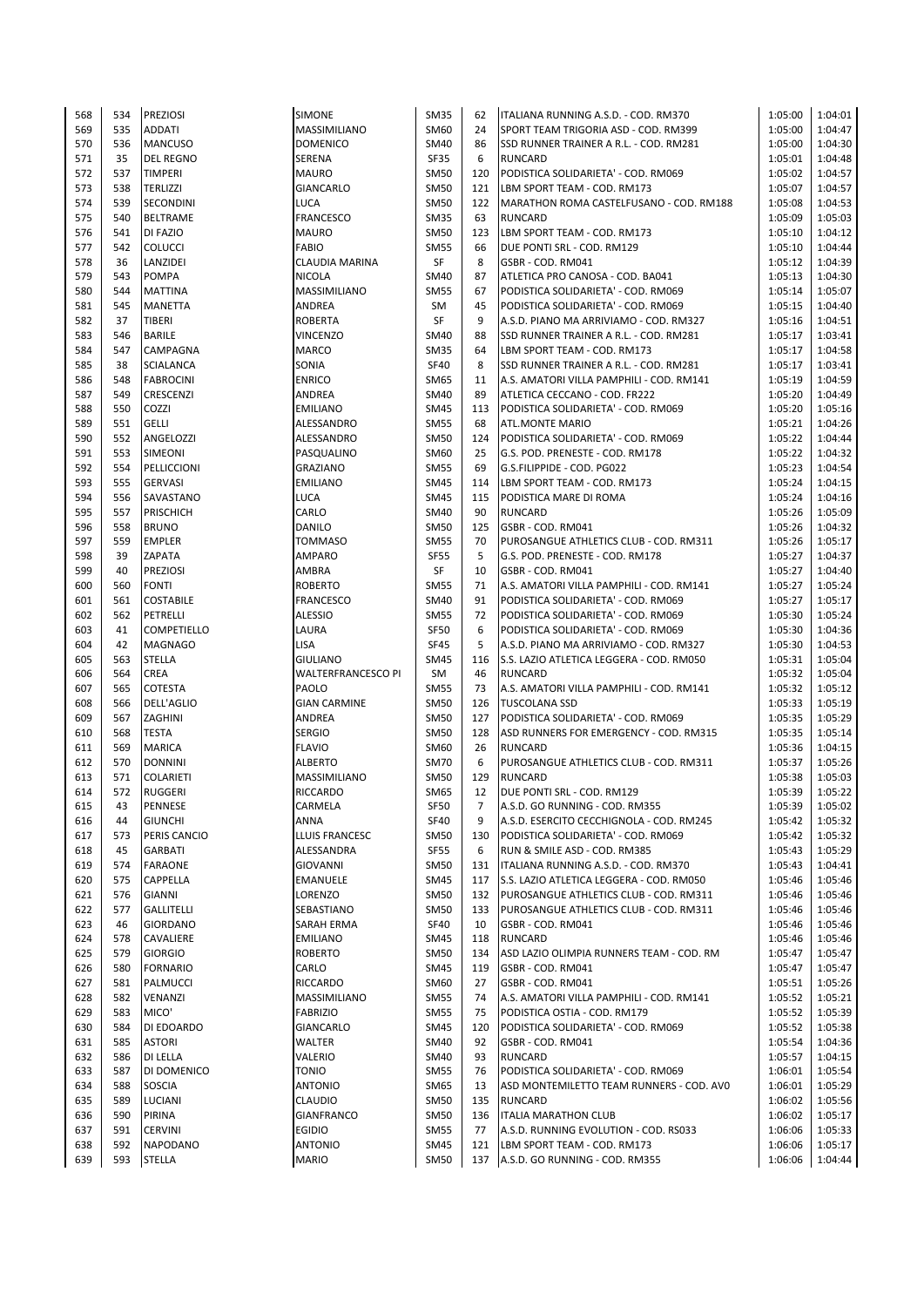| 640 | 594 | <b>DE MARCHI</b>    | <b>STEFANO</b>    | <b>SM45</b> | 122            | ATL. DUE TORRI SPORTING NOALE - COD. VE5 | 1:06:07 | 1:05:19 |
|-----|-----|---------------------|-------------------|-------------|----------------|------------------------------------------|---------|---------|
| 641 | 595 | SCANAVINI           | <b>ALESSIO</b>    | <b>SM45</b> | 123            | <b>RUNCARD</b>                           | 1:06:08 | 1:05:35 |
|     |     |                     |                   |             |                |                                          |         |         |
| 642 | 47  | <b>FABRIANESI</b>   | VERONICA          | SF35        | 7              | SSD RUNNER TRAINER A R.L. - COD. RM281   | 1:06:09 | 1:05:36 |
| 643 | 596 | <b>OLIVERI</b>      | <b>ROSARIO</b>    | <b>SM70</b> | $\overline{7}$ | <b>ATL.MONTE MARIO</b>                   | 1:06:09 | 1:05:14 |
| 644 | 597 | MATTIOLI            | RICCARDO          | <b>SM55</b> | 78             | PODISTICA SOLIDARIETA' - COD. RM069      | 1:06:09 | 1:05:45 |
| 645 | 598 | <b>MACRI</b>        | <b>MICHELE</b>    | <b>SM50</b> | 138            | <b>RUNCARD</b>                           | 1:06:10 | 1:05:25 |
| 646 | 599 | <b>DESIDERI</b>     | <b>GIANFRANCO</b> | <b>SM50</b> | 139            | LBM SPORT TEAM - COD. RM173              | 1:06:13 | 1:05:22 |
| 647 | 600 |                     |                   |             | 94             | PODISTICA MARE DI ROMA - COD. RM295      |         |         |
|     |     | <b>TOMASSI</b>      | MASSIMILIANO      | SM40        |                |                                          | 1:06:14 | 1:05:35 |
| 648 | 601 | <b>CICCONE</b>      | <b>ALESSIO</b>    | <b>SM35</b> | 65             | <b>RUNCARD</b>                           | 1:06:15 | 1:05:27 |
| 649 | 602 | <b>PONTILLO</b>     | <b>DOMENICO</b>   | SM          | 47             | ASD ERACLE SANNIO - COD. BN470           | 1:06:15 | 1:05:43 |
| 650 | 603 | PITRUZZELLA         | <b>FABIO</b>      | <b>SM45</b> | 124            | GSBR - COD. RM041                        | 1:06:16 | 1:06:01 |
| 651 | 604 | MAZZILLI            | PAOLO             | SM65        | 14             | A.S.D. ATL. ENERGIA ROMA - COD. RM600    | 1:06:17 | 1:05:32 |
| 652 | 605 | <b>TEOFILI</b>      | <b>TOMMASO</b>    | SM40        | 95             | <b>RUNCARD</b>                           | 1:06:20 | 1:06:07 |
|     |     |                     |                   |             |                |                                          |         |         |
| 653 | 606 | <b>PICCIONI</b>     | <b>AURELIO</b>    | <b>SM35</b> | 66             | PODISTICA SOLIDARIETA' - COD. RM069      | 1:06:20 | 1:05:07 |
| 654 | 607 | <b>ROSSI</b>        | <b>CLAUDIO</b>    | SM40        | 96             | <b>RUNCARD</b>                           | 1:06:22 | 1:06:10 |
| 655 | 608 | <b>TRACCITTO</b>    | <b>MATTEO</b>     | SM40        | 97             | GSBR - COD. RM041                        | 1:06:22 | 1:05:39 |
| 656 | 609 | <b>D'ANGELO</b>     | MASSIMILIANO      | <b>SM55</b> | 79             | S.S. LAZIO ATLETICA LEGGERA - COD. RM050 | 1:06:22 | 1:06:05 |
| 657 | 610 | <b>PITOLLI</b>      | <b>MAURIZIO</b>   | <b>SM50</b> | 140            | <b>ANIS MUDDERS</b>                      | 1:06:24 | 1:05:53 |
| 658 | 611 | <b>HOLL</b>         | PAOLO             | <b>SM45</b> | 125            |                                          | 1:06:24 | 1:05:47 |
|     |     |                     |                   |             |                | A.S.D. GO RUNNING - COD. RM355           |         |         |
| 659 | 612 | PROIETTI CIGNITTI   | MARCO             | SM          | 48             | <b>RUNCARD</b>                           | 1:06:24 | 1:04:54 |
| 660 | 613 | ZAPPALA'            | <b>ENRICO</b>     | SM60        | 28             | CALCATERRA SPORT ASD - COD. RM267        | 1:06:25 | 1:06:17 |
| 661 | 614 | <b>AMORUSO</b>      | <b>ROBERTO</b>    | SM60        | 29             | ALTO LAZIO A.S.D. - COD. VT501           | 1:06:26 | 1:06:07 |
| 662 | 48  | <b>MOTOROI</b>      | ALINA             | <b>SF50</b> | 8              | LBM SPORT TEAM - COD. RM173              | 1:06:26 | 1:04:12 |
| 663 | 615 |                     | MARCO             | SM          | 49             | GSBR - COD. RM041                        | 1:06:27 | 1:06:05 |
|     |     | GARZIA              |                   |             |                |                                          |         |         |
| 664 | 616 | <b>PAROLA</b>       | ALESSANDRO        | <b>SM45</b> | 126            | PODISTICA SOLIDARIETA' - COD. RM069      | 1:06:27 | 1:05:46 |
| 665 | 617 | SALVATORI           | <b>MARCO</b>      | <b>SM45</b> | 127            | <b>RUNCARD</b>                           | 1:06:28 | 1:06:01 |
| 666 | 618 | <b>BUFOLI</b>       | <b>FRANCESCO</b>  | <b>SM55</b> | 80             | <b>RUNCARD</b>                           | 1:06:29 | 1:05:42 |
| 667 | 619 | SANTORELLI          | <b>ANTONIO</b>    | SM40        | 98             | A.S. ROMA ROAD R.CLUB - COD. RM004       | 1:06:29 | 1:05:34 |
| 668 | 49  | <b>PERNA</b>        | DANIELA           | <b>SF50</b> | 9              | A.S.D. PIANO MA ARRIVIAMO - COD. RM327   | 1:06:29 | 1:05:24 |
|     |     |                     |                   |             |                |                                          |         |         |
| 669 | 620 | <b>FERRI</b>        | ANDREA            | SM40        | 99             | PODISTICA SOLIDARIETA' - COD. RM069      | 1:06:29 | 1:05:16 |
| 670 | 621 | <b>CORIROSSI</b>    | MASSIMILIANO      | <b>SM55</b> | 81             | A.S. AMATORI VILLA PAMPHILI - COD. RM141 | 1:06:29 | 1:06:11 |
| 671 | 622 | <b>FABIANI</b>      | <b>MARCO</b>      | <b>SM55</b> | 82             | PODISTICA SOLIDARIETA' - COD. RM069      | 1:06:29 | 1:06:11 |
| 672 | 623 | DI GIROLAMO         | PIETRO            | <b>SM45</b> | 128            | <b>RUNCARD</b>                           | 1:06:30 | 1:06:11 |
| 673 | 624 | DI PALMA            | <b>FORTUNATO</b>  | SM          | 50             | <b>RUNCARD</b>                           | 1:06:31 | 1:05:21 |
| 674 | 50  | SALOMONE            | SIMONETTA         | <b>SF55</b> | $\overline{7}$ | PODISTICA SOLIDARIETA' - COD. RM069      | 1:06:31 | 1:06:09 |
|     |     |                     |                   |             |                |                                          |         |         |
| 675 | 625 | <b>CASCIATO</b>     | <b>EMILIANO</b>   | <b>SM45</b> | 129            | GSBR - COD. RM041                        | 1:06:31 | 1:06:20 |
| 676 | 626 | <b>RAPONI</b>       | <b>LUCA</b>       | <b>SM35</b> | 67             | ATL. TUSCULUM - COD. RS001               | 1:06:32 | 1:06:19 |
| 677 | 627 | <b>CHIEZZI</b>      | <b>FABRIZIO</b>   | <b>SM50</b> | 141            | PODISTICA SOLIDARIETA' - COD. RM069      | 1:06:32 | 1:05:14 |
| 678 | 628 | <b>COTICELLI</b>    | <b>FABIO</b>      | <b>SM45</b> | 130            | RUNNING CLUB LATINA - COD. LT312         | 1:06:32 | 1:05:01 |
| 679 | 629 | <b>STRINATI</b>     | ALDO              | <b>SM50</b> | 142            | S.S. LAZIO ATLETICA LEGGERA - COD. RM050 | 1:06:36 | 1:06:20 |
| 680 | 630 |                     | <b>FRANCESCO</b>  | <b>SM55</b> | 83             |                                          | 1:06:36 |         |
|     |     | <b>DE BENEDETTI</b> |                   |             |                | LBM SPORT TEAM - COD. RM173              |         | 1:05:54 |
| 681 | 631 | <b>MESTICI</b>      | PIERFRANCESCO     | SM65        | 15             | CALCATERRA SPORT ASD - COD. RM267        | 1:06:38 | 1:05:55 |
| 682 | 632 | GANGEMI             | ALESSANDRO        | <b>SM50</b> | 143            | A.S.D. CENTRO FITNESS MONTELLO - COD. LT | 1:06:38 | 1:03:10 |
| 683 | 633 | LUCA'               | <b>DANILO</b>     | <b>SM50</b> | 144            | <b>ATL.MONTE MARIO</b>                   | 1:06:38 | 1:05:02 |
| 684 | 634 | POLISENA            | <b>GIANLUCA</b>   | <b>SM50</b> | 145            | ATLETICA CECCANO - COD. FR222            | 1:06:39 | 1:06:09 |
| 685 | 635 | <b>ACUNZO</b>       | PASQUALE          | <b>SM55</b> | 84             | <b>ATL.MONTE MARIO</b>                   | 1:06:39 | 1:05:02 |
|     |     |                     |                   |             |                |                                          |         |         |
| 686 | 636 | <b>CAIAZZO</b>      | PAOLO             | <b>SM55</b> | 85             | <b>RUNCARD</b>                           | 1:06:39 | 1:06:01 |
| 687 | 637 | SPUNTARELLI         | VALERIO           | SM50        | 146            | RUNCARD                                  | 1:06:39 | 1:05:59 |
| 688 | 638 | <b>MONTEBELLI</b>   | DANIELE           | SM60        | 30             | A.S.D. GO RUNNING - COD. RM355           | 1:06:41 | 1:05:21 |
| 689 | 639 | LAPADULA            | <b>DOMENICO</b>   | SM60        | 31             | AS.TRA. ROMA - COD. RM159                | 1:06:42 | 1:06:15 |
| 690 | 51  | PALENGA             | CHIARA            | <b>SF40</b> | 11             | S.S. LAZIO ATLETICA LEGGERA - COD. RM050 | 1:06:45 | 1:06:30 |
| 691 | 52  |                     |                   | <b>SF45</b> | 6              | X-SOLID SPORT LAB ASD - COD. RM369       |         | 1:06:41 |
|     |     | SACCHETTONI         | LAURA             |             |                |                                          | 1:06:46 |         |
| 692 | 640 | <b>MIONE</b>        | <b>MIRCO</b>      | <b>SM50</b> | 147            | SPORT TEAM TRIGORIA ASD - COD. RM399     | 1:06:47 | 1:06:33 |
| 693 | 641 | <b>PORTA</b>        | EMANUELE          | SM          | 51             | CALCATERRA SPORT ASD - COD. RM267        | 1:06:47 | 1:05:57 |
| 694 | 642 | PANARESE            | <b>GIOVANNI</b>   | SM40        | 100            | A.S.D. GO RUNNING - COD. RM355           | 1:06:50 | 1:06:12 |
| 695 | 643 | <b>LUPIDI</b>       | LUIGI             | SM65        | 16             | LBM SPORT TEAM - COD. RM173              | 1:06:50 | 1:06:46 |
| 696 | 644 | PANARESE            | MARCO             | SM40        | 101            | A.S.D. GO RUNNING - COD. RM355           | 1:06:50 | 1:06:13 |
|     |     |                     |                   |             |                |                                          |         |         |
| 697 | 645 | CAPOBIANCO          | ANGELO            | <b>SM50</b> | 148            | <b>RUNCARD</b>                           | 1:06:51 | 1:06:14 |
| 698 | 646 |                     |                   |             | 4              |                                          | 1:06:52 | 1:05:57 |
| 699 | 647 | <b>BONANNI</b>      | MASSIMO           | <b>SM55</b> | 86             | SPORT TEAM TRIGORIA ASD - COD. RM399     | 1:06:53 | 1:06:40 |
| 700 | 648 | <b>CICCAGLIONI</b>  | <b>FABRIZIO</b>   | SM40        | 102            | <b>RUNCARD</b>                           | 1:06:55 | 1:06:37 |
| 701 | 649 | <b>MEASSI</b>       | <b>GIAMPIERO</b>  | SM55        | 87             | RUNNERS CANINO ASD - COD. VT510          | 1:06:55 | 1:05:41 |
|     |     |                     |                   |             |                |                                          |         |         |
| 702 | 650 | <b>ALBERO</b>       | <b>MICHELE</b>    | SM45        | 131            | A.S.D. PIANO MA ARRIVIAMO - COD. RM327   | 1:06:55 | 1:05:38 |
| 703 | 651 | D'EMILIO            | <b>ANTONIO</b>    | SM50        | 149            | ATLETICA CECCANO - COD. FR222            | 1:06:56 | 1:06:26 |
| 704 | 652 | <b>MORMILE</b>      | ARMANDO           | SM60        | 32             | TIVOLI MARATHON - COD. RM255             | 1:06:56 | 1:06:45 |
| 705 | 653 | <b>TANZILLO</b>     | RAFFAELE          | <b>SM45</b> | 132            | GSBR - COD. RM041                        | 1:06:57 | 1:06:17 |
| 706 | 654 | PIETRONI            | FRANCESCO         | SM50        | 150            | LBM SPORT TEAM - COD. RM173              | 1:06:59 | 1:06:12 |
| 707 | 655 | PEREIRA             | <b>FRANCISCO</b>  | <b>SM55</b> | 88             | <b>RUNCARD</b>                           | 1:07:00 | 1:06:14 |
|     |     |                     |                   |             |                |                                          |         |         |
| 708 | 53  | LUDU                | DANA VERONICA     | SF45        | $\overline{7}$ | <b>RUNCARD</b>                           | 1:07:02 | 1:06:15 |
| 709 | 656 | <b>CIAFFONE</b>     | <b>MASSIMO</b>    | <b>SM55</b> | 89             | A.S. ROMA ROAD R.CLUB - COD. RM004       | 1:07:02 | 1:05:49 |
| 710 | 54  | MUZYKA              | TETIANA           | <b>SF35</b> | 8              | ITALIANA RUNNING A.S.D. - COD. RM370     | 1:07:03 | 1:06:50 |
| 711 | 657 | <b>CATINI</b>       | CORRADO           | SM40        | 103            | <b>RUNCARD</b>                           | 1:07:05 | 1:06:30 |
|     |     |                     |                   |             |                |                                          |         |         |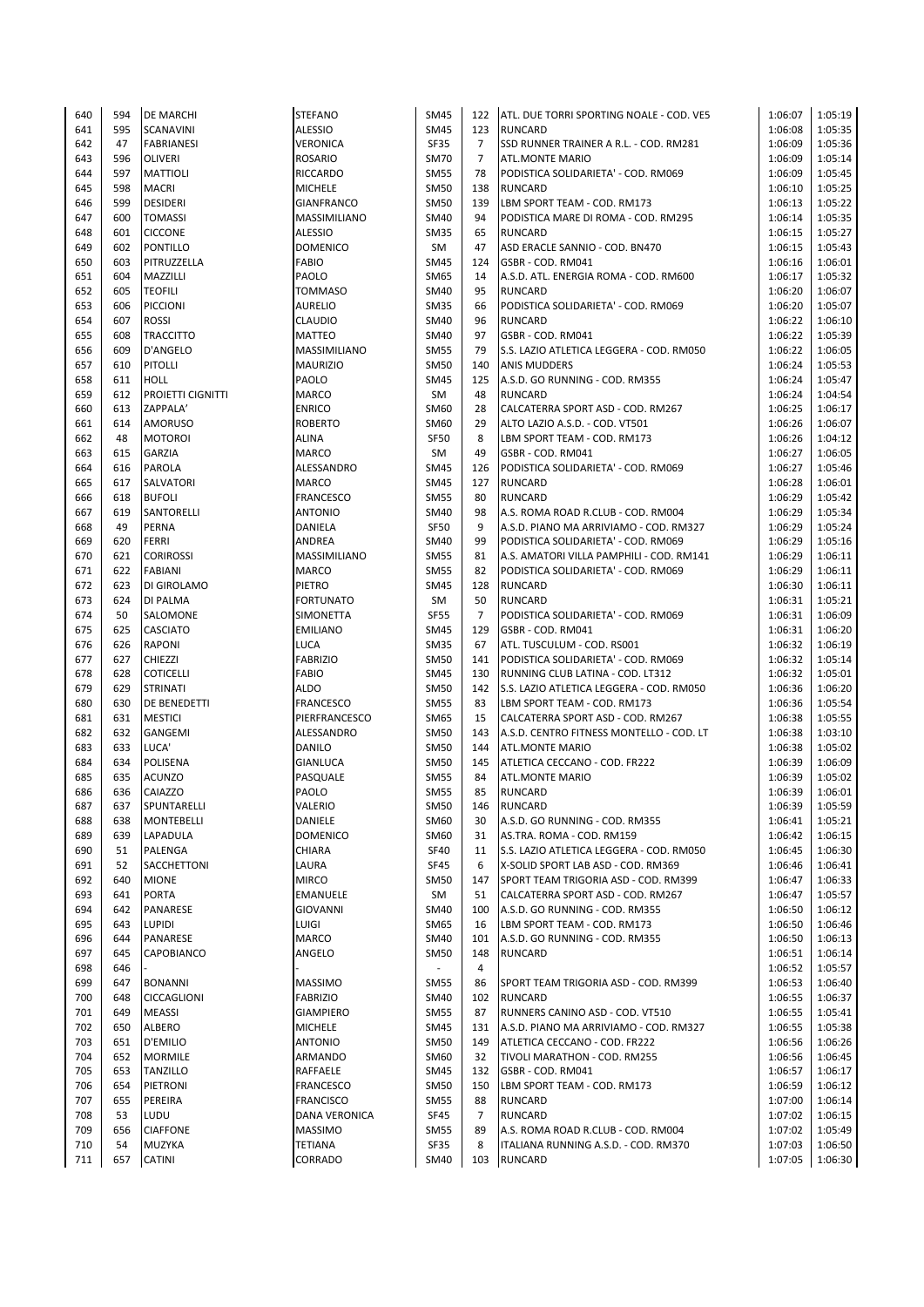| 712 | 55  | <b>TESTA</b>           | ALESSANDRA            | <b>SF55</b> | 8            | GSBR - COD. RM041                        | 1:07:06 | 1:06:25            |
|-----|-----|------------------------|-----------------------|-------------|--------------|------------------------------------------|---------|--------------------|
| 713 | 658 | <b>CONTI</b>           | <b>RICCARDO</b>       | SM40        | 104          | LBM SPORT TEAM - COD. RM173              | 1:07:07 | 1:06:23            |
| 714 | 659 | <b>FELICI</b>          | <b>CRISTIAN</b>       | SM40        | 105          | LBM SPORT TEAM - COD. RM173              | 1:07:07 | 1:06:23            |
| 715 | 660 | <b>MARAI</b>           | <b>DANIELE</b>        | <b>SM35</b> | 68           | <b>RUNCARD</b>                           | 1:07:08 | 1:06:57            |
| 716 | 661 | VALENZA                | <b>RICCARDO</b>       | <b>SM50</b> | 151          | LBM SPORT TEAM - COD. RM173              | 1:07:09 | 1:06:19            |
| 717 | 56  | <b>ZERINI</b>          | <b>ELISABETTA</b>     | <b>SF40</b> | 12           | A.S.D. RUNNERS SAN GEMINI - COD. TR047   | 1:07:10 | 1:06:45            |
| 718 | 662 | <b>ATZENI</b>          | <b>MAURO</b>          | SM60        | 33           | PUROSANGUE ATHLETICS CLUB - COD. RM311   | 1:07:10 | 1:04:55            |
| 719 | 663 | <b>PECORARO</b>        | <b>SERGIO</b>         | <b>SM55</b> | 90           | <b>RUNNERS FOR EMERGENCY</b>             | 1:07:13 | 1:06:06            |
| 720 | 57  | <b>BARTOLONI</b>       | <b>SARA</b>           | <b>SF40</b> | 13           | PODISTICA SOLIDARIETA' - COD. RM069      | 1:07:14 | 1:06:24            |
|     |     |                        |                       |             |              |                                          |         |                    |
| 721 | 664 | <b>BALUINI</b>         | <b>MASSIMILIANO</b>   | <b>SM50</b> | 152          | A.S. ROMA ROAD R.CLUB - COD. RM004       | 1:07:15 | 1:05:53            |
| 722 | 665 | <b>NIGRELLI</b>        | <b>PAOLO</b>          | <b>SM45</b> | 133          | <b>RUNCARD</b>                           | 1:07:15 | 1:06:44            |
| 723 | 666 | <b>TERIO</b>           | <b>GIORGIO</b>        | <b>SM35</b> | 69           | PUROSANGUE ATHLETICS CLUB - COD. RM311   | 1:07:16 | 1:05:10            |
| 724 | 667 | <b>SORDINI</b>         | LORENZO               | <b>SM55</b> | 91           | <b>RUNCARD</b>                           | 1:07:16 | 1:07:02            |
| 725 | 668 | <b>TOCH</b>            | <b>IVAN</b>           | SM40        | 106          | <b>CALI ROMA XIII</b>                    | 1:07:18 | 1:06:08            |
| 726 | 669 | <b>BUROCCHI</b>        | <b>STEFANO</b>        | <b>SM55</b> | 92           | ASD PODISTICA 2007 TORTRETESTE - COD. RM | 1:07:18 | 1:07:01            |
| 727 | 670 | ANNESSA                | ALESSANDRO            | <b>SM50</b> | 153          | SSD RUNNER TRAINER A R.L. - COD. RM281   | 1:07:20 | 1:06:48            |
| 728 | 671 | D'ANNA                 | <b>ANTONIO</b>        | SM60        | 34           | PUROSANGUE ATHLETICS CLUB - COD. RM311   | 1:07:20 | 1:05:05            |
| 729 | 672 | <b>ANTONUCCI</b>       | <b>MARCO</b>          | <b>SM45</b> | 134          | <b>RUNCARD</b>                           | 1:07:21 | 1:06:40            |
| 730 | 673 | DE CHIRICO             | <b>FILIPPO</b>        | SM          | 52           | PODISTICA SOLIDARIETA' - COD. RM069      | 1:07:22 | 1:06:47            |
| 731 | 674 | <b>SGRIGNA</b>         | <b>MARCO</b>          | <b>SM50</b> | 154          | <b>RUNCARD</b>                           | 1:07:24 | 1:07:16            |
| 732 | 675 | <b>TREBESCHI</b>       | <b>MASSIMO</b>        | <b>SM45</b> | 135          | PODISTICA SOLIDARIETA' - COD. RM069      | 1:07:25 | 1:07:08            |
| 733 | 676 | <b>MITA</b>            | <b>FERNANDO</b>       | <b>SM45</b> | 136          | A.S.D. PIANO MA ARRIVIAMO - COD. RM327   | 1:07:25 | 1:06:52            |
| 734 | 677 | <b>GIORI</b>           | PAOLO                 | SM65        | 17           | REALE STATO DEI PRESIDI - COD. GR467     | 1:07:26 | 1:07:17            |
| 735 | 678 | PICCOLOMINI            | <b>GAETANO</b>        | <b>SM55</b> | 93           | PODISTICA SOLIDARIETA' - COD. RM069      | 1:07:28 | 1:05:22            |
| 736 | 679 | <b>RASO</b>            | <b>AGOSTINO</b>       | <b>SM55</b> | 94           | PODISTICA SOLIDARIETA' - COD. RM069      | 1:07:28 | 1:05:21            |
| 737 | 680 | <b>ABATE</b>           | <b>FABRIZIO</b>       | <b>SM50</b> | 155          | GSBR - COD. RM041                        | 1:07:31 | 1:06:51            |
| 738 | 681 | <b>FEDELI</b>          | <b>ANTONIO</b>        | SM60        | 35           | A.S. ROMA ROAD R.CLUB - COD. RM004       | 1:07:31 | 1:06:44            |
| 739 | 682 | <b>PERILLO</b>         | <b>FRANCESCO</b>      | <b>SM50</b> | 156          | GSBR - COD. RM041                        | 1:07:31 | 1:06:55            |
| 740 | 683 | <b>TULLIANI</b>        |                       | SM40        | 107          |                                          | 1:07:32 |                    |
|     |     |                        | VALERIO               |             |              | <b>RUNCARD</b>                           |         | 1:06:50            |
| 741 | 684 | <b>GALLINA</b>         | <b>CLAUDIO</b>        | SM40        | 108          | <b>RUNCARD</b>                           | 1:07:33 | 1:06:44            |
| 742 | 685 | <b>ANTONINI</b>        | DANIELE               | SM40        | 109          | <b>RUNCARD</b>                           | 1:07:33 | 1:07:24            |
| 743 | 686 | <b>COCCIA</b>          | <b>GIOVAMBATTISTA</b> | <b>SM50</b> | 157          | LBM SPORT TEAM - COD. RM173              | 1:07:33 | 1:06:42            |
| 744 | 687 | SOMMA                  | <b>ANTONELLO</b>      | <b>SM45</b> | 137          | <b>ATL.MONTE MARIO</b>                   | 1:07:34 | 1:06:58            |
| 745 | 688 | <b>MAZZOTTI</b>        | <b>GIULIO</b>         | SM40        | 110          | PODISTICA SOLIDARIETA' - COD. RM069      | 1:07:35 | 1:05:08            |
| 746 | 689 | <b>SANTORO</b>         | ANDREA                | <b>SM45</b> | 138          | PUROSANGUE ATHLETICS CLUB - COD. RM311   | 1:07:36 | 1:07:11            |
| 747 | 690 | <b>DELLI SANTI</b>     | <b>LUCA</b>           | SM40        | 111          | SSD RUNNER TRAINER A R.L. - COD. RM281   | 1:07:37 | 1:07:06            |
| 748 | 691 | <b>BUOVOLO</b>         | <b>FULVIO</b>         | <b>SM45</b> | 139          | A.S.D. CAFFARELLA RUNNERS - COD. RM352   | 1:07:37 | 1:07:17            |
| 749 | 692 | PELLOUX                | <b>LUCA</b>           | SM40        | 112          | A.S.D. CAFFARELLA RUNNERS - COD. RM352   | 1:07:37 | 1:07:17            |
| 750 | 693 | <b>GRIGNOLI</b>        | <b>MARCO</b>          | <b>SM50</b> | 158          | ASD ATLETICA LA SBARRA<br>- COD. RM1     | 1:07:40 | 1:06:51            |
| 751 | 58  | <b>CONICCHIOLI</b>     | <b>MARISA</b>         | <b>SF65</b> | $\mathbf{1}$ | G.S. CAT SPORT ROMA - COD. RM189         | 1:07:41 | 1:06:55            |
| 752 | 694 | ZEDDE                  | <b>FRANCO</b>         | SM65        | 18           | A.S. AMATORI VILLA PAMPHILI - COD. RM141 | 1:07:42 | 1:07:33            |
| 753 | 59  | <b>SORIANI</b>         | <b>FEDERICA</b>       | <b>SF50</b> | 10           | A.S.D. RINCORRO - COD. RM332             | 1:07:42 | 1:06:30            |
| 754 | 695 |                        |                       | ÷           | 5            |                                          | 1:07:42 | 1:06:00            |
| 755 | 696 | LANDI                  | <b>FRANCESCO</b>      | <b>SM55</b> | 95           | <b>RUNCARD</b>                           | 1:07:43 | 1:06:51            |
| 756 | 697 | <b>NUCCI</b>           | <b>MARCO</b>          | <b>SM35</b> | 70           | GSBR - COD. RM041                        | 1:07:44 | 1:06:29            |
| 757 | 698 | <b>RICOBENE</b>        | <b>MASSIMO</b>        | <b>SM55</b> | 96           | A.S.D. GO RUNNING - COD. RM355           | 1:07:45 | 1:06:25            |
| 758 | 60  | <b>DE SIMONE</b>       | <b>ANTONELLA</b>      | <b>SF45</b> | 8            | POLIGOLFO - COD. LT270                   | 1:07:45 | 1:06:35            |
| 759 | 699 | PECORIELLO             | <b>MAURIZIO</b>       | SM65        | 19           | ASD ALBATROS ROMA                        | 1:07:47 | 1:07:19            |
| 760 | 700 | SIMONICCA              | <b>DANILO</b>         | <b>SM45</b> | 140          | A.S. ROMA ROAD R.CLUB - COD. RM004       | 1:07:48 | 1:07:26            |
| 761 | 701 | SOLLEVANTI             | <b>MATTEO</b>         | SM          | 53           | AS.TRA. ROMA - COD. RM159                | 1:07:50 | 1:07:07            |
| 762 | 702 | PIZZONIA               | PAOLO                 | <b>SM40</b> | 113          | LBM SPORT TEAM - COD. RM173              | 1:07:50 | 1:07:01            |
| 763 | 703 | PIZZONIA               | ALESSANDRO NICOLA     | SM40        | 114          | LBM SPORT TEAM - COD. RM173              | 1:07:51 | 1:07:03            |
| 764 | 61  | SACCO BOTTO            | ANNA                  | <b>SF60</b> | 1            | A.S.D.DRAGONERO - COD. CN004             | 1:07:52 | 1:07:42            |
| 765 | 704 | <b>VERALLO</b>         | <b>SIMONE</b>         | <b>SM45</b> | 141          | A.S.D. VILLA DE SANCTIS - COD. RM032     | 1:07:53 |                    |
|     |     |                        |                       |             |              |                                          |         | 1:07:27            |
| 766 | 62  | <b>BORATTO</b>         | VALENTINA             | <b>SF40</b> | 14           | <b>RUNCARD</b>                           | 1:07:53 | 1:07:23<br>1:06:59 |
| 767 | 705 | <b>CAPPELLONI</b>      | <b>VITTORIO</b>       | SM40        | 115          | A.S.D. RINCORRO - COD. RM332             | 1:07:53 |                    |
| 768 | 706 | <b>BERARDOCCO</b>      | <b>FEDERICO</b>       | <b>SM50</b> | 159          | PODISTICA SOLIDARIETA' - COD. RM069      | 1:07:54 | 1:07:25            |
| 769 | 707 | <b>STERPETTI</b>       | <b>ELVIO</b>          | <b>SM45</b> | 142          | <b>RUNCARD</b>                           | 1:07:55 | 1:05:19            |
| 770 | 708 | <b>CAMPAGNA</b>        | YARI                  | <b>SM45</b> | 143          | PODISTICA SOLIDARIETA' - COD. RM069      | 1:07:57 | 1:06:31            |
| 771 | 709 | SOFI                   | ALESSANDRO            | <b>SM45</b> | 144          | G.S. CAT SPORT ROMA - COD. RM189         | 1:07:57 | 1:06:40            |
| 772 | 710 | <b>MATTEI</b>          | <b>KRISTIAN</b>       | <b>SM50</b> | 160          | <b>RUNCARD</b>                           | 1:07:57 | 1:06:12            |
| 773 | 711 | <b>VANNINI SCATOLI</b> | ALESSANDRO            | <b>SM55</b> | 97           | A.S. AMATORI VILLA PAMPHILI - COD. RM141 | 1:07:58 | 1:07:11            |
| 774 | 712 | <b>CURZI</b>           | <b>SIMONE</b>         | SM          | 54           | A.S.D. PIANO MA ARRIVIAMO - COD. RM327   | 1:07:59 | 1:07:36            |
| 775 | 713 | <b>DEL GENIO</b>       | <b>MARCO</b>          | SM40        | 116          | <b>RUNCARD</b>                           | 1:08:00 | 1:07:45            |
| 776 | 714 | <b>MARIZ</b>           | <b>LUCA</b>           | <b>SM55</b> | 98           | SPORT TEAM TRIGORIA ASD - COD. RM399     | 1:08:01 | 1:07:21            |
| 777 | 715 | <b>MEINI</b>           | <b>ROBERTO</b>        | SM40        | 117          | RUNNING CLUB LATINA - COD. LT312         | 1:08:01 | 1:07:38            |
| 778 | 716 | RAMAZZOTTI             | ANDREA                | <b>SM45</b> | 145          | PODISTICA SOLIDARIETA' - COD. RM069      | 1:08:03 | 1:07:28            |
| 779 | 717 | PESAPANE               | LORENZO               | SM          | 55           | <b>RUNCARD</b>                           | 1:08:04 | 1:06:36            |
| 780 | 718 | <b>BELLINI</b>         | MASSIMILIANO          | SM50        | 161          | S.S. LAZIO ATLETICA LEGGERA - COD. RM050 | 1:08:06 | 1:07:33            |
| 781 | 63  | DI BERARDINO           | ALESSANDRA            | SF35        | 9            | ITALIANA RUNNING A.S.D. - COD. RM370     | 1:08:08 | 1:07:02            |
| 782 | 719 | <b>TREGLIA</b>         | <b>PAOLO</b>          | <b>SM45</b> | 146          | A.S.D. GO RUNNING - COD. RM355           | 1:08:08 | 1:07:32            |
| 783 | 720 | <b>LODDO</b>           | ALESSANDRO            | SM60        | 36           | A.S.D. ATL. VILLA GUGLIELMI - COD. RM19  | 1:08:09 | 1:07:52            |
|     |     |                        |                       |             |              |                                          |         |                    |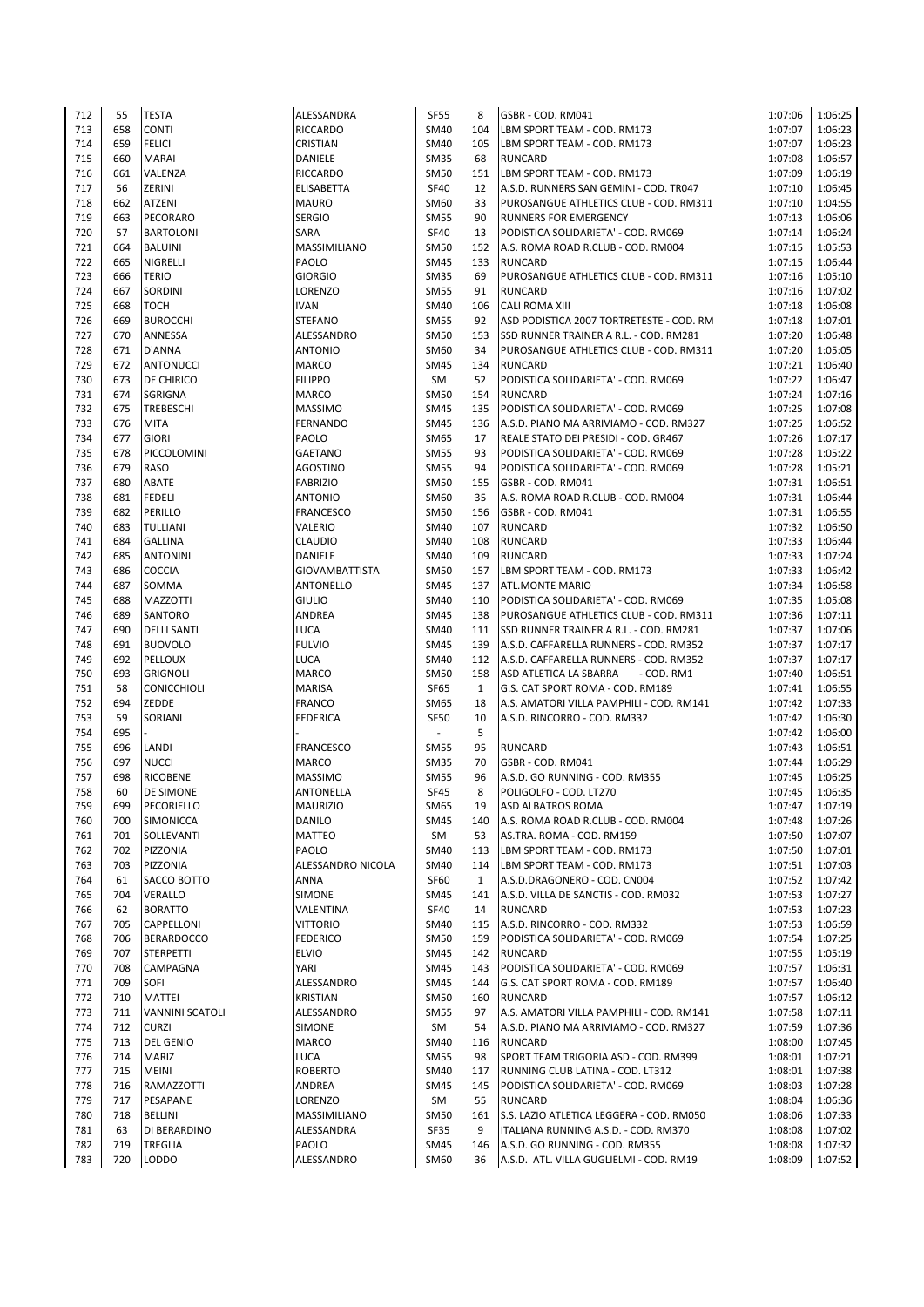| 784 | 721 | COCO                   | <b>TOMMASO</b>          | <b>SM35</b> | 71             | SSD RUNNER TRAINER A R.L. - COD. RM281   | 1:08:09 | 1:06:48            |
|-----|-----|------------------------|-------------------------|-------------|----------------|------------------------------------------|---------|--------------------|
| 785 | 64  | <b>BARTOLINI</b>       | <b>RITA</b>             | <b>SF55</b> | 9              | A.S.D. RINCORRO - COD. RM332             | 1:08:10 | 1:06:57            |
| 786 | 722 | DI LEONARDO            | <b>EMILIANO</b>         | <b>SM50</b> | 162            | GSBR - COD. RM041                        | 1:08:12 | 1:07:31            |
| 787 | 723 | <b>MARTELLUZZI</b>     | <b>MAURIZIO</b>         | <b>SM50</b> | 163            | 107142 FR - ENDURANCE TRAINIG ASD        | 1:08:12 | 1:07:33            |
| 788 | 724 | <b>CONTI</b>           | <b>STEFANO</b>          | SM60        | 37             | RIFONDAZIONE PODISTICA - COD. RM074      | 1:08:13 | 1:07:33            |
| 789 | 725 | PETTACCIO              | <b>STEFANO</b>          | <b>SM50</b> | 164            | GSBR - COD. RM041                        | 1:08:14 | 1:07:30            |
| 790 | 65  | <b>CHIAPPARINO</b>     | <b>CATERINA</b>         | <b>SF50</b> | 11             | LBM SPORT TEAM - COD. RM173              | 1:08:15 | 1:07:36            |
| 791 | 726 | <b>DURANTE</b>         | <b>DANILO</b>           | <b>SM50</b> | 165            | G.S.D. LITAL - COD. RM009                | 1:08:15 | 1:07:37            |
|     |     |                        |                         |             |                |                                          |         |                    |
| 792 | 727 | ALESSANDRINI           | <b>MARCELLO</b>         | SM60        | 38             | <b>RUNCARD</b>                           | 1:08:16 | 1:07:22            |
| 793 | 728 | ZACCARI                | PAOLO                   | <b>SM55</b> | 99             | GSBR - COD. RM041                        | 1:08:17 | 1:06:58            |
| 794 | 729 | PELLEGRINI             | <b>GABRIELE</b>         | <b>SM35</b> | 72             | A.S.D. JUST RUN - COD. RM325             | 1:08:17 | 1:07:08            |
| 795 | 730 | PECORA                 | ANDREA                  | <b>SM50</b> | 166            | <b>RUNCARD</b>                           | 1:08:17 | 1:07:48            |
| 796 | 731 | <b>PATRIARCA</b>       | <b>ROBERTO</b>          | <b>SM50</b> | 167            | A.S. AMATORI VILLA PAMPHILI - COD. RM141 | 1:08:17 | 1:07:07            |
| 797 | 732 | <b>NOVELLI</b>         | <b>ALBERTO</b>          | <b>SM50</b> | 168            | AS.TRA. ROMA - COD. RM159                | 1:08:18 | 1:07:04            |
| 798 | 66  | <b>MICHELI</b>         | SIMONA                  | <b>SF50</b> | 12             | SSD RUNNER TRAINER A R.L. - COD. RM281   | 1:08:18 | 1:07:41            |
| 799 | 733 | <b>ROSSONI</b>         | <b>MARCELLO</b>         | <b>SM45</b> | 147            | SSD RUNNER TRAINER A R.L. - COD. RM281   | 1:08:18 | 1:07:39            |
| 800 | 734 | PETTINELLI             | <b>CRISTIANO</b>        | <b>SM45</b> | 148            | A.S.D. PIANO MA ARRIVIAMO - COD. RM327   | 1:08:18 | 1:07:39            |
| 801 | 67  | <b>GIUSTI</b>          | <b>IRENE</b>            | SF          | 11             | <b>RUNCARD</b>                           | 1:08:19 | 1:07:13            |
| 802 | 735 | <b>FALZOI</b>          | <b>MAURIZIO</b>         | <b>SM50</b> | 169            | LBM SPORT TEAM - COD. RM173              | 1:08:19 | 1:07:21            |
| 803 | 736 | <b>TIRABASSI</b>       | <b>CLETO NEVIO</b>      | <b>SM55</b> | 100            | <b>RUNCARD</b>                           | 1:08:20 | 1:08:06            |
| 804 | 737 | <b>DONATONE</b>        | <b>SERGIO</b>           | <b>SM50</b> | 170            | ATL. COLOSSEO 2000 - COD. RM105          | 1:08:20 | 1:07:59            |
| 805 | 738 | <b>STRIPPOLI</b>       | <b>MARCO</b>            | <b>SM55</b> | 101            | A.S.D. ACSI ITALIA ATLETICA - COD. RM131 | 1:08:20 | 1:07:02            |
|     |     |                        |                         |             |                |                                          |         |                    |
| 806 | 739 | <b>LONGO</b>           | ALESSANDRO              | <b>SM35</b> | 73             | <b>ATLETA SINGOLO</b>                    | 1:08:20 | 1:07:21            |
| 807 | 740 | SALVATORI              | <b>GIOVANNI</b>         | SM60        | 39             | RIFONDAZIONE PODISTICA - COD. RM074      | 1:08:20 | 1:07:41            |
| 808 | 741 | <b>TUDINO</b>          | <b>MAURO GAETANO</b>    | <b>SM55</b> | 102            | RIFONDAZIONE PODISTICA - COD. RM074      | 1:08:21 | 1:07:40            |
| 809 | 742 | <b>TUGLIANI</b>        | <b>EMANUELE</b>         | <b>SM35</b> | 74             | X-SOLID SPORT LAB ASD - COD. RM369       | 1:08:21 | 1:08:07            |
| 810 | 68  | <b>GESSINI</b>         | MICHAELA                | <b>SF50</b> | 13             | <b>ITALIA MARATHON CLUB</b>              | 1:08:22 | 1:08:00            |
| 811 | 69  | <b>BUONFANTINO</b>     | <b>CRISTIANA</b>        | <b>SF60</b> | $\overline{2}$ | A.S. AMATORI VILLA PAMPHILI - COD. RM141 | 1:08:22 | 1:08:13            |
| 812 | 70  | <b>GENOVESE</b>        | <b>MERI</b>             | <b>SF45</b> | 9              | LBM SPORT TEAM - COD. RM173              | 1:08:22 | 1:07:22            |
| 813 | 743 | <b>FALCHI</b>          | ALESSANDRO              | <b>SM50</b> | 171            | ASD SPARTAN SPORT ACADEMY - COD. RS031   | 1:08:22 | 1:07:25            |
| 814 | 744 | <b>BUCOSSI</b>         | <b>MARCO</b>            | <b>SM45</b> | 149            | <b>RUNCARD</b>                           | 1:08:23 | 1:08:03            |
| 815 | 745 | <b>PIEPOLI</b>         | <b>MARCO</b>            | <b>SM50</b> | 172            | <b>RUNNERS FOR EMERGENCY</b>             | 1:08:24 | 1:07:26            |
| 816 | 746 | <b>MARINO</b>          | <b>ALEX</b>             | <b>SM</b>   | 56             | <b>RUNCARD</b>                           | 1:08:24 | 1:07:47            |
| 817 | 747 | ZINNO                  | <b>ANTONIO</b>          | <b>SM50</b> | 173            | PODISTICA SOLIDARIETA' - COD. RM069      | 1:08:24 | 1:07:02            |
|     |     |                        |                         |             |                |                                          |         |                    |
| 818 | 748 | <b>FAMULARO</b>        | <b>VITTORIO EDOARDO</b> | SM40        | 118            | PUROSANGUE ATHLETICS CLUB - COD. RM311   | 1:08:25 | 1:08:15            |
| 819 | 749 | <b>OTTAVIANI</b>       | <b>FABRIZIO</b>         | <b>SM50</b> | 174            | <b>RUNCARD</b>                           | 1:08:27 | 1:07:18            |
| 820 | 750 | <b>ROSSI</b>           | <b>IVANO</b>            | SM          | 57             | 107142 FR - ENDURANCE TRAINIG ASD        | 1:08:27 | 1:08:16            |
| 821 | 71  | SACRIPANTI             | PATRIZIA                | <b>SF55</b> | 10             | LBM SPORT TEAM - COD. RM173              | 1:08:28 | 1:07:23            |
| 822 | 751 | <b>MOLINARI</b>        | CHARLYE                 | <b>SM40</b> | 119            | G.S. CAT SPORT ROMA - COD. RM189         | 1:08:29 | 1:08:17            |
| 823 | 752 | <b>ALBERTI HORVAIS</b> | <b>LUDOVIC</b>          | SM40        | 120            | G.S. CAT SPORT ROMA - COD. RM189         | 1:08:30 | 1:08:06            |
| 824 | 753 | <b>TANCIONI</b>        | DANIELE                 | SM40        | 121            | <b>RUNCARD</b>                           | 1:08:30 | 1:07:01            |
| 825 | 754 | PAPA                   | <b>SIMONE</b>           | <b>SM35</b> | 75             | A.S.P.A. BASTIA - COD. PG078             | 1:08:31 | 1:07:25            |
| 826 | 755 | <b>MANCINI</b>         | VALTER                  | SM60        | 40             | <b>ITALIA MARATHON CLUB</b>              | 1:08:31 | 1:08:16            |
| 827 | 756 | ARMILLOTTA             | <b>ERMENEGILDO</b>      | <b>SM55</b> | 103            | A.S.D. MEDITERRANEA - COD. RM125         | 1:08:31 | 1:07:21            |
| 828 | 757 | <b>DE ANGELIS</b>      | <b>MATTEO</b>           | <b>SM35</b> | 76             | PODISTICA SOLIDARIETA' - COD. RM069      | 1:08:32 | 1:08:24            |
| 829 | 758 | <b>SIDERI</b>          | <b>AUGUSTO</b>          | SM60        | 41             | PODISTICA SOLIDARIETA' - COD. RM069      | 1:08:33 | 1:07:21            |
| 830 | 759 | QUACQUARELLI           | <b>FABIO MASSIMO</b>    | <b>SM50</b> | 175            | RUN & SMILE ASD - COD. RM385             | 1:08:35 | 1:08:12            |
|     | 760 |                        |                         |             | 77             |                                          | 1:08:36 |                    |
| 831 |     | <b>TOSCANI</b>         | DANIELE                 | SM35        |                | A.S.D. GO RUNNING - COD. RM355           |         | 1:07:59<br>1:08:22 |
| 832 | 761 | PETRELLA               | <b>LUIGI MARTIN</b>     | SM40        | 122            | <b>RUNCARD</b>                           | 1:08:36 |                    |
| 833 | 762 | <b>FRESA</b>           | <b>FABIO</b>            | <b>SM35</b> | 78             | ALTO LAZIO A.S.D. - COD. VT501           | 1:08:37 | 1:07:36            |
| 834 | 763 | <b>GENOVESE</b>        | ANDREA                  | SM60        | 42             | G.S. CAT SPORT ROMA - COD. RM189         | 1:08:38 | 1:07:19            |
| 835 | 764 | PELLEGRINI             | <b>MAURIZIO</b>         | <b>SM50</b> | 176            | ASD PALESTRINA RUNNING - COD. RS066      | 1:08:39 | 1:08:10            |
| 836 | 765 | PALOMBELLI             | <b>FEDERICO</b>         | SM          | 58             | <b>RUNCARD</b>                           | 1:08:40 | 1:08:00            |
| 837 | 766 | SERRU                  | <b>EMILIANO</b>         | <b>SM45</b> | 150            | A.S.D. CAFFARELLA RUNNERS - COD. RM352   | 1:08:40 | 1:08:19            |
| 838 | 767 | <b>MOSCATI</b>         | ANGELO                  | <b>SM45</b> | 151            | GSBR - COD. RM041                        | 1:08:40 | 1:07:53            |
| 839 | 768 | <b>MICHELI</b>         | <b>FRANCESCO</b>        | <b>SM45</b> | 152            | PODISTICA SOLIDARIETA' - COD. RM069      | 1:08:40 | 1:07:44            |
| 840 | 769 | <b>GIUSTINO</b>        | <b>MARIO</b>            | SM60        | 43             | GSBR - COD. RM041                        | 1:08:40 | 1:08:06            |
| 841 | 770 |                        |                         |             | 6              |                                          | 1:08:41 | 1:06:56            |
| 842 | 771 | <b>BELLISI</b>         | <b>MAURIZIO</b>         | <b>SM70</b> | 8              | MARATHON ROMA CASTELFUSANO               | 1:08:43 | 1:07:38            |
| 843 | 772 | DI TOMMASO             | <b>MARCO</b>            | <b>SM55</b> | 104            | <b>ATLETICOM ASD</b>                     | 1:08:44 | 1:07:52            |
| 844 | 773 | <b>BAZZICHI</b>        | <b>MARCO</b>            | SM60        | 44             | MARATHON ROMA CASTELFUSANO               | 1:08:46 | 1:07:55            |
| 845 | 774 | <b>CHERUBINI</b>       | SANTE                   | <b>SM40</b> | 123            | LYCEUM ROMA XIII                         | 1:08:47 | 1:08:41            |
| 846 |     | <b>SABINI</b>          | <b>FLAMINIA</b>         | <b>SF45</b> | 10             | CIRCOLO CANOTTIERI ANIENE - COD. RM208   | 1:08:47 | 1:08:24            |
|     |     |                        |                         |             |                |                                          |         |                    |
|     | 72  |                        |                         |             |                |                                          |         |                    |
| 847 | 775 | <b>BRANCHI</b>         | <b>CHRISTIAN</b>        | <b>SM45</b> | 153            | <b>RUNCARD</b>                           | 1:08:47 | 1:08:16            |
| 848 | 776 | PARRI                  | <b>FABIO</b>            | <b>SM55</b> | 105            | LBM SPORT TEAM - COD. RM173              | 1:08:49 | 1:07:41            |
| 849 | 777 | LUFRANO                | EDOARDO VALENTINO       | SM40        | 124            | 9,92 RUNNING ASD - COD. BO545            | 1:08:50 | 1:08:41            |
| 850 | 778 | MACRI'                 | <b>GIUSEPPE</b>         | SM60        | 45             | PODISTICA SOLIDARIETA' - COD. RM069      | 1:08:50 | 1:08:36            |
| 851 | 779 | SOLIMINI               | ANGELO GIUSEPPE         | <b>SM50</b> | 177            | RIFONDAZIONE PODISTICA - COD. RM074      | 1:08:50 | 1:08:10            |
| 852 | 780 | <b>TOSI</b>            | <b>RICCARDO</b>         | SM          | 59             | LBM SPORT TEAM - COD. RM173              | 1:08:51 | 1:07:55            |
| 853 | 781 | <b>GALILEA</b>         | <b>GABRIELE</b>         | <b>SM40</b> | 125            | <b>RUNCARD</b>                           | 1:08:52 | 1:08:26            |
| 854 | 73  | DE NICTOLIS            | <b>ROSANNA</b>          | <b>SF55</b> | 11             | A.S.D. CAFFARELLA RUNNERS - COD. RM352   | 1:08:53 | 1:08:37            |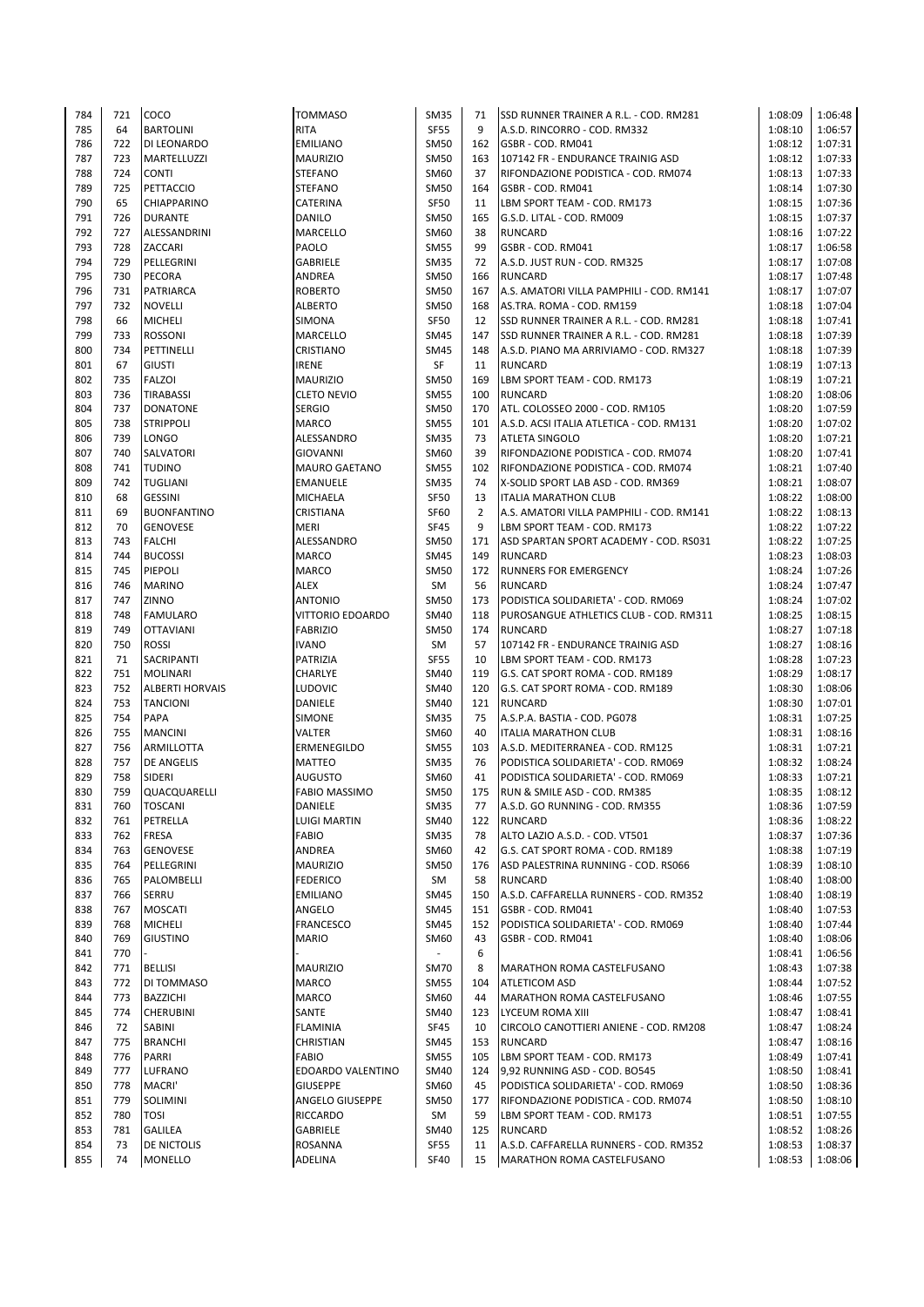| 856        | 782        | <b>DOMINICI</b>                    | <b>MASSIMILIANO</b>             | <b>SM55</b>         | 106       | LBM SPORT TEAM - COD. RM173                                                | 1:08:54            | 1:06:47            |
|------------|------------|------------------------------------|---------------------------------|---------------------|-----------|----------------------------------------------------------------------------|--------------------|--------------------|
| 857        | 783        | <b>LEONE</b>                       | <b>FRANCESCO PAOLO</b>          | SM40                | 126       | PODISTICA SOLIDARIETA' - COD. RM069                                        | 1:08:55            | 1:07:26            |
| 858        | 784        | MERANTE                            | PASQUALE                        | SM40                | 127       | ALTO LAZIO A.S.D. - COD. VT501                                             | 1:08:55            | 1:07:59            |
| 859        | 785        | <b>TORLETTO</b>                    | <b>STEFANO</b>                  | <b>SM55</b>         | 107       | LBM SPORT TEAM - COD. RM173                                                | 1:08:56            | 1:08:22            |
| 860        | 75         | <b>IONA</b>                        | <b>VERONICA</b>                 | <b>SF35</b>         | 10        | LBM SPORT TEAM - COD. RM173                                                | 1:08:57            | 1:08:33            |
| 861        | 786        | <b>DEJUA</b>                       | <b>FRANCO</b>                   | <b>SM55</b>         | 108       | SSD RUNNER TRAINER A R.L. - COD. RM281                                     | 1:08:57            | 1:08:24            |
| 862        | 787        | SINIGALIA                          | <b>CLAUDIO</b>                  | <b>SM45</b>         | 154       | A.S.D. RUNNING EVOLUTION - COD. RS033                                      | 1:08:57            | 1:08:35            |
| 863        | 788        | <b>DONATI</b>                      | <b>ALBERTO</b>                  | SM60                | 46        | A.S.D. RUN FOR FUN - COD. RM279                                            | 1:08:58            | 1:07:17            |
| 864        | 789        | <b>FORTUNATO</b>                   | <b>FRANCESCO</b>                | SM                  | 60        | <b>RUNCARD</b>                                                             | 1:08:58            | 1:08:25            |
| 865        | 790        | SAUZZI                             | PATRIZIO                        | <b>SM55</b>         | 109       | A.S.D. PIANO MA ARRIVIAMO - COD. RM327                                     | 1:08:58            | 1:06:38            |
| 866        | 791        | <b>ALIMONTI</b>                    | PAOLO                           | <b>SM55</b>         | 110       | SPORT TEAM TRIGORIA ASD - COD. RM399                                       | 1:08:59            | 1:08:29            |
| 867        | 76         | <b>SCIPIONI</b>                    | <b>MARTINA</b>                  | SF                  | 12        | <b>RUNCARD</b>                                                             | 1:09:00            | 1:07:40            |
| 868        | 792        | <b>BONFIGLIO</b>                   | <b>DOMENICO</b>                 | <b>SM50</b>         | 178       | PODISTICA SOLIDARIETA' - COD. RM069                                        | 1:09:01            | 1:07:59            |
| 869        | 793        | <b>GIORDANI</b>                    | PAOLO                           | SM45                | 155       | <b>RUNCARD</b>                                                             | 1:09:01            | 1:08:26            |
| 870        | 794        | <b>ROSSITTO</b>                    | <b>DARIO</b>                    | <b>SM50</b>         | 179       | <b>RUNCARD</b>                                                             | 1:09:02            | 1:08:26            |
| 871        | 795        | <b>TABANELLI</b>                   | NICCOLO'                        | <b>SM55</b>         | 111       | PUROSANGUE ATHLETICS CLUB - COD. RM311                                     | 1:09:02            | 1:08:42            |
| 872        | 796        | DEFEDILTA                          | <b>MASSIMO</b>                  | SM50                | 180       | PUROSANGUE ATHLETICS CLUB - COD. RM311                                     | 1:09:02            | 1:08:42            |
| 873        | 797        | <b>POMPONIO</b>                    | ALESSANDRO                      | SM40                | 128       | <b>RUNCARD</b>                                                             | 1:09:02            | 1:08:25            |
| 874        | 798        | <b>GALATI</b>                      | <b>AGOSTINO</b>                 | SM40                | 129       |                                                                            | 1:09:02            | 1:07:55            |
| 875        | 799        | MACCIOCCHI                         | <b>PIERO</b>                    | SM40                | 130       | <b>ATLETICA VITA</b>                                                       | 1:09:02            | 1:07:19            |
| 876        | 800        | <b>BERTI</b>                       | <b>ROBERTO</b>                  | <b>SM65</b>         | 20        | A.S.D. GO RUNNING - COD. RM355                                             | 1:09:06<br>1:09:07 | 1:08:30            |
| 877<br>878 | 801<br>802 | <b>BARBIERI</b>                    | <b>GIANLUCA</b>                 | SM40                | 131<br>47 | PODISTICA SOLIDARIETA' - COD. RM069                                        |                    | 1:08:36            |
| 879        | 77         | <b>BIZZARRI</b><br><b>FABIETTI</b> | <b>GIUSEPPE</b><br><b>ELISA</b> | SM60<br><b>SF35</b> | 11        | PUROSANGUE ATHLETICS CLUB - COD. RM311<br>RUNNING CLUB LATINA - COD. LT312 | 1:09:07<br>1:09:07 | 1:08:19<br>1:07:35 |
| 880        | 803        | <b>BRACCINI</b>                    | <b>ALFREDO</b>                  | <b>SM55</b>         | 112       | <b>ATLETICOM ASD</b>                                                       | 1:09:07            | 1:08:17            |
| 881        | 804        | RAUCO                              | ALESSANDRO                      | <b>SM55</b>         | 113       | PODISTICA SOLIDARIETA' - COD. RM069                                        | 1:09:10            | 1:08:45            |
| 882        | 805        | ARCHILEI                           | DANIELE                         | <b>SM35</b>         | 79        | <b>RUNCARD</b>                                                             | 1:09:10            | 1:07:44            |
| 883        | 806        | <b>GIBBARD</b>                     | PAUL                            | SM60                | 48        | <b>ATLETA SINGOLO</b>                                                      | 1:09:11            | 1:07:59            |
| 884        | 78         | CRUZ DO SOCORRO                    | RAMILDES                        | SF50                | 14        | AS.TRA. ROMA - COD. RM159                                                  | 1:09:12            | 1:08:39            |
| 885        | 79         | <b>TOTI</b>                        | <b>MANUELA</b>                  | SF45                | 11        | A.S.D. GO RUNNING - COD. RM355                                             | 1:09:13            | 1:08:48            |
| 886        | 807        | SANSONE                            | <b>INNOCENZO</b>                | SM40                | 132       | <b>RUNCARD</b>                                                             | 1:09:13            | 1:08:42            |
| 887        | 808        | AMICI                              | ALESSANDRO                      | SM40                | 133       | ATLETICA PEGASO - COD. RM244                                               | 1:09:13            | 1:07:59            |
| 888        | 809        | VINELLA                            | <b>ROBERTO</b>                  | <b>SM35</b>         | 80        | ATLETICA PEGASO - COD. RM244                                               | 1:09:13            | 1:07:59            |
| 889        | 80         | VELLETRANI                         | <b>SILVIA</b>                   | <b>SF45</b>         | 12        | A.S.D. PIANO MA ARRIVIAMO - COD. RM327                                     | 1:09:13            | 1:08:48            |
| 890        | 810        | <b>IZZO</b>                        | <b>ATTILIO</b>                  | SM50                | 181       | G.S. CAT SPORT ROMA - COD. RM189                                           | 1:09:13            | 1:09:08            |
| 891        | 81         | DI VITO                            | <b>EMANUELA</b>                 | <b>SF45</b>         | 13        | A.S.D. GO RUNNING - COD. RM355                                             | 1:09:14            | 1:08:38            |
| 892        | 811        | DI PINO                            | ANDREA                          | <b>SM55</b>         | 114       | PODISTICA SOLIDARIETA' - COD. RM069                                        | 1:09:15            | 1:08:59            |
| 893        | 812        | <b>D'ALTERIO</b>                   | <b>UMBERTO</b>                  | <b>SM45</b>         | 156       | GSBR - COD. RM041                                                          | 1:09:15            | 1:08:18            |
| 894        | 813        | PIGLIACAMPO                        | <b>FABIO</b>                    | SM40                | 134       | A.S.D. ATL. ENERGIA ROMA - COD. RM600                                      | 1:09:16            | 1:07:50            |
| 895        | 814        | <b>CORVESE</b>                     | TOMMASO                         | <b>SM50</b>         | 182       | LBM SPORT TEAM - COD. RM173                                                | 1:09:16            | 1:08:15            |
| 896        | 815        | AMICI                              | ANDREA                          | <b>SM35</b>         | 81        | A.S.D. GO RUNNING - COD. RM355                                             | 1:09:16            | 1:07:55            |
| 897        | 82         | SMOLYAR                            | VALENTYNA                       | <b>SF50</b>         | 15        | GSBR - COD. RM041                                                          | 1:09:18            | 1:08:43            |
| 898        | 816        | <b>STOPPINI</b>                    | <b>GIANPAOLO</b>                | <b>SM50</b>         | 183       | RUN & SMILE ASD - COD. RM385                                               | 1:09:19            | 1:08:57            |
| 899        | 817        | LONGO                              | <b>STEFANO</b>                  | <b>SM50</b>         | 184       | A.S.D. MEDITERRANEA - COD. RM125                                           | 1:09:20            | 1:09:00            |
| 900        | 818        | <b>SCAGLIONE</b>                   | <b>RENATO</b>                   | <b>SM70</b>         | 9         | <b>RUNCARD</b>                                                             | 1:09:24            | 1:09:08            |
| 901        | 819        | <b>POLSELLI</b>                    | <b>SIMONE</b>                   | SM45                | 157       | PODISTICA SOLIDARIETA' - COD. RM069                                        | 1:09:24            | 1:08:33            |
| 902        | 83         | <b>CUCULI</b>                      | SIMONA                          | <b>SF45</b>         | 14        | GSBR - COD. RM041                                                          | 1:09:25            | 1:08:47            |
| 903        | 84         | <b>FIERIMONTE</b>                  | CHIARA                          | SF40                | 16        | LBM SPORT TEAM - COD. RM173                                                | 1:09:26            | 1:09:10            |
| 904        | 85         | LUCA                               | <b>MARIA</b>                    | <b>SF50</b>         | 16        | ASD SEMPRE DI CORSA TEAM - COD. RM341                                      | 1:09:27            | 1:08:45            |
| 905        | 820        | ALIMONTI                           | CHRISTIAN                       | SM40                | 135       | CALCATERRA SPORT ASD - COD. RM267                                          | 1:09:27            | 1:08:52            |
| 906        | 821        | <b>GIAMBARTOLOMEI</b>              | PAOLO                           | <b>SM50</b>         | 185       | A.S.D. PIANO MA ARRIVIAMO - COD. RM327                                     | 1:09:28            | 1:08:41            |
| 907        | 822        | <b>VITALI</b>                      | AMLETO                          | <b>SM50</b>         | 186       | RUN & SMILE ASD - COD. RM385                                               | 1:09:29            | 1:09:10            |
| 908        | 823        | DAL CANTO                          | ALESSANDRO                      | SM45                | 158       | <b>RUNCARD</b>                                                             | 1:09:30            | 1:08:44            |
| 909        | 824        | ANSELMI                            | <b>ACHILLE</b>                  | SM50                | 187       | <b>SORUNNERS ASD</b>                                                       | 1:09:30            | 1:09:09            |
| 910        | 825        | ZINELLI                            | <b>MARCO</b>                    | SM50                | 188       | GSBR - COD. RM041                                                          | 1:09:30            | 1:08:45            |
| 911        | 826        | <b>OLIVIERI</b>                    | <b>WILMER</b>                   | SM45                | 159       | A.S.D. VILLA DE SANCTIS - COD. RM032                                       | 1:09:32            | 1:07:28            |
| 912<br>913 | 86<br>827  | DI CONZA<br><b>DE FILIPPIS</b>     | <b>MICHELA</b><br>DANIELE       | <b>SF45</b><br>SM45 | 15<br>160 | A.S.D. PIANO MA ARRIVIAMO - COD. RM327<br>LBM SPORT TEAM - COD. RM173      | 1:09:32<br>1:09:34 | 1:08:49<br>1:08:02 |
| 914        | 828        |                                    | PIERFRANCESCO                   | SM40                | 136       |                                                                            | 1:09:34            | 1:08:21            |
| 915        | 829        | <b>STEFANI</b><br>AGABITI          | <b>MARCO</b>                    | SM45                | 161       | ASD ATLETICA SANTA MARINELLA - COD. RM27<br>GSBR - COD. RM041              | 1:09:34            | 1:08:21            |
| 916        | 830        | <b>ARTUSO</b>                      | <b>GIUSEPPE</b>                 | SM50                | 189       | GSBR - COD. RM041                                                          | 1:09:35            | 1:08:40            |
| 917        | 831        | <b>LOLLOBATTISTA</b>               | <b>MASSIMO</b>                  | <b>SM55</b>         | 115       | <b>RUNCARD</b>                                                             | 1:09:36            | 1:08:44            |
| 918        | 832        | LEDDA                              | <b>GIANLUCA</b>                 | SM50                | 190       | <b>RUNCARD</b>                                                             | 1:09:37            | 1:08:24            |
| 919        | 87         | <b>DUCHI</b>                       | LAURA                           | SF45                | 16        | GSBR - COD. RM041                                                          | 1:09:37            | 1:08:57            |
| 920        | 88         | RINALDI                            | <b>SIMONA</b>                   | SF45                | 17        | <b>RUNCARD</b>                                                             | 1:09:38            | 1:07:43            |
| 921        | 833        | <b>PAOLINI</b>                     | <b>GAVINO</b>                   | SM45                | 162       | A.S.D. JUST RUN - COD. RM325                                               | 1:09:40            | 1:08:37            |
| 922        | 834        | SACCO                              | <b>FABRIZIO</b>                 | SM50                | 191       | PODISTICA SOLIDARIETA' - COD. RM069                                        | 1:09:41            | 1:09:18            |
| 923        | 89         | <b>ROVELLI</b>                     | <b>FRANCESCA</b>                | SF45                | 18        | A.S.D. GO RUNNING - COD. RM355                                             | 1:09:42            | 1:08:50            |
| 924        | 835        | <b>DURANTINI</b>                   | PIERSTEFANO                     | SM50                | 192       | A.S. AMATORI VILLA PAMPHILI - COD. RM141                                   | 1:09:42            | 1:09:11            |
| 925        | 90         | <b>NATILI</b>                      | <b>VITTORIA</b>                 | SF45                | 19        | PUROSANGUE ATHLETICS CLUB - COD. RM311                                     | 1:09:43            | 1:09:22            |
| 926        | 836        | <b>TISTARELLI</b>                  | <b>ALBERTO</b>                  | SM60                | 49        | PUROSANGUE ATHLETICS CLUB - COD. RM311                                     | 1:09:43            | 1:09:23            |
| 927        | 837        | PAROLA                             | <b>SIMONE</b>                   | SM50                | 193       | PODISTICA SOLIDARIETA' - COD. RM069                                        | 1:09:43            | 1:08:38            |
|            |            |                                    |                                 |                     |           |                                                                            |                    |                    |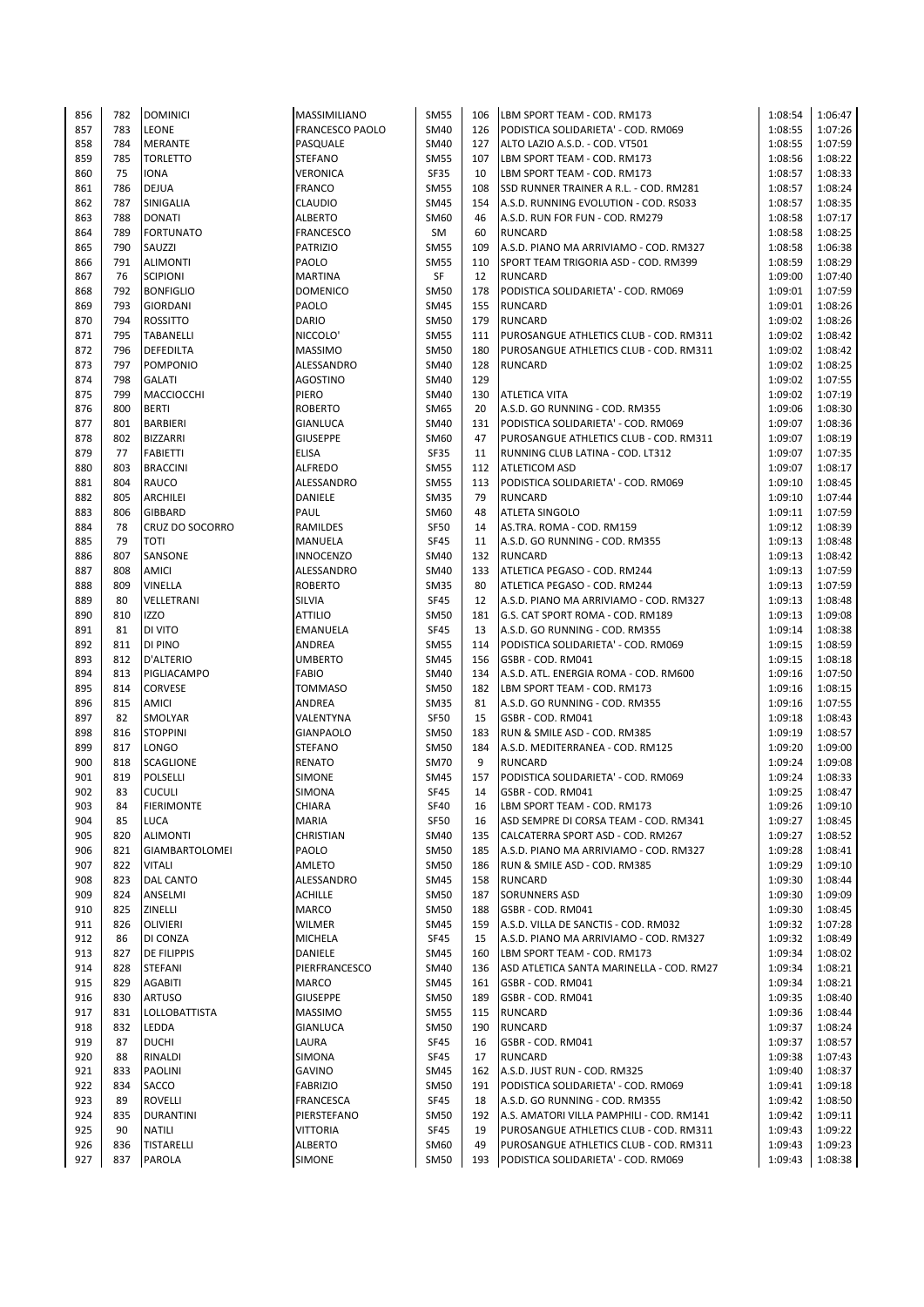| 928 | 838 | <b>D'APRILE</b>     | <b>ALESSIO</b>         | SM40        | 137          | <b>RUNCARD</b>                           | 1:09:44 | 1:08:36 |
|-----|-----|---------------------|------------------------|-------------|--------------|------------------------------------------|---------|---------|
|     |     |                     |                        |             |              |                                          |         |         |
| 929 | 839 | <b>GALLO</b>        | <b>MIRKO</b>           | SM          | 61           | GSBR - COD. RM041                        | 1:09:44 | 1:07:33 |
| 930 | 91  | <b>NECCI</b>        | <b>ROSA</b>            | <b>SF</b>   | 13           | GSBR - COD. RM041                        | 1:09:45 | 1:07:33 |
| 931 | 840 | <b>PASCUCCI</b>     | ALESSANDRO             | SM60        | 50           | PODISTICA SOLIDARIETA' - COD. RM069      | 1:09:45 | 1:09:42 |
|     |     |                     |                        |             |              |                                          |         |         |
| 932 | 841 | <b>CARDONE</b>      | <b>MARCO</b>           | <b>SM45</b> | 163          | PODISTICA SOLIDARIETA' - COD. RM069      | 1:09:45 | 1:08:48 |
| 933 | 92  | <b>BOLDRINI</b>     | <b>FRANCESCA</b>       | <b>SF45</b> | 20           | PODISTICA SOLIDARIETA' - COD. RM069      | 1:09:45 | 1:09:38 |
|     |     |                     |                        |             |              |                                          |         |         |
| 934 | 842 | <b>NAVARRA</b>      | ANDREA                 | <b>SM45</b> | 164          | <b>RUNCARD</b>                           | 1:09:46 | 1:09:23 |
| 935 | 843 | <b>ROMEO</b>        | CARLO                  | <b>SM50</b> | 194          | ASD CIRCOLO MIN. AFFARI ESTERI - COD. RM | 1:09:46 | 1:08:39 |
| 936 | 844 | <b>RIILLO</b>       | <b>FRANCESCO</b>       | SM          | 62           | A.S. ROMA ROAD R.CLUB - COD. RM004       | 1:09:46 | 1:08:32 |
|     |     |                     |                        |             |              |                                          |         |         |
| 937 | 845 | <b>NOCCA</b>        | <b>MAURIZIO</b>        | <b>SM55</b> | 116          | A.S.D. TRA LE RIGHE - COD. RM103         | 1:09:47 | 1:08:34 |
| 938 | 846 | <b>ROSSI</b>        | <b>ANTONINO</b>        | <b>SM50</b> | 195          | A.S.D. GO RUNNING - COD. RM355           | 1:09:47 | 1:08:30 |
|     |     |                     |                        |             |              |                                          |         |         |
| 939 | 847 | <b>INNOCENZI</b>    | <b>VALERIO</b>         | <b>SM35</b> | 82           | <b>RUNCARD</b>                           | 1:09:48 | 1:08:40 |
| 940 | 848 | <b>ROSSI</b>        | <b>GIANLUCA</b>        | <b>SM50</b> | 196          | PODISTICA SOLIDARIETA' - COD. RM069      | 1:09:49 | 1:07:57 |
|     |     |                     |                        |             |              |                                          |         |         |
| 941 | 849 | <b>ALTIGIERI</b>    | <b>MASSIMO</b>         | SM60        | 51           | ALTO LAZIO A.S.D. - COD. VT501           | 1:09:53 | 1:08:57 |
| 942 | 850 | <b>MANZO</b>        | <b>EUGENIO</b>         | SM65        | 21           | <b>ITALIA MARATHON CLUB</b>              | 1:09:53 | 1:09:08 |
| 943 | 93  | <b>JOHNSON</b>      | <b>ELISABETH MARY</b>  | <b>SF40</b> | 17           | G.S. CAT SPORT ROMA - COD. RM189         | 1:09:54 | 1:08:45 |
|     |     |                     |                        |             |              |                                          |         |         |
| 944 | 851 | <b>VIRGILI</b>      | LAMBERTO               | <b>SM55</b> | 117          | S.S. LAZIO ATLETICA LEGGERA - COD. RM050 | 1:09:54 | 1:09:12 |
| 945 | 852 | <b>CARLETTI</b>     | <b>AUGUSTO</b>         | SM60        | 52           | A.S.D. PIANO MA ARRIVIAMO - COD. RM327   | 1:09:57 | 1:08:21 |
|     |     |                     |                        |             |              |                                          |         |         |
| 946 | 853 | <b>DURANTI</b>      | <b>MIRCO</b>           | <b>SM50</b> | 197          | ALTO LAZIO A.S.D. - COD. VT501           | 1:09:57 | 1:08:58 |
| 947 | 94  | <b>DE ROMANIS</b>   | <b>ELISABETTA</b>      | <b>SF45</b> | 21           | X-SOLID SPORT LAB ASD - COD. RM369       | 1:09:58 | 1:09:35 |
|     |     |                     |                        |             |              |                                          |         |         |
| 948 | 854 | <b>QUINTILIANO</b>  | <b>STEFANO</b>         | SM45        | 165          | A.S. AMATORI VILLA PAMPHILI - COD. RM141 | 1:09:58 | 1:08:56 |
| 949 | 855 | <b>FEOLA</b>        | <b>ARMANDO</b>         | SM40        | 138          | LBM SPORT TEAM - COD. RM173              | 1:09:59 | 1:08:53 |
| 950 | 856 | PIZZOLI             | <b>CARLO ALBERTO</b>   | SM60        | 53           | PUROSANGUE ATHLETICS CLUB - COD. RM311   | 1:09:59 | 1:08:23 |
|     |     |                     |                        |             |              |                                          |         |         |
| 951 | 857 | <b>PINNA</b>        | <b>ANTONELLO</b>       | <b>SM50</b> | 198          | A.S.D. GO RUNNING - COD. RM355           | 1:10:00 | 1:08:50 |
| 952 | 858 | <b>SABATINI</b>     | <b>GIANLUCA</b>        | <b>SM55</b> | 118          | A.S. ATL. ROCCA DI PAPA - COD. RS190     | 1:10:01 | 1:08:54 |
|     |     |                     |                        |             |              |                                          |         |         |
| 953 | 859 | <b>ZERPA</b>        | ARNALDO AMERICO        | SM65        | 22           | <b>ITALIA MARATHON CLUB</b>              | 1:10:01 | 1:09:16 |
| 954 | 860 | <b>RIZZI</b>        | <b>DOMENICO</b>        | <b>SM55</b> | 119          | <b>ATLETICOM ASD</b>                     | 1:10:02 | 1:09:33 |
| 955 | 861 |                     | ALESSANDRO             | <b>SM50</b> | 199          |                                          | 1:10:02 | 1:09:41 |
|     |     | <b>GIORDANO</b>     |                        |             |              | <b>RUNCARD</b>                           |         |         |
| 956 | 95  | <b>CALAFIORE</b>    | LAURA                  | <b>SF40</b> | 18           | <b>RUNCARD</b>                           | 1:10:03 | 1:08:22 |
| 957 | 862 | <b>SABELLA</b>      | <b>GIAN PIO</b>        | <b>SM55</b> | 120          | ASD PODISTI FRENTANI - COD. CH185        | 1:10:05 | 1:08:40 |
|     |     |                     |                        |             |              |                                          |         |         |
| 958 | 863 | <b>CONTEMORI</b>    | <b>MASSIMO</b>         | <b>SM50</b> | 200          | <b>ATLETICOM ASD</b>                     | 1:10:06 | 1:09:12 |
| 959 | 864 | <b>FANELLA</b>      | <b>STEFANO</b>         | <b>SM55</b> | 121          | PODISTICA SOLIDARIETA' - COD. RM069      | 1:10:09 | 1:08:58 |
|     |     |                     |                        |             |              |                                          |         |         |
| 960 | 865 | <b>FERRUCCI</b>     | <b>ANTONIO</b>         | SM65        | 23           | A.S.D. ESERCITO CECCHIGNOLA - COD. RM245 | 1:10:10 | 1:08:26 |
| 961 | 866 | <b>MOSTARDA</b>     | <b>FABIO</b>           | <b>SM50</b> | 201          | <b>RUNCARD</b>                           | 1:10:11 | 1:08:22 |
| 962 | 867 | <b>FORTIN</b>       | <b>MARIO</b>           | SM65        | 24           | PODISTICA OSTIA - COD. RM179             | 1:10:14 | 1:08:52 |
|     |     |                     |                        |             |              |                                          |         |         |
| 963 | 868 | CASSIANO            | COSIMO LUCIO           | <b>SM55</b> | 122          | ITALIANA RUNNING A.S.D. - COD. RM370     | 1:10:14 | 1:09:12 |
| 964 | 869 | CARÈ                | <b>IVO</b>             | <b>SM55</b> | 123          | PODISTICA SOLIDARIETA' - COD. RM069      | 1:10:15 | 1:09:59 |
|     |     |                     |                        |             |              |                                          |         |         |
| 965 | 870 | PIAZZOLLA           | ALESSANDRO             | <b>SM55</b> | 124          | S.S. LAZIO ATLETICA LEGGERA - COD. RM050 | 1:10:15 | 1:09:51 |
| 966 | 871 | <b>TUMINO</b>       | MARCELLO               | <b>SM55</b> | 125          | GSBR - COD. RM041                        | 1:10:15 | 1:08:41 |
| 967 | 872 | <b>POLICHETTI</b>   | ALESSANDRO             | SM60        | 54           | GSBR - COD. RM041                        | 1:10:16 | 1:08:47 |
|     |     |                     |                        |             |              |                                          |         |         |
| 968 | 96  | <b>PALONE</b>       | ILARIA                 | <b>SF45</b> | 22           | PUROSANGUE ATHLETICS CLUB - COD. RM311   | 1:10:16 | 1:09:47 |
| 969 | 873 | <b>DELLERBA</b>     | <b>MAURO</b>           | <b>SM50</b> | 202          | PUROSANGUE ATHLETICS CLUB - COD. RM311   | 1:10:17 | 1:09:32 |
|     |     |                     |                        |             |              |                                          |         |         |
| 970 | 874 | <b>PISU</b>         | DANIELE                | SM45        | 166          | GSBR - COD. RM041                        | 1:10:17 | 1:10:15 |
| 971 | 97  | FERRAZZOLI          | <b>FEDERICA</b>        | <b>SF50</b> | 17           | <b>RUNNERS FOR EMERGENCY</b>             | 1:10:17 | 1:09:15 |
|     |     |                     |                        |             |              |                                          |         |         |
| 972 | 875 | <b>RAMUNDO</b>      | <b>ALIANO</b>          | <b>SM55</b> | 126          | PODISTICA SOLIDARIETA' - COD. RM069      | 1:10:19 | 1:08:53 |
| 973 | 876 | <b>MICHELI</b>      | DANIELE                | SM40        | 139          | <b>RUNCARD</b>                           | 1:10:19 | 1:10:06 |
| 974 | 98  | <b>DE STEFANO</b>   | <b>ILARIA</b>          | <b>SF40</b> | 19           | SSD RUNNER TRAINER A R.L. - COD. RM281   | 1:10:21 | 1:09:49 |
|     |     |                     |                        |             |              |                                          |         |         |
| 975 | 99  | <b>STELLA</b>       | ROSSELLA               | SF45        | 23           | LBM SPORT TEAM - COD. RM173              | 1:10:21 | 1:09:10 |
| 976 | 100 | BARBAGALLO          | FEDERICA               | SF45        | 24           | A.S.D. PIANO MA ARRIVIAMO - COD. RM327   | 1:10:22 | 1:09:26 |
|     |     |                     |                        |             |              |                                          |         |         |
| 977 | 877 | <b>DE FRANCESCO</b> | ADRIANO                | SM40        | 140          | <b>RUNCARD</b>                           | 1:10:22 | 1:08:53 |
| 978 | 878 | <b>COLLETTA</b>     | FRANCESCO              | <b>SM55</b> | 127          | LBM SPORT TEAM - COD. RM173              | 1:10:23 | 1:08:54 |
| 979 | 879 | <b>PUCCIOTTI</b>    | ANDREA                 | SM45        | 167          | POLISPORTIVA MONTALTO                    | 1:10:24 | 1:09:56 |
|     |     |                     |                        |             |              |                                          |         |         |
| 980 | 880 | ELIA                | <b>GAETANO STEFANO</b> | SM40        | 141          | A.S.D. ATL. ENERGIA ROMA - COD. RM600    | 1:10:24 | 1:08:25 |
| 981 | 881 | <b>VENTURI</b>      | DANIELE                | SM50        | 203          | LBM SPORT TEAM - COD. RM173              | 1:10:25 | 1:07:43 |
|     |     |                     |                        |             |              |                                          |         |         |
| 982 | 101 | <b>DANTE</b>        | FRANCESCA              | SF50        | 18           | A.S.D. PIANO MA ARRIVIAMO - COD. RM327   | 1:10:25 | 1:09:20 |
| 983 | 882 | <b>MADDALENA</b>    | <b>MAURO</b>           | <b>SM50</b> | 204          | <b>RUNCARD</b>                           | 1:10:25 | 1:09:10 |
| 984 | 883 | SPINOZZI            | <b>LUCIANO</b>         | SM50        | 205          | LBM SPORT TEAM - COD. RM173              | 1:10:25 | 1:07:43 |
|     |     |                     |                        |             |              |                                          |         |         |
| 985 | 884 | <b>DE SIMONI</b>    | <b>MARCO</b>           | <b>SM35</b> | 83           | PODISTICA SOLIDARIETA' - COD. RM069      | 1:10:28 | 1:09:26 |
| 986 | 885 | <b>CARBONE</b>      | <b>EMILIANO</b>        | <b>SM45</b> | 168          | <b>RUNCARD</b>                           | 1:10:30 | 1:08:53 |
|     |     |                     |                        |             |              |                                          |         |         |
| 987 | 886 | SARACINO            | PAOLO                  | <b>SM45</b> | 169          | LBM SPORT TEAM - COD. RM173              | 1:10:31 | 1:09:25 |
| 988 | 887 | <b>CLISSA</b>       | <b>STEFANO</b>         | <b>SM50</b> | 206          | TIVOLI MARATHON - COD. RM255             | 1:10:32 | 1:09:48 |
| 989 | 888 |                     | <b>ANTONIO</b>         | SM40        | 142          | 9,92 RUNNING ASD - COD. BO545            | 1:10:36 |         |
|     |     | <b>FORTE</b>        |                        |             |              |                                          |         | 1:10:26 |
| 990 | 889 | <b>NUGARI</b>       | PAOLO                  | <b>SM75</b> | $\mathbf{1}$ | VILLA AURELIA SPORTING CLUB - COD. RM    | 1:10:38 | 1:10:31 |
| 991 | 890 | <b>FORMISANO</b>    | FABIO                  | SM60        | 55           | VILLA AURELIA SPORTING CLUB - COD. RM    | 1:10:38 | 1:10:32 |
|     |     |                     |                        |             |              |                                          |         |         |
| 992 | 891 | PIETROLUCCI         | <b>DARIO</b>           | <b>SM35</b> | 84           | S.S. LAZIO ATLETICA LEGGERA - COD. RM050 | 1:10:39 | 1:10:16 |
| 993 | 892 | <b>VISCONTI</b>     | VALERIO                | <b>SM45</b> | 170          | <b>RUNCARD</b>                           | 1:10:39 | 1:10:14 |
|     |     |                     |                        |             |              |                                          |         |         |
| 994 | 102 | <b>MASTROLUCA</b>   | ALESSANDRA             | <b>SF55</b> | 12           | PUROSANGUE ATHLETICS CLUB - COD. RM311   | 1:10:39 | 1:10:11 |
| 995 | 893 | <b>CAPPABIANCA</b>  | <b>MARIO</b>           | <b>SM50</b> | 207          | PODISTICA SOLIDARIETA' - COD. RM069      | 1:10:40 | 1:10:18 |
| 996 | 894 | <b>SCHEMBRI</b>     | SALVATORE              | SM60        | 56           | S.S. LAZIO ATLETICA LEGGERA - COD. RM050 | 1:10:40 | 1:10:17 |
|     |     |                     |                        |             |              |                                          |         |         |
| 997 | 895 | <b>BAUSANI</b>      | RINALDO                | <b>SM55</b> | 128          | <b>RUNCARD</b>                           | 1:10:42 | 1:09:23 |
| 998 | 103 | <b>VITALI</b>       | CHIARA                 | SF45        | 25           | <b>RUNCARD</b>                           | 1:10:42 | 1:09:22 |
|     | 104 | <b>HUIE</b>         | ANN CATHERINE          | SF50        |              | PODISTICA SOLIDARIETA' - COD. RM069      | 1:10:42 | 1:10:35 |
| 999 |     |                     |                        |             | 19           |                                          |         |         |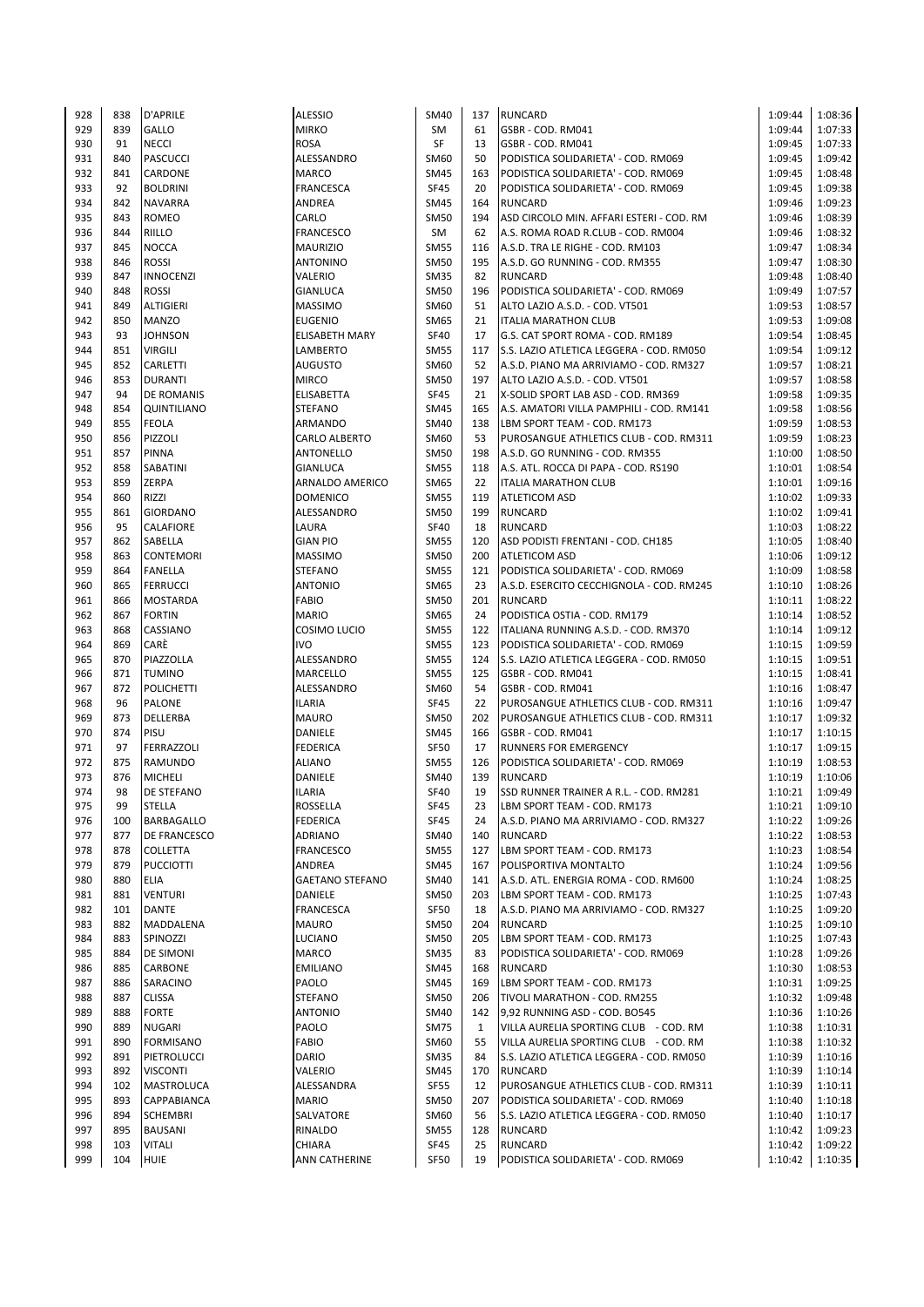| 1000 | 896 | LEVI               | GABRIELE                | <b>SM45</b> | 171            | A.S.D. PIANO MA ARRIVIAMO - COD. RM327   | 1:10:43 | 1:09:48 |
|------|-----|--------------------|-------------------------|-------------|----------------|------------------------------------------|---------|---------|
| 1001 | 897 | <b>IRILLI</b>      | LUCIANO                 | <b>SM50</b> | 208            | TIVOLI MARATHON - COD. RM255             | 1:10:44 | 1:10:01 |
| 1002 | 898 | <b>ROTUNNO</b>     | <b>ROBERTO</b>          | <b>SM55</b> | 129            | A.S. AMATORI VILLA PAMPHILI - COD. RM141 | 1:10:45 | 1:10:00 |
|      |     |                    |                         |             |                |                                          |         |         |
| 1003 | 899 | <b>SCUTO</b>       | <b>GIUSEPPE</b>         | <b>SM45</b> | 172            | GSBR - COD. RM041                        | 1:10:47 | 1:08:57 |
| 1004 | 900 | DELL'UOMO          | <b>CLAUDIO</b>          | <b>SM55</b> | 130            | PODISTICA SOLIDARIETA' - COD. RM069      | 1:10:47 | 1:10:34 |
| 1005 | 901 | <b>BOLOGNESI</b>   | MAURO                   | <b>SM45</b> | 173            | GSBR - COD. RM041                        | 1:10:47 | 1:09:49 |
| 1006 | 902 | <b>TOSELLI</b>     | <b>MANRICO</b>          | SM65        | 25             | S.S. LAZIO ATLETICA LEGGERA - COD. RM050 | 1:10:50 | 1:10:10 |
|      | 903 |                    |                         |             | 209            |                                          |         |         |
| 1007 |     | <b>RISCIFULI</b>   | SANDRO ANTONIO          | <b>SM50</b> |                | LBM SPORT TEAM - COD. RM173              | 1:10:51 | 1:09:27 |
| 1008 | 904 | POZZI              | <b>MAURIZIO</b>         | SM60        | 57             | LBM SPORT TEAM - COD. RM173              | 1:10:52 | 1:09:46 |
| 1009 | 905 | <b>FUMIENTO</b>    | DANILO                  | SM50        | 210            | DUE PONTI SRL - COD. RM129               | 1:10:52 | 1:10:32 |
| 1010 | 906 | <b>GRECO</b>       | <b>GIUSEPPE MARIA</b>   | <b>SM50</b> | 211            | GSBR - COD. RM041                        | 1:10:53 | 1:10:45 |
| 1011 | 907 | <b>DEL PRETE</b>   | <b>MARCO</b>            | <b>SM55</b> | 131            | CRONO SPORT A.S.D. - COD. RM382          | 1:10:54 | 1:10:01 |
|      |     |                    |                         |             |                |                                          |         |         |
| 1012 | 908 | <b>SERGI</b>       | <b>GIOVANNI</b>         | <b>SM75</b> | $\overline{2}$ | ASD SEMPRE DI CORSA TEAM - COD. RM341    | 1:10:55 | 1:10:13 |
| 1013 | 909 | <b>MAGGI</b>       | ANDREA                  | <b>SM45</b> | 174            | A.S.D. PODISTICA PRIMAVALLE - COD. RM377 | 1:10:55 | 1:10:08 |
| 1014 | 910 | <b>ROMANO</b>      | <b>STEFANO</b>          | <b>SM55</b> | 132            | ASD SEMPRE DI CORSA TEAM - COD. RM341    | 1:10:56 | 1:10:14 |
| 1015 | 911 | DI BERARDINO       | MARCELLO                | <b>SM50</b> | 212            | LBM SPORT TEAM - COD. RM173              | 1:10:57 | 1:09:27 |
|      |     |                    |                         |             |                |                                          |         |         |
| 1016 | 912 | <b>BRESCIANI</b>   | <b>FABRIZIO</b>         | <b>SM50</b> | 213            | <b>RUNCARD</b>                           | 1:10:58 | 1:10:10 |
| 1017 | 913 | PROCACCINI         | <b>VINCENZO</b>         | <b>SM70</b> | 10             | S.S. LAZIO ATLETICA LEGGERA - COD. RM050 | 1:10:59 | 1:10:49 |
| 1018 | 914 | <b>CAPPABIANCA</b> | GABRIELE                | <b>SM45</b> | 175            | G.S. CAT SPORT ROMA - COD. RM189         | 1:10:59 | 1:09:38 |
| 1019 | 915 | <b>COSTI</b>       | <b>SERGIO</b>           | <b>SM50</b> | 214            | ASD RUNNERS FOR EMERGENCY - COD. RM315   | 1:11:00 | 1:08:48 |
|      |     |                    |                         |             |                |                                          |         |         |
| 1020 | 916 | <b>SCOTOGNELLA</b> | PAOLO                   | SM40        | 143            | <b>ATLETA SINGOLO</b>                    | 1:11:00 | 1:08:38 |
| 1021 | 105 | <b>COGNETTI</b>    | MICHELA                 | <b>SF35</b> | 12             | ASD RUNNERS FOR EMERGENCY - COD. RM315   | 1:11:00 | 1:08:48 |
| 1022 | 917 | <b>FILACCHIONE</b> | LUCA                    | SM          | 63             | SSD RUNNER TRAINER A R.L. - COD. RM281   | 1:11:00 | 1:10:20 |
| 1023 | 918 | <b>GALLO</b>       | <b>STEFANO</b>          | <b>SM55</b> | 133            | <b>RUNCARD</b>                           | 1:11:01 | 1:10:42 |
|      | 919 |                    |                         |             |                |                                          |         |         |
| 1024 |     | <b>SCIPIONE</b>    | <b>STEFANO</b>          | SM40        | 144            | S.S. LAZIO ATLETICA LEGGERA - COD. RM050 | 1:11:02 | 1:09:16 |
| 1025 | 920 | SARGOLINI          | AMEDEO                  | <b>SM55</b> | 134            | A.S.D. PIANO MA ARRIVIAMO - COD. RM327   | 1:11:02 | 1:10:44 |
| 1026 | 921 | PIETROSTEFANI      | ALESSANDRO              | <b>SM35</b> | 85             | TEAM CAMELOT A.S.D. - COD. RM338         | 1:11:02 | 1:10:13 |
| 1027 | 922 | <b>BRULLO</b>      | SALVATORE LORENZO       | <b>SM45</b> | 176            | A.S.D. ATLETICA ZAGAROLO - COD. RS052    | 1:11:03 | 1:10:39 |
|      |     |                    |                         |             |                |                                          |         |         |
| 1028 | 923 | <b>GUANTI</b>      | <b>GIUSEPPE</b>         | SM45        | 177            | PODISTICA SOLIDARIETA' - COD. RM069      | 1:11:04 | 1:10:13 |
| 1029 | 924 | <b>ALIOTTA</b>     | <b>DIDIER GIUSEPPE</b>  | <b>SM55</b> | 135            | GSBR - COD. RM041                        | 1:11:05 | 1:10:21 |
| 1030 | 925 | <b>GRAZIOSI</b>    | <b>GIOVANNI</b>         | <b>SM70</b> | 11             | PODISTICA SOLIDARIETA' - COD. RM069      | 1:11:06 | 1:10:57 |
| 1031 | 926 | <b>GIUNTI</b>      | MARCO                   | <b>SM50</b> | 215            | A.S.D. PIANO MA ARRIVIAMO - COD. RM327   | 1:11:07 | 1:09:51 |
| 1032 | 927 | PALUZZI            | ANDREA                  | <b>SM45</b> | 178            | PODISTICA SOLIDARIETA' - COD. RM069      | 1:11:08 | 1:10:31 |
|      |     |                    |                         |             |                |                                          |         |         |
| 1033 | 106 | <b>MASSINI</b>     | TIZIANA                 | <b>SF40</b> | 20             | A.S.D. PIANO MA ARRIVIAMO - COD. RM327   | 1:11:08 | 1:10:05 |
| 1034 | 928 | <b>PANCI</b>       | CLAUDIO                 | <b>SM50</b> | 216            | PODISTICA SOLIDARIETA' - COD. RM069      | 1:11:10 | 1:10:44 |
| 1035 | 107 | <b>FARGIONE</b>    | DANIELA                 | SF50        | 20             | A.S.D. RUNNING EVOLUTION - COD. RS033    | 1:11:10 | 1:10:53 |
| 1036 | 108 | <b>BUSTOS</b>      | <b>GABRIELA MARIANA</b> | SF50        | 21             | A.S.D. RINCORRO - COD. RM332             | 1:11:10 | 1:09:58 |
|      |     |                    |                         |             |                |                                          |         |         |
| 1037 | 929 | SCOGNAMILLO        | <b>LUCA</b>             | <b>SM55</b> | 136            | LBM SPORT TEAM - COD. RM173              | 1:11:11 | 1:09:20 |
| 1038 | 930 | <b>MARUCCIA</b>    | <b>FIORENZO</b>         | <b>SM35</b> | 86             | A S.D. PODISTICA TUGLIE                  | 1:11:11 | 1:09:52 |
| 1039 | 931 | PIERONI            | SIMONE                  | SM40        | 145            | A.S.D. ESERCITO CECCHIGNOLA - COD. RM245 | 1:11:11 | 1:09:26 |
| 1040 | 932 | <b>IORIO</b>       | <b>MASSIMO</b>          | SM50        | 217            | A.S. AMATORI VILLA PAMPHILI - COD. RM141 | 1:11:12 | 1:09:32 |
|      |     |                    |                         |             |                |                                          |         |         |
| 1041 | 933 | RAGNI              | <b>MORGAN</b>           | <b>SM50</b> | 218            | LBM SPORT TEAM - COD. RM173              | 1:11:12 | 1:09:59 |
| 1042 | 109 | <b>GALLI</b>       | <b>JURKA</b>            | SF50        | 22             | PUROSANGUE ATHLETICS CLUB - COD. RM311   | 1:11:13 | 1:09:16 |
| 1043 | 110 | CALABRESE          | <b>FRANCESCA</b>        | <b>SF40</b> | 21             | A.S.D. GO RUNNING - COD. RM355           | 1:11:13 | 1:10:31 |
| 1044 | 934 | <b>KIRSCHER</b>    | ALESSANDRO              | SM60        | 58             | <b>ATL.MONTE MARIO</b>                   | 1:11:14 | 1:10:18 |
|      |     |                    |                         |             |                |                                          |         |         |
| 1045 | 935 | DE MATTIA          | LUIGI                   | SM60        | 59             | PODISTICA SOLIDARIETA' - COD. RM069      | 1:11:14 | 1:10:48 |
| 1046 | 111 | <b>IOPPOLO</b>     | ANGELINA                | <b>SF55</b> | 13             | PUROSANGUE ATHLETICS CLUB - COD. RM311   | 1:11:14 | 1:11:05 |
| 1047 | 936 | <b>TRANTASO</b>    | FRANCESCO               | SM60        | 60             | A.S. AMATORI VILLA PAMPHILI - COD. RM141 | 1:11:15 | 1:10:19 |
| 1048 | 937 | <b>CIRULLI</b>     | FABIO                   | <b>SM50</b> | 219            | A.S. AMATORI VILLA PAMPHILI - COD. RM141 | 1:11:15 | 1:10:27 |
| 1049 | 112 | SPACCINO           | <b>LOLITA</b>           | <b>SF55</b> | 14             | PODISTI VALMONTONE - COD. RS019          | 1:11:16 | 1:09:56 |
|      |     |                    |                         |             |                |                                          |         |         |
| 1050 | 938 | FANASCA            | CLAUDIO                 | SM60        | 61             | A.S. AMATORI VILLA PAMPHILI - COD. RM141 | 1:11:16 | 1:10:16 |
| 1051 | 939 | <b>GATTULLI</b>    | CARLO                   | <b>SM35</b> | 87             | <b>RUNCARD</b>                           | 1:11:18 | 1:10:26 |
| 1052 | 940 | MARSELLA           | PAOLO                   | SM60        | 62             | ASD LAZIO OLIMPIA RUNNERS TEAM - COD. RM | 1:11:21 | 1:10:57 |
| 1053 | 113 | <b>ERCOLANI</b>    | <b>DORIS</b>            | SF          | 14             | <b>RUNCARD</b>                           | 1:11:21 | 1:09:35 |
|      |     |                    |                         |             |                |                                          |         |         |
| 1054 | 941 | <b>MANCINELLI</b>  | PIETRO                  | SM50        | 220            | A.S.D. ATLETICA ZAGAROLO - COD. RS052    | 1:11:24 | 1:10:58 |
| 1055 | 942 | <b>SPERA</b>       | FABIO                   | <b>SM50</b> | 221            | LBM SPORT TEAM - COD. RM173              | 1:11:25 | 1:09:44 |
| 1056 | 943 | SANTOLINI          | <b>ROBERTO</b>          | <b>SM55</b> | 137            | GSBR - COD. RM041                        | 1:11:25 | 1:10:11 |
| 1057 | 944 | <b>CIVITA</b>      | PAOLO                   | <b>SM55</b> | 138            | LBM SPORT TEAM - COD. RM173              | 1:11:25 | 1:09:44 |
|      | 945 | LAURENZI           |                         |             | 146            | SSD RUNNER TRAINER A R.L. - COD. RM281   |         |         |
| 1058 |     |                    | <b>GIANCARLO</b>        | SM40        |                |                                          | 1:11:25 | 1:10:37 |
| 1059 | 946 | <b>DRIUSSI</b>     | LUIGINO                 | SM60        | 63             | ATLETICA PEGASO - COD. RM244             | 1:11:26 | 1:10:35 |
| 1060 | 947 | <b>PAVIA</b>       | <b>LUCA</b>             | <b>SM45</b> | 179            | ATL. TUSCULUM - COD. RS001               | 1:11:28 | 1:10:00 |
| 1061 | 948 | <b>BICCARI</b>     | <b>FRANCESCO</b>        | SM40        | 147            | <b>RUNCARD</b>                           | 1:11:28 | 1:09:56 |
| 1062 | 949 | SANTUCCI           | EMANUELE                | SM40        | 148            | <b>RUNCARD</b>                           | 1:11:28 | 1:11:16 |
|      |     |                    |                         |             |                |                                          |         |         |
|      |     | <b>TAGGI</b>       | ANGELO                  | <b>SM50</b> | 222            | S.S. LAZIO ATLETICA LEGGERA - COD. RM050 | 1:11:29 | 1:09:49 |
| 1063 | 950 |                    |                         |             |                |                                          |         |         |
| 1064 | 951 | DI PAOLA FICARELLA | <b>DOMENICO</b>         | <b>SM55</b> | 139            | ITALIANA RUNNING A.S.D. - COD. RM370     | 1:11:30 | 1:10:02 |
| 1065 | 952 | CARDARELLO         | LUCA                    | <b>SM50</b> | 223            | A.S. ROMA ROAD R.CLUB - COD. RM004       | 1:11:30 | 1:10:36 |
|      |     |                    |                         |             |                |                                          |         |         |
| 1066 | 953 | PASCALI            | <b>STEFANO</b>          | SM45        | 180            | LBM SPORT TEAM - COD. RM173              | 1:11:31 | 1:09:19 |
| 1067 | 954 | PALETTA            | LUCA                    | <b>SM45</b> | 181            | A.S.D. RINCORRO - COD. RM332             | 1:11:32 | 1:10:17 |
| 1068 | 955 | <b>MARENCO</b>     | YARI                    | SM45        | 182            | <b>RUNCARD</b>                           | 1:11:33 | 1:09:47 |
| 1069 | 956 | <b>FALZONE</b>     | GRAZIANO                | SM40        | 149            | A.S.D. PIANO MA ARRIVIAMO - COD. RM327   | 1:11:33 | 1:11:03 |
| 1070 | 114 | <b>CAVINO</b>      | PAMELA                  | SF35        | 13             | A.S.D. PIANO MA ARRIVIAMO - COD. RM327   | 1:11:33 | 1:10:39 |
| 1071 | 957 | <b>MECCIA</b>      | ALESSANDRO              | SM40        | 150            | A.S.D. PIANO MA ARRIVIAMO - COD. RM327   | 1:11:33 | 1:10:38 |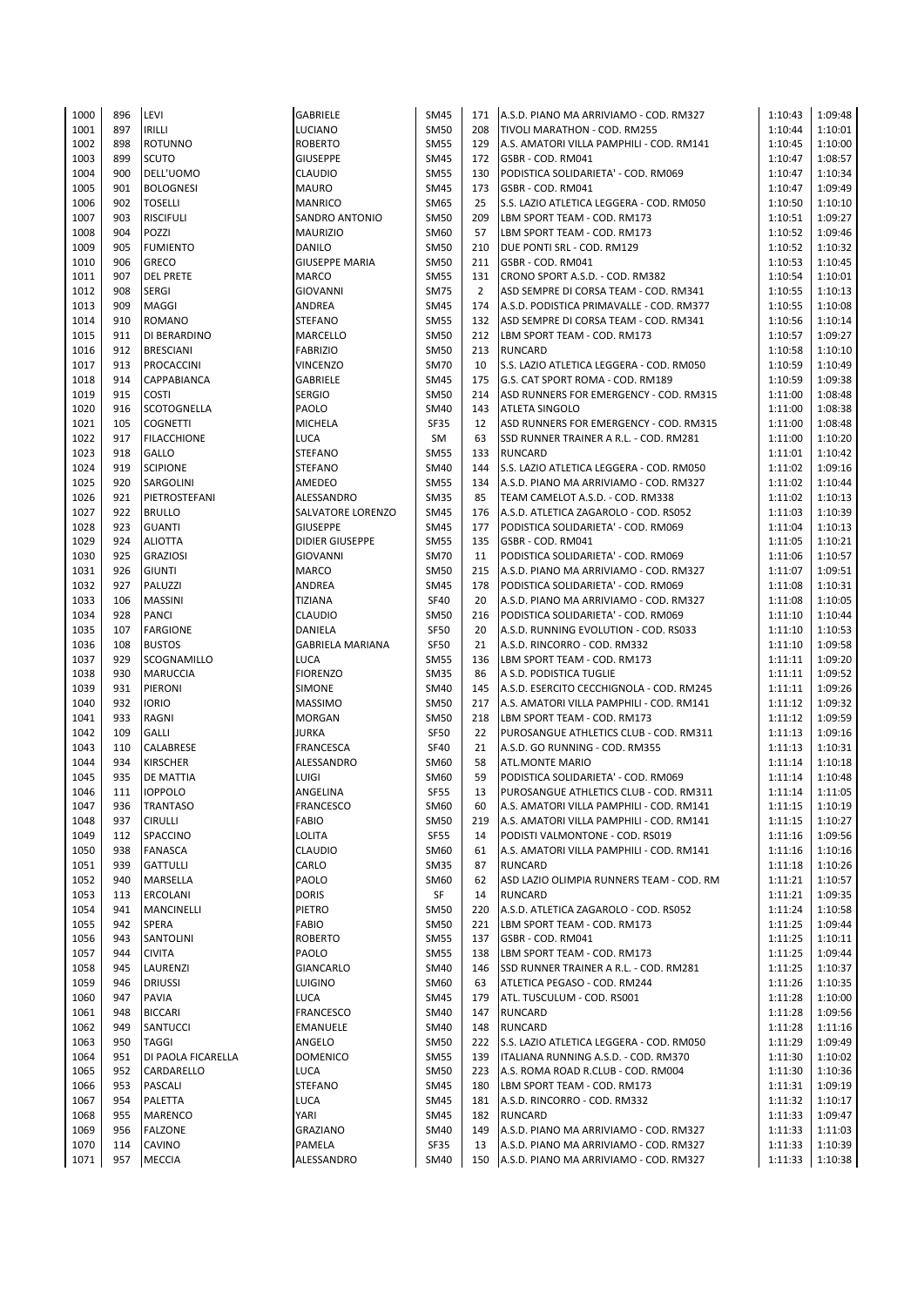| 1072 | 958  | PANIMOLLE              | <b>PATRIZIO</b>  | <b>SM65</b> | 26  | <b>ITALIA MARATHON CLUB</b>                  | 1:11:34 | 1:10:38 |
|------|------|------------------------|------------------|-------------|-----|----------------------------------------------|---------|---------|
| 1073 | 959  | <b>IACONO</b>          | <b>IVANO</b>     | <b>SM35</b> | 88  | LBM SPORT TEAM - COD. RM173                  | 1:11:34 | 1:08:55 |
| 1074 | 960  | <b>MORELLO</b>         | <b>STEFANO</b>   | <b>SM35</b> | 89  | <b>RUNCARD</b>                               | 1:11:34 | 1:10:13 |
| 1075 | 961  | <b>MARROCCHINI</b>     | ANDREA           | <b>SM45</b> | 183 | A.S.D. PODISTICA PRIMAVALLE - COD. RM377     | 1:11:36 | 1:10:49 |
| 1076 | 962  | <b>ROMITI</b>          | <b>MASSIMO</b>   | <b>SM55</b> | 140 | DUE PONTI SRL - COD. RM129                   | 1:11:37 | 1:09:58 |
| 1077 | 963  | PARROCCINI             | <b>FRANCESCO</b> | <b>SM50</b> |     | 224 RIFONDAZIONE PODISTICA - COD. RM074      | 1:11:37 | 1:10:57 |
| 1078 | 964  | <b>BONOMI SAVIGNON</b> | <b>CLAUDIO</b>   | SM40        | 151 | ASD SPARTAN SPORT ACADEMY - COD. RS031       | 1:11:38 | 1:10:21 |
| 1079 | 965  | PLACI'                 | LUIGI            | <b>SM35</b> | 90  | <b>RUNCARD</b>                               | 1:11:39 | 1:11:01 |
| 1080 | 966  | SBARDELLA              | <b>GIAMPAOLO</b> | <b>SM45</b> | 184 | <b>RUNCARD</b>                               | 1:11:40 | 1:10:55 |
|      | 967  |                        |                  |             |     |                                              |         |         |
| 1081 |      | <b>BENINCASA</b>       | <b>MARIO</b>     | <b>SM55</b> | 141 | ASD RUNNERS FOR EMERGENCY - COD. RM315       | 1:11:41 | 1:10:26 |
| 1082 | 968  | <b>CASAMENTI</b>       | <b>MARCO</b>     | SM40        |     | 152 REALE STATO DEI PRESIDI - COD. GR467     | 1:11:42 | 1:09:36 |
| 1083 | 969  | <b>GEMELLI</b>         | LUCA             | <b>SM45</b> |     | 185 A.S.D. PIANO MA ARRIVIAMO - COD. RM327   | 1:11:42 | 1:08:55 |
| 1084 | 970  | <b>MORO</b>            | ALESSANDRO       | <b>SM55</b> |     | 142 A.S.D. GRUPPO GENERALI TRIESTE - COD. TS | 1:11:43 | 1:11:12 |
| 1085 | 971  | <b>DELLE SIDE</b>      | <b>GIULIO</b>    | <b>SM50</b> | 225 | <b>RUNCARD</b>                               | 1:11:43 | 1:10:27 |
| 1086 | 972  | DI FABIO               | <b>ROBERTO</b>   | <b>SM45</b> | 186 | PUROSANGUE ATHLETICS CLUB - COD. RM311       | 1:11:44 | 1:09:29 |
| 1087 | 973  | <b>FERRO</b>           | <b>MASSIMO</b>   | SM40        | 153 | <b>RUNCARD</b>                               | 1:11:44 | 1:11:08 |
| 1088 | 974  | VATRELLA               | GREGORY          | <b>SM45</b> | 187 | GSBR - COD. RM041                            | 1:11:45 | 1:10:24 |
| 1089 | 975  | MILLUZZI               | <b>FABIO</b>     | <b>SM55</b> |     | 143 DUE PONTI SRL - COD. RM129               | 1:11:45 | 1:09:52 |
| 1090 | 976  | COMELLA                | <b>MARIO</b>     | <b>SM50</b> | 226 | <b>RUNCARD</b>                               | 1:11:47 | 1:11:21 |
| 1091 | 977  | <b>ATTILI</b>          | <b>MASSIMO</b>   | <b>SM50</b> | 227 | LBM SPORT TEAM - COD. RM173                  | 1:11:48 | 1:10:46 |
| 1092 | 978  | <b>PORCELLI</b>        | <b>ALFREDO</b>   | <b>SM50</b> | 228 | GSBR - COD. RM041                            | 1:11:48 | 1:10:39 |
| 1093 | 979  | <b>VEROLLA</b>         | LUCIANO          | SM60        | 64  | A.S.D. ESERCITO CECCHIGNOLA - COD. RM245     | 1:11:49 | 1:10:15 |
| 1094 | 980  | SOLDINI                | PIETRO           | <b>SM65</b> | 27  | A.S.D. ATLETICA FUTURA ROMA - COD. RM555     | 1:11:51 | 1:10:48 |
| 1095 | 981  | CATANIA                | ANDREA           | SM          | 64  | GSBR - COD. RM041                            | 1:11:51 | 1:09:57 |
| 1096 | 115  | <b>PAGLIA</b>          | <b>TAMARA</b>    | <b>SF45</b> | 26  | A.S.D. GO RUNNING - COD. RM355               | 1:11:51 | 1:10:54 |
| 1097 | 116  | <b>ESPOSITO</b>        | LAURA            | <b>SF50</b> | 23  | PODISTICA SOLIDARIETA' - COD. RM069          | 1:11:52 | 1:11:11 |
| 1098 | 982  | <b>FARABULLINI</b>     | <b>FABIO</b>     | SM60        | 65  | PODISTICA SOLIDARIETA' - COD. RM069          | 1:11:52 | 1:11:23 |
| 1099 | 983  |                        |                  |             | 154 |                                              |         |         |
|      |      | DELL'OSPEDALE          | LUCA             | SM40        |     | LBM SPORT TEAM - COD. RM173                  | 1:11:55 | 1:10:09 |
| 1100 | 984  | <b>GASBARRI</b>        | <b>ALESSIO</b>   | <b>SM45</b> | 188 | A.S.D. GO RUNNING - COD. RM355               | 1:11:56 | 1:11:18 |
| 1101 | 985  | <b>PANFILI</b>         | CLAUDIO          | SM40        | 155 | <b>RUNCARD</b>                               | 1:11:57 | 1:11:00 |
| 1102 | 986  | <b>SCARABATTOLI</b>    | <b>MASSIMO</b>   | <b>SM45</b> | 189 | SSD RUNNER TRAINER A R.L. - COD. RM281       | 1:11:57 | 1:11:38 |
| 1103 | 987  | <b>BUSCA</b>           | <b>DARIO</b>     | SM50        | 229 | A.S. AMATORI VILLA PAMPHILI - COD. RM141     | 1:11:57 | 1:11:12 |
| 1104 | 988  | <b>MICOCCI</b>         | ALESSANDRO       | <b>SM35</b> | 91  | LBM SPORT TEAM - COD. RM173                  | 1:11:58 | 1:09:19 |
| 1105 | 989  | <b>FERRETTI</b>        | <b>SIMONE</b>    | <b>SM45</b> | 190 | <b>RUNCARD</b>                               | 1:11:58 | 1:10:13 |
| 1106 | 990  | <b>AURIEMMA</b>        | <b>GENNARO</b>   | <b>SM55</b> | 144 | GSBR - COD. RM041                            | 1:11:58 | 1:10:36 |
| 1107 | 991  | LAGANA                 | <b>FABRIZIO</b>  | <b>SM35</b> | 92  | ATL. TUSCULUM - COD. RS001                   | 1:11:59 | 1:11:47 |
| 1108 | 992  | <b>TOCCHI</b>          | <b>GIORGIO</b>   | <b>SM55</b> |     | 145 DUE PONTI SRL - COD. RM129               | 1:12:00 | 1:10:07 |
| 1109 | 993  | <b>FORCELLA</b>        | GIANLUCA         | <b>SM50</b> | 230 | LYCEUM ROMA XIII A.P.D. - COD. RM038         | 1:12:00 | 1:10:37 |
| 1110 | 994  | <b>MAGLIOCCA</b>       | NICODEMO         | <b>SM45</b> | 191 | ACSD FELIX RUNNING - COD. CE720              | 1:12:02 | 1:11:47 |
| 1111 | 995  | <b>CHIOVINI</b>        | VALTER           | SM60        | 66  | PODISTICA SOLIDARIETA' - COD. RM069          | 1:12:02 | 1:11:04 |
| 1112 | 117  | <b>FANELLI</b>         | <b>ADELE</b>     | <b>SF45</b> | 27  | ASD ATLETICO MONTEROTONDO - COD. RM082       | 1:12:02 | 1:11:16 |
| 1113 | 996  | MAZZETTA               | <b>MICHELE</b>   | <b>SM50</b> | 231 | LBM SPORT TEAM - COD. RM173                  | 1:12:04 | 1:11:08 |
| 1114 | 118  | <b>TAMPIERI</b>        | <b>FEDERICA</b>  | SF50        | 24  | G.P.A. LUGHESINA - COD. RA002                | 1:12:04 | 1:09:58 |
| 1115 | 997  | <b>CECCACCI</b>        | <b>MASSIMO</b>   | <b>SM55</b> | 146 | <b>FILIPPIDE RUNNERS TEAM</b>                | 1:12:05 | 1:10:49 |
| 1116 | 998  | <b>PERRONE</b>         | <b>FRANCO</b>    | SM60        | 67  | A.S.D. GO RUNNING - COD. RM355               | 1:12:07 | 1:11:29 |
| 1117 | 999  | MUSTE'                 | <b>STEFANO</b>   | <b>SM55</b> | 147 | GSBR - COD. RM041                            | 1:12:12 | 1:11:08 |
| 1118 | 1000 | <b>CONSOLI</b>         | LUIGI            | <b>SM55</b> | 148 | <b>RUNCARD</b>                               | 1:12:13 | 1:10:55 |
|      |      |                        |                  | SM55        | 149 |                                              | 1:12:13 |         |
| 1119 | 1001 | SINERCHIA              | LUCA             |             |     | G.S. CAT SPORT ROMA - COD. RM189             | 1:12:15 | 1:11:44 |
| 1120 | 1002 | <b>GALASSO</b>         | PAOLO            | SM60        | 68  | GSBR - COD. RM041                            |         | 1:12:12 |
| 1121 | 1003 | <b>POMPILI</b>         | GIOVANNI         | SM65        | 28  | S.S. LAZIO ATLETICA LEGGERA - COD. RM050     | 1:12:15 | 1:12:15 |
| 1122 | 1004 | LOPS                   | PIERLUIGI        | <b>SM45</b> | 192 | A.S.D. VILLA DE SANCTIS - COD. RM032         | 1:12:15 | 1:12:11 |
| 1123 | 1005 | PILO                   | FRANCESCO        | <b>SM45</b> | 193 | GSBR - COD. RM041                            | 1:12:15 | 1:12:15 |
| 1124 | 1006 | <b>DE SOSSI</b>        | ARMANDO MARIA    | <b>SM55</b> | 150 | GSBR - COD. RM041                            | 1:12:16 | 1:11:34 |
| 1125 | 1007 | <b>ANTONIOZZI</b>      | <b>EMILIANO</b>  | <b>SM45</b> | 194 | GSBR - COD. RM041                            | 1:12:16 | 1:12:13 |
| 1126 | 1008 | <b>FLORIO</b>          | FABIO            | <b>SM55</b> | 151 | PODISTICA SOLIDARIETA' - COD. RM069          | 1:12:16 | 1:12:16 |
| 1127 | 119  | <b>BINI</b>            | <b>TIZIANA</b>   | SF45        | 28  | PODISTICA SOLIDARIETA' - COD. RM069          | 1:12:16 | 1:12:16 |
| 1128 | 1009 | <b>FORTE</b>           | VITTORIO         | <b>SM55</b> | 152 | PODISTICA SOLIDARIETA' - COD. RM069          | 1:12:16 | 1:11:47 |
| 1129 | 1010 | DE MARCO               | FRANCESCO        | <b>SM40</b> | 156 | <b>ATLETA SINGOLO</b>                        | 1:12:16 | 1:11:56 |
| 1130 | 1011 | <b>CARCIONE</b>        | <b>FABRIZIO</b>  | <b>SM45</b> | 195 | ASD ROMATLETICA - COD. RM232                 | 1:12:17 | 1:09:16 |
| 1131 | 1012 | PELUSO                 | MATTEO           | <b>SM35</b> | 93  | <b>RUNCARD</b>                               | 1:12:17 | 1:11:19 |
| 1132 | 120  | LO RE                  | MARINA           | SF40        | 22  | A.S. AMATORI VILLA PAMPHILI - COD. RM141     | 1:12:17 | 1:11:50 |
| 1133 | 1013 | ZINGARIELLO            | GERARDO          | <b>SM55</b> | 153 | A.S.D. PIANO MA ARRIVIAMO - COD. RM327       | 1:12:20 | 1:11:30 |
| 1134 | 121  | <b>MELOSCIA</b>        | <b>MONICA</b>    | SF55        | 15  | A.S.D. PIANO MA ARRIVIAMO - COD. RM327       | 1:12:20 | 1:11:30 |
| 1135 | 1014 | <b>PAVONE</b>          | ANDREA           | <b>SM45</b> | 196 | A.S.D. PIANO MA ARRIVIAMO - COD. RM327       | 1:12:20 | 1:11:30 |
| 1136 | 122  | <b>BIANCO</b>          | RAFFAELLA        | <b>SF55</b> | 16  | S.S. A.V.I.S. SPORT NOVOLI - COD. LE307      | 1:12:21 | 1:12:11 |
| 1137 | 1015 | <b>TRIGILIO</b>        | <b>FILIPPO</b>   | <b>SM55</b> | 154 | <b>RUNCARD</b>                               | 1:12:22 | 1:11:39 |
| 1138 | 1016 | <b>STUA</b>            | WILLIAM          | <b>SM70</b> | 12  | MARATHON CLUB IMPERIA - COD. IM333           | 1:12:23 | 1:12:16 |
| 1139 | 1017 | <b>ROSI</b>            | PIERLUIGI        | <b>SM45</b> | 197 | S.S. LAZIO ATLETICA LEGGERA - COD. RM050     | 1:12:24 | 1:12:01 |
| 1140 | 1018 | <b>BATTISTINI</b>      | <b>FEDERICO</b>  | <b>SM45</b> | 198 | LBM SPORT TEAM - COD. RM173                  | 1:12:25 | 1:11:11 |
| 1141 | 1019 | <b>TERENZI</b>         | STEFANO          | <b>SM50</b> |     | 232 LBM SPORT TEAM - COD. RM173              | 1:12:25 | 1:11:28 |
| 1142 | 123  | STRAZZERI              | ALESSIA          | SF40        | 23  | SSD RUNNER TRAINER A R.L. - COD. RM281       | 1:12:25 | 1:11:54 |
| 1143 | 1020 | <b>BOMBELLI</b>        | ALESSANDRO       | SM45        | 199 | ASD ATLETICA PALOMBARA                       | 1:12:27 | 1:10:00 |
|      |      |                        |                  |             |     |                                              |         |         |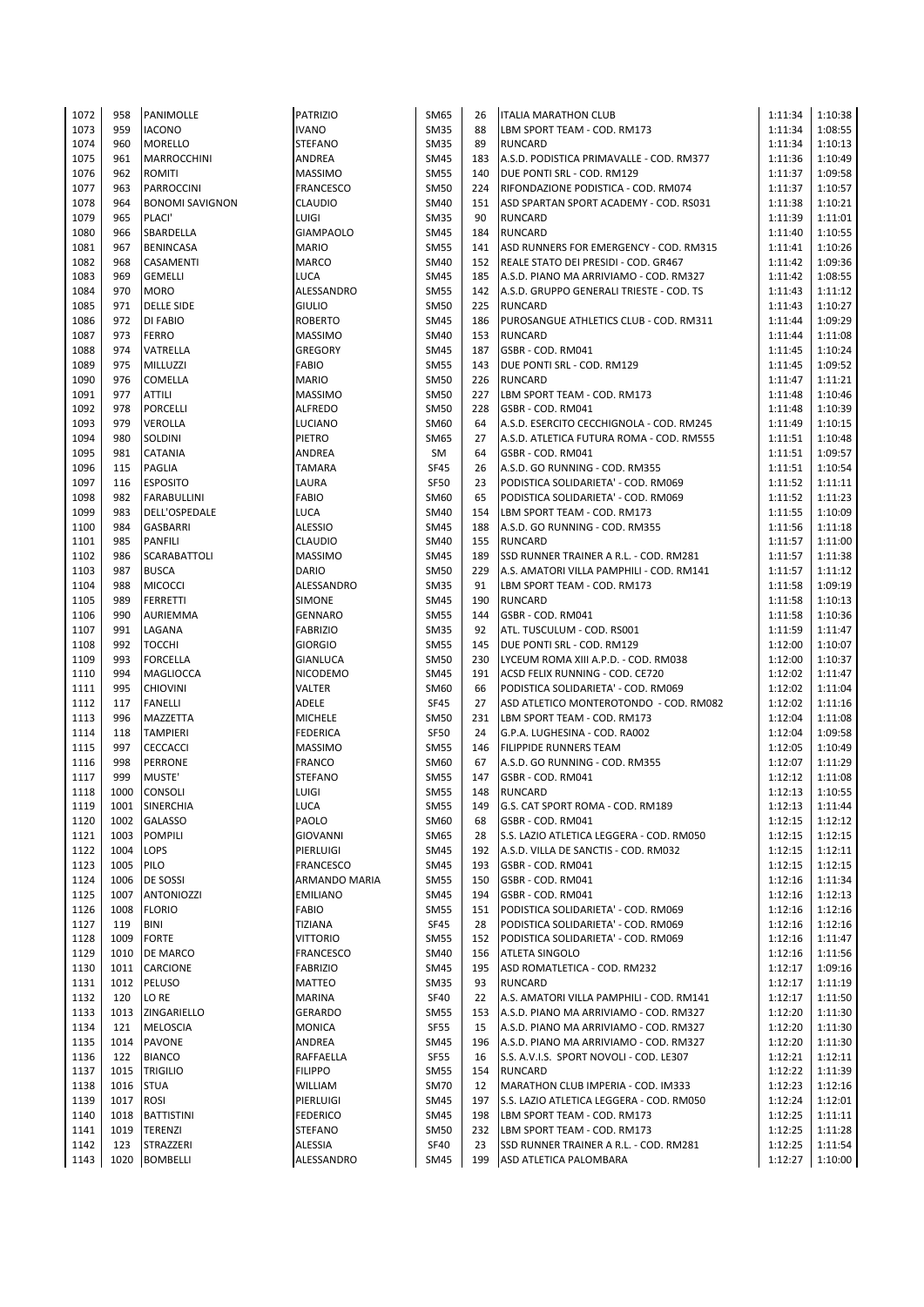| 1144 | 124  | <b>DI PALMA</b>    | CRISTINA              | SF45                     | 29             | A.S.D. PODISTICA VEIO - COD. RM334       | 1:12:28 | 1:11:16 |
|------|------|--------------------|-----------------------|--------------------------|----------------|------------------------------------------|---------|---------|
| 1145 | 1021 | <b>CECI</b>        | ANDREA                | SM40                     | 157            | <b>RUNCARD</b>                           | 1:12:28 | 1:12:09 |
| 1146 | 1022 | LANZA              | <b>ROBERTO</b>        | <b>SM35</b>              | 94             | PODISTICA SOLIDARIETA' - COD. RM069      | 1:12:30 | 1:11:53 |
| 1147 | 1023 | PIPPAN             | <b>ROBERTO</b>        | <b>SM70</b>              | 13             | <b>RUNCARD</b>                           | 1:12:31 | 1:12:03 |
| 1148 | 1024 | PIETRELLA          | FRANCESCO             | <b>SM55</b>              | 155            | A.S.D. PIANO MA ARRIVIAMO - COD. RM327   | 1:12:32 | 1:12:08 |
| 1149 | 1025 | SANTIAGO BELENO    | DARIO DE JESUS        | <b>SM55</b>              | 156            | ATL. ROMA ACQUACETOSA - COD. RM161       | 1:12:34 | 1:12:21 |
| 1150 | 1026 | ALBANESE           | <b>STEFANO</b>        | SM65                     | 29             | CUS PRO PATRIA MILANO - COD. MI077       | 1:12:36 | 1:11:25 |
| 1151 | 125  |                    | ELENA                 | <b>SF55</b>              | 17             | ASD RUNNERS FOR EMERGENCY - COD. RM315   | 1:12:37 | 1:11:19 |
|      |      | <b>BENINCASA</b>   |                       |                          |                |                                          |         |         |
| 1152 | 126  | <b>CHINNI</b>      | LUCIA                 | <b>SF60</b>              | 3              | PUROSANGUE ATHLETICS CLUB - COD. RM311   | 1:12:38 | 1:11:14 |
| 1153 | 1027 | <b>PITOLLI</b>     | <b>CLAUDIO</b>        | SM65                     | 30             | A.S.D. RUNNING EVOLUTION - COD. RS033    | 1:12:40 | 1:11:12 |
| 1154 | 1028 | <b>KRAICSOVITS</b> | <b>THOMAS</b>         | <b>SM45</b>              | 200            | <b>ASD LUNGOILTEVERE</b>                 | 1:12:40 | 1:11:22 |
| 1155 | 1029 | LANDOLINA          | ANDREA                | <b>SM50</b>              | 233            | A.S. AMATORI VILLA PAMPHILI - COD. RM141 | 1:12:40 | 1:11:26 |
| 1156 | 127  | PETRELLI           | STEFANIA              | <b>SF45</b>              | 30             | PODISTICA SOLIDARIETA' - COD. RM069      | 1:12:41 | 1:11:48 |
| 1157 | 1030 | <b>FARINA</b>      | FRANCESCO             | SM60                     | 69             | A.S. AMATORI VILLA PAMPHILI - COD. RM141 | 1:12:42 | 1:11:28 |
| 1158 | 1031 | <b>FIASCO</b>      | <b>MIRKO</b>          | <b>SM45</b>              | 201            | ATL. TUSCULUM - COD. RS001               | 1:12:42 | 1:11:38 |
| 1159 | 128  | <b>CUCCIARI</b>    | <b>SILVIA</b>         | <b>SF50</b>              | 25             | SSD RUNNER TRAINER A R.L. - COD. RM281   | 1:12:42 | 1:12:09 |
| 1160 | 1032 | <b>MONDELLI</b>    | <b>GIUSEPPE</b>       | <b>SM55</b>              | 157            | <b>RUNCARD</b>                           | 1:12:45 | 1:12:01 |
| 1161 | 1033 | <b>PUGLISI</b>     | PAOLO                 | SM60                     | 70             | ASD ALBATROS ROMA                        | 1:12:46 | 1:11:14 |
| 1162 | 1034 | <b>MAURIZI</b>     | <b>MASSIMO</b>        | SM60                     | 71             | GSBR - COD. RM041                        | 1:12:47 | 1:12:10 |
| 1163 | 1035 | CAVALAGLI          | <b>CLAUDIO</b>        | SM60                     | 72             | LBM SPORT TEAM - COD. RM173              | 1:12:47 | 1:11:47 |
| 1164 | 1036 | <b>OTTAVIANI</b>   | <b>CLAUDIO</b>        | <b>SM45</b>              | 202            | ITALIANA RUNNING A.S.D. - COD. RM370     | 1:12:49 | 1:11:48 |
| 1165 | 129  | <b>BUCCARINI</b>   | CLAUDIA               | <b>SF35</b>              | 14             | ITALIANA RUNNING A.S.D. - COD. RM370     | 1:12:49 | 1:11:48 |
| 1166 | 1037 | <b>MUSCEDERE</b>   | MARCO                 | <b>SM50</b>              | 234            | AMATORI TOP RUNNERS CAST. ROM. - COD. RS | 1:12:50 | 1:12:43 |
| 1167 | 1038 | PROSPEROCOCCO      | <b>LUCA</b>           | <b>SM50</b>              | 235            | PODISTICA SOLIDARIETA' - COD. RM069      | 1:12:50 | 1:09:55 |
| 1168 | 130  | <b>FRASCHETTI</b>  | <b>BARBARA</b>        | <b>SF40</b>              | 24             | PODISTICA SOLIDARIETA' - COD. RM069      | 1:12:50 | 1:09:55 |
| 1169 | 131  | <b>PREZIOSI</b>    | ANTONELLA             | <b>SF55</b>              | 18             |                                          | 1:12:51 | 1:11:55 |
|      |      | <b>INVERNIZZI</b>  |                       |                          |                | A.S. AMATORI VILLA PAMPHILI - COD. RM141 |         |         |
| 1170 | 1039 |                    | <b>GIANLUIGI</b>      | <b>SM50</b>              | 236            | GSBR - COD. RM041                        | 1:12:51 | 1:11:40 |
| 1171 | 1040 | <b>MANCUSO</b>     | <b>OTTAVIO</b>        | SM60                     | 73             | PODISTICA SOLIDARIETA' - COD. RM069      | 1:12:52 | 1:11:12 |
| 1172 | 1041 | <b>POLOMINI</b>    | ANDREA                | <b>SM40</b>              | 158            | ASD RUNNERS TEAM COLLEFERRO - COD. RS036 | 1:12:53 | 1:12:07 |
| 1173 | 1042 | DI GIOVAMBATTISTA  | <b>MARCO</b>          | <b>SM50</b>              | 237            | <b>RUNCARD</b>                           | 1:12:53 | 1:11:27 |
| 1174 | 1043 | <b>GAETA</b>       | GIANCARLO             | <b>SM50</b>              | 238            | PODISTICA SOLIDARIETA' - COD. RM069      | 1:12:53 | 1:12:24 |
| 1175 | 1044 | SACCO              | SALVATORE             | <b>SM55</b>              | 158            | RUNNERS FOR EMERGENCY                    | 1:12:54 | 1:11:55 |
| 1176 | 1045 | <b>ALFONZI</b>     | <b>MARCO</b>          | <b>SM40</b>              | 159            | <b>ATL.MONTE MARIO</b>                   | 1:12:55 | 1:11:17 |
| 1177 | 1046 | <b>BROOKES</b>     | DAVID LAWRENCE        | SM40                     | 160            | GSBR - COD. RM041                        | 1:12:56 | 1:11:54 |
| 1178 | 1047 | PERU               | ALESSANDRO GIULIAN    | <b>SM50</b>              | 239            | <b>RUNCARD</b>                           | 1:12:56 | 1:11:32 |
| 1179 | 1048 | TROIANI            | DAVIDE                | <b>SM40</b>              | 161            | <b>RUNCARD</b>                           | 1:12:57 | 1:11:15 |
| 1180 | 1049 |                    |                       | $\overline{\phantom{a}}$ | $\overline{7}$ |                                          | 1:12:57 | 1:11:43 |
| 1181 | 1050 | <b>CLARIONI</b>    | ANDREA                | <b>SM50</b>              | 240            | <b>ATL.MONTE MARIO</b>                   | 1:12:57 | 1:11:18 |
| 1182 | 1051 | MENCARELLI         | CARLO                 | <b>SM65</b>              | 31             | A.S. AMATORI VILLA PAMPHILI - COD. RM141 | 1:12:57 | 1:11:58 |
| 1183 | 1052 | <b>TENORIO</b>     | JOHN MICHEAL PRUDE    | SM                       | 65             | <b>RUNCARD</b>                           | 1:12:58 | 1:11:34 |
| 1184 | 1053 | <b>GRECO</b>       | <b>GIUSEPPE MARIA</b> | <b>SM50</b>              | 241            | GSBR - COD. RM041                        | 1:12:59 | 1:11:36 |
| 1185 | 132  | DE SIMONE          | ARIANNA               | SF                       | 15             | LBM SPORT TEAM - COD. RM173              | 1:12:59 | 1:10:21 |
| 1186 | 133  | PAGLIARANI         | SILVIA                | SF                       | 16             | - COD. RM1<br>ASD ATLETICA LA SBARRA     | 1:12:59 | 1:10:38 |
| 1187 | 134  | DI MURRO           | <b>FEDERICA</b>       | SF                       | 17             |                                          | 1:13:01 | 1:11:01 |
| 1188 | 1054 | <b>FRISONE</b>     | <b>GIANPAOLO</b>      | <b>SM45</b>              | 203            |                                          | 1:13:02 | 1:12:20 |
|      |      |                    |                       |                          |                | PODISTICA MARE DI ROMA - COD. RM295      |         |         |
| 1189 | 1055 | <b>BASILE</b>      | <b>FRANCESCO</b>      | <b>SM55</b>              | 159            | TRAIL DEI DUE LAGHI                      | 1:13:04 | 1:11:38 |
| 1190 | 1056 | <b>NANNI</b>       | <b>GREGORIO</b>       | SM65                     | 32             | GSBR - COD. RM041                        | 1:13:05 | 1:12:48 |
| 1191 | 1057 | <b>MERCURIO</b>    | <b>GIUSEPPE</b>       | SM40                     | 162            | SSD RUNNER TRAINER A R.L. - COD. RM281   | 1:13:06 | 1:11:44 |
| 1192 | 135  | <b>VEZZO</b>       | SIMONA                | SF45                     | 31             | PODISTICA SOLIDARIETA' - COD. RM069      | 1:13:06 | 1:12:08 |
| 1193 | 136  | <b>NUCCETELLI</b>  | SARA                  | SF                       | 18             | SSD RUNNER TRAINER A R.L. - COD. RM281   | 1:13:07 | 1:11:46 |
| 1194 | 1058 | LANERA             | MARCELLO              | <b>SM45</b>              | 204            | LBM SPORT TEAM - COD. RM173              | 1:13:08 | 1:12:24 |
| 1195 | 1059 | VARONE             | <b>ROBERTO</b>        | SM65                     | 33             | ATLETICA PEGASO - COD. RM244             | 1:13:09 | 1:12:00 |
| 1196 | 1060 | <b>CAROSI</b>      | <b>STEFANO</b>        | SM45                     | 205            | ASD SFT ACADEMY - COD. RM403             | 1:13:10 | 1:11:28 |
| 1197 | 137  | <b>CICCARELLI</b>  | SARA                  | SF45                     | 32             | <b>RUNCARD</b>                           | 1:13:10 | 1:12:28 |
| 1198 | 138  | SALVINI            | MARINA                | SF50                     | 26             | AS.TRA. ROMA - COD. RM159                | 1:13:10 | 1:12:00 |
| 1199 | 1061 | CELI               | <b>STEFANO</b>        | <b>SM55</b>              | 160            | PODISTICA SOLIDARIETA' - COD. RM069      | 1:13:10 | 1:11:30 |
| 1200 | 1062 | <b>FRANGIONI</b>   | RICCARDO              | <b>SM55</b>              | 161            | A.S. AMATORI VILLA PAMPHILI - COD. RM141 | 1:13:11 | 1:12:10 |
| 1201 | 139  | <b>FERRO</b>       | GIUSEPPINA            | SF45                     | 33             | PODISTICA SOLIDARIETA' - COD. RM069      | 1:13:11 | 1:11:58 |
| 1202 | 1063 | <b>LABRICCIOSA</b> | <b>MARIO</b>          | SM65                     | 34             | <b>ITALIA MARATHON CLUB</b>              | 1:13:13 | 1:11:48 |
| 1203 | 1064 | <b>LUCIANI</b>     | <b>GIAMMARIO</b>      | SM50                     | 242            | PODISTICA SOLIDARIETA' - COD. RM069      | 1:13:13 | 1:12:08 |
| 1204 | 1065 | <b>MARCHEI</b>     | LUCA                  | <b>SM45</b>              | 206            | <b>RUNCARD</b>                           | 1:13:14 | 1:12:03 |
| 1205 | 140  | <b>TONUCCI</b>     | ALESSANDRA            | <b>SF55</b>              | 19             | A.S. AMATORI VILLA PAMPHILI - COD. RM141 | 1:13:14 | 1:12:17 |
| 1206 | 1066 | ZANLUNGO           | FRANCESCO MARIA       | SM40                     | 163            | GSBR - COD. RM041                        | 1:13:15 | 1:11:36 |
| 1207 | 1067 | <b>TROCCHI</b>     | FRANCO                | <b>SM55</b>              | 162            | LBM SPORT TEAM - COD. RM173              | 1:13:16 | 1:11:37 |
| 1208 | 1068 | DINALE             | <b>OTTAVIO</b>        | <b>SM55</b>              | 163            | A.S.D. ATL. ENERGIA ROMA - COD. RM600    | 1:13:17 |         |
|      |      |                    |                       |                          |                |                                          |         | 1:12:06 |
| 1209 | 1069 | DI RUZZA           | RENATO                | <b>SM40</b>              | 164            | PODISTICA SOLIDARIETA' - COD. RM069      | 1:13:18 | 1:10:41 |
| 1210 | 1070 | PIERANTONI         | SIMONE                | <b>SM45</b>              | 207            | A.S. AMATORI VILLA PAMPHILI - COD. RM141 | 1:13:18 | 1:12:26 |
| 1211 | 1071 | <b>SCHINA</b>      | MASSIMILIANO          | <b>SM50</b>              | 243            | PODISTICA SOLIDARIETA' - COD. RM069      | 1:13:18 | 1:10:40 |
| 1212 | 1072 | <b>CROBU</b>       | <b>GIUSEPPINO</b>     | SM65                     | 35             | PODISTICA SOLIDARIETA' - COD. RM069      | 1:13:18 | 1:10:40 |
| 1213 | 1073 | <b>MOSTI</b>       | <b>GIANPAOLO</b>      | <b>SM35</b>              | 95             | AMICI PARCO CASTELLI ROMANI - COD. RS020 | 1:13:18 | 1:10:40 |
| 1214 | 1074 | SARANGO            | <b>HECTOR VIDAL</b>   | <b>SM70</b>              | 14             | G.S. CAT SPORT ROMA - COD. RM189         | 1:13:20 | 1:12:50 |
| 1215 | 1075 | <b>MACCARI</b>     | FABIO                 | SM45                     | 208            | <b>RUNCARD</b>                           | 1:13:21 | 1:13:03 |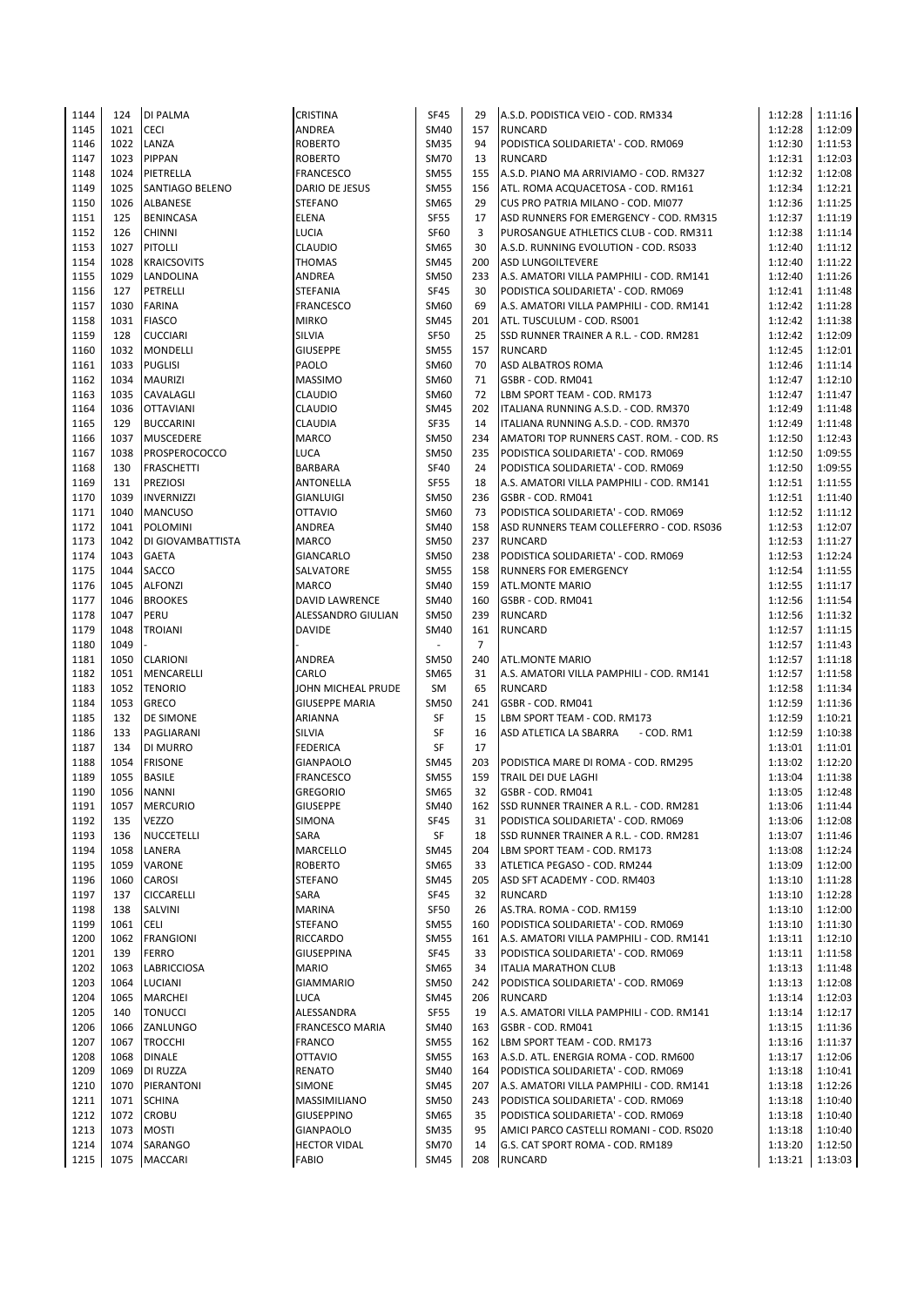| 1216 | 1076 | DI BELLO                  | LORENZO               | SM40        | 165 | <b>CALI ROMA XIII</b>                    | 1:13:24 | 1:12:21 |
|------|------|---------------------------|-----------------------|-------------|-----|------------------------------------------|---------|---------|
| 1217 | 1077 | <b>LOREFICE</b>           | GIANLUCA              | <b>SM50</b> | 244 | ATL. SABATINA - COD. RM005               | 1:13:24 | 1:13:03 |
| 1218 | 1078 | MASTROIANNI               | PIETRO                | <b>SM45</b> | 209 | ATL. SABATINA - COD. RM005               | 1:13:24 | 1:13:02 |
| 1219 | 1079 | <b>DE SANTIS</b>          | DANIELE               | SM          | 66  | <b>RUNCARD</b>                           | 1:13:24 | 1:12:30 |
| 1220 | 1080 | CACCIARRU                 | ANDREA                | SM45        | 210 | GSBR - COD. RM041                        | 1:13:25 | 1:12:41 |
|      | 1081 |                           |                       |             | 96  |                                          |         |         |
| 1221 |      | <b>ANTONINO</b>           | MONTELEONE            | <b>SM35</b> |     | <b>RUNCARD</b>                           | 1:13:27 | 1:12:56 |
| 1222 | 1082 | PITTAU                    | <b>ROBERTO</b>        | <b>SM50</b> | 245 | <b>RUNCARD</b>                           | 1:13:28 | 1:12:00 |
| 1223 | 1083 | <b>GIOVAGNOLI</b>         | <b>GIORDANO</b>       | <b>SM50</b> | 246 | A.S.D. PIANO MA ARRIVIAMO - COD. RM327   | 1:13:30 | 1:12:06 |
| 1224 | 1084 | <b>CONTI</b>              | <b>MAURIZIO</b>       | SM60        | 74  | RUN & SMILE ASD - COD. RM385             | 1:13:31 | 1:12:08 |
| 1225 | 1085 | AMELI                     | GIANCARLO             | <b>SM45</b> | 211 | VILLA AURELIA SPORTING CLUB - COD. RM    | 1:13:31 | 1:12:40 |
| 1226 | 1086 | <b>BATTISTELLI</b>        | <b>LIVIANO</b>        | <b>SM75</b> | 3   | CORSA DEI SANTI - COD. RM241             | 1:13:31 | 1:13:23 |
| 1227 | 1087 |                           |                       | $\sim$      | 8   |                                          | 1:13:31 | 1:12:05 |
| 1228 | 1088 | <b>PAGLIONE</b>           | <b>MAURIZIO</b>       | <b>SM70</b> | 15  | DUE PONTI SRL - COD. RM129               | 1:13:32 | 1:13:14 |
| 1229 | 1089 | <b>BRILLO</b>             | LUIGI                 | SM60        | 75  | <b>ASD LUNGOILTEVERE</b>                 | 1:13:32 | 1:12:12 |
| 1230 | 141  | <b>BISANTE</b>            | CHIARA                | SF35        | 15  | ATLETICO CASAL MONASTERO - COD. RM316    | 1:13:33 | 1:12:32 |
| 1231 | 1090 | <b>FRATTESI</b>           | PAOLO                 | <b>SM55</b> | 164 | ITALIANA RUNNING A.S.D. - COD. RM370     | 1:13:35 | 1:12:07 |
| 1232 | 1091 | <b>DE ANNUNTIIS</b>       | <b>GIORGIO</b>        | <b>SM35</b> | 97  | A.S. AMATORI VILLA PAMPHILI - COD. RM141 | 1:13:35 | 1:12:55 |
| 1233 | 1092 | DONNARUMMA                | CARLO                 | <b>SM45</b> | 212 | <b>RUNCARD</b>                           | 1:13:36 | 1:12:55 |
|      |      |                           |                       |             |     |                                          |         |         |
| 1234 | 1093 | <b>GIARRATANA</b>         | DARIO                 | <b>SM55</b> | 165 | <b>RUNCARD</b>                           | 1:13:36 | 1:10:52 |
| 1235 | 1094 | <b>SERENI</b>             | <b>MARCO</b>          | SM60        | 76  | <b>RUNCARD</b>                           | 1:13:38 | 1:12:07 |
| 1236 | 1095 | <b>PIERRO</b>             | PIETRO                | <b>SM50</b> | 247 | TEAM CAMELOT A.S.D. - COD. RM338         | 1:13:39 | 1:12:50 |
| 1237 | 142  | <b>PUCCI</b>              | MARIANNA              | <b>SF45</b> | 34  | TIVOLI MARATHON - COD. RM255             | 1:13:40 | 1:11:49 |
| 1238 | 1096 | CARUCCI                   | <b>NICOLA</b>         | <b>SM50</b> | 248 | PFIZER ITALIA RUNNING TEAM - COD. RM270  | 1:13:40 | 1:12:12 |
| 1239 | 143  | LANZIDEI                  | ANNA SOFIA            | SF          | 19  | GSBR - COD. RM041                        | 1:13:40 | 1:13:07 |
| 1240 | 144  | <b>VELOCCI</b>            | CHIARA                | SF35        | 16  | ASD ROMATLETICA - COD. RM232             | 1:13:42 | 1:12:10 |
| 1241 | 1097 | <b>GIRARDI</b>            | <b>SERGIO</b>         | SM40        | 166 | ASD CITTA' CASTELLI ROMANI               | 1:13:42 | 1:11:07 |
| 1242 | 1098 | <b>BELLO</b>              | DANIELE               | <b>SM50</b> | 249 | <b>RUNCARD</b>                           | 1:13:42 | 1:12:10 |
| 1243 | 1099 | <b>GARONNA</b>            | MARCO                 | <b>SM55</b> | 166 | A.S.D. PIANO MA ARRIVIAMO - COD. RM327   | 1:13:43 | 1:12:40 |
| 1244 | 1100 | DI CESARE                 | <b>RAFFAELE</b>       | <b>SM45</b> | 213 | LBM SPORT TEAM - COD. RM173              | 1:13:44 | 1:12:04 |
|      |      |                           |                       |             |     |                                          |         |         |
| 1245 | 1101 | <b>CARIA</b>              | <b>MASSIMO</b>        | <b>SM50</b> | 250 | GSBR - COD. RM041                        | 1:13:45 | 1:12:58 |
| 1246 | 1102 | <b>VITIELLO</b>           | <b>MARCO</b>          | <b>SM45</b> | 214 | LBM SPORT TEAM - COD. RM173              | 1:13:45 | 1:13:12 |
| 1247 | 145  | PEDACE                    | ANNA MARIA            | <b>SF55</b> | 20  | A.S.D. VILLA DE SANCTIS - COD. RM032     | 1:13:46 | 1:11:58 |
| 1248 | 1103 | <b>CAVICCHIOLI</b>        | FABIO                 | <b>SM55</b> | 167 | <b>RUNCARD</b>                           | 1:13:46 | 1:12:52 |
| 1249 | 146  | <b>BIANCHINI</b>          | <b>MONICA</b>         | SF50        | 27  | A.S.D. PIANO MA ARRIVIAMO - COD. RM327   | 1:13:46 | 1:13:02 |
| 1250 | 147  | <b>TONNETTI</b>           | LAURA                 | <b>SF50</b> | 28  | ATLETICOM ASD - COD. RM276               | 1:13:47 | 1:11:58 |
| 1251 | 1104 | <b>SPAVENTA</b>           | ALESSANDRO            | <b>SM50</b> | 251 | <b>RUNCARD</b>                           | 1:13:48 | 1:12:53 |
| 1252 | 1105 | MADASINGHE ARACHCHILLA    | LENAN JANAKA JAYAS    | <b>SM45</b> | 215 | CALCATERRA SPORT ASD - COD. RM267        | 1:13:49 | 1:13:04 |
| 1253 | 1106 | <b>SALLUSTI</b>           | <b>GIANLUCA</b>       | <b>SM50</b> | 252 | LBM SPORT TEAM - COD. RM173              | 1:13:50 | 1:12:59 |
| 1254 | 1107 | <b>MARINI</b>             | <b>LUCA</b>           | SM          | 67  | <b>TUSCOLANA SSD</b>                     | 1:13:50 | 1:12:18 |
| 1255 | 1108 | CONSIGLI                  | <b>GABRIELE</b>       | SM60        | 77  | SSD RUNNER TRAINER A R.L. - COD. RM281   | 1:13:50 | 1:12:24 |
| 1256 | 1109 | <b>MOLLURA</b>            | <b>ANTONINO</b>       | SM60        | 78  | A.S.D. STILELIBERO - COD. ME391          | 1:13:51 | 1:13:34 |
|      |      |                           |                       |             |     |                                          |         |         |
| 1257 | 1110 | <b>MORETTI</b>            | <b>GIANLUCA</b>       | <b>SM50</b> | 253 | <b>RUNCARD</b>                           | 1:13:52 | 1:12:37 |
| 1258 | 1111 | MAMMUCARI                 | <b>DIEGO</b>          | <b>SM45</b> | 216 | PODISTICA SOLIDARIETA' - COD. RM069      | 1:13:52 | 1:12:34 |
| 1259 | 1112 | CALCATELLI                | PAOLO                 | <b>SM55</b> | 168 | S.S. LAZIO ATLETICA LEGGERA - COD. RM050 | 1:13:53 | 1:12:26 |
| 1260 | 148  | AMICI                     | <b>ELENA</b>          | SF          | 20  | GSBR - COD. RM041                        | 1:13:54 | 1:11:30 |
| 1261 | 1113 | <b>FARGNOLI</b>           | <b>MAURO</b>          | SM60        | 79  | RUN & SMILE ASD - COD. RM385             | 1:13:55 | 1:13:28 |
| 1262 | 1114 | <b>VISTOLA</b>            | <b>GIORDANO</b>       | <b>SM45</b> | 217 | G.S. CAT SPORT ROMA - COD. RM189         | 1:13:56 | 1:12:40 |
| 1263 | 1115 | DI BARTOLOMEI             | DANIELE               | <b>SM35</b> | 98  | <b>RUNCARD</b>                           | 1:13:58 | 1:13:28 |
| 1264 | 1116 | <b>FANTELLI</b>           | <b>MASSIMO</b>        | <b>SM55</b> | 169 | A.S.D. PIANO MA ARRIVIAMO - COD. RM327   | 1:14:00 | 1:13:10 |
| 1265 | 149  | CASERTA                   | CLAUDIA               | <b>SF55</b> | 21  | PUROSANGUE ATHLETICS CLUB - COD. RM311   | 1:14:01 | 1:12:37 |
| 1266 | 150  | <b>FRANCIONI</b>          | LAURA                 | <b>SF55</b> | 22  | ATL. TUSCULUM - COD. RS001               | 1:14:03 | 1:13:21 |
| 1267 | 1117 |                           |                       | <b>SM50</b> | 254 | GSBR - COD. RM041                        | 1:14:03 | 1:12:41 |
|      |      | SOTTILE                   | <b>FAUSTO ANTONIO</b> |             |     |                                          |         |         |
| 1268 | 1118 | <b>STERN</b>              | ANDREA                | <b>SM55</b> | 170 | PODISTICA SOLIDARIETA' - COD. RM069      | 1:14:04 | 1:13:41 |
| 1269 | 1119 | <b>FIORETTI</b>           | VALERIO               | SM40        | 167 | <b>RUNCARD</b>                           | 1:14:04 | 1:11:57 |
| 1270 | 1120 | <b>MASTROLEMBO BARNA'</b> | SANDRO FRANCESCO      | <b>SM35</b> | 99  | LBM SPORT TEAM - COD. RM173              | 1:14:04 | 1:11:27 |
| 1271 | 1121 | <b>CIUFFETELLI</b>        | <b>MARCO</b>          | <b>SM45</b> | 218 | <b>RUNCARD</b>                           | 1:14:05 | 1:12:49 |
| 1272 | 151  | <b>RICCI</b>              | ALESSANDRA            | SF45        | 35  | LBM SPORT TEAM - COD. RM173              | 1:14:05 | 1:11:27 |
| 1273 | 152  | <b>POMPONI</b>            | <b>FEDERICA</b>       | SF45        | 36  | LBM SPORT TEAM - COD. RM173              | 1:14:05 | 1:11:27 |
| 1274 | 1122 | <b>ANTONICELLI</b>        | STEFANO               | SM60        | 80  | A.S.D. ESERCITO CECCHIGNOLA - COD. RM245 | 1:14:05 | 1:13:26 |
| 1275 | 153  | <b>FONTECEDRO</b>         | <b>MARIA CRISTINA</b> | SF45        | 37  | A.S.D. PIANO MA ARRIVIAMO - COD. RM327   | 1:14:07 | 1:12:09 |
| 1276 | 1123 | <b>D'ERRICO</b>           | <b>EMILIANO</b>       | <b>SM45</b> | 219 | <b>RUNCARD</b>                           | 1:14:08 | 1:12:30 |
| 1277 | 1124 | CICCARELLI                | MARCELLO              | <b>SM50</b> | 255 | <b>RUNCARD</b>                           | 1:14:10 | 1:13:42 |
| 1278 | 154  | CALCAGNILE                | ALESSIA               | SF45        | 38  | PODISTICA SOLIDARIETA' - COD. RM069      | 1:14:11 | 1:13:27 |
| 1279 | 1125 | <b>DE GIORGI</b>          | <b>MASSIMO</b>        | <b>SM50</b> | 256 | LBM SPORT TEAM - COD. RM173              | 1:14:11 | 1:11:55 |
|      |      |                           |                       |             |     |                                          |         |         |
| 1280 | 155  | <b>MARRE MARRE</b>        | NICOLE BALBINA        | SF40        | 25  | <b>RUNCARD</b>                           | 1:14:12 | 1:13:26 |
| 1281 | 156  | <b>BIANCHINI</b>          | <b>EUGENIA</b>        | <b>SF45</b> | 39  | A.S.D. PIANO MA ARRIVIAMO - COD. RM327   | 1:14:14 | 1:13:08 |
| 1282 | 157  | <b>BUFALINI</b>           | ALESSIA               | SF50        | 29  | <b>FILIPPIDE RUNNERS TEAM</b>            | 1:14:16 | 1:12:58 |
| 1283 | 1126 | <b>AMATO</b>              | <b>DOMENICO</b>       | <b>SM35</b> | 100 | <b>RUNCARD</b>                           | 1:14:17 | 1:12:51 |
| 1284 | 1127 | GALLO                     | MASSIMILIANO          | <b>SM55</b> | 171 | <b>TUSCOLANA SSD</b>                     | 1:14:17 | 1:13:17 |
| 1285 | 158  | <b>BEVACQUA</b>           | <b>NOEMI</b>          | SF          | 21  | SSD RUNNER TRAINER A R.L. - COD. RM281   | 1:14:18 | 1:13:47 |
| 1286 | 1128 | <b>CABUTTO</b>            | MAURO                 | <b>SM50</b> | 257 | <b>RUNCARD</b>                           | 1:14:18 | 1:12:46 |
| 1287 | 1129 | <b>MURANO</b>             | RINALDO               | SM50        |     | 258 RUNCARD                              | 1:14:19 | 1:11:43 |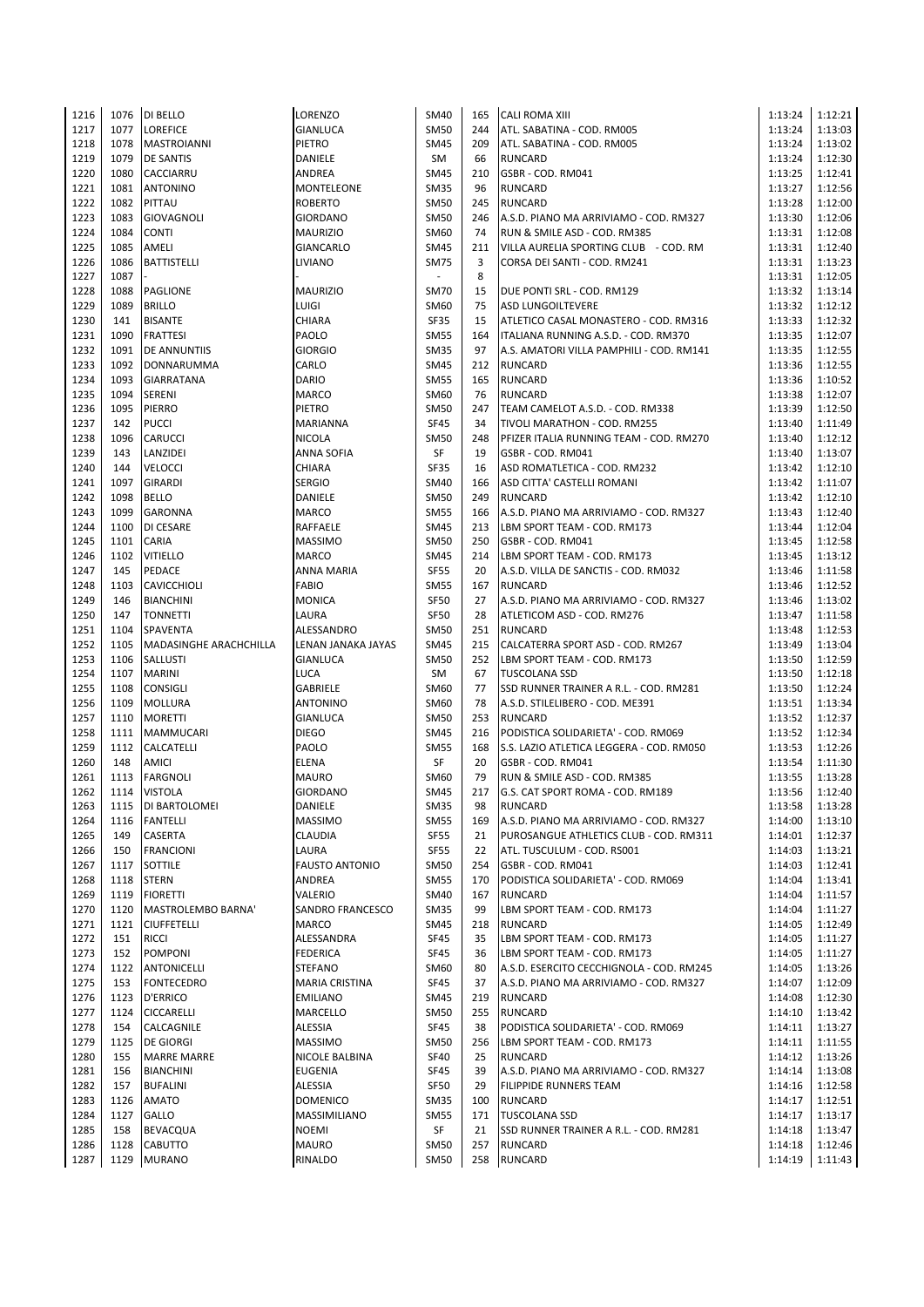| 1288         | 159          | <b>MURZILLI</b>            | <b>MONICA</b>            | <b>SF40</b>              | 26  | ITALIANA RUNNING A.S.D. - COD. RM370                       | 1:14:19            | 1:13:15            |
|--------------|--------------|----------------------------|--------------------------|--------------------------|-----|------------------------------------------------------------|--------------------|--------------------|
| 1289         | 1130         | <b>FALCONE</b>             | <b>TOMMASO</b>           | SM65                     | 36  | A.S.D. ATL. ENERGIA ROMA - COD. RM600                      | 1:14:22            | 1:13:37            |
| 1290         | 1131         | <b>DANNA</b>               | <b>GIORGIO</b>           | <b>SM55</b>              | 172 | PODISTICA SOLIDARIETA' - COD. RM069                        | 1:14:24            | 1:12:16            |
|              |              |                            |                          |                          |     |                                                            |                    |                    |
| 1291         | 160          | <b>RICCI</b>               | <b>ROBERTA</b>           | <b>SF55</b>              | 23  | PODISTICA SOLIDARIETA' - COD. RM069                        | 1:14:24            | 1:12:16            |
| 1292         | 161          | <b>LOCANTO</b>             | ROSSANA                  | <b>SF50</b>              | 30  | A.S.D. PIANO MA ARRIVIAMO - COD. RM327                     | 1:14:29            | 1:13:05            |
|              |              |                            |                          |                          |     |                                                            |                    |                    |
| 1293         | 162          | <b>MANCINELLI</b>          | LAURA                    | <b>SF50</b>              | 31  | S.S. LAZIO ATLETICA LEGGERA - COD. RM050                   | 1:14:29            | 1:12:18            |
| 1294         | 1132         | FERRALDESCHI               | <b>ALFREDO</b>           | <b>SM55</b>              | 173 | GSBR - COD. RM041                                          | 1:14:30            | 1:13:18            |
| 1295         | 1133         | <b>ROSATELLI</b>           | <b>MASSIMO</b>           | <b>SM55</b>              | 174 | LBM SPORT TEAM - COD. RM173                                | 1:14:30            | 1:12:39            |
|              |              |                            |                          |                          |     |                                                            |                    |                    |
| 1296         | 1134         | <b>GUARENTE</b>            | ANGELO                   | <b>SM50</b>              | 259 | G.S. CAT SPORT ROMA - COD. RM189                           | 1:14:31            | 1:13:14            |
| 1297         | 1135         | <b>CASTORINA</b>           | RICCARDO BERTO           | <b>SM65</b>              | 37  | A.S.D. CAFFARELLA RUNNERS - COD. RM352                     | 1:14:33            | 1:12:42            |
|              |              |                            |                          |                          |     |                                                            |                    |                    |
| 1298         | 1136         | <b>GALLOZZI</b>            | ANDREA                   | <b>SM50</b>              | 260 | DUE PONTI SRL - COD. RM129                                 | 1:14:34            | 1:12:53            |
| 1299         | 1137         | <b>DAVIDDE</b>             | LUCA                     | <b>SM40</b>              | 168 | <b>RUNCARD</b>                                             | 1:14:37            | 1:11:48            |
| 1300         | 163          | SINI                       | <b>FRANCESCA</b>         | SF35                     | 17  | <b>RUNNERS FOR EMERGENCY</b>                               | 1:14:38            | 1:13:20            |
|              |              |                            |                          |                          |     |                                                            |                    |                    |
| 1301         | 164          | <b>TOMASSINI</b>           | <b>ALESSIA</b>           | <b>SF50</b>              | 32  | GSBR - COD. RM041                                          | 1:14:38            | 1:13:52            |
| 1302         | 1138         | <b>FUSCO</b>               | <b>LIBERATO</b>          | <b>SM50</b>              | 261 | PODISTICA SOLIDARIETA' - COD. RM069                        | 1:14:39            | 1:13:51            |
|              |              |                            |                          |                          |     |                                                            |                    |                    |
| 1303         | 1139         | CRESCENZI                  | <b>ROMANO</b>            | <b>SM55</b>              | 175 | ATL. TUSCULUM - COD. RS001                                 | 1:14:40            | 1:13:36            |
| 1304         | 165          | <b>MAROTTA</b>             | <b>BARBARA</b>           | <b>SF45</b>              | 40  | ATLETICA CECCANO - COD. FR222                              | 1:14:41            | 1:14:10            |
|              | 1140         | <b>PIERGROSSI</b>          |                          |                          |     |                                                            |                    |                    |
| 1305         |              |                            | <b>MARIO</b>             | SM60                     | 81  | ITALIANA RUNNING A.S.D. - COD. RM370                       | 1:14:41            | 1:13:36            |
| 1306         | 1141         | RINALDI                    | <b>MASSIMO</b>           | <b>SM55</b>              | 176 | GSBR - COD. RM041                                          | 1:14:45            | 1:14:25            |
| 1307         | 1142         | GIANNI'                    | CARMINE                  | <b>SM45</b>              | 220 | PODISTICA SOLIDARIETA' - COD. RM069                        | 1:14:45            | 1:13:14            |
|              |              |                            |                          |                          |     |                                                            |                    |                    |
| 1308         | 1143         | <b>CASTALDO</b>            | <b>GIOVANNI</b>          | <b>SM40</b>              | 169 | <b>RUNCARD</b>                                             | 1:14:45            | 1:14:09            |
| 1309         | 1144         | <b>FRAZZINI</b>            | ENZO                     | <b>SM50</b>              | 262 | GSBR - COD. RM041                                          | 1:14:45            | 1:14:12            |
| 1310         | 1145         | <b>COLICCHIA</b>           | LUCA                     | SM40                     | 170 | <b>RUNCARD</b>                                             | 1:14:47            | 1:12:50            |
|              |              |                            |                          |                          |     |                                                            |                    |                    |
| 1311         | 1146         | AMATUCCI                   | DARIO                    | SM60                     | 82  | ATLETICA PEGASO - COD. RM244                               | 1:14:48            | 1:13:57            |
| 1312         | 1147         | ZACCAGNINI                 | <b>ROBERTO</b>           | SM60                     | 83  | A.S. AMATORI VILLA PAMPHILI - COD. RM141                   | 1:14:49            | 1:13:40            |
|              |              |                            |                          |                          |     |                                                            |                    |                    |
| 1313         | 1148         | MILLOZZA                   | <b>GIOVANNI BATTISTA</b> | SM65                     | 38  | A.S. AMATORI VILLA PAMPHILI - COD. RM141                   | 1:14:51            | 1:13:45            |
| 1314         | 1149         | <b>TOLLI</b>               | <b>FAUSTO</b>            | SM65                     | 39  | G.S. CAT SPORT ROMA - COD. RM189                           | 1:14:52            | 1:13:23            |
|              | 1150         |                            | <b>CLAUDIO</b>           |                          | 40  | ATL. TUSCULUM - COD. RS001                                 | 1:14:53            | 1:13:48            |
| 1315         |              | <b>BOAZZELLI</b>           |                          | <b>SM65</b>              |     |                                                            |                    |                    |
| 1316         | 1151         | <b>COIRO</b>               | <b>OSCAR</b>             | SM65                     | 41  | ITALIANA RUNNING A.S.D. - COD. RM370                       | 1:14:53            | 1:14:29            |
| 1317         | 1152         | <b>BARABUCCI</b>           | NAZZARENO                | <b>SM45</b>              | 221 | A.S.D. PIANO MA ARRIVIAMO - COD. RM327                     | 1:14:53            | 1:13:32            |
|              |              |                            |                          |                          |     |                                                            |                    |                    |
| 1318         | 1153         | CALCANI                    | <b>GIULIANO</b>          | <b>SM55</b>              | 177 | LBM SPORT TEAM - COD. RM173                                | 1:14:54            | 1:12:25            |
| 1319         | 1154         |                            |                          | $\overline{\phantom{a}}$ | 9   |                                                            | 1:14:54            | 1:14:33            |
| 1320         | 1155         |                            | <b>ROBERTO</b>           | <b>SM50</b>              | 263 | <b>RUNCARD</b>                                             | 1:14:54            | 1:14:06            |
|              |              | <b>GUGLIELMO</b>           |                          |                          |     |                                                            |                    |                    |
| 1321         | 1156         | <b>TRIPODI</b>             | ENZO                     | <b>SM55</b>              | 178 | GSBR - COD. RM041                                          | 1:14:54            | 1:14:46            |
| 1322         | 1157         | <b>FEDELE</b>              | <b>FEDERICO</b>          | <b>SM45</b>              |     | 222 ASD LUNGOILTEVERE                                      | 1:14:56            | 1:13:37            |
|              |              |                            |                          |                          |     |                                                            |                    |                    |
| 1323         | 1158         | <b>TRONCI</b>              | <b>FRANCESCO</b>         | <b>SM35</b>              |     | 101 GPDM LECCE - COD. LE636                                | 1:14:57            | 1:13:39            |
| 1324         | 1159         | <b>OLIVA</b>               | <b>FABIO</b>             | <b>SM55</b>              | 179 | RIFONDAZIONE PODISTICA - COD. RM074                        | 1:14:57            | 1:14:16            |
| 1325         | 1160         | <b>BELLI</b>               | PIERLUIGI                | <b>SM55</b>              | 180 | ASD ATLETICO MONTEROTONDO - COD. RM082                     | 1:14:58            | 1:14:20            |
|              |              |                            |                          |                          |     |                                                            |                    |                    |
| 1326         | 1161         | <b>LUCHINI</b>             | <b>MASSIMO</b>           | SM40                     |     | 171 RUNCARD                                                | 1:14:58            | 1:13:42            |
| 1327         | 1162         | AMENDOLA                   | <b>GIOVANNI</b>          | <b>SM55</b>              | 181 | <b>ASD LUNGOILTEVERE</b>                                   | 1:15:00            | 1:13:40            |
|              |              |                            |                          |                          |     |                                                            |                    |                    |
| 1328         | 1163         | <b>CECI</b>                | GABRIELE                 | SM                       | 68  | <b>RUNCARD</b>                                             | 1:15:01            | 1:14:42            |
| 1329         | 1164         | <b>CARRIERO</b>            | <b>VITO RICCARDO</b>     | <b>SM55</b>              |     | 182 LBM SPORT TEAM - COD. RM173                            | 1:15:01            | 1:14:09            |
| 1330         | 1165         |                            | ANDREA                   | <b>SM35</b>              |     | 102 DUE PONTI SRL - COD. RM129                             |                    |                    |
|              |              | FREZZA                     |                          |                          |     |                                                            | 1:15:03            | 1:13:06            |
| 1331         | 1166         | <b>CELLI</b>               | ALESSANDRO               | <b>SM45</b>              |     | 223 ASD SPARTAN SPORT ACADEMY - COD. RS031                 | 1:15:03            | 1:13:47            |
| 1332         | 1167         | <b>TAZZA</b>               | <b>ROBERTO</b>           | <b>SM50</b>              | 264 | <b>RUNCARD</b>                                             | 1:15:04            | 1:13:04            |
|              |              |                            |                          |                          |     |                                                            |                    |                    |
| 1333         | 1168         | <b>MOSCATELLI</b>          | PIER LUIGI               | SM60                     | 84  | A.S. AMATORI VILLA PAMPHILI - COD. RM141                   | 1:15:05            | 1:13:55            |
| 1334         | 166          | <b>KOLA</b>                | MANUSHAQE                | SF35                     | 18  | G.S. CAT SPORT ROMA - COD. RM189                           | 1:15:06            | 1:13:13            |
| 1335         | 167          | <b>MOLLO</b>               | MARIANNA                 | SF45                     | 41  | A.S.D. RUNNERS CIAMPINO - COD. RS024                       | 1:15:08            | 1:12:06            |
|              |              |                            |                          |                          |     |                                                            |                    |                    |
| 1336         | 1169         | ZANECCHIA                  | <b>MAURO</b>             | <b>SM40</b>              | 172 | PODISTICA SOLIDARIETA' - COD. RM069                        | 1:15:08            | 1:14:38            |
| 1337         | 1170         | <b>TRANCHINA</b>           | SALVATORE LUIGI          | <b>SM40</b>              | 173 | LBM SPORT TEAM - COD. RM173                                | 1:15:10            | 1:12:38            |
|              |              |                            |                          |                          |     |                                                            |                    |                    |
| 1338         | 1171         | MATTIUZZO                  | <b>TOMMASO</b>           | SM                       | 69  | <b>RUNCARD</b>                                             | 1:15:10            | 1:14:36            |
| 1339         | 1172         | SCASSEDDU                  | CARLO                    | <b>SM55</b>              | 183 | ASD ATLETICO MONTEROTONDO - COD. RM082                     | 1:15:13            | 1:14:26            |
| 1340         | 1173         | <b>GALLAGHER DEEKS</b>     | CONOR                    | <b>SM35</b>              | 103 | SSD RUNNER TRAINER A R.L. - COD. RM281                     | 1:15:13            | 1:13:35            |
|              |              |                            |                          |                          |     |                                                            |                    |                    |
| 1341         | 168          | <b>CONTINI</b>             | <b>ELENA</b>             | <b>SF55</b>              | 24  | SSD RUNNER TRAINER A R.L. - COD. RM281                     | 1:15:14            | 1:13:35            |
| 1342         | 169          | <b>CIOTTI</b>              | MARIA LINDA              | <b>SF70</b>              | 1   | ASD ROMATLETICA - COD. RM232                               | 1:15:15            | 1:14:08            |
| 1343         | 1174         | PIZZURRO                   | ANTONINO                 | <b>SM50</b>              | 265 | G. P. DILETT. TAPPOROSSO - COD. TO058                      | 1:15:16            | 1:14:28            |
|              |              |                            |                          |                          |     |                                                            |                    |                    |
| 1344         | 1175         | ZIJNO                      | ANDREA                   | SM60                     | 85  | <b>ASD ALBATROS ROMA</b>                                   | 1:15:17            | 1:14:49            |
| 1345         | 1176         | <b>CAPOGROSSI</b>          | DANIELE                  | <b>SM35</b>              | 104 | GSBR - COD. RM041                                          | 1:15:17            | 1:13:09            |
|              |              |                            |                          |                          |     |                                                            |                    |                    |
| 1346         | 1177         | <b>GUIDOBALDI</b>          | CORRADO                  | <b>SM50</b>              | 266 | ASD RUNNERS FOR EMERGENCY - COD. RM315                     | 1:15:19            | 1:13:13            |
| 1347         | 1178         | SANTACROCE                 | <b>BENEDETTO</b>         | <b>SM55</b>              | 184 | GSBR - COD. RM041                                          | 1:15:19            | 1:14:11            |
| 1348         | 1179         | <b>DANNA</b>               | DANIELE                  | <b>SM45</b>              | 224 | <b>RUNCARD</b>                                             | 1:15:22            | 1:14:50            |
|              |              |                            |                          |                          |     |                                                            |                    |                    |
| 1349         | 1180         | COLANTUONO                 | OLINDO                   | SM60                     | 86  | A.S. ROMA ROAD R.CLUB - COD. RM004                         | 1:15:25            | 1:14:14            |
| 1350         | 1181         | <b>VEGGETTI</b>            | GIANMARCO                | <b>SM50</b>              | 267 | ASD RUNNERS FOR EMERGENCY - COD. RM315                     | 1:15:26            | 1:13:53            |
| 1351         | 1182         | CAPALDO                    | <b>GABRIELE</b>          | <b>SM45</b>              | 225 | <b>RUNCARD</b>                                             | 1:15:26            | 1:13:56            |
|              |              |                            |                          |                          |     |                                                            |                    |                    |
| 1352         |              | TIMBALA                    | MARCELA OLIMPIA          | SF35                     | 19  | LBM SPORT TEAM - COD. RM173                                | 1:15:27            | 1:14:18            |
|              | 170          |                            |                          |                          | 185 | GSBR - COD. RM041                                          | 1:15:27            | 1:14:21            |
|              | 1183         |                            | <b>FLAVIO</b>            |                          |     |                                                            |                    |                    |
| 1353         |              | RIZZARDI                   |                          | <b>SM55</b>              |     |                                                            |                    |                    |
| 1354         | 1184         | <b>NICOLUSSI</b>           | RAFFAELE                 | SM45                     | 226 | A.S.D. PIANO MA ARRIVIAMO - COD. RM327                     | 1:15:29            | 1:13:04            |
| 1355         | 1185         | LUZZI                      | CONCETTO                 | <b>SM55</b>              | 186 | ASD LAZIO OLIMPIA RUNNERS TEAM - COD. RM                   | 1:15:30            | 1:14:51            |
|              |              |                            |                          |                          |     |                                                            |                    |                    |
| 1356         | 171          | <b>GIRLANDO</b>            | <b>RITA</b>              | SF60                     | 4   | DUE PONTI SRL - COD. RM129                                 | 1:15:31            | 1:15:00            |
| 1357         | 1186         | <b>GRAZIOLA</b>            | GERARDO                  | SM60                     | 87  | LEPROTTI DI VILLA ADA - COD. RM026                         | 1:15:34            | 1:13:24            |
|              |              |                            |                          |                          | 268 |                                                            |                    |                    |
| 1358<br>1359 | 1187<br>1188 | LOMBARDO<br><b>MESSINA</b> | <b>ENRICO</b><br>ANGELO  | <b>SM50</b><br>SM        | 70  | A.S. AMATORI VILLA PAMPHILI - COD. RM141<br><b>RUNCARD</b> | 1:15:36<br>1:15:38 | 1:15:18<br>1:15:26 |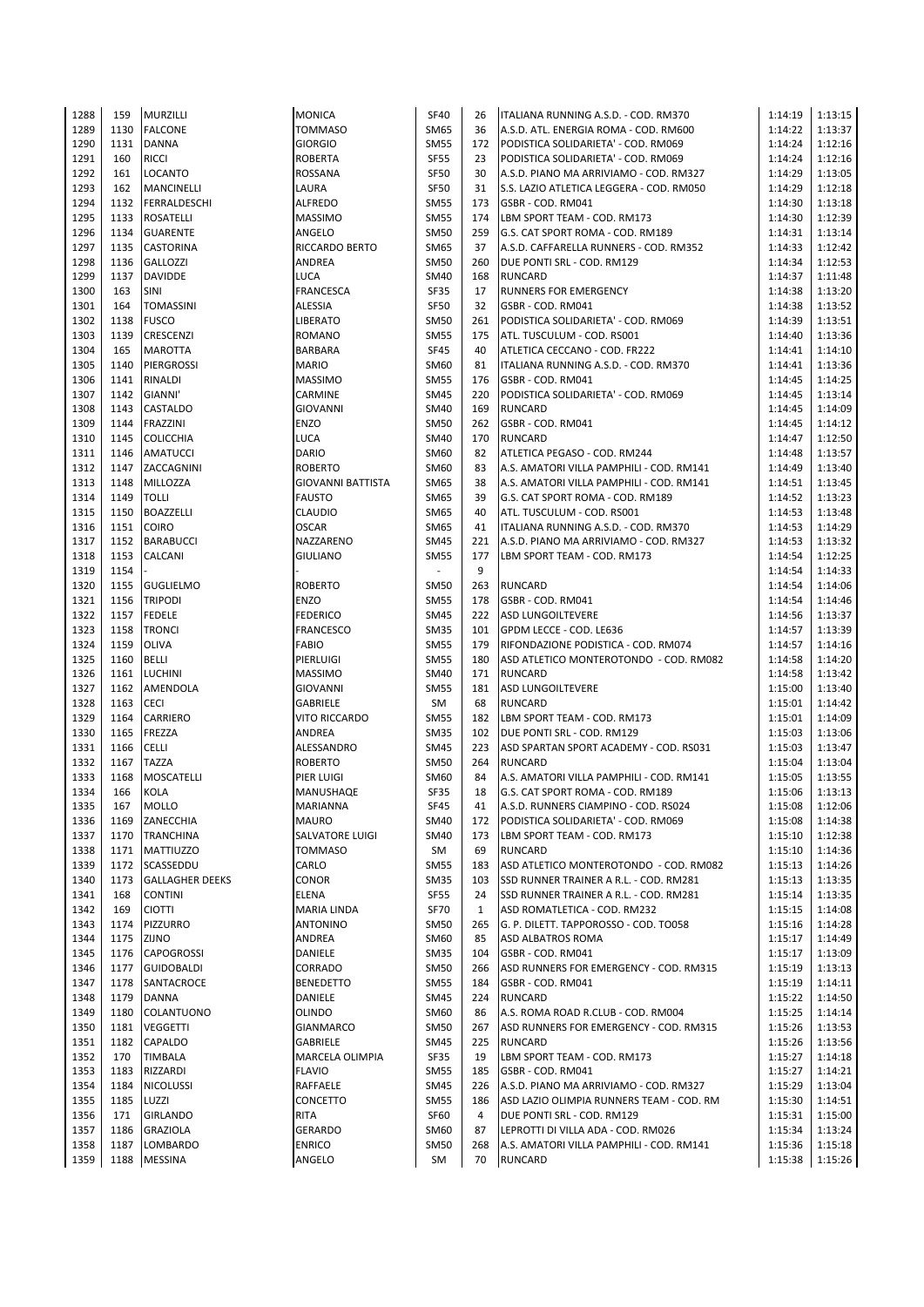| 1360 | 172  | <b>MELCHIOR</b>         | PATRIZIA                 | <b>SF55</b> | 25             | A.S.D. RUN FOR FUN - COD. RM279          | 1:15:40 | 1:14:18 |
|------|------|-------------------------|--------------------------|-------------|----------------|------------------------------------------|---------|---------|
| 1361 | 173  | <b>VANHOUTTE</b>        | <b>ANNE RENEE</b>        | SF60        | 5              | A.S.D. ACSI ITALIA ATLETICA - COD. RM131 | 1:15:42 | 1:14:53 |
| 1362 | 174  | <b>BARLETTA</b>         | <b>CINZIA</b>            | SF65        | $\overline{2}$ | A.S.D. LIBERATLETICA - COD. RM014        | 1:15:42 | 1:15:30 |
| 1363 | 1189 | LANZI                   | DANIELE                  | SM40        | 174            | A.S. AMATORI VILLA PAMPHILI - COD. RM141 | 1:15:43 | 1:14:03 |
| 1364 | 1190 | <b>ALICATA</b>          | <b>CRISTIAN DAVID</b>    | SM40        | 175            | GSBR - COD. RM041                        | 1:15:44 | 1:14:59 |
| 1365 | 1191 | <b>PALONE</b>           | <b>ATTILIO</b>           | <b>SM55</b> | 187            | A.S.D. GO RUNNING - COD. RM355           | 1:15:44 | 1:15:34 |
| 1366 | 1192 | LALLI                   | <b>FABIO</b>             | <b>SM50</b> | 269            | LBM SPORT TEAM - COD. RM173              | 1:15:44 | 1:13:08 |
| 1367 | 175  | <b>MASINI</b>           | MATILDE                  | <b>SF55</b> | 26             | GSBR - COD. RM041                        | 1:15:45 | 1:14:59 |
| 1368 | 1193 | <b>LUPI</b>             | DAVIDE                   | <b>SM35</b> | 105            | GSBR - COD. RM041                        | 1:15:45 | 1:14:27 |
| 1369 | 1194 | <b>SCACCIA</b>          | <b>VINCENZO</b>          | <b>SM40</b> | 176            |                                          | 1:15:46 |         |
|      |      |                         |                          |             |                | A.S. ROMA ROAD R.CLUB - COD. RM004       |         | 1:14:30 |
| 1370 | 176  | <b>MONACCI</b>          | LUCIA                    | <b>SF55</b> | 27             | ASS.POD.MARCIATORI MARLIESI - COD. LU391 | 1:15:46 | 1:14:37 |
| 1371 | 1195 | <b>LUPI</b>             | <b>MICHELE</b>           | <b>SM55</b> | 188            | ASS.POD.MARCIATORI MARLIESI - COD. LU391 | 1:15:47 | 1:14:37 |
| 1372 | 1196 | CARILLO                 | ANDREA                   | <b>SM50</b> | 270            | LBM SPORT TEAM - COD. RM173              | 1:15:48 | 1:13:15 |
| 1373 | 1197 | CARILLO                 | <b>LUIGI</b>             | <b>SM55</b> | 189            | LBM SPORT TEAM - COD. RM173              | 1:15:48 | 1:13:16 |
| 1374 | 1198 | ZEVOLA                  | <b>MARIO</b>             | SM          | 71             | PODISTICA SOLIDARIETA' - COD. RM069      | 1:15:49 | 1:15:29 |
| 1375 | 1199 | <b>COLELLA</b>          | <b>CIRO</b>              | <b>SM40</b> | 177            | A.S. AMATORI VILLA PAMPHILI - COD. RM141 | 1:15:49 | 1:14:08 |
| 1376 | 1200 | <b>D'ERCOLE</b>         | <b>MAURIZIO</b>          | <b>SM55</b> | 190            | ATLETICA PEGASO - COD. RM244             | 1:15:50 | 1:14:31 |
| 1377 | 177  | <b>CAPALBO</b>          | LAURA                    | SF35        | 20             | A.S.D. RINCORRO - COD. RM332             | 1:15:52 | 1:14:40 |
| 1378 | 1201 | PIZZI                   | <b>LUCIANO</b>           | SM60        | 88             | AS.TRA. ROMA - COD. RM159                | 1:15:53 | 1:14:42 |
| 1379 | 178  | CANDELORO               | <b>GIORGIA</b>           | <b>SF50</b> | 33             | PODISTICA SOLIDARIETA' - COD. RM069      | 1:15:53 | 1:14:23 |
| 1380 | 1202 | <b>PAITA</b>            | ANDREA                   | <b>SM50</b> | 271            | A.S. AMATORI VILLA PAMPHILI - COD. RM141 | 1:15:53 | 1:14:30 |
| 1381 | 1203 | <b>FALILO'</b>          | <b>NICOLA</b>            | <b>SM40</b> | 178            | <b>RUNCARD</b>                           | 1:15:54 | 1:15:27 |
| 1382 | 1204 | <b>DANSAVIO</b>         | <b>ROBERTO</b>           | <b>SM50</b> | 272            | <b>ASD LUNGOILTEVERE</b>                 | 1:15:55 | 1:14:35 |
| 1383 | 1205 | <b>FALILO'</b>          | <b>VITO</b>              | <b>SM70</b> | 16             | <b>RUNCARD</b>                           | 1:15:55 | 1:15:28 |
| 1384 | 1206 | <b>HERNANDEZ</b>        | JOSEPH JOSE              | <b>SM50</b> | 273            | <b>ITALIA MARATHON CLUB</b>              | 1:15:58 | 1:14:07 |
| 1385 | 1207 | D'AGOSTINO              | <b>DIEGO</b>             | SM40        | 179            | <b>RUNCARD</b>                           | 1:15:58 | 1:14:45 |
| 1386 | 1208 | D'AGOSTINO              | <b>MASSIMO</b>           | <b>SM50</b> | 274            | RUNFOREVER APRILIA - COD. LT220          | 1:15:58 | 1:13:54 |
| 1387 | 1209 | <b>TOSONI</b>           | <b>IVANO</b>             | <b>SM55</b> | 191            | PODISTICA MARE DI ROMA - COD. RM295      | 1:15:59 | 1:13:39 |
| 1388 | 1210 | <b>PICA</b>             | SEBASTIANO               | SM65        | 42             | <b>ASD ALBATROS ROMA</b>                 | 1:16:00 |         |
|      |      |                         |                          |             |                |                                          |         | 1:15:22 |
| 1389 | 1211 | <b>COSTANTINI</b>       | <b>FRANCESCO</b>         | <b>SM35</b> | 106            | PODISTICA MARE DI ROMA - COD. RM295      | 1:16:00 | 1:13:51 |
| 1390 | 1212 | <b>PROIETTI</b>         | <b>GIANLUCA</b>          | <b>SM45</b> | 227            | PODISTICA MARE DI ROMA - COD. RM295      | 1:16:00 | 1:13:50 |
| 1391 | 1213 | DI GIROLAMO             | VALERIO                  | SM40        | 180            | GSBR - COD. RM041                        | 1:16:01 | 1:14:42 |
| 1392 | 1214 | <b>FERRARI</b>          | MARCO                    | <b>SM45</b> | 228            | GSBR - COD. RM041                        | 1:16:04 | 1:15:21 |
| 1393 | 179  | <b>PIERETTO</b>         | ELISABETTA               | SF45        | 42             | A.S. MINERVA ROMA ATLETICA - COD. RM175  | 1:16:05 | 1:14:39 |
| 1394 | 180  | ARCELLA                 | LAURA                    | SF45        | 43             | LBM SPORT TEAM - COD. RM173              | 1:16:06 | 1:14:05 |
| 1395 | 1215 | TOSCANO                 | PIERFRANCESCO            | SM50        | 275            | CALCATERRA SPORT ASD - COD. RM267        | 1:16:07 | 1:15:18 |
| 1396 | 1216 | <b>BENEDETTI GAGLIO</b> | <b>EUGENIO MARIA</b>     | <b>SM40</b> | 181            | S.S. LAZIO ATLETICA LEGGERA - COD. RM050 | 1:16:10 | 1:15:22 |
| 1397 | 1217 | PANZANO                 | <b>FABIO</b>             | SM60        | 89             | <b>ASD ALBATROS ROMA</b>                 | 1:16:11 | 1:14:06 |
| 1398 | 1218 | PATRIZI                 | LUIGI                    | <b>SM55</b> | 192            | A.S. AMATORI VILLA PAMPHILI - COD. RM141 | 1:16:12 | 1:15:12 |
| 1399 | 1219 | <b>GERMANI</b>          | <b>FERNANDO</b>          | <b>SM70</b> | 17             | A.S. AMATORI VILLA PAMPHILI - COD. RM141 | 1:16:12 | 1:15:15 |
| 1400 | 181  | <b>MORONCELLI</b>       | <b>ELISA</b>             | <b>SF40</b> | 27             | OLIBANUM OVERRUNNERS ASD - COD. RS053    | 1:16:13 | 1:15:03 |
| 1401 | 1220 | <b>DODARO</b>           | <b>FRANCESCO</b>         | SM60        | 90             | LBM SPORT TEAM - COD. RM173              | 1:16:14 | 1:13:50 |
| 1402 | 182  | <b>TONDINI</b>          | ELISABETTA               | <b>SF50</b> | 34             | TIVOLI MARATHON - COD. RM255             | 1:16:15 | 1:14:23 |
| 1403 | 1221 | PELLICANO               | EZIO                     | <b>SM45</b> | 229            | ASD RUNNERS TEAM COLLEFERRO - COD. RS036 | 1:16:16 | 1:14:59 |
| 1404 | 1222 | SANTOCORI               | <b>MAURIZIO</b>          | SM60        | 91             | A.S. AMATORI VILLA PAMPHILI - COD. RM141 | 1:16:20 | 1:15:21 |
| 1405 | 183  | <b>FOLIGNI</b>          | <b>ALESSIA</b>           | <b>SF50</b> | 35             | ATL. TUSCULUM - COD. RS001               | 1:16:21 | 1:15:39 |
| 1406 | 1223 | <b>BENOTTI</b>          | DANIELE                  | <b>SM45</b> | 230            | <b>FILIPPIDE RUNNERS TEAM</b>            | 1:16:22 | 1:15:06 |
| 1407 | 1224 | GIOVINAZZI              | <b>UMBERTO</b>           | SM55        | 193            | <b>FILIPPIDE RUNNERS TEAM</b>            | 1:16:23 | 1:15:04 |
| 1408 | 1225 | <b>CACCIOTTI</b>        | <b>MAURIZIO</b>          | SM60        | 92             | A.S. ROMA ROAD R.CLUB - COD. RM004       | 1:16:23 | 1:15:35 |
| 1409 | 1226 | <b>GALLO</b>            | <b>MARIO</b>             | <b>SM40</b> | 182            | A.S.D. RUNNING EVOLUTION - COD. RS033    | 1:16:24 | 1:15:31 |
| 1410 | 1227 | MAMMOZZETTI             | LUIGI                    | SM60        | 93             | LBM SPORT TEAM - COD. RM173              | 1:16:25 | 1:15:34 |
| 1411 | 184  | DI LASCIO               | <b>FRANCESCA</b>         | SF45        | 44             | PUROSANGUE ATHLETICS CLUB - COD. RM311   | 1:16:26 | 1:15:04 |
|      | 1228 | <b>TROIANELLI</b>       |                          |             |                |                                          |         | 1:15:25 |
| 1412 |      |                         | GUIDO<br><b>STEFANO</b>  | <b>SM45</b> | 231            | ITALIANA RUNNING A.S.D. - COD. RM370     | 1:16:27 |         |
| 1413 | 1229 | PIERGALLINI             |                          | <b>SM50</b> | 276            | RUN & SMILE ASD - COD. RM385             | 1:16:27 | 1:14:38 |
| 1414 | 1230 | FERRARA                 | LUIGI                    | <b>SM50</b> | 277            | PODISTICA SOLIDARIETA' - COD. RM069      | 1:16:28 | 1:14:38 |
| 1415 | 1231 | <b>BROGLIA</b>          | PAOLO                    | <b>SM55</b> | 194            | A.S. ROMA ROAD R.CLUB - COD. RM004       | 1:16:34 | 1:15:29 |
| 1416 | 185  | WEBSTER                 | <b>CLARE ANN</b>         | <b>SF50</b> | 36             | G.S. CAT SPORT ROMA - COD. RM189         | 1:16:34 | 1:14:51 |
| 1417 | 1232 | <b>MORI</b>             | PAOLO                    | <b>SM70</b> | 18             | A.S. AMATORI VILLA PAMPHILI - COD. RM141 | 1:16:34 | 1:15:33 |
| 1418 | 1233 | SPALTRO                 | <b>DOMENICO GIOVANNI</b> | SM45        | 232            | A.S.D. CAFFARELLA RUNNERS - COD. RM352   | 1:16:34 | 1:15:09 |
| 1419 | 1234 | <b>TOCCI</b>            | <b>RICCARDO</b>          | <b>SM40</b> | 183            | A.O.C. TEAM - ASD - COD. RM404           | 1:16:35 | 1:15:22 |
| 1420 | 186  | <b>MARCOTULLI</b>       | SONIA                    | SF50        | 37             | A.S.D. RUNNING EVOLUTION - COD. RS033    | 1:16:35 | 1:15:24 |
| 1421 | 1235 | D'ALO'                  | <b>GIUSEPPE</b>          | SM45        | 233            | A.S.D. RUNNING EVOLUTION - COD. RS033    | 1:16:35 | 1:15:23 |
| 1422 | 1236 | CASU                    | <b>STEFANO</b>           | <b>SM50</b> | 278            | PODISTICA SOLIDARIETA' - COD. RM069      | 1:16:36 | 1:14:59 |
| 1423 | 1237 | <b>ALTOBELLI</b>        | <b>LUCA</b>              | <b>SM50</b> | 279            | <b>RUNCARD</b>                           | 1:16:36 | 1:15:40 |
| 1424 | 1238 | MASSARELLI              | ARMANDO                  | <b>SM50</b> | 280            | <b>RUNCARD</b>                           | 1:16:37 | 1:16:06 |
| 1425 | 187  | <b>ALTIERI</b>          | MARIA TERESA C           | SF55        | 28             | DUE PONTI SRL - COD. RM129               | 1:16:38 | 1:14:45 |
| 1426 | 1239 | PEPE                    | <b>GIORGIO</b>           | SM50        | 281            | S.S. LAZIO ATLETICA LEGGERA - COD. RM050 | 1:16:39 | 1:14:16 |
| 1427 | 1240 | <b>CESARINI</b>         | NICOLA MARIA             | SM40        | 184            | LBM SPORT TEAM - COD. RM173              | 1:16:39 | 1:14:38 |
| 1428 | 188  | <b>FETONI</b>           | ELENA                    | SF45        | 45             | RUNCARD                                  | 1:16:39 | 1:16:08 |
| 1429 | 1241 | LENZA                   | SALVATORE                | <b>SM50</b> | 282            | LBM SPORT TEAM - COD. RM173              | 1:16:40 | 1:14:38 |
| 1430 | 1242 | <b>MANCINO</b>          | <b>GIUSEPPE</b>          | <b>SM50</b> | 283            | RUNCARD                                  | 1:16:40 | 1:15:02 |
| 1431 | 189  | PAGLIARI                | <b>FEDERICA</b>          | SF40        | 28             | A.O.C. TEAM - ASD - COD. RM404           | 1:16:40 | 1:15:28 |
|      |      |                         |                          |             |                |                                          |         |         |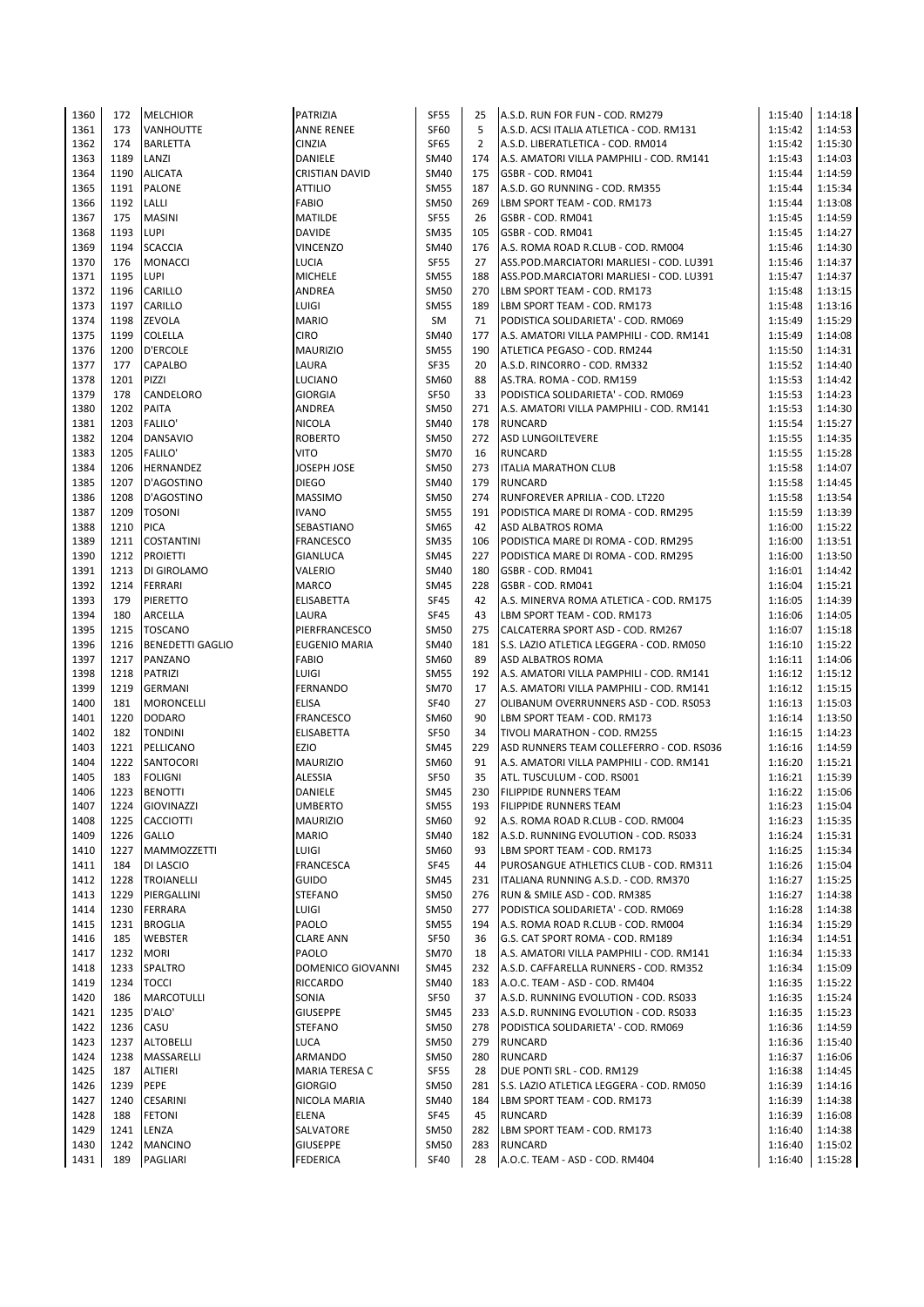| 1432 | 1243       | <b>GIOVANNINI</b>  | <b>DOMENICO</b>          | SM60        | 94       | CORSA DEI SANTI - COD. RM241             | 1:16:42 | 1:15:11 |
|------|------------|--------------------|--------------------------|-------------|----------|------------------------------------------|---------|---------|
| 1433 | 190        | VALLE              | <b>EMANUELA</b>          | SF35        | 21       | SSD RUNNER TRAINER A R.L. - COD. RM281   | 1:16:44 | 1:16:11 |
| 1434 | 191        | ZACCHIA            | LAURA                    | SF40        | 29       | PODISTICA SOLIDARIETA' - COD. RM069      | 1:16:44 | 1:14:18 |
| 1435 | 1244       | CARUSO             | PAOLO                    | SM40        | 185      | <b>RUNCARD</b>                           | 1:16:46 | 1:15:47 |
| 1436 | 192        | <b>TURCO</b>       | <b>MARIA LAURA</b>       | <b>SF60</b> | 6        | GSBR - COD. RM041                        | 1:16:48 | 1:15:35 |
| 1437 | 193        | DI CAVIO           | <b>SIMONA</b>            | <b>SF40</b> | 30       | ITALIANA RUNNING A.S.D. - COD. RM370     | 1:16:48 | 1:15:47 |
| 1438 | 194        | <b>DE SANTIS</b>   | <b>MARIA PIA</b>         | <b>SF45</b> | 46       | PODISTICA SOLIDARIETA' - COD. RM069      | 1:16:49 | 1:16:04 |
| 1439 | 195        | ANZOS              | <b>FRANCESCA</b>         | <b>SF50</b> | 38       | ASD ATLETICO MONTEROTONDO - COD. RM082   | 1:16:50 | 1:16:06 |
| 1440 | 1245       | GRECO              | <b>DANIELE</b>           | <b>SM50</b> | 284      | <b>RUNCARD</b>                           | 1:16:52 | 1:16:13 |
| 1441 | 1246       | <b>NATALE</b>      | <b>LUCIANO</b>           | <b>SM50</b> | 285      | <b>RUNCARD</b>                           | 1:16:53 | 1:16:04 |
| 1442 | 1247       | CASTELLANO         | <b>VINCENZO</b>          | SM65        | 43       | LBM SPORT TEAM - COD. RM173              | 1:16:54 | 1:16:02 |
| 1443 | 1248       | <b>LIBERATORI</b>  | <b>LUCA</b>              | SM40        | 186      | G.S. CAT SPORT ROMA - COD. RM189         | 1:16:55 | 1:14:39 |
| 1444 | 196        | ZAMPETTI           | VANESSA                  | SF45        | 47       | A.S.D. PIANO MA ARRIVIAMO - COD. RM327   | 1:16:56 | 1:14:35 |
| 1445 | 197        | <b>TRULLI</b>      | <b>MARIA ELENA</b>       | <b>SF55</b> | 29       | PODISTICA SOLIDARIETA' - COD. RM069      | 1:16:57 | 1:16:32 |
| 1446 | 1249       |                    | <b>FRANCESCO</b>         | SM60        | 95       | FREE RUNNERS MOLFETTA - COD. BA554       | 1:16:58 | 1:15:16 |
|      | 198        | <b>REGINA</b>      |                          | <b>SF45</b> | 48       |                                          |         |         |
| 1447 |            | <b>IODICE</b>      | <b>MARGHERITA</b>        |             |          | A.S. AMATORI VILLA PAMPHILI - COD. RM141 | 1:17:00 | 1:15:51 |
| 1448 | 1250       | <b>RECINTO</b>     | <b>DOMENICO</b>          | SM50        | 286      | <b>RUNCARD</b>                           | 1:17:02 | 1:15:36 |
| 1449 | 1251       | <b>CATENA</b>      | <b>MARCO</b>             | <b>SM55</b> | 195      | G.S. CAT SPORT ROMA - COD. RM189         | 1:17:02 | 1:16:02 |
| 1450 | 1252       | FARINELLI          | <b>FABRIZIO</b>          | SM50        | 287      | LBM SPORT TEAM - COD. RM173              | 1:17:03 | 1:14:58 |
| 1451 | 199        | <b>GALKINA</b>     | <b>OLGA</b>              | <b>SF40</b> | 31       | <b>RUNCARD</b>                           | 1:17:04 | 1:16:07 |
| 1452 | 1253       | <b>CAROSINI</b>    | <b>MASSIMO</b>           | <b>SM50</b> | 288      | LBM SPORT TEAM - COD. RM173              | 1:17:04 | 1:16:26 |
| 1453 | 1254       | ARCI               | <b>ANTONIO</b>           | <b>SM55</b> | 196      | LBM SPORT TEAM - COD. RM173              | 1:17:05 | 1:14:51 |
| 1454 | 1255       | MARSELLA           | <b>GIACOMO</b>           | SM60        | 96       | S.S. LAZIO ATLETICA LEGGERA - COD. RM050 | 1:17:05 | 1:15:02 |
| 1455 | 1256       | CASTELLANO         | <b>VITO</b>              | <b>SM35</b> | 107      | GSBR - COD. RM041                        | 1:17:06 | 1:16:29 |
| 1456 |            | 1257 DAVOLOS       | <b>FABIO</b>             | <b>SM50</b> | 289      | LBM SPORT TEAM - COD. RM173              | 1:17:07 | 1:16:14 |
| 1457 | 1258       | LOBRACE            | <b>GAETANO</b>           | SM65        | 44       | GSBR - COD. RM041                        | 1:17:10 | 1:15:51 |
| 1458 | 1259       | CARTURAN           | <b>GIULIANO</b>          | SM40        | 187      | RUNNING CLUB LATINA - COD. LT312         | 1:17:14 | 1:15:46 |
| 1459 | 200        | <b>CONCUTELLI</b>  | <b>GAIA</b>              | <b>SF35</b> | 22       | ITALIANA RUNNING A.S.D. - COD. RM370     | 1:17:18 | 1:16:12 |
| 1460 | 1260       | <b>PIRRONE</b>     | <b>FRANCESCO</b>         | SM50        | 290      | PODISTICA SOLIDARIETA' - COD. RM069      | 1:17:20 | 1:16:05 |
| 1461 | 1261       | AGNELLI            | VALTER                   | SM65        | 45       | ATL. COLOSSEO 2000 - COD. RM105          | 1:17:21 | 1:16:34 |
| 1462 | 1262       | DI TOMMASO         | <b>GIUSEPPE</b>          | <b>SM55</b> | 197      | A.S.D. ATL. ENERGIA ROMA - COD. RM600    | 1:17:22 | 1:15:48 |
| 1463 | 201        | <b>MENICHELLI</b>  | <b>EMILIA</b>            | <b>SF45</b> | 49       | A.S.D. TEAM ATLETICA UISP - COD. LT273   | 1:17:23 | 1:15:51 |
| 1464 | 1263       | D'AMORE            | <b>GIOACCHINO</b>        | <b>SM55</b> | 198      | SSD RUNNER TRAINER A R.L. - COD. RM281   | 1:17:23 | 1:16:48 |
| 1465 | 202        | <b>CAPODIFERRO</b> | <b>MARIA GRAZIA</b>      | <b>SF40</b> | 32       | A.S.D. TEAM ATLETICA UISP - COD. LT273   | 1:17:23 | 1:15:51 |
| 1466 | 1264       | <b>GRANIERI</b>    | <b>LUCA MARIA</b>        | <b>SM55</b> | 199      | PODISTICA SOLIDARIETA' - COD. RM069      | 1:17:23 | 1:15:44 |
| 1467 | 203        | <b>GUERRA</b>      | MILENA                   | SF50        | 39       | A.S.D. CENTRO FITNESS MONTELLO - COD. LT | 1:17:23 | 1:15:51 |
| 1468 | 1265       | <b>LUCIDI</b>      | <b>FABRIZIO</b>          | <b>SM45</b> | 234      | GSBR - COD. RM041                        | 1:17:27 | 1:16:42 |
| 1469 | 1266       | VINCIGUERRA        | <b>GAETANO</b>           | <b>SM55</b> | 200      | A.S.D. RUNNING EVOLUTION - COD. RS033    | 1:17:27 | 1:15:41 |
| 1470 | 1267       | <b>MICCIO</b>      | <b>FEDERICO</b>          | SM40        | 188      | <b>RUNCARD</b>                           | 1:17:27 | 1:16:43 |
| 1471 | 1268       | <b>TORELLI</b>     | <b>GIOVANNI FERNANDO</b> | <b>SM55</b> | 201      | PODISTICA SOLIDARIETA' - COD. RM069      | 1:17:27 | 1:16:30 |
| 1472 | 1269       | DI LENA            | <b>LUIGI</b>             | SM50        | 291      | ASD PODISTI FRENTANI - COD. CH185        | 1:17:29 | 1:16:04 |
| 1473 | 1270       | <b>MANCINI</b>     | ANDREA                   | <b>SM50</b> | 292      | ATL. TUSCULUM - COD. RS001               | 1:17:29 | 1:15:59 |
| 1474 | 1271       | <b>BASEOTTO</b>    | <b>MAURO</b>             | SM40        | 189      | G.S. CAT SPORT ROMA - COD. RM189         | 1:17:29 | 1:15:13 |
| 1475 | 204        | CIANFLOCCA         | <b>LORETTA</b>           | <b>SF45</b> | 50       | ASD PODISTI FRENTANI - COD. CH185        | 1:17:29 | 1:16:04 |
| 1476 | 1272       | <b>AURELI</b>      | <b>FERDINANDO</b>        | SM60        | 97       | AS.TRA. ROMA - COD. RM159                | 1:17:31 | 1:16:19 |
| 1477 | 1273       | CARACCIOLO         | VALERIO                  | SM60        | 98       | DUE PONTI SRL - COD. RM129               | 1:17:31 | 1:16:12 |
| 1478 | 1274       | <b>FRATINI</b>     | <b>MARCO</b>             | <b>SM55</b> | 202      | PODISTICA SOLIDARIETA' - COD. RM069      | 1:17:31 | 1:16:59 |
| 1479 | 205        | NATALIZI           | FRANCA                   | SF50        | 40       | CALCATERRA SPORT ASD - COD. RM267        | 1:17:33 | 1:16:30 |
| 1480 | 206        | <b>CIARLI</b>      | <b>MONICA</b>            | <b>SF55</b> | 30       | AS.TRA. ROMA - COD. RM159                | 1:17:38 | 1:16:07 |
| 1481 | 1275       | MENICHELLI         | <b>FLAVIO</b>            | SM55        | 203      | PODISTICA SOLIDARIETA' - COD. RM069      | 1:17:39 | 1:16:58 |
| 1482 | 1276       | <b>CORNELIO</b>    | <b>FRANCESCO</b>         | SM40        | 190      | <b>RUNCARD</b>                           | 1:17:39 | 1:14:33 |
| 1483 | 1277       | CARAMASCHI         | <b>MAURO</b>             | SM50        | 293      | <b>RUNCARD</b>                           | 1:17:44 | 1:16:17 |
| 1484 | 1278       | <b>NURZIA</b>      | <b>ALBERTO GIUSEPPE</b>  | SM40        | 191      | <b>RUNCARD</b>                           | 1:17:44 | 1:16:46 |
| 1485 | 1279       | <b>OCCHETTI</b>    | <b>MARCO</b>             | SM60        | 99       | MARATHON ROMA CASTELFUSANO               | 1:17:46 | 1:14:30 |
| 1486 | 207        | CARDARELLI         | VALERIA                  | SF35        | 23       | ATLETICA PEGASO - COD. RM244             | 1:17:47 | 1:16:38 |
| 1487 | 1280       | SALMASO            | <b>IVANO</b>             | SM40        | 192      | <b>RUNCARD</b>                           | 1:17:49 | 1:17:17 |
| 1488 | 1281       | <b>MUCIACCIA</b>   | <b>DOMENICO</b>          | SM65        | 46       | LBM SPORT TEAM - COD. RM173              | 1:17:50 | 1:16:59 |
| 1489 | 1282       | <b>MORRA</b>       | <b>STEFANO</b>           | <b>SM50</b> | 294      | VIRTUS VILLA ADA FASHION SPORT - COD. RM | 1:17:51 | 1:16:54 |
| 1490 | 1283       | <b>ISCARO</b>      | <b>DOMENICO</b>          | <b>SM70</b> | 19       | PODISTICA SOLIDARIETA' - COD. RM069      | 1:17:51 | 1:17:03 |
| 1491 | 208        | DEL VECCHIO        | <b>ARIANNA</b>           | SF35        | 24       | ISOLA SACRA A.S.C.D. - COD. RM340        | 1:17:55 | 1:16:34 |
| 1492 | 1284       | <b>DE SANTIS</b>   | VALERIO                  | SM          | 72       | LBM SPORT TEAM - COD. RM173              | 1:17:55 | 1:16:27 |
| 1493 | 209        | LORENZETTI         | ILARIA                   | <b>SF40</b> | 33       | ISOLA SACRA A.S.C.D. - COD. RM340        | 1:17:55 | 1:16:34 |
| 1494 | 210        | <b>DE DONATIS</b>  |                          | <b>SF50</b> |          | <b>RUNCARD</b>                           | 1:17:55 | 1:15:17 |
|      |            |                    | SIMONETTA                |             | 41<br>42 |                                          |         |         |
| 1495 | 211<br>212 | SABADELLO          | CATIUSCIA                | <b>SF50</b> |          | A.S.D. RUNNING EVOLUTION - COD. RS033    | 1:17:57 | 1:17:40 |
| 1496 |            | <b>TASSA</b>       | SONIA                    | SF55        | 31       | SPORT TEAM TRIGORIA ASD - COD. RM399     | 1:17:58 | 1:17:30 |
| 1497 | 1285       | <b>FISCON</b>      | <b>GIOVANNI</b>          | SM65        | 47       | <b>RUNCARD</b>                           | 1:18:00 | 1:16:29 |
| 1498 | 1286       | CENTOFANTE         | <b>FABRIZIO</b>          | SM45        | 235      | A.S.D. PIANO MA ARRIVIAMO - COD. RM327   | 1:18:02 | 1:16:29 |
| 1499 | 1287       | <b>FELICISSIMO</b> | <b>ANTHONY</b>           | SM45        | 236      | ASD MAGIC RUNNERS TAGLIACOZZO - COD. AQ1 | 1:18:02 | 1:16:39 |
| 1500 | 213        | ORAZIETTI          | <b>GIORGIA</b>           | SF40        | 34       | <b>RUNCARD</b>                           | 1:18:03 | 1:16:29 |
| 1501 | 214        | <b>BARSI</b>       | VALERIA                  | PF          | 2        | A.S.D. CAFFARELLA RUNNERS - COD. RM352   | 1:18:04 | 1:15:57 |
| 1502 | 1288       | <b>FRASCA'</b>     | <b>PAOLO</b>             | <b>SM50</b> | 295      | ASD RUNNERS FOR EMERGENCY - COD. RM315   | 1:18:05 | 1:16:00 |
| 1503 | 215        | PETRILLI           | ANNE DOMINIQUE           | <b>SF55</b> | 32       | RUNNERS FOR EMERGENCY                    | 1:18:05 | 1:16:00 |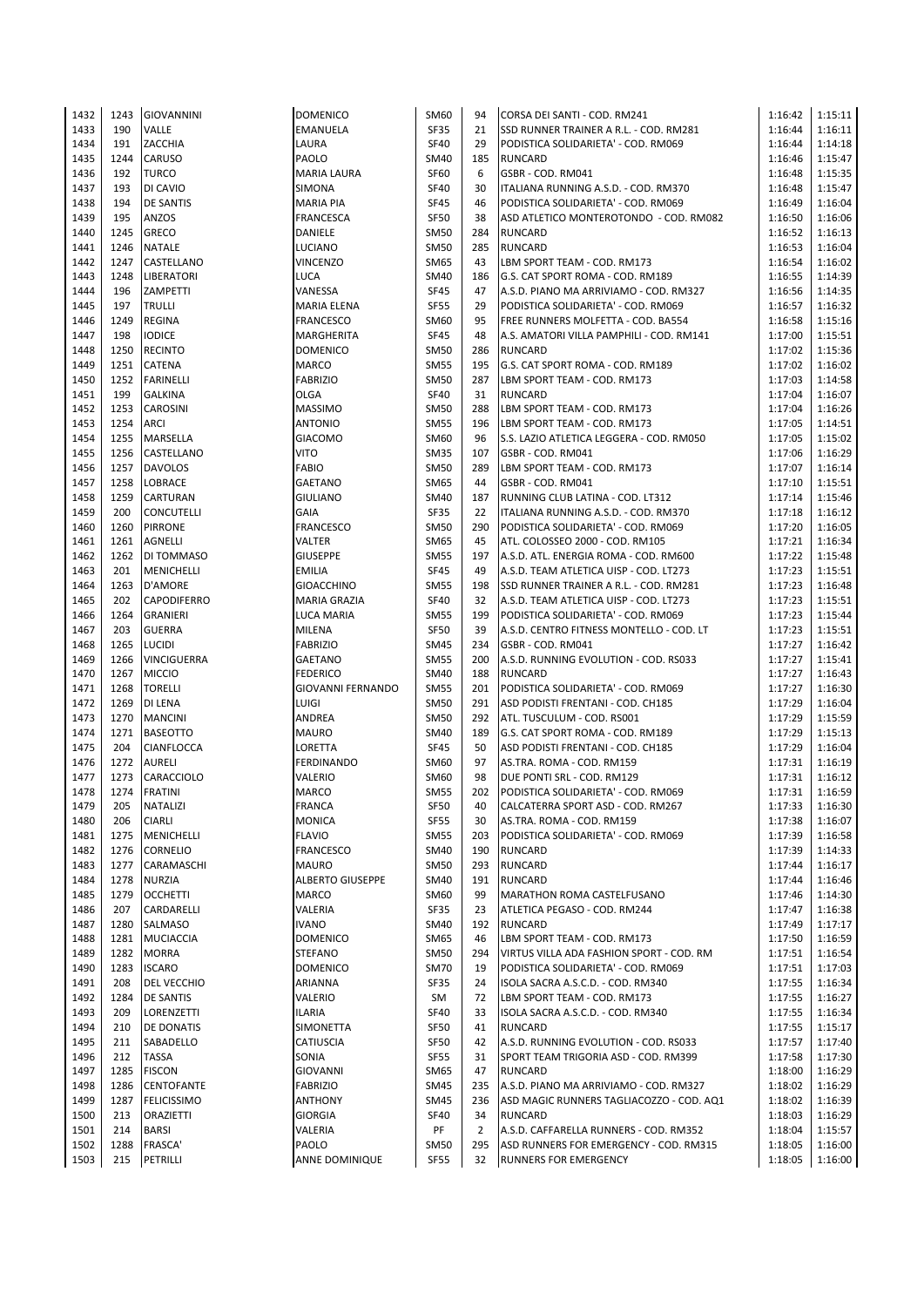| 1504 | 1289       | PINCHERA           | <b>FABIO</b>       | <b>SM45</b>              | 237            | ATLETICA VENAFRO - COD. IS011            | 1:18:07 | 1:17:14 |
|------|------------|--------------------|--------------------|--------------------------|----------------|------------------------------------------|---------|---------|
| 1505 | 216        | <b>FALLARINO</b>   | <b>ALESSIA</b>     | SF                       | 22             | SSD RUNNER TRAINER A R.L. - COD. RM281   | 1:18:07 | 1:17:37 |
|      | 1290       | EPIFANI            |                    | <b>SM55</b>              | 204            |                                          |         |         |
| 1506 |            |                    | MARCELLO           |                          |                | A.S.D. GRECIA SALENTINA - COD. LE302     | 1:18:08 | 1:15:49 |
| 1507 | 217        | <b>MANCINI</b>     | <b>DEBORA</b>      | <b>SF50</b>              | 43             | SSD RUNNER TRAINER A R.L. - COD. RM281   | 1:18:08 | 1:17:34 |
| 1508 | 1291       | <b>MARZIALE</b>    | <b>SERGIO</b>      | SM60                     | 100            | A.S.D. PIANO MA ARRIVIAMO - COD. RM327   | 1:18:10 | 1:16:07 |
| 1509 | 218        | <b>KAZEMI</b>      | NASTARAN           | SF                       | 23             | LBM SPORT TEAM - COD. RM173              | 1:18:11 | 1:17:10 |
| 1510 | 219        | <b>SISINNI</b>     | LUISA              | SF                       | 24             | <b>TUSCOLANA SSD</b>                     | 1:18:11 | 1:16:47 |
| 1511 | 1292       | ZAPPONE            | <b>MARCO</b>       | <b>SM50</b>              | 296            | LBM SPORT TEAM - COD. RM173              | 1:18:21 | 1:15:37 |
|      |            |                    |                    |                          |                |                                          |         |         |
| 1512 | 1293       | <b>COCCIOLETTI</b> | <b>STEFANO</b>     | SM60                     | 101            | GSBR - COD. RM041                        | 1:18:21 | 1:17:02 |
| 1513 | 220        | <b>DE GIRARDIS</b> | <b>ELENA</b>       | <b>SF50</b>              | 44             | A.S.D. RUN - COD. RM283                  | 1:18:24 | 1:18:10 |
| 1514 | 1294       | <b>GRAMIGNA</b>    | <b>LUCA</b>        | <b>SM45</b>              | 238            | <b>RUNCARD</b>                           | 1:18:26 | 1:16:40 |
| 1515 | 221        | LORETI             | ANGELA             | SF45                     | 51             | ASD ATLETICO MONTEROTONDO - COD. RM082   | 1:18:27 | 1:18:00 |
| 1516 | 1295       | SAVONE             | <b>EMILIO</b>      | <b>SM35</b>              | 108            | <b>RUNCARD</b>                           | 1:18:28 | 1:17:23 |
|      |            |                    |                    |                          |                |                                          |         |         |
| 1517 | 222        | CAMMARANO          | ALESSIA            | <b>SF45</b>              | 52             | A.S. ROMA ROAD R.CLUB - COD. RM004       | 1:18:28 | 1:17:24 |
| 1518 | 1296       | <b>ATTI</b>        | ANDREA GIOVANNI    | <b>SM50</b>              | 297            | A.S.D. PODISTICA APRILIA - COD. LT305    | 1:18:33 | 1:17:11 |
| 1519 | 1297       | <b>BATTISTI</b>    | <b>MASSIMO</b>     | <b>SM75</b>              | $\overline{4}$ | GSBR - COD. RM041                        | 1:18:36 | 1:17:12 |
| 1520 | 1298       | RIPANELLI          | <b>TOMMASO</b>     | <b>SM45</b>              | 239            | A.S.D. ATLETICA NEPI - COD. VT505        | 1:18:37 | 1:18:02 |
| 1521 | 1299       | <b>CAVALLARO</b>   | <b>MERICO</b>      | <b>SM55</b>              | 205            | A.S. AMATORI VILLA PAMPHILI - COD. RM141 | 1:18:38 | 1:17:52 |
| 1522 | 223        | <b>CARUSO</b>      | ANTONELLA          | <b>SF55</b>              | 33             | A.S.D. VILLA DE SANCTIS - COD. RM032     | 1:18:39 | 1:16:33 |
|      |            |                    |                    |                          |                |                                          |         |         |
| 1523 | 224        | <b>MOI</b>         | <b>BARBARA</b>     | <b>SF45</b>              | 53             | LBM SPORT TEAM - COD. RM173              | 1:18:41 | 1:16:08 |
| 1524 | 1300       | <b>LUCAIOLI</b>    | SANDRO             | <b>SM50</b>              | 298            | <b>SPORT EMOTION</b>                     | 1:18:43 | 1:17:50 |
| 1525 | 1301       | ROSSI IOMMETTI     | PIERFRANCESCO      | SM40                     | 193            | PODISTICA SOLIDARIETA' - COD. RM069      | 1:18:43 | 1:17:55 |
| 1526 | 225        | PIETRANTONIO       | <b>FILOMENA</b>    | <b>SF55</b>              | 34             | MARATHON ROMA CASTELFUSANO               | 1:18:44 | 1:17:57 |
| 1527 | 1302       | <b>BONINSEGNI</b>  | FABIO              | SM60                     | 102            | PODISTICA SOLIDARIETA' - COD. RM069      | 1:18:46 | 1:17:58 |
|      |            |                    |                    |                          |                |                                          |         |         |
| 1528 | 1303       | <b>ANTONELLI</b>   | VALTER             | <b>SM55</b>              | 206            | PUROSANGUE ATHLETICS CLUB - COD. RM311   | 1:18:47 | 1:18:17 |
| 1529 | 1304       | <b>POMPEI</b>      | PIERFILIPPO        | <b>SM45</b>              | 240            | PUROSANGUE ATHLETICS CLUB - COD. RM311   | 1:18:48 | 1:17:23 |
| 1530 | 1305       | MELCHIONDA         | LUIGI              | SM60                     | 103            | DUE PONTI SRL - COD. RM129               | 1:18:50 | 1:17:15 |
| 1531 | 1306       | SIMONELLI          | <b>FLAVIO</b>      | SM60                     | 104            | A.S.D. GO RUNNING - COD. RM355           | 1:18:50 | 1:18:16 |
| 1532 | 226        | <b>CRESTINI</b>    | <b>ROBERTA</b>     | SF50                     | 45             | <b>RUNCARD</b>                           | 1:18:51 | 1:17:26 |
| 1533 | 227        |                    |                    | <b>SF50</b>              | 46             | A.S.D. GO RUNNING - COD. RM355           | 1:18:51 |         |
|      |            | <b>CONTI</b>       | ROBERTA            |                          |                |                                          |         | 1:18:17 |
| 1534 | 1307       | <b>COLLETTI</b>    | ALESSANDRO         | <b>SM45</b>              | 241            | <b>ATLETA SINGOLO</b>                    | 1:18:54 | 1:16:08 |
| 1535 | 1308       | LO BOSCO           | <b>LUCA</b>        | <b>SM45</b>              | 242            | A.S. AMATORI VILLA PAMPHILI - COD. RM141 | 1:18:56 | 1:17:54 |
| 1536 | 1309       | <b>RUVOLO</b>      | <b>STEFANO</b>     | <b>SM50</b>              | 299            | A.S. ROMA ROAD R.CLUB - COD. RM004       | 1:18:56 | 1:16:34 |
| 1537 | 1310       | <b>AMATORI</b>     | GIANCARLO          | <b>SM40</b>              | 194            | PODISTICA SOLIDARIETA' - COD. RM069      | 1:18:57 | 1:17:45 |
| 1538 | 228        | LA MONICA          | PATRIZIA           | <b>SF55</b>              | 35             | LBM SPORT TEAM - COD. RM173              | 1:18:59 | 1:17:26 |
|      |            |                    |                    |                          |                |                                          |         |         |
| 1539 | 1311       | <b>CUGURU</b>      | <b>FEDERICO</b>    | SM60                     | 105            | A.S.D. PIANO MA ARRIVIAMO - COD. RM327   | 1:19:00 | 1:18:03 |
| 1540 | 229        | PASSARETTI         | LOREDANA           | <b>SF45</b>              | 54             | A.S.D. CENTRO FITNESS MONTELLO - COD. LT | 1:19:00 | 1:17:27 |
| 1541 | 1312       | <b>MARINI</b>      | <b>GIANLUCA</b>    | <b>SM50</b>              | 300            | <b>RUNCARD</b>                           | 1:19:00 | 1:18:21 |
| 1542 | 1313       | <b>PARADIES</b>    | <b>FABIO</b>       | SM                       | 73             | G.S. CAT SPORT ROMA - COD. RM189         | 1:19:01 | 1:17:57 |
| 1543 | 1314       | PASQUA             | <b>CESARE</b>      | <b>SM65</b>              | 48             | ATLETICA PEGASO - COD. RM244             | 1:19:02 | 1:17:25 |
|      |            |                    |                    |                          |                |                                          |         |         |
| 1544 | 1315       | LABATESSA          | <b>MASSIMO</b>     | SM60                     | 106            | LBM SPORT TEAM - COD. RM173              | 1:19:02 | 1:17:26 |
| 1545 | 1316       | <b>MATARRESE</b>   | EMANUELE           | <b>SM50</b>              | 301            | LBM SPORT TEAM - COD. RM173              | 1:19:07 | 1:18:02 |
| 1546 | 1317       | <b>CIANELLA</b>    | <b>MICHELE</b>     | <b>SM40</b>              | 195            | <b>RUNCARD</b>                           | 1:19:10 | 1:16:24 |
| 1547 | 230        | <b>PORCARI</b>     | MICHELA            | SF35                     | 25             | ISOLA SACRA A.S.C.D. - COD. RM340        | 1:19:11 | 1:17:50 |
| 1548 | 1318       | <b>BARTOLINI</b>   | <b>DIEGO</b>       | <b>SM50</b>              | 302            | LBM SPORT TEAM - COD. RM173              | 1:19:13 | 1:16:42 |
| 1549 | 1319       | RAGUZZINI          | PAOLO              | SM60                     | 107            | A.S.D. PODISTICA VEIO - COD. RM334       | 1:19:13 | 1:18:02 |
|      |            |                    |                    |                          |                |                                          |         |         |
| 1550 | 1320       | <b>BUONOMINI</b>   | ALESSANDRO         | <b>SM45</b>              | 243            | <b>RUNCARD</b>                           | 1:19:14 | 1:17:53 |
| 1551 | 1321  TONI |                    | <b>FEDERICO</b>    | SM75                     | 5              | GSBR - COD. RM041                        | 1:19:14 | 1:18:57 |
| 1552 | 1322       | LIMONGELLI         | <b>ALDO</b>        | <b>SM35</b>              | 109            | <b>RUNCARD</b>                           | 1:19:15 | 1:18:06 |
| 1553 | 1323       | <b>ASTOLFI</b>     | <b>ROBERTO</b>     | SM50                     | 303            | A.S.D. VILLA DE SANCTIS - COD. RM032     | 1:19:15 | 1:16:29 |
| 1554 | 1324       |                    |                    | $\overline{\phantom{a}}$ | 10             |                                          | 1:19:16 | 1:16:31 |
|      | 1325       |                    |                    |                          |                |                                          |         |         |
| 1555 |            | <b>PORCINI</b>     | <b>MAURIZIO</b>    | SM60                     | 108            | <b>ITALIA MARATHON CLUB</b>              | 1:19:16 | 1:18:22 |
| 1556 | 231        | PINARDI            | IRENE              | <b>SF40</b>              | 35             | LBM SPORT TEAM - COD. RM173              | 1:19:18 | 1:16:38 |
| 1557 | 232        | LEPORE             | FRANCESCA          | <b>SF45</b>              | 55             | <b>RUNNERS FOR EMERGENCY</b>             | 1:19:18 | 1:17:52 |
| 1558 | 1326       | <b>NULLI</b>       | ALESSANDRO         | <b>SM45</b>              | 244            | GSBR - COD. RM041                        | 1:19:21 | 1:18:01 |
| 1559 | 233        | PANE               | <b>IVANA</b>       | SF50                     | 47             | CALCATERRA SPORT ASD - COD. RM267        | 1:19:23 | 1:18:17 |
| 1560 | 1327       | <b>BONDANI</b>     | <b>ROBERTO</b>     | <b>SM55</b>              | 207            | ATLETICA PEGASO - COD. RM244             | 1:19:23 | 1:18:17 |
|      |            |                    |                    |                          |                |                                          |         |         |
| 1561 | 234        | <b>TEGOLINI</b>    | <b>FEDERICA</b>    | <b>SF55</b>              | 36             | G.S. CAT SPORT ROMA - COD. RM189         | 1:19:23 | 1:18:35 |
| 1562 | 1328       | <b>BARSI</b>       | <b>ROBERTO</b>     | SM60                     | 109            | A.S.D. CAFFARELLA RUNNERS - COD. RM352   | 1:19:27 | 1:17:21 |
| 1563 | 235        | <b>MATINONG</b>    | MARIDEL            | <b>SF40</b>              | 36             | ASD GLI AMICI DI MARCELLO - COD. TO289   | 1:19:28 | 1:18:04 |
| 1564 | 236        | <b>STABILE</b>     | PAOLA              | <b>SF50</b>              | 48             | PUROSANGUE ATHLETICS CLUB - COD. RM311   | 1:19:29 | 1:17:32 |
| 1565 | 237        | <b>ERCOLANI</b>    | <b>BRENDA</b>      | SF                       | 25             | S.S. LAZIO ATLETICA LEGGERA - COD. RM050 | 1:19:30 | 1:19:12 |
| 1566 | 1329       | <b>GIORDANI</b>    | ANDREA             | <b>SM50</b>              | 304            | S.S. LAZIO ATLETICA LEGGERA - COD. RM050 | 1:19:31 | 1:18:46 |
|      |            |                    |                    |                          |                |                                          |         |         |
| 1567 | 1330       | ZACCARA            | <b>JACOPO</b>      | SM                       | 74             | S.S. LAZIO ATLETICA LEGGERA - COD. RM050 | 1:19:31 | 1:19:12 |
| 1568 | 238        | PASQUINI           | EMANULEA           | SF45                     | 56             | G.S. LE PANCHE CASTELQUARTO - COD. FI003 | 1:19:32 | 1:17:25 |
| 1569 | 1331       | <b>VALENTI</b>     | PAOLO              | <b>SM50</b>              | 305            | DUE PONTI SRL - COD. RM129               | 1:19:35 | 1:17:19 |
| 1570 | 1332       | <b>BIONDI</b>      | NAZZARENO          | <b>SM45</b>              | 245            | A.S.D. CAFFARELLA RUNNERS - COD. RM352   | 1:19:36 | 1:17:29 |
| 1571 | 239        | <b>JOHNSON</b>     | <b>ZOE STOUMEN</b> | SF40                     | 37             | <b>RUNCARD</b>                           | 1:19:37 | 1:16:50 |
| 1572 | 1333       |                    |                    |                          | 196            |                                          |         | 1:17:30 |
|      |            | <b>DE ANGELIS</b>  | <b>CLAUDIO</b>     | SM40                     |                | A.S.D. CAFFARELLA RUNNERS - COD. RM352   | 1:19:37 |         |
| 1573 | 240        | <b>MARINI</b>      | <b>FEDERICA</b>    | SF                       | 26             | GSBR - COD. RM041                        | 1:19:38 | 1:18:08 |
| 1574 | 1334       | <b>GALLIANI</b>    | VITO               | <b>SM45</b>              | 246            | PODISTICA SOLIDARIETA' - COD. RM069      | 1:19:39 | 1:18:29 |
| 1575 | 241        | DI POCE            | MARIA GRAZIA       | SF50                     | 49             | A.S.D. PIANO MA ARRIVIAMO - COD. RM327   | 1:19:47 | 1:17:29 |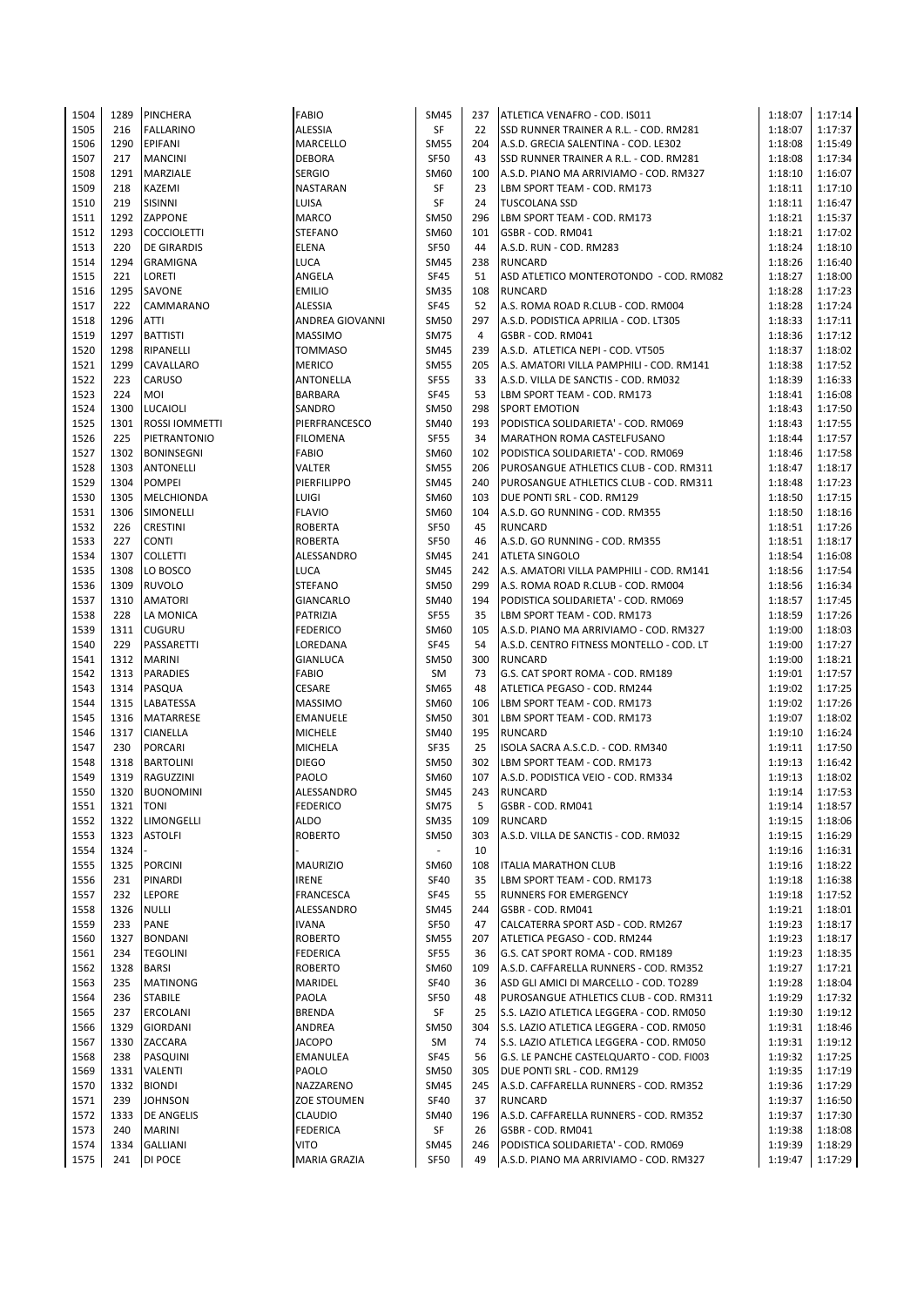| 1576 | 1335 | <b>DI SANTO</b>        | <b>MARIO</b>            | SM60                     | 110          | A.S. AMATORI VILLA PAMPHILI - COD. RM141 | 1:19:48 | 1:18:55 |
|------|------|------------------------|-------------------------|--------------------------|--------------|------------------------------------------|---------|---------|
| 1577 | 1336 | <b>FELICI</b>          | <b>ALDO</b>             | <b>SM75</b>              | 6            | A.S.D. AVIS NARNI - COD. TR023           | 1:19:48 | 1:19:07 |
| 1578 | 1337 | <b>GROSSI</b>          | DANIELE                 | <b>SM45</b>              | 247          | ATLETICOM ASD - COD. RM276               | 1:19:48 | 1:18:56 |
| 1579 | 242  | <b>BLASI</b>           | LAURA                   | <b>SF40</b>              | 38           | <b>RUNCARD</b>                           | 1:19:51 | 1:18:36 |
| 1580 | 243  | MULLO TANDALLA         | <b>MONICA DEL PILAR</b> | <b>SF50</b>              | 50           | <b>ITALIA MARATHON CLUB</b>              | 1:19:52 | 1:18:33 |
| 1581 | 1338 | <b>VIRONE</b>          | <b>FRANCESCO</b>        | SM60                     | 111          | PODISTICA SOLIDARIETA' - COD. RM069      | 1:19:53 | 1:17:28 |
| 1582 | 1339 | <b>PAGANO</b>          | <b>RAFFAELE</b>         | <b>SM45</b>              | 248          | GSBR - COD. RM041                        | 1:19:54 | 1:17:59 |
| 1583 | 244  | <b>FADLON</b>          | SALLY                   | SF35                     | 26           | TIBURTINA RUNNING ROMA A.S.D. - COD. RM3 | 1:19:56 | 1:18:50 |
| 1584 | 1340 |                        | <b>CESARE</b>           | <b>SM50</b>              | 306          | <b>RUNCARD</b>                           | 1:19:56 | 1:17:52 |
|      |      | PANZIERI               |                         |                          |              |                                          |         |         |
| 1585 | 1341 | <b>PICCONI</b>         | <b>ROBERTO</b>          | <b>SM55</b>              | 208          | A.S. AMATORI VILLA PAMPHILI - COD. RM141 | 1:19:58 | 1:18:20 |
| 1586 | 1342 | SANFILIPPO             | ANDREA                  | <b>SM55</b>              | 209          | ATLETICA PEGASO - COD. RM244             | 1:20:00 | 1:18:43 |
| 1587 | 1343 | <b>RAMONI</b>          | <b>STEFANO</b>          | <b>SM55</b>              | 210          | S.S. LAZIO ATLETICA LEGGERA - COD. RM050 | 1:20:01 | 1:18:25 |
| 1588 | 1344 | ORLANDI                | <b>GIUSEPPE</b>         | SM60                     | 112          | GSBR - COD. RM041                        | 1:20:01 | 1:19:26 |
| 1589 | 1345 | <b>BLASI</b>           | <b>MAURIZIO</b>         | <b>SM55</b>              | 211          | <b>RUNCARD</b>                           | 1:20:01 | 1:18:14 |
| 1590 | 245  | <b>SCALA</b>           | <b>GIUSEPPINA</b>       | SF55                     | 37           | PODISTICA SOLIDARIETA' - COD. RM069      | 1:20:01 | 1:18:31 |
| 1591 | 246  | MAZZEI                 | <b>GAIA LAVINIA</b>     | SF40                     | 39           | LBM SPORT TEAM - COD. RM173              | 1:20:02 | 1:16:45 |
| 1592 | 1346 | <b>GIOVAGNOLI</b>      | <b>CRISTIANO</b>        | <b>SM50</b>              | 307          | S.S. LAZIO ATLETICA LEGGERA - COD. RM050 | 1:20:02 | 1:19:27 |
| 1593 | 1347 | <b>RAMADORI</b>        | <b>MAURIZIO</b>         | SM60                     | 113          | A.S. AMATORI VILLA PAMPHILI - COD. RM141 | 1:20:04 | 1:18:16 |
| 1594 | 1348 | <b>FABBRETTI</b>       | <b>GUIDO</b>            | <b>SM50</b>              | 308          | PODISTICA SOLIDARIETA' - COD. RM069      | 1:20:08 | 1:19:04 |
| 1595 | 247  |                        | DANIELA                 | SF55                     | 38           |                                          | 1:20:08 | 1:18:52 |
|      |      | MARATEA                |                         |                          |              | A.S.D. PIANO MA ARRIVIAMO - COD. RM327   |         |         |
| 1596 | 1349 | <b>FILIPPAZZO</b>      | <b>GIANCARLO</b>        | <b>SM55</b>              | 212          | ATL. TUSCULUM - COD. RS001               | 1:20:10 | 1:19:11 |
| 1597 | 248  | <b>PIRA</b>            | <b>CLAUDIA</b>          | SF35                     | 27           | <b>RUNCARD</b>                           | 1:20:10 | 1:18:45 |
| 1598 | 1350 | RAIMONDI               | ALESSANDRO              | <b>SM45</b>              | 249          | A.S.DILETTANTISTICA AMSES                | 1:20:14 | 1:18:27 |
| 1599 | 1351 | <b>PICCOLI</b>         | <b>FABRIZIO</b>         | <b>SM70</b>              | 20           | GIOVANNI SCAVO VELLETRI - COD. RS152     | 1:20:14 | 1:19:59 |
| 1600 | 249  | <b>FERRARI</b>         | VANESSA                 | SF50                     | 51           | <b>RUNCARD</b>                           | 1:20:14 | 1:19:32 |
| 1601 | 1352 | LOGGIA                 | <b>FABRIZIO</b>         | <b>SM45</b>              | 250          | <b>RUNCARD</b>                           | 1:20:15 | 1:18:31 |
| 1602 | 1353 | <b>RICCI</b>           | <b>DANIELE</b>          | <b>SM45</b>              | 251          | IL CORRIDORE RUNNING CLUB ASD - COD. FR2 | 1:20:15 | 1:17:08 |
| 1603 | 1354 | CARDARELLO             | <b>LUCA</b>             | SM                       | 75           | A.S.D. CENTRO FITNESS MONTELLO - COD. LT | 1:20:16 | 1:18:37 |
| 1604 | 250  | MALAGGESE              | ROSSELLA                | SF40                     | 40           | <b>ASD TOP TRAIL</b>                     | 1:20:16 | 1:18:37 |
| 1605 | 1355 | <b>STRAPPAVECCIA</b>   | SANDRO                  | <b>SM65</b>              | 49           | PODISTICA SOLIDARIETA' - COD. RM069      | 1:20:18 | 1:19:53 |
|      |      |                        |                         |                          |              |                                          |         |         |
| 1606 | 1356 | LEIDI                  | <b>ADRIANO</b>          | <b>SM80</b>              | $\mathbf{1}$ | PODISTICA SOLIDARIETA' - COD. RM069      | 1:20:20 | 1:19:25 |
| 1607 | 1357 | MAMMUCARI              | <b>ENRICO</b>           | <b>SM50</b>              | 309          | PODISTICA SOLIDARIETA' - COD. RM069      | 1:20:20 | 1:19:03 |
| 1608 | 1358 |                        |                         | $\overline{\phantom{a}}$ | 11           |                                          | 1:20:21 | 1:18:40 |
| 1609 |      | 1359 BELLUCCI          | <b>MASSIMO</b>          | <b>SM55</b>              | 213          | PODISTICA SOLIDARIETA' - COD. RM069      | 1:20:22 | 1:18:42 |
| 1610 | 251  | <b>TASCIO</b>          | <b>TIZIANA</b>          | <b>SF50</b>              | 52           | PODISTICA SOLIDARIETA' - COD. RM069      | 1:20:25 | 1:20:10 |
| 1611 | 252  | PASQUARIELLO           | <b>RACHELE</b>          | <b>SF40</b>              | 41           | A.S.D. PIANO MA ARRIVIAMO - COD. RM327   | 1:20:29 | 1:19:32 |
| 1612 | 253  | <b>CUCCARONI</b>       | <b>ELISENA</b>          | <b>SF50</b>              | 53           | S.S. LAZIO ATLETICA LEGGERA - COD. RM050 | 1:20:31 | 1:18:20 |
| 1613 | 1360 | <b>ROMITTI</b>         | <b>PAOLO</b>            | SM60                     | 114          | A.S.D. ATLETICA FRASCATI - COD. RS030    | 1:20:31 | 1:19:04 |
| 1614 |      | 1361 ALLEGREZZA        | <b>ANDREA</b>           | <b>SM50</b>              | 310          | LBM SPORT TEAM - COD. RM173              | 1:20:32 | 1:18:48 |
| 1615 | 1362 | <b>CHIAPPINI</b>       | PAOLO                   | <b>SM50</b>              | 311          | A.S. AMATORI VILLA PAMPHILI - COD. RM141 | 1:20:35 | 1:18:46 |
| 1616 | 1363 | <b>NUCCETELLI</b>      | <b>TULLIO</b>           | <b>SM50</b>              | 312          | LBM SPORT TEAM - COD. RM173              | 1:20:37 | 1:20:16 |
| 1617 | 254  | <b>STRANO</b>          | SABRINA                 | <b>SF50</b>              | 54           | LBM SPORT TEAM - COD. RM173              | 1:20:38 | 1:19:23 |
|      |      |                        |                         |                          |              |                                          |         |         |
| 1618 | 1364 | DI LEONE               | <b>GAETANO</b>          | SM60                     | 115          | LBM SPORT TEAM - COD. RM173              | 1:20:38 | 1:19:24 |
| 1619 | 1365 | <b>SCANDALIATO</b>     | <b>MARCO</b>            | <b>SM55</b>              | 214          | SPORT TEAM TRIGORIA ASD - COD. RM399     | 1:20:39 | 1:19:57 |
| 1620 | 1366 | <b>TOGNALINI</b>       | <b>ROBERTO</b>          | <b>SM65</b>              | 50           | MARATHON ROMA CASTELFUSANO               | 1:20:39 | 1:19:09 |
| 1621 | 255  | <b>BONI</b>            | <b>PAMELA</b>           | SF45                     | 57           | PODISTICA SOLIDARIETA' - COD. RM069      | 1:20:39 | 1:19:28 |
| 1622 | 1367 | <b>NOVELLI</b>         | <b>MARCO</b>            | <b>SM55</b>              | 215          | PODISTICA SOLIDARIETA' - COD. RM069      | 1:20:40 | 1:19:27 |
| 1623 | 1368 | <b>COLOMBI</b>         | <b>ROBERTO</b>          | <b>SM55</b>              |              | 216 LBM SPORT TEAM - COD. RM173          | 1:20:40 | 1:19:15 |
| 1624 | 256  | <b>MONTALBANO</b>      | ROSARIA                 | <b>SF50</b>              | 55           | LBM SPORT TEAM - COD. RM173              | 1:20:41 | 1:19:16 |
| 1625 | 1369 | LAZZERINI              | GAETANO                 | SM60                     | 116          | A.S.D. ESERCITO CECCHIGNOLA - COD. RM245 | 1:20:43 | 1:19:38 |
| 1626 | 1370 | CALCAGNI               | <b>MAURIZIO</b>         | <b>SM55</b>              | 217          | RUNCARD                                  | 1:20:44 | 1:19:54 |
| 1627 | 1371 | <b>FASTELLI</b>        | CLAUDIO                 | SM60                     | 117          | PODISTICA SOLIDARIETA' - COD. RM069      | 1:20:45 | 1:20:01 |
|      |      |                        |                         |                          |              |                                          |         |         |
| 1628 |      | 1372 LUCHERONI         | <b>FABIO</b>            | <b>SM55</b>              | 218          | GSBR - COD. RM041                        | 1:20:46 | 1:18:35 |
| 1629 | 257  | <b>CATONI</b>          | ANTONELLA               | SF50                     | 56           | <b>FILIPPIDE RUNNERS TEAM</b>            | 1:20:48 | 1:19:46 |
| 1630 | 1373 | <b>PERGOLESI</b>       | MAURO                   | <b>SM70</b>              | 21           | ATLETICA PEGASO - COD. RM244             | 1:20:48 | 1:20:22 |
| 1631 | 258  | <b>BRACCIALE</b>       | <b>MARIA PAOLA</b>      | SF45                     | 58           | ASD ATLETICO MONTEROTONDO - COD. RM082   | 1:20:49 | 1:20:34 |
| 1632 | 1374 | ORLANDINI              | GUIDO                   | SM60                     | 118          | C.U.S. PARMA - COD. PR068                | 1:20:51 | 1:19:54 |
| 1633 | 259  | <b>VITELLI</b>         | <b>GIORDANA</b>         | SF40                     | 42           | <b>ATLETICOM ASD</b>                     | 1:20:51 | 1:20:24 |
| 1634 | 260  | <b>GRILLETTO</b>       | STEFANIA                | SF45                     | 59           | <b>ATLETICOM ASD</b>                     | 1:20:51 | 1:20:25 |
| 1635 | 1375 | <b>NAPOLITANO</b>      | LEONARDO                | <b>SM35</b>              | 110          | SSD RUNNER TRAINER A R.L. - COD. RM281   | 1:20:55 | 1:19:28 |
| 1636 | 1376 | <b>SCEVOLA DEBELLI</b> | CLAUDIO                 | <b>SM55</b>              | 219          | A.S. AMATORI VILLA PAMPHILI - COD. RM141 | 1:20:55 | 1:19:16 |
| 1637 | 1377 | <b>MORETTI</b>         | EMANUELE                | <b>SM35</b>              | 111          | A.S.D. PIANO MA ARRIVIAMO - COD. RM327   | 1:20:57 | 1:18:59 |
| 1638 | 1378 |                        | ANGELO                  | <b>SM50</b>              | 313          |                                          | 1:20:57 | 1:19:30 |
|      |      | <b>NATALI</b>          |                         |                          |              | ATL. TUSCULUM - COD. RS001               |         |         |
| 1639 | 1379 | FERRI                  | DIEGO                   | SM40                     | 197          | ATL. TUSCULUM - COD. RS001               | 1:20:57 | 1:19:30 |
| 1640 | 261  | <b>MENINI</b>          | CLAUDIA                 | <b>SF55</b>              | 39           | PODISTICA PONTELUNGO BOLOGNA - COD. BOO  | 1:20:59 | 1:17:54 |
| 1641 | 262  | <b>MORBEGNO</b>        | MANUELA                 | SF50                     | 57           | A.S.D. VILLA DE SANCTIS - COD. RM032     | 1:20:59 | 1:18:55 |
| 1642 | 1380 | <b>NICOLINI</b>        | LUCA                    | <b>SM55</b>              | 220          | <b>RUNCARD</b>                           | 1:21:00 | 1:19:21 |
| 1643 | 1381 | <b>MACINATI</b>        | VALENTINO               | SM60                     | 119          | SPORT TEAM TRIGORIA ASD - COD. RM399     | 1:21:01 | 1:20:30 |
| 1644 | 1382 | <b>PRESTOPINO</b>      | <b>ALFREDO</b>          | <b>SM70</b>              | 22           | <b>ITALIA MARATHON CLUB</b>              | 1:21:02 | 1:19:46 |
| 1645 | 263  | <b>PIRRONE</b>         | <b>MARIA CATERINA</b>   | SF45                     | 60           | <b>RUNCARD</b>                           | 1:21:03 | 1:20:46 |
| 1646 | 264  | LIBERATI               | <b>DONATELLA</b>        | SF55                     | 40           | S.S. LAZIO ATLETICA LEGGERA - COD. RM050 | 1:21:05 | 1:20:24 |
| 1647 | 1383 | <b>ANNINI</b>          | ALAN                    | <b>SM50</b>              | 314          | A.S.D. PIANO MA ARRIVIAMO - COD. RM327   | 1:21:06 | 1:19:09 |
|      |      |                        |                         |                          |              |                                          |         |         |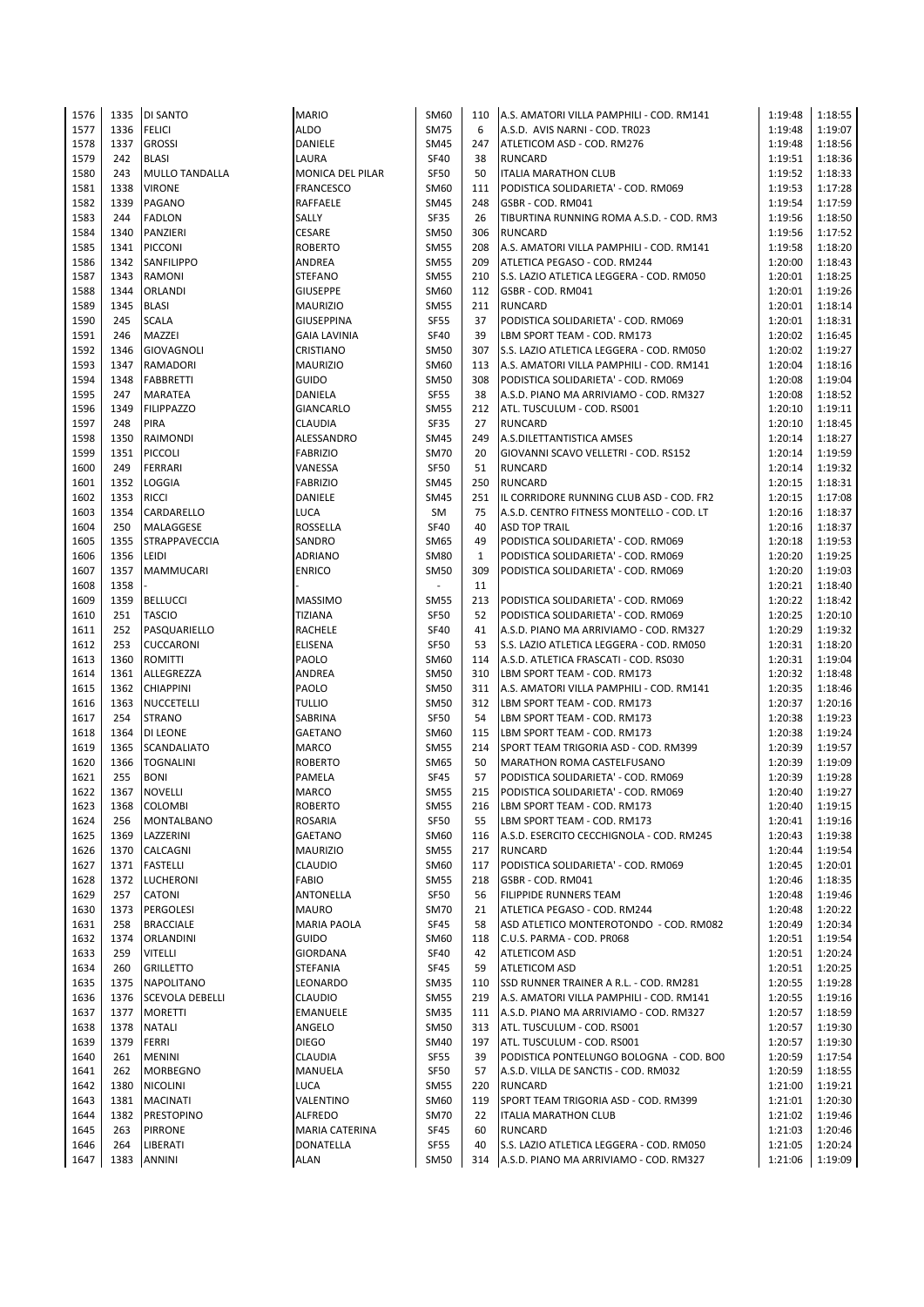| 1648 | 265  | <b>BIAGINI</b>      | <b>FEDERICA</b>         | SF50        | 58             | A.S.D. PIANO MA ARRIVIAMO - COD. RM327   | 1:21:08 | 1:20:05 |
|------|------|---------------------|-------------------------|-------------|----------------|------------------------------------------|---------|---------|
|      |      |                     |                         |             |                |                                          |         |         |
| 1649 | 266  | SALA                | ANNAMARIA               | <b>SF55</b> | 41             | ASD PODISTI FRENTANI - COD. CH185        | 1:21:10 | 1:19:46 |
| 1650 | 1384 | <b>D'ANTONIO</b>    | PAOLO                   | SM60        | 120            | ASD PODISTI FRENTANI - COD. CH185        | 1:21:10 | 1:19:46 |
| 1651 | 1385 | GABRIELLI           | <b>ANTONIO</b>          | <b>SM35</b> | 112            | <b>RUNCARD</b>                           | 1:21:10 | 1:18:49 |
| 1652 | 267  | <b>BOLDRINI</b>     | ALESSANDRA              | <b>SF60</b> | $\overline{7}$ | PUROSANGUE ATHLETICS CLUB - COD. RM311   | 1:21:11 | 1:20:57 |
| 1653 | 1386 | MARTINELLI          | CAINO                   | SM40        | 198            | RUNFOREVER APRILIA - COD. LT220          | 1:21:12 | 1:19:07 |
|      |      |                     |                         |             |                |                                          |         |         |
| 1654 | 268  | <b>SORGINI</b>      | <b>GIOVANNA</b>         | <b>SF50</b> | 59             | ASD PODISTI FRENTANI - COD. CH185        | 1:21:12 | 1:19:48 |
| 1655 | 269  | <b>GIGLIO</b>       | <b>MARISA</b>           | <b>SF40</b> | 43             | ASD RUNNERS FOR EMERGENCY - COD. RM315   | 1:21:17 | 1:20:17 |
| 1656 | 1387 | MARSIGLIA           | <b>CLAUDIO</b>          | SM60        | 121            | G.S. CAT SPORT ROMA - COD. RM189         | 1:21:18 | 1:19:23 |
| 1657 | 1388 | <b>PACINI</b>       | <b>ALFONSO MARIA</b>    | <b>SM65</b> | 51             |                                          | 1:21:20 | 1:20:19 |
|      |      |                     |                         |             |                | ATL. TUSCULUM - COD. RS001               |         |         |
| 1658 | 1389 | PALMIERI            | <b>MARCO</b>            | SM60        | 122            | GSBR - COD. RM041                        | 1:21:21 | 1:20:29 |
| 1659 | 1390 | <b>BRUNO</b>        | <b>FABIO</b>            | <b>SM50</b> | 315            | A.S.D. PIANO MA ARRIVIAMO - COD. RM327   | 1:21:21 | 1:20:29 |
| 1660 | 270  | <b>RUGGIERI</b>     | PAOLA                   | SF45        | 61             | PUROSANGUE ATHLETICS CLUB - COD. RM311   | 1:21:22 | 1:19:49 |
| 1661 | 1391 | <b>DI LUCA</b>      | <b>ANTONIO</b>          | <b>SM55</b> | 221            | ASD PODISTI FRENTANI - COD. CH185        | 1:21:25 | 1:20:00 |
|      |      |                     |                         |             |                |                                          |         |         |
| 1662 | 1392 | <b>MARIANI</b>      | LORENZO                 | <b>SM70</b> | 23             | ATL. TUSCULUM - COD. RS001               | 1:21:26 | 1:19:16 |
| 1663 | 1393 | SANTARONI           | <b>GIACOMO</b>          | SM40        | 199            | <b>RUNCARD</b>                           | 1:21:27 | 1:18:37 |
| 1664 | 1394 | <b>ONDER</b>        | GRAZIANO                | <b>SM50</b> | 316            | SSD RUNNER TRAINER A R.L. - COD. RM281   | 1:21:31 | 1:19:24 |
| 1665 | 1395 | <b>IANNILLI</b>     | GIANCARLO               | <b>SM55</b> | 222            | ASD SEMPRE DI CORSA TEAM - COD. RM341    | 1:21:31 | 1:20:25 |
|      |      |                     |                         |             |                |                                          |         |         |
| 1666 | 1396 | D'ALESSIO           | <b>ALEXIO</b>           | <b>SM45</b> | 252            | PODISTICA SOLIDARIETA' - COD. RM069      | 1:21:31 | 1:20:25 |
| 1667 | 1397 | <b>ROSSI</b>        | <b>STEFANO</b>          | <b>SM45</b> | 253            | SSD RUNNER TRAINER A R.L. - COD. RM281   | 1:21:32 | 1:18:15 |
| 1668 | 271  | <b>PIASTRA</b>      | <b>LUANA</b>            | <b>SF55</b> | 42             | PODISTICA SOLIDARIETA' - COD. RM069      | 1:21:34 | 1:20:48 |
| 1669 | 1398 | <b>MENICHETTI</b>   | CLAUDIO                 | <b>SM50</b> | 317            | LBM SPORT TEAM - COD. RM173              | 1:21:35 | 1:18:59 |
|      |      |                     |                         |             |                |                                          |         |         |
| 1670 | 1399 | <b>GAROFALO</b>     | ANTONELLO               | <b>SM50</b> | 318            | CALCATERRA SPORT ASD - COD. RM267        | 1:21:42 | 1:21:10 |
| 1671 | 272  | <b>COLATOSTI</b>    | PAMELA                  | <b>SF45</b> | 62             | GIOVANNI SCAVO VELLETRI - COD. RS152     | 1:21:43 | 1:20:10 |
| 1672 | 1400 | LINSALATA           | ORONZO RENZO            | <b>SM55</b> | 223            | PUROSANGUE ATHLETICS CLUB - COD. RM311   | 1:21:43 | 1:21:13 |
| 1673 | 1401 | <b>SCHIAVELLO</b>   | GIOVANNI                | <b>SM55</b> | 224            | ITALIANA RUNNING A.S.D. - COD. RM370     | 1:21:45 | 1:20:38 |
|      |      |                     |                         |             |                |                                          |         |         |
| 1674 |      | 1402 ALUNNI         | ALESSANDRO              | <b>SM45</b> | 254            | G.S. CAT SPORT ROMA - COD. RM189         | 1:21:47 | 1:19:57 |
| 1675 | 273  | DI PADOVA           | <b>ROMINA</b>           | SF50        | 60             | PODISTICA SOLIDARIETA' - COD. RM069      | 1:21:48 | 1:20:20 |
| 1676 | 1403 | <b>COLLEPICCOLO</b> | ANDREA                  | <b>SM55</b> | 225            | ATL. TUSCULUM - COD. RS001               | 1:21:48 | 1:20:44 |
| 1677 | 274  | <b>BELLONI</b>      | <b>MAURA</b>            | SF45        | 63             | PFIZER ITALIA RUNNING TEAM - COD. RM270  | 1:21:48 | 1:19:30 |
|      |      |                     |                         |             |                |                                          |         |         |
| 1678 | 1404 | PESCHISOLIDO        | <b>FABIO</b>            | <b>SM55</b> | 226            | <b>RUNCARD</b>                           | 1:21:48 | 1:19:23 |
| 1679 | 275  | SIMUNDE             | ANNA SOFIA              | SF50        | 61             | <b>RUNCARD</b>                           | 1:21:48 | 1:19:39 |
| 1680 | 276  | <b>DORIGO</b>       | ILVA                    | <b>SF60</b> | 8              | ITALIANA RUNNING A.S.D. - COD. RM370     | 1:21:49 | 1:20:41 |
| 1681 | 1405 | <b>AUFIERO</b>      | NICOLA                  | <b>SM55</b> | 227            | <b>RUNCARD</b>                           | 1:21:49 | 1:21:22 |
|      |      |                     |                         |             |                |                                          |         |         |
| 1682 | 1406 | <b>SALCI</b>        | PAOLO                   | SM60        | 123            | DUE PONTI SRL - COD. RM129               | 1:21:51 | 1:19:35 |
| 1683 | 1407 | <b>RICCOMINI</b>    | MARCELLO                | SM65        | 52             | JUVENIA SSD A.R.L. - COD. RM293          | 1:21:51 | 1:19:34 |
| 1684 | 1408 | <b>CUGINI</b>       | SIMONE                  | <b>SM45</b> | 255            | GSBR - COD. RM041                        | 1:21:53 | 1:18:54 |
| 1685 | 1409 | D'AMICO             | <b>MAURIZIO</b>         | SM60        | 124            | ATLETICA CECCANO - COD. FR222            | 1:21:53 | 1:20:53 |
|      |      |                     |                         |             |                |                                          |         |         |
| 1686 | 1410 | <b>MONTELEONE</b>   | <b>GUIDO</b>            | <b>SM45</b> | 256            | A.S.D. GO RUNNING - COD. RM355           | 1:21:56 | 1:21:30 |
| 1687 | 277  | CARLOMAGNA          | <b>IRENE</b>            | SF45        | 64             | SSD RUNNER TRAINER A R.L. - COD. RM281   | 1:22:02 | 1:20:45 |
| 1688 | 1411 | <b>TURICCHI</b>     | ANTONINO                | <b>SM55</b> | 228            | LBM SPORT TEAM - COD. RM173              | 1:22:04 | 1:19:59 |
| 1689 | 1412 | <b>BOZZI</b>        | LUCIANO                 | <b>SM50</b> | 319            | LBM SPORT TEAM - COD. RM173              | 1:22:05 | 1:20:59 |
|      |      |                     |                         |             |                |                                          |         |         |
| 1690 | 278  | <b>SCOTTI</b>       | SILVANA                 | SF60        | 9              | <b>ATLETICOM ASD</b>                     | 1:22:06 | 1:21:16 |
| 1691 | 1413 | SAVASTANO           | FRANCESCO               | <b>SM70</b> | 24             | LBM SPORT TEAM - COD. RM173              | 1:22:07 | 1:20:18 |
| 1692 | 1414 | <b>SACCHINI</b>     | LUCA                    | <b>SM50</b> | 320            | A.S.D. VILLA DE SANCTIS - COD. RM032     | 1:22:09 | 1:20:03 |
| 1693 | 1415 | BERNARDINI          | <b>MAURIZIO</b>         | SM65        | 53             | DUE PONTI SRL - COD. RM129               | 1:22:10 | 1:21:38 |
| 1694 | 279  | <b>VITRONI</b>      | SANDRINE                | <b>SF50</b> | 62             | A.S.D. PIANO MA ARRIVIAMO - COD. RM327   | 1:22:11 | 1:19:51 |
|      |      |                     |                         |             |                |                                          |         |         |
| 1695 | 1416 | SARDI DE LETTO      | UGO                     | <b>SM55</b> | 229            | <b>RUNCARD</b>                           | 1:22:12 | 1:19:49 |
| 1696 | 1417 | <b>DI SANTE</b>     | <b>ROBERTO</b>          | SM60        | 125            | ATL. TUSCULUM - COD. RS001               | 1:22:13 | 1:20:45 |
| 1697 | 1418 | <b>NICASTRO</b>     | <b>FABRIZIO</b>         | <b>SM50</b> | 321            | PODISTICA SOLIDARIETA' - COD. RM069      | 1:22:13 | 1:21:06 |
| 1698 | 1419 | <b>GIUSTI</b>       | RAFFAELE                | SM40        | 200            | A.S.D. GO RUNNING - COD. RM355           | 1:22:13 | 1:22:13 |
|      |      |                     |                         |             |                |                                          |         |         |
| 1699 | 1420 | <b>CIOCI</b>        | STEFANO                 | <b>SM45</b> | 257            | 1/2 MARATONA A STAFFETTA - COD. RM263    | 1:22:17 | 1:22:07 |
| 1700 | 1421 |                     |                         |             | 12             |                                          | 1:22:19 | 1:20:40 |
| 1701 | 1422 | <b>PONTESILLI</b>   | PAOLO                   | <b>SM45</b> | 258            | <b>RUNCARD</b>                           | 1:22:22 | 1:20:39 |
| 1702 | 1423 | DI PASQUALE         | <b>FRANCESCO</b>        | <b>SM45</b> | 259            | GSBR - COD. RM041                        | 1:22:22 | 1:21:00 |
|      |      |                     |                         |             |                |                                          |         |         |
| 1703 | 280  | <b>IBRAKOVIC</b>    | SENADA                  | SF60        | 10             | TIVOLI MARATHON - COD. RM255             | 1:22:25 | 1:20:33 |
| 1704 | 1424 | <b>CURATOLO</b>     | <b>GIUSEPPE</b>         | SM65        | 54             | ATLETICA PEGASO - COD. RM244             | 1:22:26 | 1:21:11 |
| 1705 | 1425 | <b>BISCARINI</b>    | <b>VITTORIO</b>         | <b>SM70</b> | 25             | A.S.D. ACSI ITALIA ATLETICA - COD. RM131 | 1:22:27 | 1:21:38 |
| 1706 | 281  | CAPARRUCCI          | <b>GIORGIA</b>          | SF          | 27             | A.S.D. PIANO MA ARRIVIAMO - COD. RM327   | 1:22:29 | 1:21:23 |
| 1707 | 282  | <b>PILOTO</b>       | PAOLA                   | <b>SF45</b> | 65             | ASD ROMATLETICA - COD. RM232             | 1:22:29 | 1:20:42 |
|      |      |                     |                         |             |                |                                          |         |         |
| 1708 | 283  | PAGANI              | PAOLA                   | <b>SF55</b> | 43             | A.S.D. VILLA DE SANCTIS - COD. RM032     | 1:22:29 | 1:20:24 |
| 1709 | 1426 | URSELLA             | <b>BRUNO</b>            | <b>SM55</b> | 230            | A.S. AMATORI VILLA PAMPHILI - COD. RM141 | 1:22:30 | 1:21:02 |
| 1710 | 1427 | <b>STO DOMINGO</b>  | <b>VALENTIN REVOLOS</b> | <b>SM55</b> | 231            | <b>ITALIA MARATHON CLUB</b>              | 1:22:31 | 1:20:40 |
| 1711 | 284  | PETROLINI           | LUCIA                   | <b>SF55</b> | 44             | PODISTICA SOLIDARIETA' - COD. RM069      | 1:22:32 | 1:21:07 |
|      |      |                     |                         |             |                |                                          |         |         |
| 1712 | 285  | DI PROSPERO         | ANNALISA                | SF45        | 66             | ASD NISSOLINO INTESATLETICA - COD. LT260 | 1:22:32 | 1:21:04 |
| 1713 | 1428 | <b>MONTINARO</b>    | <b>GIACOMO</b>          | <b>SM45</b> | 260            | GSBR - COD. RM041                        | 1:22:35 | 1:21:13 |
| 1714 | 1429 | PRATI               | PAOLO                   | SM40        | 201            | <b>RUNCARD</b>                           | 1:22:38 | 1:21:26 |
| 1715 | 286  | LA BARBERA          | ALESSIA                 | <b>SF40</b> | 44             | S.S. LAZIO ATLETICA LEGGERA - COD. RM050 | 1:22:40 | 1:21:16 |
|      |      |                     |                         |             |                |                                          |         |         |
| 1716 | 1430 | LO SCHIAVO          | <b>MAURIZIO</b>         | <b>SM45</b> | 261            | ATLETICA PEGASO - COD. RM244             | 1:22:40 | 1:21:27 |
| 1717 | 287  | <b>GORETTI</b>      | <b>CHARIS</b>           | SF35        | 28             | S.S. LAZIO ATLETICA LEGGERA - COD. RM050 | 1:22:40 | 1:21:17 |
| 1718 | 1431 | <b>BOCCIA</b>       | PIETRO                  | SM          | 76             | A.S. AMATORI VILLA PAMPHILI - COD. RM141 | 1:22:42 | 1:21:09 |
| 1719 | 288  | <b>DEL SORBO</b>    | ALESSANDRA              | <b>SF35</b> | 29             | A.S. AMATORI VILLA PAMPHILI - COD. RM141 | 1:22:43 | 1:21:09 |
|      |      |                     |                         |             |                |                                          |         |         |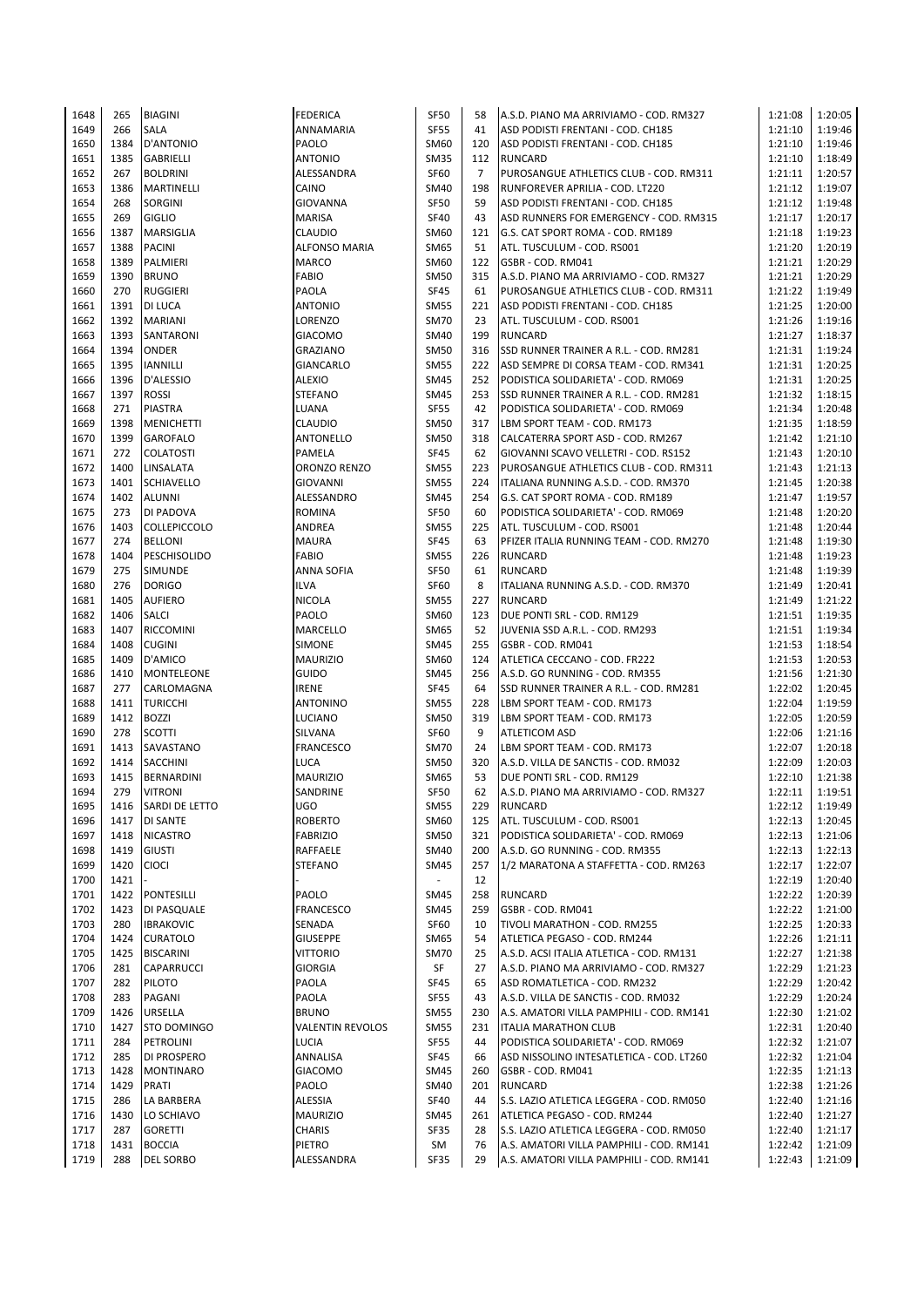| 1720 | 1432 | <b>MINNUCCI</b>     | <b>MARCO</b>       | SM60        | 126 | ATLETICA PEGASO - COD. RM244             | 1:22:43 | 1:21:27 |
|------|------|---------------------|--------------------|-------------|-----|------------------------------------------|---------|---------|
| 1721 | 1433 | D'AMICO             | GABRIELE           | SM60        | 127 | <b>RUNCARD</b>                           | 1:22:45 | 1:20:50 |
| 1722 | 1434 | <b>DUCCI</b>        | <b>MARCO</b>       | <b>SM55</b> | 232 | A.S. AMATORI VILLA PAMPHILI - COD. RM141 | 1:22:46 | 1:21:18 |
| 1723 | 1435 | <b>CORRIERI</b>     | <b>TONINO</b>      | <b>SM55</b> | 233 | A.S.D. RUNNING EVOLUTION - COD. RS033    | 1:22:46 | 1:20:52 |
| 1724 | 289  | RANELLI             | SONIA              | <b>SF55</b> | 45  | A.S. AMATORI VILLA PAMPHILI - COD. RM141 | 1:22:48 | 1:21:49 |
| 1725 | 290  | <b>MAURIZI</b>      | <b>ELVIRA</b>      | <b>SF55</b> | 46  | A.S. AMATORI VILLA PAMPHILI - COD. RM141 | 1:22:48 | 1:21:50 |
| 1726 | 1436 | <b>RICCI</b>        | <b>LUCA</b>        | SM40        | 202 | IL CORRIDORE RUNNING CLUB ASD - COD. FR2 | 1:22:50 | 1:21:45 |
| 1727 | 291  | ZAGARIA             | <b>GIOVANNA</b>    | <b>SF40</b> | 45  | PODISTICA SOLIDARIETA' - COD. RM069      | 1:22:51 | 1:20:25 |
| 1728 | 292  | <b>SCHITO</b>       |                    | <b>SF35</b> | 30  |                                          | 1:22:51 | 1:22:12 |
|      |      |                     | MARIA LUCIA        |             |     | PUROSANGUE ATHLETICS CLUB - COD. RM311   |         |         |
| 1729 | 293  | <b>DRAGOI</b>       | <b>FLORENTINA</b>  | <b>SF45</b> | 67  | <b>RUNCARD</b>                           | 1:22:57 | 1:22:51 |
| 1730 | 294  | <b>CRISPICIANI</b>  | TIZIANA            | <b>SF50</b> | 63  | TIVOLI MARATHON - COD. RM255             | 1:22:58 | 1:21:47 |
| 1731 | 1437 | CAMPANILE           | <b>TOMMASO</b>     | <b>SM70</b> | 26  | MARATHON ROMA CASTELFUSANO               | 1:23:00 | 1:20:58 |
| 1732 | 295  | DI MENTO            | MARZIA             | <b>SF50</b> | 64  | LBM SPORT TEAM - COD. RM173              | 1:23:01 | 1:21:48 |
| 1733 | 296  | <b>DADI</b>         | MICAELA            | <b>SF45</b> | 68  | A.S.D. PIANO MA ARRIVIAMO - COD. RM327   | 1:23:02 | 1:21:24 |
| 1734 | 1438 | <b>GRASSO</b>       | CARLO              | SM40        | 203 | A.S.D. PIANO MA ARRIVIAMO - COD. RM327   | 1:23:02 | 1:22:11 |
| 1735 | 1439 | VALLETTA            | ALESSANDRO         | SM40        | 204 | PODISTICA SOLIDARIETA' - COD. RM069      | 1:23:02 | 1:21:32 |
| 1736 | 1440 | CALCAGNI            | <b>EMILIANO</b>    | SM45        | 262 | A.S.D. PIANO MA ARRIVIAMO - COD. RM327   | 1:23:02 | 1:21:24 |
| 1737 | 1441 | <b>TOCCHI</b>       | <b>FABRIZIO</b>    | SM60        | 128 | DUE PONTI SRL - COD. RM129               | 1:23:09 | 1:21:13 |
| 1738 | 297  | <b>FICCA</b>        | ALESSANDRA         | <b>SF40</b> | 46  | PODISTICA SOLIDARIETA' - COD. RM069      | 1:23:10 | 1:22:00 |
| 1739 | 298  | <b>GRAZIANI</b>     | FRANCESCA ROMANA   | <b>SF40</b> | 47  | PODISTICA SOLIDARIETA' - COD. RM069      | 1:23:10 | 1:22:00 |
| 1740 | 1442 | <b>ARUTA</b>        | ANDREA             | <b>SM45</b> | 263 | <b>RUNCARD</b>                           | 1:23:12 | 1:21:49 |
| 1741 | 299  | <b>MEDORI</b>       | <b>MARTINA</b>     | <b>SF50</b> | 65  | PODISTICA SOLIDARIETA' - COD. RM069      | 1:23:14 | 1:22:01 |
| 1742 | 1443 | <b>FANFONI</b>      | <b>MASSIMO</b>     | SM40        | 205 | <b>RUNCARD</b>                           | 1:23:16 | 1:22:02 |
|      |      |                     |                    |             |     |                                          |         |         |
| 1743 | 300  | <b>MASTROMARINO</b> | PIERA              | <b>SF35</b> | 31  | <b>ITALIA MARATHON CLUB</b>              | 1:23:17 | 1:21:58 |
| 1744 | 301  | <b>DONATO</b>       | LAURA              | SF45        | 69  | <b>RUNCARD</b>                           | 1:23:18 | 1:21:35 |
| 1745 | 302  | TOMASSACCI          | ALESSIA            | <b>SF45</b> | 70  | G.S. CAT SPORT ROMA - COD. RM189         | 1:23:19 | 1:22:14 |
| 1746 | 1444 | <b>MARINO</b>       | ANGELO             | <b>SM65</b> | 55  | ATLETICA LICATA - COD. AG495             | 1:23:19 | 1:22:12 |
| 1747 | 1445 | <b>LISTA</b>        | <b>ANTONIO</b>     | SM65        | 56  | PODISTICA SOLIDARIETA' - COD. RM069      | 1:23:20 | 1:22:32 |
| 1748 | 303  | LEPORE              | DENISE             | SF35        | 32  | A.S.D. CAFFARELLA RUNNERS - COD. RM352   | 1:23:23 | 1:20:57 |
| 1749 | 1446 | COLAIACOMO          | CLAUDIO            | <b>SM50</b> | 322 | AS.TRA. ROMA - COD. RM159                | 1:23:23 | 1:22:04 |
| 1750 | 1447 | CARÈ                | <b>ROBERTO</b>     | <b>SM45</b> | 264 | PODISTICA SOLIDARIETA' - COD. RM069      | 1:23:23 | 1:20:58 |
| 1751 | 304  | <b>ANTONINI</b>     | <b>GIULIA</b>      | <b>SF40</b> | 48  | ASD RUNNERS FOR EMERGENCY - COD. RM315   | 1:23:24 | 1:21:58 |
| 1752 | 1448 | <b>STRIPPOLI</b>    | <b>ROBERTO</b>     | <b>SM50</b> | 323 | PODISTICA SOLIDARIETA' - COD. RM069      | 1:23:24 | 1:21:32 |
| 1753 | 1449 | POLLETTA            | <b>ROCCO</b>       | <b>SM70</b> | 27  | A.S.D. GO RUNNING - COD. RM355           | 1:23:26 | 1:21:07 |
| 1754 | 1450 | ANTEI               | ALESSANDRO         | <b>SM70</b> | 28  | A.S.D. CAFFARELLA RUNNERS - COD. RM352   | 1:23:26 | 1:21:35 |
| 1755 | 1451 | <b>CALICCHIA</b>    | LUCIANO            | <b>SM70</b> | 29  | <b>RUNCARD</b>                           | 1:23:27 | 1:22:27 |
| 1756 | 1452 | <b>BALDESI</b>      | CARLO              | <b>SM50</b> | 324 | 107142 FR - ENDURANCE TRAINIG ASD        | 1:23:28 | 1:21:51 |
| 1757 | 305  | <b>IPPOLITI</b>     | <b>RITA</b>        | <b>SF55</b> | 47  | A.S. ATL. ROCCA DI PAPA - COD. RS190     | 1:23:30 | 1:22:24 |
| 1758 | 1453 |                     | ANDREA             | <b>SM50</b> | 325 | <b>RUNCARD</b>                           | 1:23:31 | 1:22:07 |
|      |      | SILVESTRINI         |                    |             |     |                                          |         |         |
| 1759 | 1454 | <b>DE ANGELIS</b>   | <b>ENRICO</b>      | <b>SM55</b> | 234 | S.S. LAZIO ATLETICA LEGGERA - COD. RM050 | 1:23:31 | 1:22:24 |
| 1760 | 306  | CAO                 | ELIANA             | <b>SF50</b> | 66  | A.S.D. GO RUNNING - COD. RM355           | 1:23:32 | 1:22:24 |
| 1761 | 307  | PIERSANTI           | <b>ELISA</b>       | SF          | 28  | IPPOLIFE S.S.D. A R.L. - COD. RM320      | 1:23:32 | 1:22:02 |
| 1762 | 1455 | PAGNUTTI            | <b>FRANCESCO</b>   | <b>SM35</b> | 113 | A.S.D. MEDITERRANEA - COD. RM125         | 1:23:35 | 1:20:45 |
| 1763 | 1456 | SAMMARONE           | PASQUALINO         | <b>SM55</b> | 235 | ATL. TUSCULUM - COD. RS001               | 1:23:37 | 1:21:39 |
| 1764 | 1457 | CANINO              | <b>MARIO</b>       | <b>SM70</b> | 30  | ASD LAZIO OLIMPIA RUNNERS TEAM - COD. RM | 1:23:38 | 1:23:25 |
| 1765 | 308  | CESARONI            | PINA               | SF60        | 11  | ATL. TUSCULUM - COD. RS001               | 1:23:39 | 1:22:56 |
| 1766 | 309  | <b>FINIZII</b>      | <b>ROBERTA</b>     | <b>SF55</b> | 48  | ATLETICA PEGASO - COD. RM244             | 1:23:42 | 1:22:25 |
| 1767 | 310  | <b>SCIARRETTA</b>   | ROBERTA            | SF40        | 49  | ATLETICOM ASD                            | 1:23:43 | 1:23:15 |
| 1768 | 311  | ALLEGRINI           | SILVIA             | <b>SF55</b> | 49  | PODISTICA SOLIDARIETA' - COD. RM069      | 1:23:43 | 1:21:39 |
| 1769 | 1458 | PICCIRILLO          | <b>GIAN FELICE</b> | SM40        | 206 | A.S.D. PIANO MA ARRIVIAMO - COD. RM327   | 1:23:43 | 1:22:00 |
| 1770 | 1459 | DI GIOIA            | <b>GIUSEPPE</b>    | <b>SM35</b> | 114 | A.S.D. RUNNING ACADEMY LUCERA - COD. FG8 | 1:23:44 | 1:22:00 |
| 1771 | 1460 | CAUTELA             | PIERPAOLO          | <b>SM55</b> | 236 | PODISTICA SOLIDARIETA' - COD. RM069      | 1:23:44 | 1:21:40 |
| 1772 | 1461 | <b>BUA</b>          | FABIO              | <b>SM50</b> | 326 | LBM SPORT TEAM - COD. RM173              | 1:23:47 | 1:22:43 |
| 1773 | 312  | <b>MARAFIOTI</b>    | <b>FRANCESCA</b>   | <b>SF50</b> | 67  | <b>RUNCARD</b>                           | 1:23:48 | 1:22:49 |
| 1774 | 313  | MAZZIERI            | SARA               | SF40        | 50  | A.S.D. PIANO MA ARRIVIAMO - COD. RM327   | 1:23:50 | 1:22:48 |
| 1775 | 1462 | <b>GALASSI</b>      | <b>MAURO</b>       | SM40        | 207 | A.S.D. PIANO MA ARRIVIAMO - COD. RM327   | 1:23:50 | 1:22:49 |
| 1776 | 314  | MUZZARELLI          | AGNESE             | <b>SF40</b> | 51  |                                          | 1:23:53 | 1:22:51 |
|      |      | <b>PALUCCI</b>      |                    |             |     | A.S.D. RINCORRO - COD. RM332             |         | 1:23:08 |
| 1777 | 1463 |                     | <b>ANTONIO</b>     | <b>SM65</b> | 57  | <b>ASD ENEA</b>                          | 1:23:55 |         |
| 1778 | 1464 | <b>NATALE</b>       | <b>ANDREA</b>      | SM          | 77  | A.S.D. VEGAN POWER TEAM - COD. RM375     | 1:23:58 | 1:22:00 |
| 1779 | 1465 | <b>CAVICCHI</b>     | <b>ADRIANO</b>     | SM70        | 31  | PODISTICA MARE DI ROMA                   | 1:23:59 | 1:21:48 |
| 1780 | 1466 | <b>FABRIZIO</b>     | CARLO              | SM40        | 208 | <b>RUNCARD</b>                           | 1:24:01 | 1:19:54 |
| 1781 | 315  | <b>BARUCCI</b>      | VALERIA            | <b>SF55</b> | 50  | GSBR - COD. RM041                        | 1:24:03 | 1:23:21 |
| 1782 | 316  | ZOLI                | MARIANGELA         | <b>SF50</b> | 68  | A.S.D. RUN FOR FUN - COD. RM279          | 1:24:04 | 1:22:39 |
| 1783 | 1467 | <b>GRECO</b>        | <b>VINCENZO</b>    | SM60        | 129 | ASD LAZIO OLIMPIA RUNNERS TEAM - COD. RM | 1:24:09 | 1:23:11 |
| 1784 | 317  | GRECO               | MICHELA            | SF45        | 71  | <b>RUNNERS FOR EMERGENCY</b>             | 1:24:10 | 1:22:45 |
| 1785 | 1468 | D'AGOSTINI          | LORENZO            | <b>SM35</b> | 115 | ASD RUNNERS FOR EMERGENCY - COD. RM315   | 1:24:11 | 1:21:58 |
| 1786 | 318  | <b>CECCOLI</b>      | LAURA              | <b>SF50</b> | 69  | A.S.D. PIANO MA ARRIVIAMO - COD. RM327   | 1:24:13 | 1:21:52 |
| 1787 | 319  | <b>FARRONATO</b>    | LILIANA            | <b>SF55</b> | 51  | A.S.D. RUNNING EVOLUTION - COD. RS033    | 1:24:19 | 1:24:02 |
| 1788 | 1469 | <b>CORRIERI</b>     | <b>FERDINANDO</b>  | <b>SM55</b> | 237 | A.S.D. RUNNING EVOLUTION - COD. RS033    | 1:24:20 | 1:22:25 |
| 1789 | 320  | <b>SINGH</b>        | SHAMSHER           | <b>SF40</b> | 52  | ITALIA MARATHON CLUB SSDRL - COD. RM094  | 1:24:21 | 1:22:32 |
| 1790 | 321  | <b>LUCATELLI</b>    | <b>DORIANA</b>     | <b>SF50</b> | 70  | A.S. ATL. ROCCA DI PAPA - COD. RS190     | 1:24:21 | 1:23:15 |
| 1791 | 1470 | <b>SPINA</b>        | ANGELO             | <b>SM70</b> | 32  | LYCEUM ROMA XIII A.P.D. - COD. RM038     | 1:24:25 | 1:22:51 |
|      |      |                     |                    |             |     |                                          |         |         |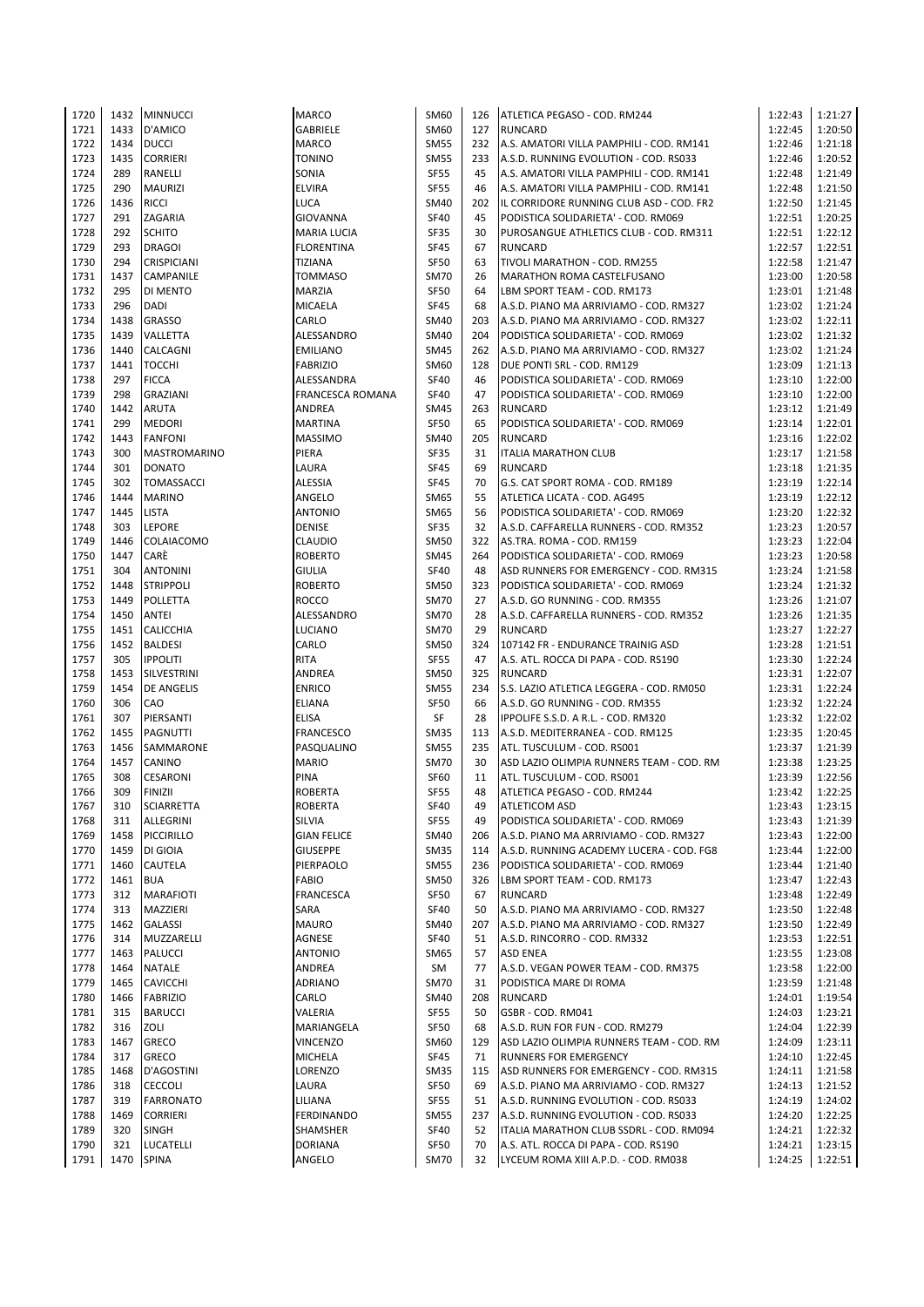| 1792 | 322  | <b>QUARTA</b>        | <b>ANNAMARIA</b>        | <b>SF45</b>              | 72             | S.S. A.V.I.S. SPORT NOVOLI - COD. LE307  | 1:24:27 | 1:24:16 |
|------|------|----------------------|-------------------------|--------------------------|----------------|------------------------------------------|---------|---------|
| 1793 | 323  | LOSCANNA             | LUANA                   | <b>SF40</b>              | 53             | S.S. A.V.I.S. SPORT NOVOLI - COD. LE307  | 1:24:27 | 1:24:16 |
|      |      |                      |                         |                          |                |                                          |         |         |
| 1794 | 1471 | <b>FALCO</b>         | <b>GIUSEPPE</b>         | SM40                     | 209            | ITALIA MARATHON CLUB SSDRL - COD. RM094  | 1:24:28 | 1:22:03 |
| 1795 | 1472 | LEO                  | <b>STEFANO</b>          | <b>SM55</b>              | 238            | GSBR - COD. RM041                        | 1:24:30 | 1:22:46 |
| 1796 | 1473 | <b>GIANNI</b>        | <b>VINCENZO</b>         | <b>SM70</b>              | 33             | GSBR - COD. RM041                        | 1:24:30 | 1:23:17 |
| 1797 | 1474 | <b>MODUGNO</b>       | <b>ELIA</b>             | SM40                     | 210            | A.S.D. PIANO MA ARRIVIAMO - COD. RM327   | 1:24:30 | 1:21:43 |
| 1798 | 1475 | <b>QUARTA</b>        | <b>MASSIMO</b>          | <b>SM50</b>              | 327            | <b>RUNCARD</b>                           | 1:24:31 | 1:24:19 |
| 1799 | 324  | LAURIA               | <b>ANNARITA</b>         | SF45                     | 73             | PODISTICA OSTIA - COD. RM179             | 1:24:32 | 1:22:56 |
|      |      |                      |                         |                          |                |                                          |         |         |
| 1800 | 1476 | <b>GIUSTINIANI</b>   | <b>ENRICO</b>           | <b>SM55</b>              | 239            | RUNFOREVER APRILIA - COD. LT220          | 1:24:33 | 1:22:29 |
| 1801 | 1477 | <b>MAIURI</b>        | ARDUINO                 | <b>SM50</b>              | 328            | A.S. AMATORI VILLA PAMPHILI - COD. RM141 | 1:24:34 | 1:23:30 |
| 1802 | 325  | <b>CATTIVERA</b>     | PATRIZIA                | SF60                     | 12             | PODISTICA SOLIDARIETA' - COD. RM069      | 1:24:35 | 1:22:39 |
| 1803 | 326  | <b>TAPPI</b>         | <b>ELISABETTA</b>       | <b>SF50</b>              | 71             | A.S.D. GO RUNNING - COD. RM355           | 1:24:38 | 1:23:27 |
| 1804 | 327  | ZAMFIR               | <b>VIRGINIA</b>         | <b>SF45</b>              | 74             | PFIZER ITALIA RUNNING TEAM - COD. RM270  | 1:24:40 | 1:23:13 |
|      |      |                      |                         |                          |                |                                          |         |         |
| 1805 | 328  | <b>MIGLIORE</b>      | KIM MEE YUNG MARIA      | <b>SF50</b>              | 72             | SPORT TEAM TRIGORIA ASD - COD. RM399     | 1:24:43 | 1:24:13 |
| 1806 | 329  | <b>GALLI</b>         | <b>MARINA</b>           | <b>SF55</b>              | 52             | SPORT TEAM TRIGORIA ASD - COD. RM399     | 1:24:43 | 1:24:14 |
| 1807 | 330  | <b>CARTA</b>         | <b>GIUSEPPINA</b>       | <b>SF55</b>              | 53             | G.S. CAT SPORT ROMA - COD. RM189         | 1:24:44 | 1:23:40 |
| 1808 | 1478 | ADDORISIO DE FEO     | LUIGI                   | <b>SM35</b>              | 116            | AS.TRA. ROMA - COD. RM159                | 1:24:46 | 1:24:21 |
| 1809 | 1479 | ZATELLI              | <b>EMILIANO</b>         | <b>SM45</b>              | 265            | GSBR - COD. RM041                        | 1:24:46 | 1:24:34 |
| 1810 | 1480 | <b>SCIPIONI</b>      | <b>DOMENICO</b>         | <b>SM70</b>              | 34             | A.S.D. PIANO MA ARRIVIAMO - COD. RM327   | 1:24:46 | 1:22:19 |
|      |      |                      |                         |                          |                |                                          |         |         |
| 1811 | 331  | D'ALESSIO            | ALESSANDRA              | SF45                     | 75             | PODISTICA SOLIDARIETA' - COD. RM069      | 1:24:47 | 1:22:20 |
| 1812 | 1481 | DI CICCO             | ALESSANDRO              | <b>SM50</b>              | 329            | LBM SPORT TEAM - COD. RM173              | 1:24:47 | 1:22:20 |
| 1813 | 1482 | SANTELLI             | <b>GIUSEPPE</b>         | SM60                     | 130            | A.S.D. DAUNIA RUNNING - COD. FG299       | 1:24:48 | 1:24:21 |
| 1814 | 1483 | SPONSANO             | <b>MAURIZIO</b>         | <b>SM55</b>              | 240            | A.S.D. DAUNIA RUNNING - COD. FG299       | 1:24:48 | 1:24:22 |
| 1815 | 1484 | CICCARELLA           | <b>GIUSEPPE</b>         | <b>SM70</b>              | 35             | LBM SPORT TEAM - COD. RM173              | 1:24:50 | 1:22:35 |
|      | 332  | <b>CARONNA</b>       | <b>VIRGINIA</b>         | <b>SF45</b>              | 76             | <b>RUNCARD</b>                           | 1:24:51 | 1:23:15 |
| 1816 |      |                      |                         |                          |                |                                          |         |         |
| 1817 | 333  | <b>COLAFRANCESCO</b> | LAURA                   | <b>SF45</b>              | 77             | <b>RUNCARD</b>                           | 1:24:52 | 1:23:29 |
| 1818 | 334  | <b>TESTA</b>         | SANDRA                  | <b>SF50</b>              | 73             | <b>RUNCARD</b>                           | 1:24:52 | 1:24:22 |
| 1819 | 1485 | <b>MORESCHI</b>      | <b>GIUSEPPE</b>         | <b>SM50</b>              | 330            | ATHLETICA VATICANA ASD                   | 1:24:53 | 1:23:32 |
| 1820 | 1486 | <b>MARCHI</b>        | <b>DAVIDE</b>           | <b>SM45</b>              | 266            | <b>RUNCARD</b>                           | 1:24:53 | 1:23:06 |
| 1821 | 335  | <b>SERRATORE</b>     | CARMELA                 | <b>SF45</b>              | 78             | PUROSANGUE ATHLETICS CLUB - COD. RM311   | 1:24:54 | 1:22:59 |
|      |      |                      |                         |                          |                |                                          |         |         |
| 1822 | 1487 | D'AMICO              | LEONARDO                | <b>SM50</b>              | 331            | A.S.D. PIANO MA ARRIVIAMO - COD. RM327   | 1:25:04 | 1:22:45 |
| 1823 | 336  | <b>BARGERO</b>       | LUISA                   | <b>SF65</b>              | 3              | A.S. AMATORI VILLA PAMPHILI - COD. RM141 | 1:25:05 | 1:23:55 |
| 1824 | 337  | <b>BARBACINI</b>     | COSTANZA                | <b>SF50</b>              | 74             | A.S.D. PIANO MA ARRIVIAMO - COD. RM327   | 1:25:05 | 1:22:46 |
| 1825 | 338  | <b>ELLERO</b>        | <b>GAIA ROMANA</b>      | <b>SF45</b>              | 79             | ASD ATLETICA LA SBARRA<br>- COD. RM1     | 1:25:07 | 1:24:47 |
| 1826 | 1488 | LUCARELLI            | <b>MASSIMILIANO</b>     | <b>SM55</b>              | 241            | <b>RUNCARD</b>                           | 1:25:07 | 1:24:00 |
|      | 339  |                      |                         | <b>SF40</b>              |                |                                          |         |         |
| 1827 |      | SOLDO                | <b>CELESTE</b>          |                          | 54             | <b>RUNCARD</b>                           | 1:25:10 | 1:23:13 |
| 1828 | 1489 | <b>CENTOGAMBE</b>    | ANDREA                  | SM                       | 78             | <b>RUNCARD</b>                           | 1:25:10 | 1:23:15 |
| 1829 | 1490 | <b>RONCADIN</b>      | <b>GIANFRANCO</b>       | <b>SM75</b>              | $\overline{7}$ | ASD LAZIO OLIMPIA RUNNERS TEAM - COD. RM | 1:25:11 | 1:23:15 |
| 1830 | 1491 | <b>SPERA</b>         | PIERLUIGI               | SM60                     | 131            | A.S.D. RINCORRO - COD. RM332             | 1:25:17 | 1:24:16 |
| 1831 | 340  | <b>ROSSI</b>         | <b>MARIA ANTONIETTA</b> | SF60                     | 13             | ITALIANA RUNNING A.S.D. - COD. RM370     | 1:25:17 | 1:24:13 |
| 1832 | 1492 | <b>CINTIO</b>        | <b>LUIGINO</b>          | <b>SM55</b>              | 242            | A.S.D. RINCORRO - COD. RM332             | 1:25:18 | 1:24:16 |
|      |      |                      |                         |                          |                |                                          |         |         |
| 1833 | 341  | <b>NIGRO</b>         | <b>EMILIA</b>           | SF45                     | 80             | <b>RUNCARD</b>                           | 1:25:19 | 1:24:35 |
| 1834 | 342  | KIMMEL               | LUCIANA ELIZABETH       | SF35                     | 33             | A.S.D. GO RUNNING - COD. RM355           | 1:25:20 | 1:24:00 |
| 1835 | 1493 | <b>VITALE</b>        | <b>DAVIDE</b>           | <b>SM50</b>              | 332            | <b>RUNCARD</b>                           | 1:25:20 | 1:23:21 |
| 1836 | 1494 | <b>FACHIN</b>        | <b>ORLANDO</b>          | SM65                     | 58             | ITALIANA RUNNING A.S.D. - COD. RM370     | 1:25:20 | 1:25:05 |
| 1837 | 343  | <b>MORELLI</b>       | <b>ISABELLA</b>         | <b>SF55</b>              | 54             | A.S.D. GO RUNNING - COD. RM355           | 1:25:20 | 1:24:08 |
| 1838 | 1495 |                      |                         | <b>SM55</b>              | 243            |                                          |         |         |
|      |      | <b>PRIORA</b>        | <b>ROBERTO</b>          |                          |                | GSBR - COD. RM041                        | 1:25:22 | 1:22:28 |
| 1839 | 1496 | <b>FERRARO</b>       | DOMENICO                | SM <sub>35</sub>         | 117            | GSBR - COD. RM041                        | 1:25:28 | 1:24:39 |
| 1840 | 1497 | <b>TESTA</b>         | <b>ROBERTO</b>          | SM60                     | 132            | G.S. CAT SPORT ROMA - COD. RM189         | 1:25:31 | 1:22:19 |
| 1841 | 1498 | <b>SERRA</b>         | <b>GIUSEPPE</b>         | SM60                     | 133            | MARATHON ROMA CASTELFUSANO               | 1:25:31 | 1:22:57 |
| 1842 | 344  | <b>BOVE</b>          | VALENTINA               | <b>SF45</b>              | 81             | S.S. LAZIO ATLETICA LEGGERA - COD. RM050 | 1:25:33 | 1:23:47 |
| 1843 | 345  | <b>PALMA</b>         | VALENTINA               | <b>SF50</b>              | 75             | G.S. CAT SPORT ROMA - COD. RM189         | 1:25:33 | 1:22:22 |
|      |      |                      |                         |                          |                |                                          |         |         |
| 1844 | 346  | SEDANO               | KETTY                   | SF45                     | 82             | <b>RUNCARD</b>                           | 1:25:35 | 1:24:11 |
| 1845 | 1499 | LAI                  | <b>ADRIANO</b>          | <b>SM65</b>              | 59             | GSBR - COD. RM041                        | 1:25:35 | 1:25:00 |
| 1846 | 1500 | ROSELLINI            | <b>ALDO</b>             | <b>SM70</b>              | 36             | LBM SPORT TEAM - COD. RM173              | 1:25:35 | 1:24:33 |
| 1847 | 1501 | CAVALLUCCI           | <b>MASSIMO</b>          | <b>SM65</b>              | 60             | PODISTICA SOLIDARIETA' - COD. RM069      | 1:25:35 | 1:24:49 |
| 1848 | 1502 | <b>MARCHESE</b>      | <b>EDUARDO</b>          | <b>SM45</b>              | 267            | <b>RUNNERS FOR EMERGENCY</b>             | 1:25:35 | 1:22:47 |
| 1849 | 1503 | SEVERINI             | <b>MASSIMO</b>          | SM                       | 79             | <b>RUNNERS FOR EMERGENCY</b>             | 1:25:36 | 1:22:48 |
|      |      |                      |                         |                          |                |                                          |         |         |
| 1850 | 1504 | <b>PALMA</b>         | <b>MARIO FRANCO</b>     | <b>SM55</b>              | 244            | PODISTICA SOLIDARIETA' - COD. RM069      | 1:25:36 | 1:24:26 |
| 1851 | 1505 | SINIBALDI            | GIANCARLO               | SM65                     | 61             | <b>ATL.MONTE MARIO</b>                   | 1:25:41 | 1:23:18 |
| 1852 | 347  | LISPI                | LUCILLA                 | <b>SF45</b>              | 83             | ASD ATLETICA TAINO - COD. PG086          | 1:25:41 | 1:25:08 |
| 1853 | 348  | FABI                 | <b>ALICE</b>            | PF                       | 3              | ASD ATLETICA TAINO - COD. PG086          | 1:25:41 | 1:25:08 |
| 1854 | 349  | SANSONE              | FRANCESCA               | <b>SF45</b>              | 84             | A.S. ROMA ROAD R.CLUB - COD. RM004       | 1:25:41 | 1:24:19 |
|      |      |                      |                         |                          |                |                                          | 1:25:42 |         |
| 1855 | 350  | DI PALMA             | <b>FILOMENA</b>         | SF45                     | 85             | FORUM SPORT CENTER SSD SRL - COD. RM     |         | 1:24:43 |
| 1856 | 1506 | SALVADORI AMADEI     | LORENZO                 | <b>SM50</b>              | 333            | <b>RUNCARD</b>                           | 1:25:43 | 1:25:15 |
| 1857 | 351  | <b>DANTE</b>         | <b>MONICA</b>           | <b>SF40</b>              | 55             | <b>RUNCARD</b>                           | 1:25:46 | 1:22:57 |
| 1858 | 352  | FRANCESCHETTI        | CECILIA                 | <b>SF55</b>              | 55             | DUE PONTI SRL - COD. RM129               | 1:25:48 | 1:24:37 |
| 1859 | 1507 |                      |                         | ÷.                       | 13             |                                          | 1:25:48 | 1:23:15 |
| 1860 | 1508 |                      |                         | $\overline{\phantom{a}}$ | 14             |                                          | 1:25:48 | 1:23:15 |
|      |      |                      |                         |                          |                |                                          |         |         |
| 1861 | 1509 | MINNIELLI            | LORENZO MARIA           | SM65                     | 62             | GSBR - COD. RM041                        | 1:25:48 | 1:23:38 |
| 1862 | 353  | <b>BONELLI</b>       | BARBARA                 | SF50                     | 76             | ASD RUNNERS FOR EMERGENCY - COD. RM315   | 1:25:56 | 1:24:55 |
| 1863 | 354  | DI CESARE            | <b>SILVIA</b>           | <b>SF40</b>              | 56             | A.S.D. PIANO MA ARRIVIAMO - COD. RM327   | 1:25:59 | 1:24:54 |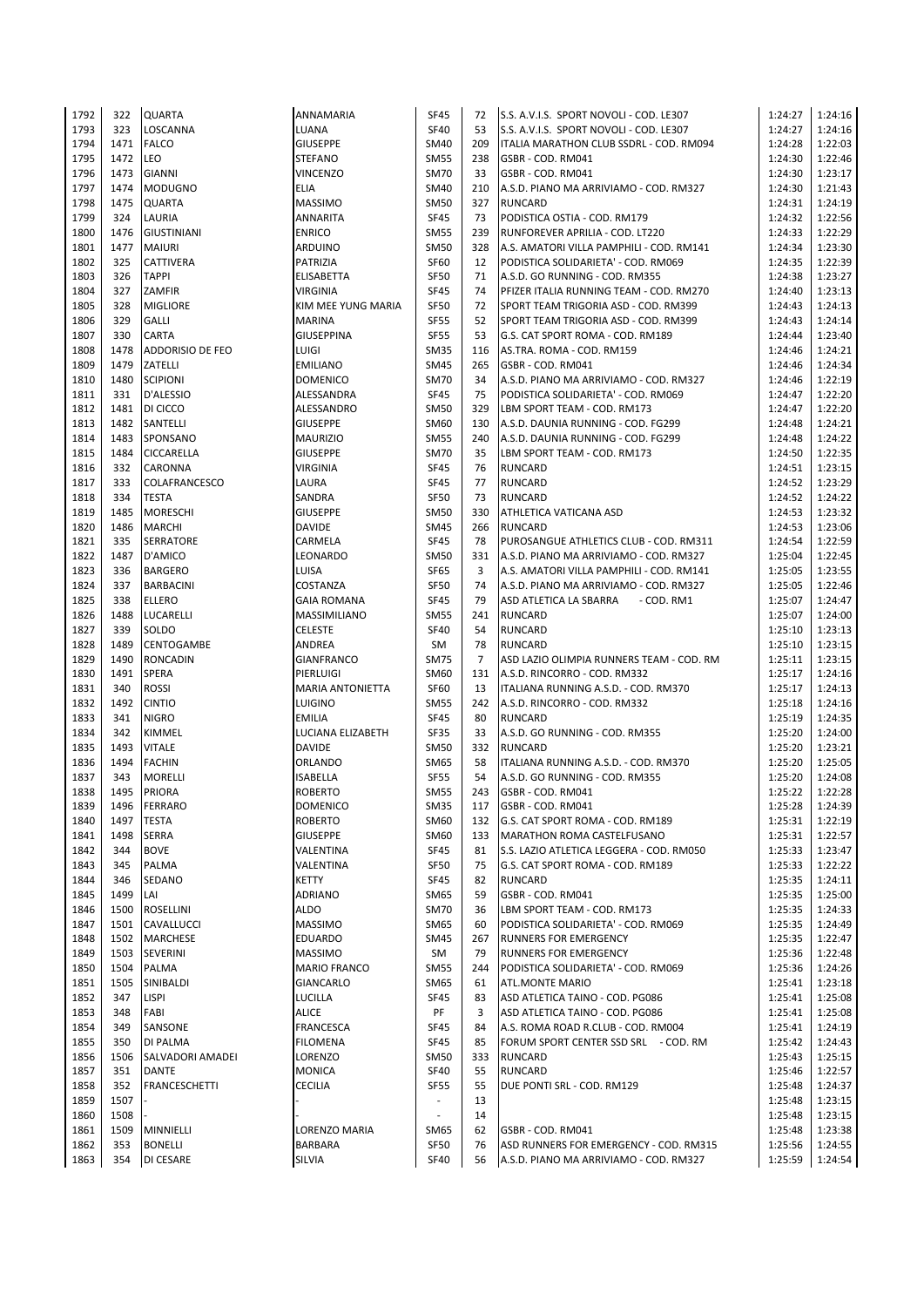| 1864 | 1510 | <b>DEL SIGNORE</b>  | <b>MARIO</b>          | SM60        | 134 | A.S.D. PIANO MA ARRIVIAMO - COD. RM327   | 1:25:59 | 1:23:40 |
|------|------|---------------------|-----------------------|-------------|-----|------------------------------------------|---------|---------|
| 1865 | 355  | <b>GUERRA</b>       | <b>VIOLA</b>          | SF45        | 86  | <b>RUNCARD</b>                           | 1:26:03 | 1:23:51 |
| 1866 | 1511 | <b>BERNABEI</b>     | CARLO                 | <b>SM55</b> | 245 | PODISTICA SOLIDARIETA' - COD. RM069      | 1:26:03 | 1:24:57 |
| 1867 | 356  | <b>TIRZI</b>        | <b>ELENA</b>          | SF          | 29  | GSBR - COD. RM041                        | 1:26:03 | 1:23:58 |
| 1868 | 357  | ALBERA              | CHIARA                | SF35        | 34  | GSBR - COD. RM041                        | 1:26:04 | 1:23:58 |
| 1869 | 1512 | PENNACCHIO          | GAETANO               | <b>SM55</b> | 246 | <b>RUNCARD</b>                           | 1:26:07 | 1:24:47 |
| 1870 | 358  | ZAFFIRI             | <b>STEFANIA</b>       | <b>SF50</b> | 77  | <b>RUNCARD</b>                           | 1:26:07 | 1:25:39 |
| 1871 | 359  | <b>CEPARANO</b>     | ANTONELLA             | <b>SF55</b> | 56  | <b>RUNCARD</b>                           | 1:26:07 | 1:24:46 |
| 1872 | 1513 | <b>SERRANO</b>      | <b>SERGIO</b>         | <b>SM45</b> | 268 | LA BOTTEGA CASINALBO ASD - COD. MO587    | 1:26:12 | 1:25:05 |
| 1873 | 360  | <b>RECINE</b>       | <b>FIORELLA</b>       | <b>SF60</b> | 14  | ATLETICA CECCHINA AL.PA. ASD - COD. RS02 | 1:26:16 | 1:24:39 |
| 1874 | 361  | <b>FRANSEN</b>      | <b>MARLOES</b>        | SF          | 30  | <b>RUNCARD</b>                           | 1:26:17 | 1:24:17 |
| 1875 | 1514 | <b>MECOLI</b>       | ANDREW                | <b>SM45</b> | 269 | <b>RUNCARD</b>                           | 1:26:17 | 1:24:17 |
| 1876 | 1515 | <b>SCROCCA</b>      | <b>ILARIO</b>         | SM60        | 135 | FORUM SPORT CENTER SSD SRL - COD. RM     | 1:26:20 | 1:25:23 |
|      |      |                     |                       |             |     |                                          | 1:26:22 |         |
| 1877 | 362  | <b>QUATTROCCHI</b>  | <b>FEDERICA</b>       | SF35        | 35  | GSBR - COD. RM041                        |         | 1:24:54 |
| 1878 | 363  | <b>GRANDI</b>       | MARIE EVE             | <b>SF40</b> | 57  | GSBR - COD. RM041                        | 1:26:23 | 1:24:54 |
| 1879 | 1516 | MENCARELLI          | <b>ROBERTO</b>        | <b>SM75</b> | 8   | A.S. AMATORI VILLA PAMPHILI - COD. RM141 | 1:26:23 | 1:25:05 |
| 1880 | 1517 | <b>GILI</b>         | <b>ENRICO</b>         | <b>SM55</b> | 247 | <b>RUNCARD</b>                           | 1:26:24 | 1:25:28 |
| 1881 | 364  | <b>PICCININ</b>     | ANTONELLA             | SF35        | 36  | S.S. LAZIO ATLETICA LEGGERA - COD. RM050 | 1:26:24 | 1:25:31 |
| 1882 | 1518 | <b>FALCIONI</b>     | <b>ROBERTO</b>        | <b>SM55</b> | 248 | G.S. CAT SPORT ROMA - COD. RM189         | 1:26:30 | 1:23:48 |
| 1883 | 365  | <b>MARCHETTI</b>    | LAURA                 | <b>SF50</b> | 78  | A.S.D. PIANO MA ARRIVIAMO - COD. RM327   | 1:26:30 | 1:25:07 |
| 1884 | 1519 | <b>BELLANTONI</b>   | <b>VINCENZO</b>       | <b>SM55</b> | 249 | A.S.D. PIANO MA ARRIVIAMO - COD. RM327   | 1:26:30 | 1:24:11 |
| 1885 | 366  | <b>GIORGI</b>       | <b>AURORA</b>         | <b>SF60</b> | 15  | A.S.D. PIANO MA ARRIVIAMO - COD. RM327   | 1:26:30 | 1:25:34 |
| 1886 | 1520 | <b>STEFANUCCI</b>   | <b>MASSIMO</b>        | SM60        | 136 | A.S. AMATORI VILLA PAMPHILI - COD. RM141 | 1:26:33 | 1:24:54 |
| 1887 | 1521 | <b>MARINO</b>       | <b>GIANLUCA</b>       | <b>SM45</b> | 270 | <b>RUNCARD</b>                           | 1:26:40 | 1:25:41 |
| 1888 | 367  | <b>FRANCONERI</b>   | <b>CLAUDIA</b>        | SF35        | 37  | <b>RUNCARD</b>                           | 1:26:41 | 1:25:42 |
| 1889 | 1522 | <b>FELLONI</b>      | <b>GIANLUCA</b>       | <b>SM45</b> | 271 | PODISTICA SOLIDARIETA' - COD. RM069      | 1:26:45 | 1:24:37 |
| 1890 | 368  | <b>BARALDO</b>      | ALESSANDRA            | SF35        | 38  | GSBR - COD. RM041                        | 1:26:47 | 1:25:33 |
| 1891 | 369  | <b>FARINA</b>       | <b>KATIUSCIA</b>      | <b>SF50</b> | 79  | A.S. AMATORI VILLA PAMPHILI - COD. RM141 | 1:26:52 | 1:25:11 |
| 1892 | 370  | <b>KROHN</b>        | LINDA CHARLOTTA       | <b>SF45</b> | 87  | FREE RUNNERS MOLFETTA - COD. BA554       | 1:26:58 | 1:25:16 |
| 1893 | 371  | <b>ZEPPIERI</b>     | ANTONELLA             | <b>SF40</b> | 58  | 107142 FR - ENDURANCE TRAINIG ASD        | 1:26:59 | 1:26:20 |
| 1894 | 372  | <b>DE ANGELIS</b>   | FRANCESCA             | <b>SF50</b> | 80  | <b>RUNNERS FOR EMERGENCY</b>             | 1:27:00 | 1:25:50 |
| 1895 | 373  | <b>VARA CORELLA</b> | REGINA                | SF          | 31  | <b>RUNCARD</b>                           | 1:27:01 | 1:26:01 |
| 1896 | 374  | <b>STRIPE</b>       | JENNIFER KATE ELIZ    | <b>SF40</b> | 59  | PUROSANGUE ATHLETICS CLUB - COD. RM311   | 1:27:02 | 1:26:01 |
| 1897 | 1523 | <b>ZUENA</b>        | MARCO                 | SM60        | 137 | A.S.D. RINCORRO - COD. RM332             | 1:27:10 | 1:26:07 |
| 1898 | 1524 | <b>BIANCHI</b>      | <b>STEFANO</b>        | <b>SM70</b> | 37  | MARATHON ROMA CASTELFUSANO               | 1:27:14 | 1:25:12 |
| 1899 | 1525 | CALANDRO            | <b>FRANCESCO</b>      | <b>SM40</b> | 211 | A.S.D. PI8 RUNNING - COD. RM368          | 1:27:20 | 1:24:22 |
| 1900 |      |                     |                       |             | 212 |                                          |         |         |
|      | 1526 | <b>ROSSI</b>        | RICCARDO              | <b>SM40</b> |     | A.S.D. PI8 RUNNING - COD. RM368          | 1:27:20 | 1:24:22 |
| 1901 | 1527 | VANI                | <b>GIUSEPPE</b>       | SM65        | 63  | <b>ATLETA SINGOLO</b>                    | 1:27:29 | 1:26:53 |
| 1902 | 1528 | <b>GENTILUCCI</b>   | ANDREA                | <b>SM60</b> | 138 | ASD RUNNERS FOR EMERGENCY - COD. RM315   | 1:27:36 | 1:26:15 |
| 1903 | 375  | <b>LOMBARDI</b>     | LUISA                 | <b>SF40</b> | 60  | A.S.D. PIANO MA ARRIVIAMO - COD. RM327   | 1:27:42 | 1:26:47 |
| 1904 | 1529 | <b>CARLETTI</b>     | SILVANO               | <b>SM70</b> | 38  | <b>ITALIA MARATHON CLUB</b>              | 1:27:45 | 1:26:46 |
| 1905 | 1530 | <b>MANCINI</b>      | <b>MAURIZIO</b>       | <b>SM45</b> | 272 | A.S. AMATORI VILLA PAMPHILI - COD. RM141 | 1:27:52 | 1:26:19 |
| 1906 | 1531 | CARETTA             | <b>MASSIMO</b>        | <b>SM45</b> | 273 | A.S. AMATORI VILLA PAMPHILI - COD. RM141 | 1:27:52 | 1:26:14 |
| 1907 | 1532 | PERUGIA             | SETTIMIO              | SM60        | 139 | A.S. AMATORI VILLA PAMPHILI - COD. RM141 | 1:27:52 | 1:26:15 |
| 1908 | 376  | <b>CORDOVA</b>      | ERIKA                 | SF35        | 39  | <b>RUNCARD</b>                           | 1:28:03 | 1:26:20 |
| 1909 | 377  | <b>RECCHIA</b>      | <b>GERMANA</b>        | <b>SF55</b> | 57  | A.S.D. PODISTICA VEIO - COD. RM334       | 1:28:04 | 1:26:53 |
| 1910 | 378  | <b>ALIVERNINI</b>   | SARA                  | <b>SF40</b> | 61  | G.S. CAT SPORT ROMA - COD. RM189         | 1:28:04 | 1:27:09 |
| 1911 | 1533 | MARCONI             | LUCA                  | SM          | 80  | ATLETICA PEGASO - COD. RM244             | 1:28:08 | 1:26:47 |
| 1912 | 1534 | <b>BROCANELLI</b>   | <b>FRANCESCO</b>      | <b>SM40</b> | 213 | LBM SPORT TEAM - COD. RM173              | 1:28:11 | 1:25:38 |
| 1913 | 379  | PECORARO            | <b>CINZIA</b>         | SF50        | 81  | PODISTICA CASALOTTI                      | 1:28:12 | 1:27:57 |
| 1914 | 380  | VALENTE             | MARIA CRISTINA        | <b>SF55</b> | 58  | LBM SPORT TEAM - COD. RM173              | 1:28:12 | 1:27:13 |
| 1915 | 381  | <b>PICI</b>         | VALENTINA             | <b>SF40</b> | 62  | A.S.D. PIANO MA ARRIVIAMO - COD. RM327   | 1:28:14 | 1:27:23 |
| 1916 | 1535 | <b>DEL SIGNORE</b>  | <b>MARIO</b>          | <b>SM70</b> | 39  | PODISTICA SOLIDARIETA' - COD. RM069      | 1:28:19 | 1:26:33 |
| 1917 | 1536 | <b>GRANZAROLO</b>   | <b>GIORGIO</b>        | <b>SM55</b> | 250 | A.S.D. PIANO MA ARRIVIAMO - COD. RM327   | 1:28:24 | 1:26:05 |
| 1918 | 382  | <b>DOMINICI</b>     | STEFANIA              | SF60        | 16  | ATLETICA PEGASO - COD. RM244             | 1:28:26 | 1:27:06 |
| 1919 | 1537 | DE VITO             | <b>LUCA</b>           | <b>SM50</b> | 334 | G.S. CAT SPORT ROMA - COD. RM189         | 1:28:27 | 1:27:29 |
| 1920 | 1538 | PERRI               | <b>GIUSEPPE NELLO</b> | SM60        | 140 | <b>RUNCARD</b>                           | 1:28:31 | 1:27:47 |
| 1921 | 383  | <b>IACOBONE</b>     | <b>MARINA</b>         | <b>SF55</b> | 59  | PODISTICA SOLIDARIETA' - COD. RM069      | 1:28:31 | 1:27:07 |
| 1922 | 384  | SPINOSA             | <b>EMANUELA</b>       | <b>SF45</b> | 88  | <b>RUNNERS FOR EMERGENCY</b>             | 1:28:32 | 1:27:28 |
| 1923 | 385  | <b>DE LUCA</b>      | <b>DEBORA</b>         | <b>SF50</b> | 82  | <b>ITALIA MARATHON CLUB</b>              | 1:28:42 | 1:27:27 |
| 1924 | 386  | <b>CICCARELLI</b>   | SIMONA                | SF45        | 89  | A.S. ROMA ROAD R.CLUB - COD. RM004       | 1:28:44 | 1:26:50 |
| 1925 | 387  | <b>MANCINI</b>      | MARILENA              | SF55        | 60  | <b>RUNCARD</b>                           | 1:28:44 | 1:27:20 |
| 1926 | 1539 | DI BENEDETTO        | GIANNI                | <b>SM55</b> | 251 | A.S. ROMA ROAD R.CLUB - COD. RM004       | 1:28:47 | 1:27:59 |
| 1927 | 1540 | <b>TRAVAGLINI</b>   | <b>FRANCESCO</b>      | <b>SM45</b> | 274 | A.S.D. PIANO MA ARRIVIAMO - COD. RM327   | 1:28:50 | 1:26:43 |
| 1928 | 388  |                     | <b>MONICA</b>         | SF50        | 83  | RUN & SMILE ASD - COD. RM385             | 1:28:55 | 1:28:40 |
|      |      | <b>GARBATI</b>      |                       |             |     |                                          |         |         |
| 1929 | 1541 | PANETTA             | DANILO                | <b>SM45</b> | 275 | A.S.D. PIANO MA ARRIVIAMO - COD. RM327   | 1:28:57 | 1:26:51 |
| 1930 | 389  | <b>APOLLONI</b>     | FABIANA               | SF35        | 40  | <b>RUNCARD</b>                           | 1:28:59 | 1:27:35 |
| 1931 | 1542 | <b>BONSIGNORE</b>   | GABRIELE              | <b>SM55</b> | 252 | PODISTICA SOLIDARIETA' - COD. RM069      | 1:28:59 | 1:26:34 |
| 1932 | 390  | <b>MELCHIORRE</b>   | ELIANA                | SF          | 32  | LBM SPORT TEAM - COD. RM173              | 1:29:07 | 1:26:28 |
| 1933 | 391  | <b>GUASTELLA</b>    | RITA                  | <b>SF40</b> | 63  | GSBR - COD. RM041                        | 1:29:11 | 1:26:53 |
| 1934 | 1543 | <b>CALICIOTTI</b>   | <b>MASSIMO</b>        | SM60        | 141 | <b>RUNCARD</b>                           | 1:29:11 | 1:27:03 |
| 1935 | 392  | CAVOLA              | STEFANIA              | SF45        | 90  | <b>RUNCARD</b>                           | 1:29:11 | 1:27:03 |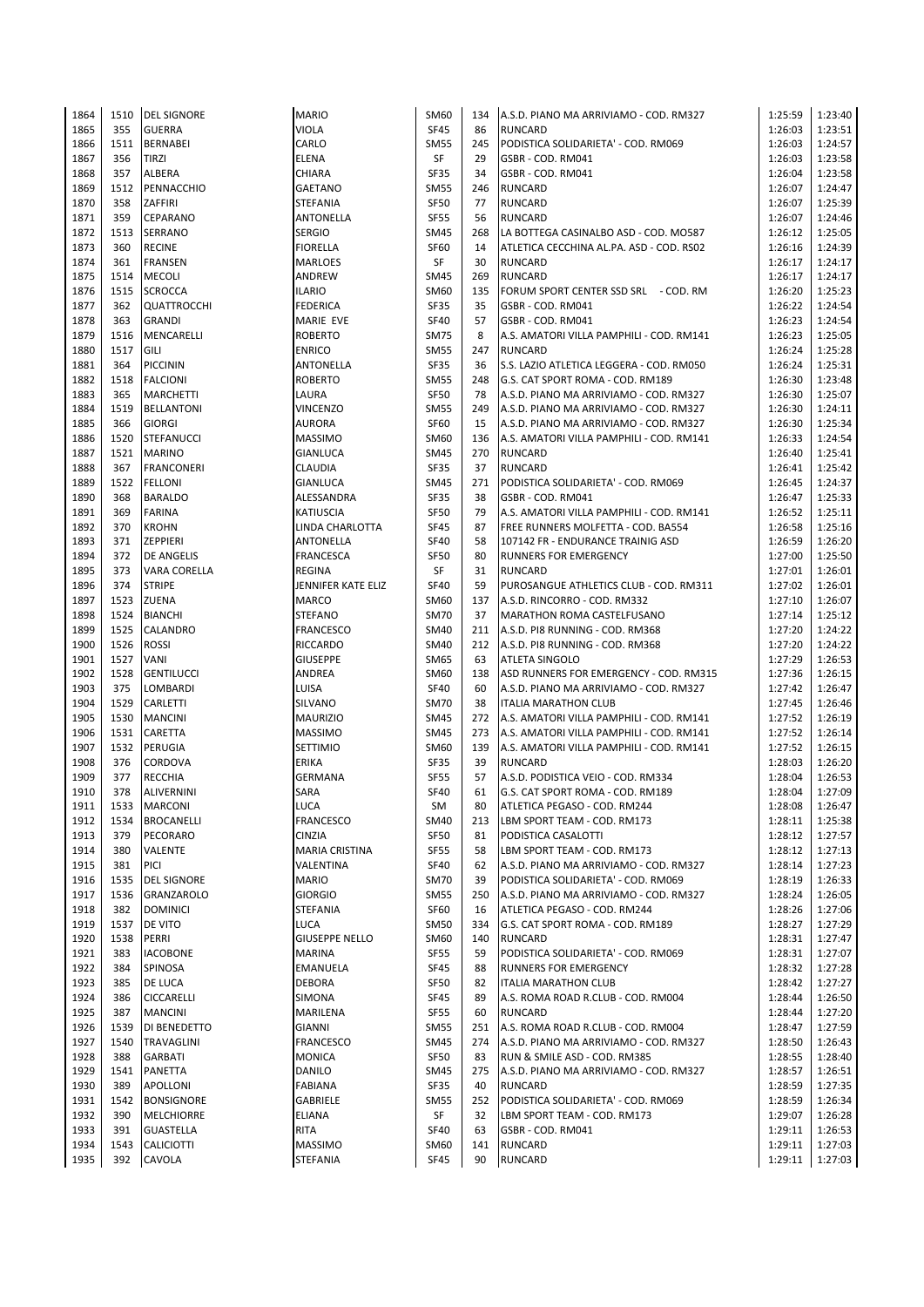| 1936 | 1544 | D'AMATO            | <b>FEDERICO</b>        | <b>SM45</b> | 276            | A.S.D. FREE RUNNERS - COD. RS070         | 1:29:12 | 1:27:04 |
|------|------|--------------------|------------------------|-------------|----------------|------------------------------------------|---------|---------|
|      | 1545 |                    |                        |             | 335            |                                          | 1:29:14 | 1:28:50 |
| 1937 |      | <b>REDIVIVO</b>    | CARLO                  | <b>SM50</b> |                | ATLETICA WINNER FOLIGNO - COD. PG070     |         |         |
| 1938 | 393  | <b>MARRONI</b>     | CRISTINA               | SF50        | 84             | A.S. ATL. ROCCA DI PAPA - COD. RS190     | 1:29:14 | 1:28:07 |
| 1939 | 394  | LALA               | ADRIANA JOANNA         | <b>SF40</b> | 64             | A.S.D. PIANO MA ARRIVIAMO - COD. RM327   | 1:29:17 | 1:26:33 |
| 1940 | 1546 | <b>NURCHI</b>      | CARLO                  | SM45        | 277            | <b>RUNCARD</b>                           | 1:29:24 | 1:28:15 |
| 1941 | 1547 | D'ADAMO            | <b>MARIO</b>           | <b>SM55</b> | 253            | LBM SPORT TEAM - COD. RM173              | 1:29:26 | 1:26:54 |
| 1942 | 395  | D'AVELLO           | LOLA                   | <b>SF35</b> | 41             | X-SOLID SPORT LAB ASD - COD. RM369       | 1:29:30 | 1:27:43 |
| 1943 | 396  | <b>VIRGLIO</b>     | ANNA                   | <b>SF65</b> | 4              | <b>RUNCARD</b>                           | 1:29:30 | 1:27:48 |
|      |      |                    |                        |             |                |                                          |         |         |
| 1944 | 1548 | <b>GENTILI</b>     | MAURO                  | SM60        | 142            | <b>RUNCARD</b>                           | 1:29:37 | 1:27:24 |
| 1945 | 397  | PATTI              | <b>ELENA</b>           | SF          | 33             | <b>RUNCARD</b>                           | 1:29:37 | 1:28:49 |
| 1946 | 1549 | <b>MARIANI</b>     | DANIELE                | SM60        | 143            | A.S.D. RINCORRO - COD. RM332             | 1:29:42 | 1:28:42 |
| 1947 | 1550 | <b>BARRETTA</b>    | <b>ALFREDO</b>         | <b>SM70</b> | 40             | PUROSANGUE ATHLETICS CLUB - COD. RM311   | 1:29:43 | 1:28:09 |
| 1948 | 1551 | <b>CELLI</b>       | <b>MARCO</b>           | <b>SM55</b> | 254            | GSBR - COD. RM041                        | 1:29:49 | 1:28:44 |
| 1949 | 1552 | <b>MACCHINI</b>    | <b>DAVID</b>           | SM60        | 144            | PODISTICA SOLIDARIETA' - COD. RM069      | 1:29:50 | 1:28:50 |
| 1950 | 398  | MAZZEI             | <b>MARIA</b>           | <b>SF45</b> | 91             | TEAM CAMELOT A.S.D. - COD. RM338         | 1:29:51 | 1:28:23 |
|      |      |                    |                        |             |                |                                          |         |         |
| 1951 | 1553 | <b>MORA</b>        | SIMONE                 | SM40        | 214            | TEAM CAMELOT A.S.D. - COD. RM338         | 1:29:54 | 1:28:26 |
| 1952 | 399  | <b>ILARIO</b>      | VALENTINA              | <b>SF40</b> | 65             | PODISTICA SOLIDARIETA' - COD. RM069      | 1:29:57 | 1:28:26 |
| 1953 | 1554 | <b>STOTO</b>       | <b>GIOVANNI</b>        | SM65        | 64             | <b>RUNCARD</b>                           | 1:30:01 | 1:28:44 |
| 1954 | 400  | <b>PARVOPASSO</b>  | SARAH                  | <b>SF35</b> | 42             | <b>RUNCARD</b>                           | 1:30:05 | 1:29:21 |
| 1955 | 401  | <b>FARINA</b>      | ROMINA                 | <b>SF40</b> | 66             | <b>RUNCARD</b>                           | 1:30:05 | 1:29:21 |
| 1956 | 1555 | <b>POLIMENI</b>    | <b>FRANCESCO</b>       | <b>SM55</b> | 255            | <b>RUNCARD</b>                           | 1:30:07 | 1:28:03 |
|      | 1556 |                    | <b>BRUNO</b>           | <b>SM55</b> | 256            |                                          |         |         |
| 1957 |      | <b>MARCANTONIO</b> |                        |             |                | <b>RUNCARD</b>                           | 1:30:14 | 1:28:11 |
| 1958 | 1557 | GERMANO'           | <b>GIUSEPPE</b>        | SM60        | 145            | <b>RUNCARD</b>                           | 1:30:16 | 1:28:31 |
| 1959 | 402  | <b>DI FELICE</b>   | ANNA MARIA             | SF65        | 5              | <b>ATL.MONTE MARIO</b>                   | 1:30:16 | 1:28:36 |
| 1960 | 1558 | LORENZONI          | ANDREA                 | <b>SM75</b> | 9              | PUROSANGUE ATHLETICS CLUB - COD. RM311   | 1:30:16 | 1:29:44 |
| 1961 | 403  | <b>MANCI</b>       | MARIATECLA             | <b>SF60</b> | 17             | A.S. ROMA ROAD R.CLUB - COD. RM004       | 1:30:39 | 1:29:37 |
| 1962 | 1559 | <b>APOLLONI</b>    | FABIO                  | SM65        | 65             | PODISTICA SOLIDARIETA' - COD. RM069      | 1:30:47 | 1:28:58 |
| 1963 | 404  | <b>MELLOZZI</b>    | SIMONA                 | <b>SF50</b> | 85             | LBM SPORT TEAM - COD. RM173              | 1:30:54 | 1:28:10 |
|      |      |                    |                        |             |                |                                          |         |         |
| 1964 | 405  | <b>TRETOLA</b>     | <b>MARIA GRAZIA</b>    | <b>SF55</b> | 61             | <b>TUSCOLANA SSD</b>                     | 1:30:57 | 1:28:28 |
| 1965 | 1560 | <b>COLELLA</b>     | <b>GIUSEPPE</b>        | <b>SM50</b> | 336            | A.S. ROMA ROAD R.CLUB - COD. RM004       | 1:30:58 | 1:29:55 |
| 1966 | 406  | <b>GIORDANI</b>    | SIMONA                 | <b>SF45</b> | 92             | RUNFOREVER APRILIA - COD. LT220          | 1:31:04 | 1:28:58 |
| 1967 | 1561 | <b>COTONE</b>      | <b>MARIO</b>           | <b>SM45</b> | 278            | G.S. CAT SPORT ROMA - COD. RM189         | 1:31:05 | 1:29:15 |
| 1968 | 1562 | <b>GRAZIANO</b>    | <b>FRANCESCO MARIA</b> | <b>SM45</b> | 279            | PODISTICA SOLIDARIETA' - COD. RM069      | 1:31:07 | 1:30:24 |
| 1969 | 407  | <b>RADICCHI</b>    | RAFFAELLA              | <b>SF40</b> | 67             | PODISTICA SOLIDARIETA' - COD. RM069      | 1:31:08 | 1:29:55 |
| 1970 | 1563 | <b>TENAGLIA</b>    | LUCA MARIA             | SM          | 81             | A.S.D. PIANO MA ARRIVIAMO - COD. RM327   | 1:31:10 | 1:28:59 |
|      |      |                    |                        |             |                |                                          |         |         |
| 1971 | 1564 | D'ANGELO           | <b>FRANCO</b>          | SM60        | 146            | LBM SPORT TEAM - COD. RM173              | 1:31:11 | 1:29:23 |
| 1972 | 1565 | PONZO              | ALESSANDRO             | <b>SM35</b> | 118            | A.S. AMATORI VILLA PAMPHILI - COD. RM141 | 1:31:34 | 1:30:34 |
| 1973 | 1566 | <b>CASTALDI</b>    | GIOVANNI               | <b>SM75</b> | 10             | GSBR - COD. RM041                        | 1:31:49 | 1:30:00 |
| 1974 | 408  | <b>BERLINCIONI</b> | CARLA                  | <b>SF70</b> | $\overline{2}$ | A.S.D. CENTRO FITNESS MONTELLO - COD. LT | 1:31:52 | 1:30:32 |
| 1975 | 409  | <b>PICCOLO</b>     | STEFANIA               | <b>SF45</b> | 93             | FORUM SPORT CENTER SSD SRL - COD. RM     | 1:32:16 | 1:31:50 |
| 1976 | 1567 | <b>DE SANTIS</b>   | ALDO                   | <b>SM70</b> | 41             | LBM SPORT TEAM - COD. RM173              | 1:32:18 | 1:30:49 |
| 1977 | 410  |                    | ANNA                   | SF65        | 6              | A.S.D. PIANO MA ARRIVIAMO - COD. RM327   |         | 1:30:04 |
|      |      | <b>SICONOLFI</b>   |                        |             |                |                                          | 1:32:24 |         |
| 1978 | 1568 | <b>TAGLIACOZZO</b> | <b>MAURIZIO</b>        | <b>SM55</b> | 257            | MARATHON ROMA CASTELFUSANO               | 1:32:30 | 1:30:49 |
| 1979 | 1569 | <b>MENGHINI</b>    | <b>STEFANO</b>         | SM60        | 147            | PODISTICA MARE DI ROMA - COD. RM295      | 1:32:32 | 1:30:19 |
| 1980 | 411  | LATTANZI           | SUELEN                 | <b>SF40</b> | 68             | TIVOLI MARATHON - COD. RM255             | 1:32:40 | 1:31:11 |
| 1981 | 412  | <b>MELIS</b>       | <b>KATIA</b>           | <b>SF45</b> | 94             | A.S.D. PI8 RUNNING - COD. RM368          | 1:32:43 | 1:29:46 |
| 1982 | 1570 | <b>GIOVAGNONI</b>  | LUCA                   | <b>SM50</b> | 337            | A.S.D. PI8 RUNNING - COD. RM368          | 1:32:44 | 1:29:47 |
| 1983 |      | 1571 COVINO        | DARIO                  | SM50        | 338            | G.S. CAT SPORT ROMA - COD. RM189         | 1:32:52 | 1:30:41 |
| 1984 | 1572 | <b>PATIRELIS</b>   | PANTELEIMON            | <b>SM55</b> | 258            | <b>RUNCARD</b>                           | 1:32:55 | 1:31:22 |
|      |      |                    |                        |             |                |                                          |         |         |
| 1985 | 413  | <b>CORONA</b>      | ARIANNA                | SF35        | 43             | LBM SPORT TEAM - COD. RM173              | 1:33:03 | 1:29:45 |
| 1986 | 1573 | <b>NICOLAI</b>     | GIANLUCA               | <b>SM50</b> | 339            | A.S.D. RUNNING EVOLUTION - COD. RS033    | 1:33:04 | 1:31:53 |
| 1987 | 1574 | <b>MANGIA</b>      | LEONARDO               | SM60        | 148            | MARATHON ROMA CASTELFUSANO               | 1:33:09 | 1:30:35 |
| 1988 | 414  | <b>FEDELE</b>      | CARMELA                | SF50        | 86             | A.S.D. PIANO MA ARRIVIAMO - COD. RM327   | 1:33:11 | 1:32:27 |
| 1989 | 1575 | <b>BONDI'</b>      | SALVATORE              | <b>SM55</b> | 259            | LBM SPORT TEAM - COD. RM173              | 1:33:15 | 1:31:59 |
| 1990 | 415  | CACCIUNI           | ANNA                   | SF60        | 18             | <b>ASD RUNNER TRAINER</b>                | 1:33:27 | 1:31:49 |
| 1991 | 1576 | ORTENZI            | ANDREA                 | <b>SM50</b> | 340            | LBM SPORT TEAM - COD. RM173              | 1:33:30 | 1:32:22 |
|      |      |                    |                        |             |                |                                          |         |         |
| 1992 | 1577 | <b>CITARRELLA</b>  | GABRIELE               | SM40        | 215            | A.S.D. ACSI ITALIA ATLETICA - COD. RM131 | 1:33:32 | 1:32:36 |
| 1993 | 416  | <b>VENUTI</b>      | <b>ALICE</b>           | SF          | 34             | AS.TRA. ROMA - COD. RM159                | 1:33:37 | 1:31:29 |
| 1994 | 1578 | <b>RAFFA</b>       | <b>VINCENZO</b>        | SM          | 82             | AS.TRA. ROMA - COD. RM159                | 1:33:38 | 1:31:29 |
| 1995 | 417  | <b>CLEMENTE</b>    | SUSANNA                | SF          | 35             | <b>RUNCARD</b>                           | 1:33:38 | 1:32:11 |
| 1996 | 1579 | <b>FIORANI</b>     | <b>FIORENZO</b>        | <b>SM70</b> | 42             | <b>ITALIA MARATHON CLUB</b>              | 1:33:38 | 1:32:18 |
| 1997 | 418  | CARUCCI            | STEFANIA               | <b>SF45</b> | 95             | <b>RUNCARD</b>                           | 1:33:48 | 1:31:12 |
| 1998 | 419  | SALETTI            | FRANCESCA              | <b>SF50</b> | 87             | PUROSANGUE ATHLETICS CLUB - COD. RM311   | 1:34:00 | 1:33:47 |
|      |      |                    |                        |             |                |                                          |         |         |
| 1999 | 420  | VANAT              | OLEXANDRA              | <b>SF40</b> | 69             | G.S. CAT SPORT ROMA - COD. RM189         | 1:34:04 | 1:31:53 |
| 2000 | 1580 | ALBANI             | DAVID                  | <b>SM50</b> | 341            | A.S. ROMA ROAD R.CLUB - COD. RM004       | 1:34:17 | 1:32:22 |
| 2001 | 1581 | RAGOGNA            | GIOVANNI               | SM60        | 149            | ASD ALBATROS ROMA                        | 1:34:18 | 1:31:50 |
| 2002 | 421  | PANETTA            | VALENTINA              | SF45        | 96             | RUNNERS FOR EMERGENCY                    | 1:34:40 | 1:33:14 |
| 2003 | 422  | <b>MELONI</b>      | <b>MARIA ESTER</b>     | SF50        | 88             | RUN & SMILE ASD - COD. RM385             | 1:34:53 | 1:33:30 |
| 2004 | 1582 | BOBO'              | <b>MAURO</b>           | SM65        | 66             | MARATHON ROMA CASTELFUSANO               | 1:34:58 | 1:33:15 |
| 2005 | 423  | <b>CASILLO</b>     | <b>GIUSEPPINA</b>      | SF55        | 62             | SSD RUNNER TRAINER A R.L. - COD. RM281   | 1:35:03 | 1:33:53 |
|      |      |                    |                        |             |                |                                          |         |         |
| 2006 | 424  | <b>GASPARI</b>     | ANNA                   | SF45        | 97             | GSBR - COD. RM041                        | 1:35:22 | 1:33:15 |
| 2007 | 1583 | <b>BONASSISA</b>   | <b>ALFONSO</b>         | SM65        | 67             | PUROSANGUE ATHLETICS CLUB - COD. RM311   | 1:35:25 | 1:32:46 |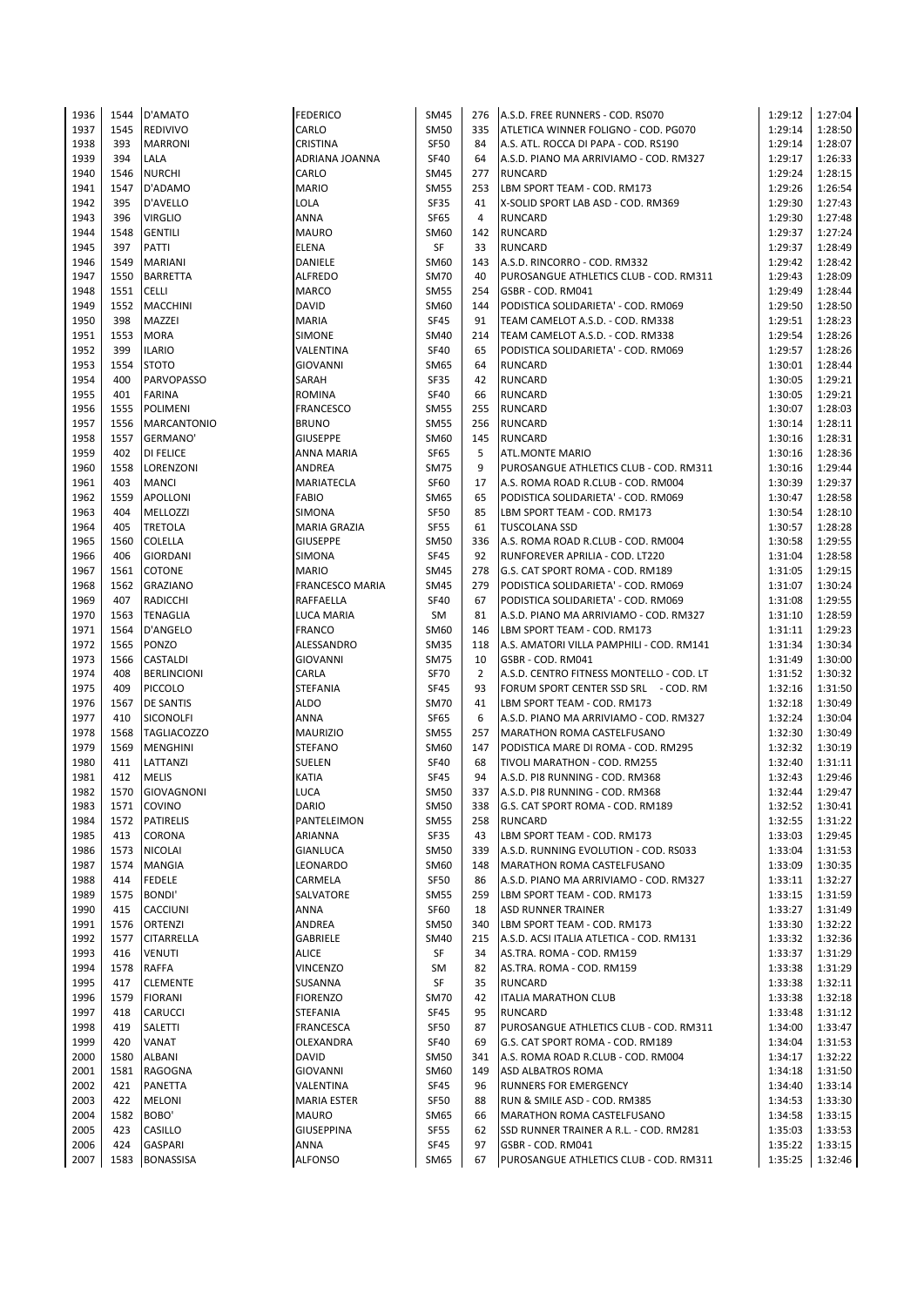| 2008 | 1584 | <b>CHISARI</b>          | <b>CRISTIANO</b>          | SM40        | 216            | <b>RUNCARD</b>                           | 1:35:26 | 1:31:59 |
|------|------|-------------------------|---------------------------|-------------|----------------|------------------------------------------|---------|---------|
| 2009 | 1585 | <b>VUOLO</b>            | <b>STEFANO</b>            | SM45        | 280            | PODISTICA SOLIDARIETA' - COD. RM069      | 1:35:31 | 1:34:00 |
| 2010 | 425  | <b>DENARO</b>           | AGATA GIOVANNA            | <b>SF60</b> | 19             | A.S. DIL. FIDIPPIDE MESSINA - COD. ME512 | 1:35:31 | 1:34:53 |
| 2011 | 1586 | LACQUANITI              | <b>RICCARDO</b>           | <b>SM70</b> | 43             | A.S. DIL. FIDIPPIDE MESSINA - COD. ME512 | 1:35:32 | 1:34:53 |
| 2012 | 426  | <b>GERMANI</b>          | <b>ANNA</b>               | <b>SF45</b> | 98             | A.S.D. PIANO MA ARRIVIAMO - COD. RM327   | 1:35:47 | 1:34:09 |
| 2013 | 1587 | <b>GROSSI</b>           | <b>ROBERTO</b>            | <b>SM55</b> | 260            | G.S. CAT SPORT ROMA - COD. RM189         | 1:35:58 | 1:35:01 |
| 2014 | 1588 | <b>VUOLO</b>            | <b>MASSIMILIANO</b>       | <b>SM45</b> | 281            | PODISTICA SOLIDARIETA' - COD. RM069      | 1:36:16 | 1:34:47 |
| 2015 | 1589 | <b>GIAMPAOLI</b>        | <b>GIUSEPPE</b>           | <b>SM75</b> | 11             | AS.TRA. ROMA - COD. RM159                | 1:36:21 | 1:34:16 |
|      |      |                         |                           |             |                |                                          |         |         |
| 2016 | 1590 | SCALAMANDRÈ             | CARLO                     | <b>SM55</b> | 261            | PODISTICA SOLIDARIETA' - COD. RM069      | 1:36:22 | 1:34:47 |
| 2017 | 427  | GALLELLA                | <b>MABEL</b>              | <b>SF50</b> | 89             | RUNCARD                                  | 1:36:24 | 1:34:05 |
| 2018 | 1591 | PERINELLI               | <b>ANTONIO</b>            | SM60        | 150            | VIRTUS VILLA ADA FASHION SPORT - COD. RM | 1:36:41 | 1:33:57 |
| 2019 | 428  | <b>FILESI</b>           | ANNA                      | <b>SF60</b> | 20             | ASD ATLETICO MONTEROTONDO - COD. RM082   | 1:36:45 | 1:35:58 |
| 2020 | 1592 | PALMESI                 | <b>MIRKO</b>              | <b>SM40</b> | 217            | A.S.D. GO RUNNING - COD. RM355           | 1:36:53 | 1:34:06 |
| 2021 | 429  | PERRONE                 | <b>GLORIA</b>             | <b>SF40</b> | 70             | <b>RUNCARD</b>                           | 1:36:58 | 1:35:16 |
| 2022 | 1593 | MAIORANA                | <b>BIAGIO</b>             | SM40        | 218            | <b>RUNCARD</b>                           | 1:36:59 | 1:35:15 |
| 2023 | 1594 | <b>MINARDI RUSPI</b>    | <b>ADRIANO</b>            | SM60        | 151            | S.S. LAZIO ATLETICA LEGGERA - COD. RM050 | 1:36:59 | 1:36:05 |
| 2024 | 1595 | <b>ACCORTO</b>          | PASQUALE                  | SM65        | 68             | PODISTICA MARE DI ROMA - COD. RM295      | 1:36:59 | 1:34:39 |
| 2025 | 430  | CARUGHI                 | <b>MARIA ANTONIETTA</b>   | <b>SF60</b> | 21             | PODISTICA MARE DI ROMA - COD. RM295      | 1:37:01 | 1:34:51 |
| 2026 | 431  | <b>GAVILANES GALEAS</b> | JECENIA ARACELLY          | <b>SF40</b> | 71             | G.S. CAT SPORT ROMA - COD. RM189         | 1:37:14 | 1:35:20 |
| 2027 | 1596 | CAGGIANO                | ALESSANDRO                | <b>SM50</b> | 342            | ATL. TUSCULUM - COD. RS001               | 1:37:20 | 1:34:21 |
| 2028 | 1597 | D'ALEMA                 | <b>MARCO</b>              | <b>SM70</b> | 44             | G.S. CAT SPORT ROMA - COD. RM189         | 1:37:22 | 1:35:18 |
| 2029 | 1598 | QUARANTA                | <b>SERGIO</b>             | SM60        | 152            | A.S.D. RUN FOR FUN - COD. RM279          | 1:37:28 | 1:36:07 |
| 2030 | 1599 | SPALLACCI               | LUIGI                     | SM60        | 153            | G.S. CAT SPORT ROMA - COD. RM189         | 1:37:54 | 1:35:29 |
| 2031 | 1600 | <b>GIOVANNETTI</b>      | <b>MAURIZIO</b>           | SM60        | 154            | PODISTICA SOLIDARIETA' - COD. RM069      | 1:37:57 | 1:36:17 |
| 2032 | 432  | <b>MARAMAO</b>          | DANIELA                   | <b>SF50</b> | 90             | GSBR - COD. RM041                        | 1:38:00 | 1:36:27 |
| 2033 | 433  | ATTI                    | <b>BARBARA</b>            | <b>SF55</b> | 63             | A.S.D. PODISTICA APRILIA - COD. LT305    | 1:38:00 | 1:36:38 |
| 2034 | 1601 | <b>NOVELLI</b>          | <b>ROBERTO</b>            | SM60        | 155            | G.S. CAT SPORT ROMA - COD. RM189         | 1:38:11 | 1:35:59 |
| 2035 | 1602 | PELLICCIA               | <b>VINCENZO</b>           | <b>SM70</b> | 45             | A.S.D. MEDITERRANEA - COD. RM125         | 1:38:20 | 1:36:06 |
|      |      |                         |                           |             | $\overline{7}$ |                                          |         |         |
| 2036 | 434  | PASQUINI                | ANNAMARIA                 | SF65        |                | A.S.D. AVIS NARNI - COD. TR023           | 1:38:21 | 1:37:41 |
| 2037 | 1603 | <b>MINELLA</b>          | <b>GIACOMO</b>            | <b>SM35</b> | 119            | G.S. CAT SPORT ROMA - COD. RM189         | 1:38:24 | 1:37:20 |
| 2038 | 1604 | <b>MATTEI</b>           | <b>ENRICO</b>             | SM40        | 219            | A.S.D. GO RUNNING - COD. RM355           | 1:38:26 | 1:37:25 |
| 2039 | 435  | <b>RUSSO</b>            | MARILENA                  | <b>SF60</b> | 22             | DUE PONTI SRL - COD. RM129               | 1:38:32 | 1:37:45 |
| 2040 | 1605 | MERLI                   | <b>MARCO</b>              | SM60        | 156            | G.S. CAT SPORT ROMA - COD. RM189         | 1:38:33 | 1:37:29 |
| 2041 | 1606 | ANSELMI                 | <b>GIANLUCA</b>           | <b>SM45</b> | 282            | ASD ROMATLETICA - COD. RM232             | 1:38:42 | 1:37:25 |
| 2042 | 436  | LAI                     | <b>ANTONIA</b>            | <b>SF60</b> | 23             | <b>ASD ENEA</b>                          | 1:39:07 | 1:36:18 |
| 2043 | 437  | <b>BUFALO</b>           | <b>FRANCESCA</b>          | <b>SF50</b> | 91             | LBM SPORT TEAM - COD. RM173              | 1:39:10 | 1:36:37 |
| 2044 | 438  | <b>CHECCHI</b>          | <b>CRISTINA</b>           | <b>SF35</b> | 44             | ITALIANA RUNNING A.S.D. - COD. RM370     | 1:39:17 | 1:38:09 |
| 2045 | 439  | ZANOTTI                 | AGNESE                    | <b>SF50</b> | 92             | PODISTICA SOLIDARIETA' - COD. RM069      | 1:39:17 | 1:37:43 |
| 2046 | 1607 | <b>FILIPPETTO</b>       | <b>MARCO</b>              | <b>SM65</b> | 69             | PODISTICA SOLIDARIETA' - COD. RM069      | 1:39:18 | 1:37:42 |
| 2047 | 1608 | LIBERATORE              | DANIELE                   | <b>SM70</b> | 46             | PODISTICA SOLIDARIETA' - COD. RM069      | 1:39:18 | 1:37:43 |
| 2048 | 440  | PITITTO                 | <b>ANITA</b>              | <b>SF60</b> | 24             | <b>ITALIA MARATHON CLUB</b>              | 1:39:25 | 1:38:12 |
| 2049 | 1609 | SCANZANI                | PASQUALINO                | <b>SM70</b> | 47             | <b>ATL.MONTE MARIO</b>                   | 1:39:39 | 1:37:55 |
| 2050 | 441  | GABRIELLI               | <b>ERSILIA</b>            | <b>SF60</b> | 25             | G.S. CAT SPORT ROMA - COD. RM189         | 1:40:15 | 1:38:22 |
| 2051 | 1610 | <b>FALLONGO</b>         | ANGELO                    | <b>SM70</b> | 48             | G.S. CAT SPORT ROMA - COD. RM189         | 1:40:15 | 1:37:59 |
| 2052 | 1611 | PAZIELLI                | ANDREA                    | <b>SM70</b> | 49             | GSBR - COD. RM041                        | 1:40:16 | 1:39:40 |
| 2053 | 1612 | PETRIANNI               | LIDANO                    | <b>SM70</b> | 50             | G.S. POD. PRENESTE - COD. RM178          | 1:40:16 | 1:37:49 |
| 2054 | 442  | <b>CECCONI</b>          | <b>TIZIANA</b>            | <b>SF60</b> | 26             | PODISTICA MARE DI ROMA - COD. RM295      | 1:40:16 | 1:38:07 |
| 2055 | 1613 | PRELI                   | CARLO                     | SM40        | 220            | LBM SPORT TEAM - COD. RM173              | 1:41:27 | 1:40:10 |
| 2056 | 443  | UGUZZONI                | PATRIZIA                  | <b>SF55</b> | 64             | RUNCARD                                  | 1:41:29 | 1:39:55 |
| 2057 | 444  | SCURANI                 | <b>NADIA</b>              | SF60        | 27             | RUNCARD                                  | 1:41:29 | 1:39:56 |
| 2058 | 1614 | <b>BIANCO</b>           | <b>GIOVANNI</b>           | <b>SM75</b> | 12             | AVIS IN CORSA CONVERSANO - COD. BA550    | 1:41:30 | 1:40:10 |
| 2059 | 445  | SANDULLI                | <b>GIOVANNA</b>           | <b>SF55</b> | 65             | PODISTICA SOLIDARIETA' - COD. RM069      | 1:41:31 | 1:39:51 |
| 2060 | 1615 | <b>PICCINNO</b>         | ROSSANO                   | <b>SM55</b> | 262            | G.S. CAT SPORT ROMA - COD. RM189         | 1:42:00 | 1:41:02 |
| 2061 | 1616 | <b>GINESI</b>           | <b>MARCO</b>              | <b>SM55</b> | 263            | PODISTICA SOLIDARIETA' - COD. RM069      | 1:42:02 | 1:41:26 |
|      |      |                         |                           |             |                |                                          |         |         |
| 2062 | 1617 | PAOLINI                 | SALVATORE                 | SM60        | 157            | A.S.D. RUNNING EVOLUTION - COD. RS033    | 1:42:24 | 1:40:29 |
| 2063 | 446  | SALMASO CROBU           | CRISTIANA                 | <b>SF50</b> | 93             | LBM SPORT TEAM - COD. RM173              | 1:42:31 | 1:40:04 |
| 2064 | 1618 | RAO                     | <b>ANTONIO</b>            | <b>SM85</b> | $\mathbf{1}$   | <b>ATL.MONTE MARIO</b>                   | 1:42:34 | 1:41:55 |
| 2065 | 1619 | CAPORALI                | <b>MAURO</b>              | SM45        | 283            | G.S. CAT SPORT ROMA - COD. RM189         | 1:42:37 | 1:40:54 |
| 2066 | 447  | SANTARELLI              | <b>GIULIA</b>             | <b>SF40</b> | 72             | ITALIA MARATHON CLUB SSDRL - COD. RM094  | 1:43:20 | 1:40:35 |
| 2067 | 1620 | <b>CONIGLI</b>          | <b>ENRICO</b>             | <b>SM55</b> | 264            | G.S. CAT SPORT ROMA - COD. RM189         | 1:43:20 | 1:41:27 |
| 2068 | 448  | DE SCHUTTER             | <b>VERONIQUE MICHELLE</b> | SF50        | 94             | SPORT TEAM TRIGORIA ASD - COD. RM399     | 1:43:36 | 1:41:25 |
| 2069 | 1621 | <b>COSTANTINI</b>       | <b>GAETANO</b>            | SM50        | 343            | SPORT TEAM TRIGORIA ASD - COD. RM399     | 1:43:37 | 1:41:25 |
| 2070 | 449  | CAZZATELLO              | MARIA ALESSANDRA          | <b>SF55</b> | 66             | RUN & SMILE ASD - COD. RM385             | 1:43:39 | 1:43:13 |
| 2071 | 1622 | PARISI                  | PAOLO                     | <b>SM55</b> | 265            | SPORT TEAM TRIGORIA ASD - COD. RM399     | 1:43:44 | 1:42:01 |
| 2072 | 450  | RASPA                   | MARIANGELA                | SF55        | 67             | A.S.D. GO RUNNING - COD. RM355           | 1:43:49 | 1:42:04 |
| 2073 | 1623 | DE NUCCIO               | <b>MAURIZIO</b>           | <b>SM50</b> | 344            | BARLETTA SPORTIVA - COD. BA592           | 1:43:50 | 1:42:28 |
| 2074 | 1624 | CAROZZA                 | <b>ANTONIO</b>            | <b>SM55</b> | 266            | ATLETICA PEGASO - COD. RM244             | 1:44:05 | 1:43:16 |
| 2075 | 451  | <b>BERARDI</b>          | <b>NADIA</b>              | SF45        | 99             | ATLETICA PEGASO - COD. RM244             | 1:44:06 | 1:43:16 |
| 2076 | 1625 | MARSELLA                | MASSIMILIANO              | SM50        | 345            | PODISTICA SOLIDARIETA' - COD. RM069      | 1:44:11 | 1:44:11 |
| 2077 | 452  | CAVALLERA               | ANNUNZIATA                | SF50        | 95             | PODISTICA SOLIDARIETA' - COD. RM069      | 1:44:31 | 1:41:59 |
| 2078 | 453  | <b>BRIGHI</b>           | <b>LUCILLA</b>            | <b>SF50</b> | 96             | LBM SPORT TEAM - COD. RM173              | 1:45:19 | 1:42:35 |
| 2079 | 1626 | <b>MARUCCI</b>          | <b>CLAUDIO</b>            | SM60        | 158            | G.S. CAT SPORT ROMA - COD. RM189         | 1:45:23 | 1:43:13 |
|      |      |                         |                           |             |                |                                          |         |         |